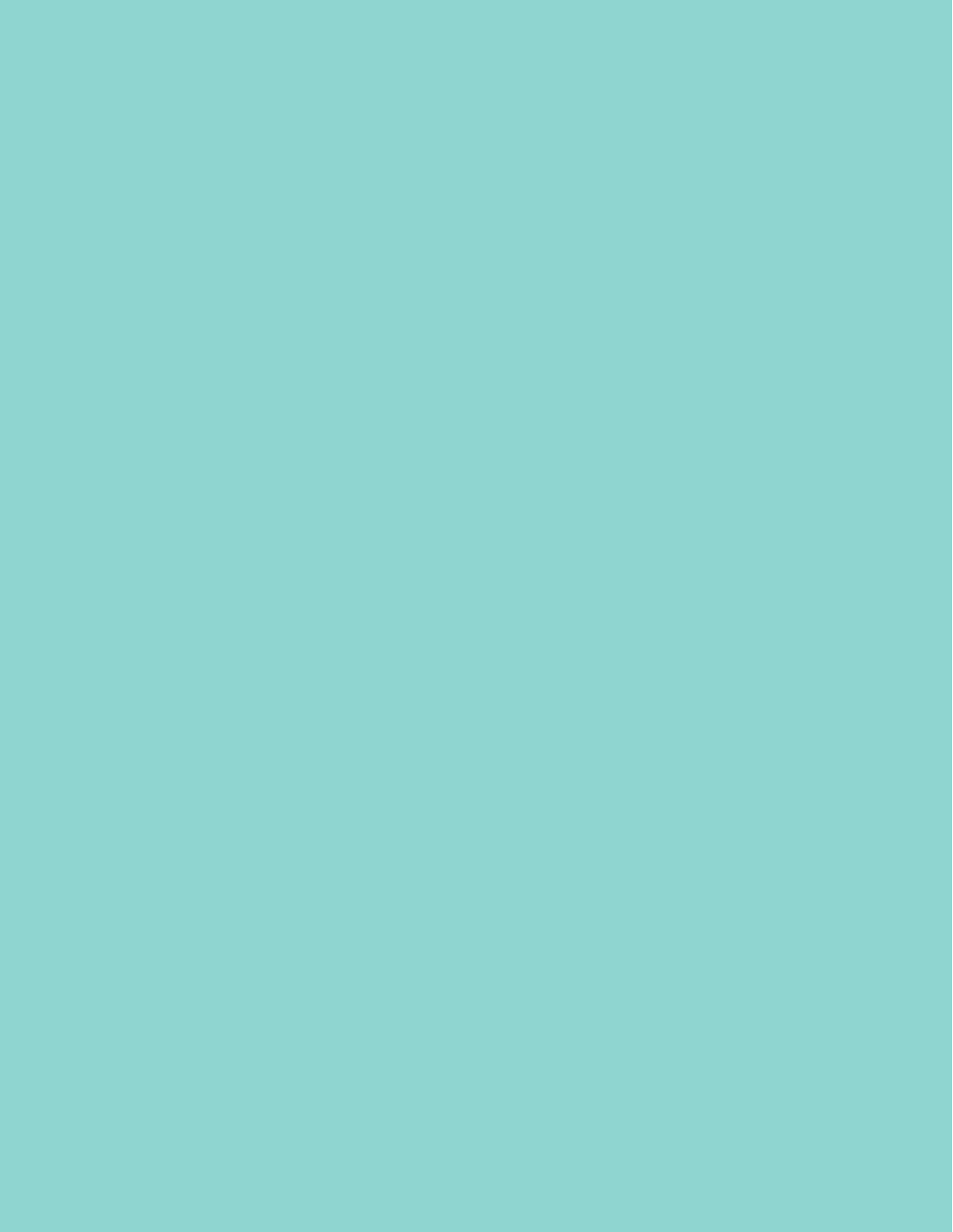# The Principal Pipeline Initiative in Action

# **POLICY STUDIES ASSOCIATES, INC.**

Brenda J. Turnbull | Leslie M. Anderson | Derek L. Riley | Jaclyn R. MacFarlane | Daniel K. Aladjem



Commissioned by:



October 2016 PR-2445-WF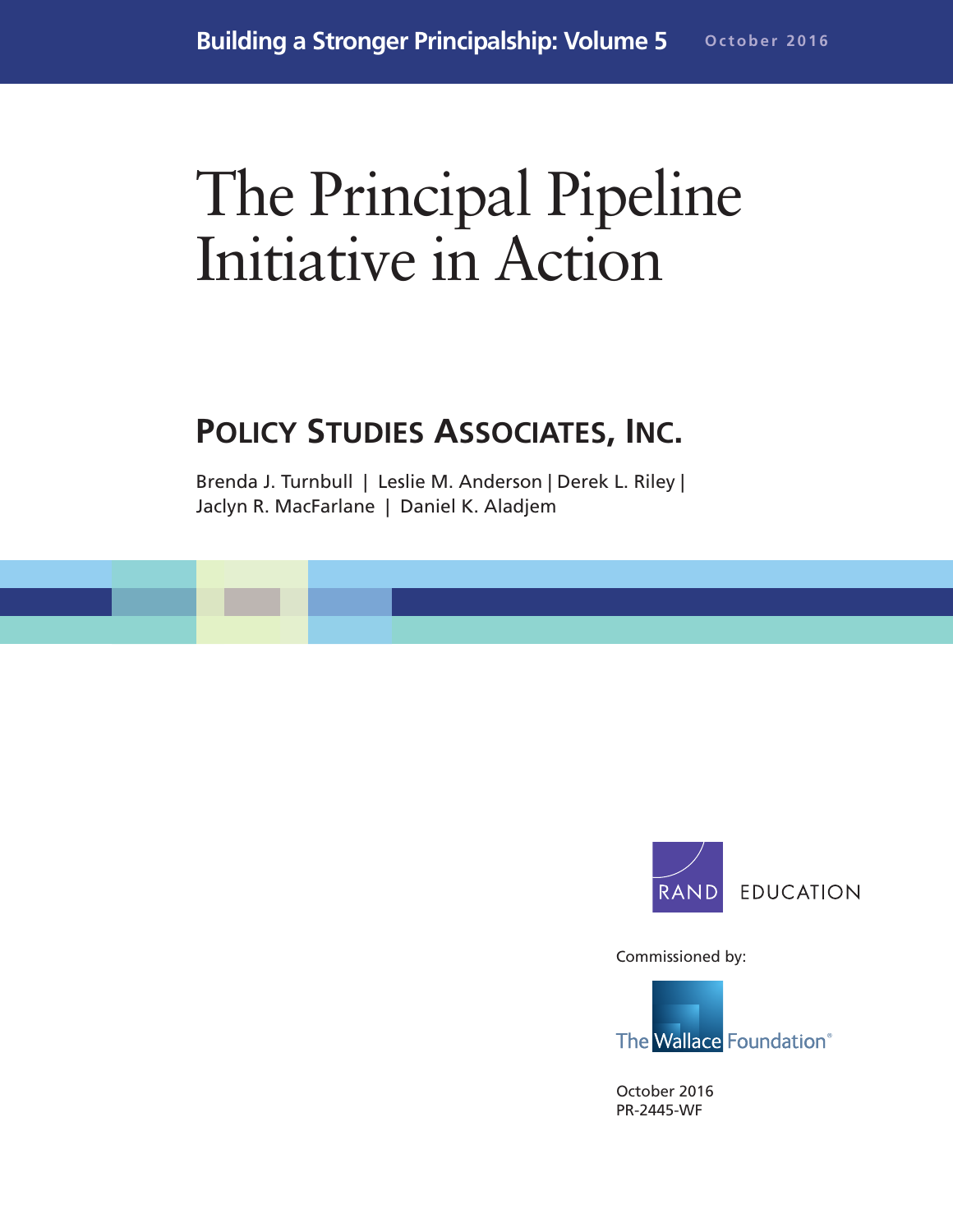## **Preface**

This is the fifth report from an evaluation of the Principal Pipeline Initiative, in which six large urban school districts have received support for strengthening novice principals' capabilities through specific strategies. The Wallace Foundation is sponsor of the initiative and of the evaluation, which is conducted by Policy Studies Associates, Inc., and RAND. This report analyzes implementation of the initiative in the participating school districts from grant award in August 2011 through spring 2015. This study of the initiative's implementation was designed to draw lessons about the process and early results of the work done in districts with varying histories in different states and regions. It emphasizes approaches that the districts took and results that emerged during almost four years of implementation. Intended audiences for the report include other school districts that might embark on similar approaches and policymakers who might support such efforts.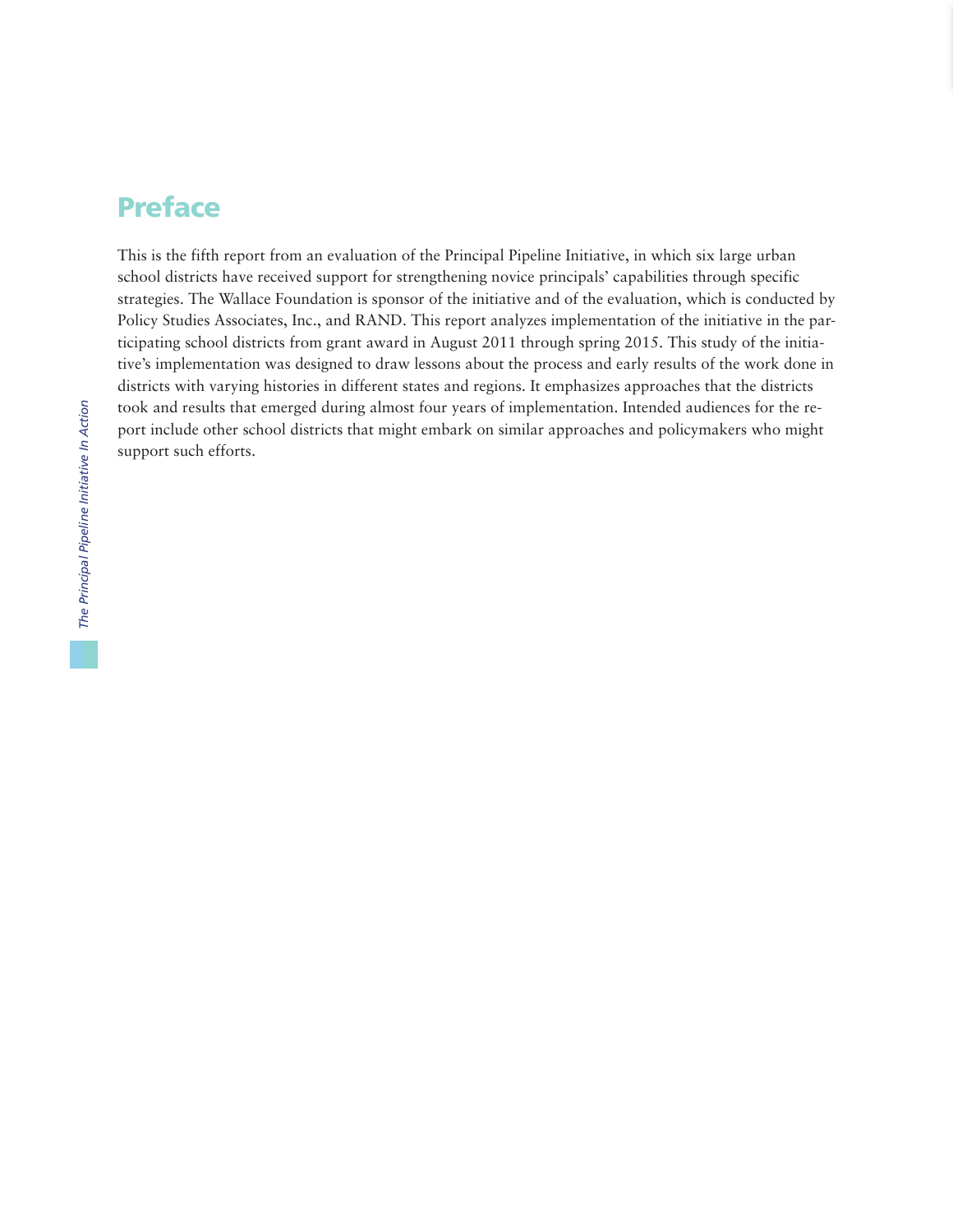# **Contents**

|                                                                                          | Page |
|------------------------------------------------------------------------------------------|------|
|                                                                                          |      |
|                                                                                          |      |
|                                                                                          |      |
|                                                                                          |      |
|                                                                                          |      |
| The Problem Facing Districts Initially: Standards Weren't Clear and Weren't Used         |      |
| Strategies: Putting an Early Version of Standards to Work, and Revising the Standards 10 |      |
|                                                                                          |      |
|                                                                                          |      |
|                                                                                          |      |
|                                                                                          |      |
| The Problem Facing Districts Initially: Preparation Was Largely Outside Their Control15  |      |
| Strategies: Starting Programs, Spotting Talent, and Bolstering On-the-Job Learning16     |      |
|                                                                                          |      |
|                                                                                          |      |
|                                                                                          |      |
|                                                                                          |      |
| Strategies: Using Data in Succession Planning and Multi-Stage Candidate Selection 26     |      |
|                                                                                          |      |
|                                                                                          |      |
|                                                                                          |      |
|                                                                                          |      |
| Strategies: Creating Standards-Based Evaluation and Systems of Support39                 |      |
|                                                                                          |      |
|                                                                                          |      |
|                                                                                          |      |
|                                                                                          |      |
|                                                                                          |      |
|                                                                                          |      |
|                                                                                          |      |
|                                                                                          |      |
|                                                                                          |      |
|                                                                                          |      |
|                                                                                          |      |
|                                                                                          |      |
|                                                                                          |      |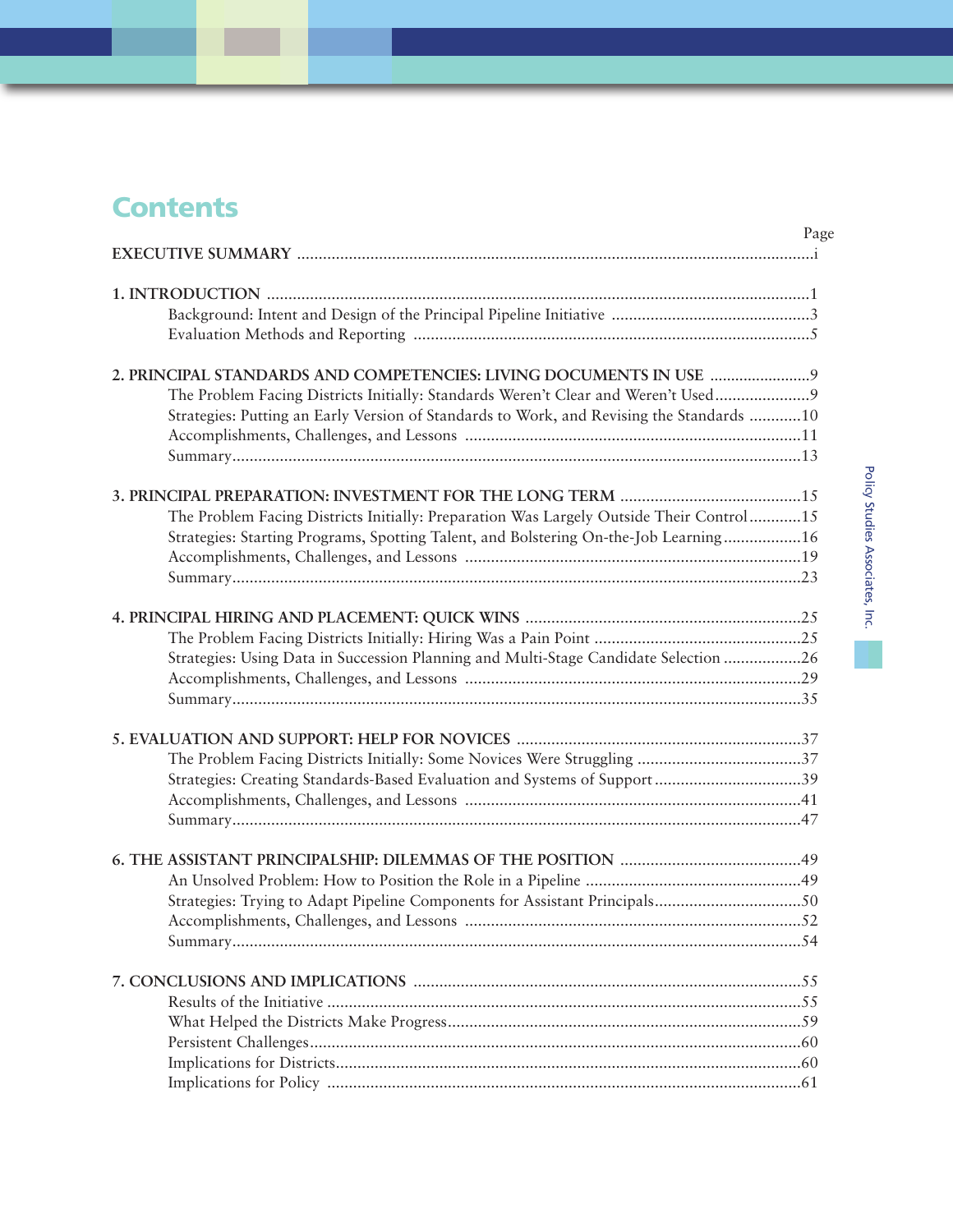## **Exhibits**

| <b>PAGE</b>                                                                                         |
|-----------------------------------------------------------------------------------------------------|
|                                                                                                     |
| Exhibit 2: Summary of initial status and actions taken in principal preparation,                    |
|                                                                                                     |
| Exhibit 3: Novice principals reporting preparation gave them a strong orientation                   |
| to the principalship as a career to a great extent, by district and cohort 21                       |
| Exhibit 4: Denver novice principal reports on attributes of their internship/residency, by cohort22 |
| Exhibit 5: Summary of initial status and actions taken in principal hiring and placement,           |
|                                                                                                     |
| Exhibit 6: Novice principals reporting participation in practical demonstrations                    |
|                                                                                                     |
| Exhibit 7: Novice principals agreeing that as candidates for a hiring pool they received            |
|                                                                                                     |
| Exhibit 8: Novice principals agreeing that as candidates for a principal position                   |
| they received useful feedback for their professional practice, by district and cohort 32            |
| Exhibit 9: Novice principals reporting an "excellent" fit of their skills, experiences,             |
|                                                                                                     |
| Exhibit 10: Summary of initial status and actions taken in novice principal evaluation              |
|                                                                                                     |
| Exhibit 11: Principal perceptions of their 2012, 2013, and 2014 performance evaluation 42           |
| Exhibit 12: Differences in principal perceptions of the support they received from their            |
|                                                                                                     |
| Exhibit 13: Percentage of novice assistant principals who reported having another mentor            |
|                                                                                                     |
| Exhibit 14: Summary of implementation strategies and reported results through 2015 57-58            |
|                                                                                                     |
|                                                                                                     |
| Exhibit A-2: Principal and assistant principal survey weights by district and year A-3              |
|                                                                                                     |
|                                                                                                     |
| Exhibit B-1: Principal perceptions of preservice content compared to Darling-Hammond                |
|                                                                                                     |
| Exhibit B-2: Principal perceptions of preservice coursework compared to Darling-Hammond             |
|                                                                                                     |
| Exhibit B-3: Principal perceptions of their preparedness compared to Darling-Hammond                |
|                                                                                                     |
| Exhibit B-4: Principal perceptions of their preparedness compared to Darling-Hammond                |
|                                                                                                     |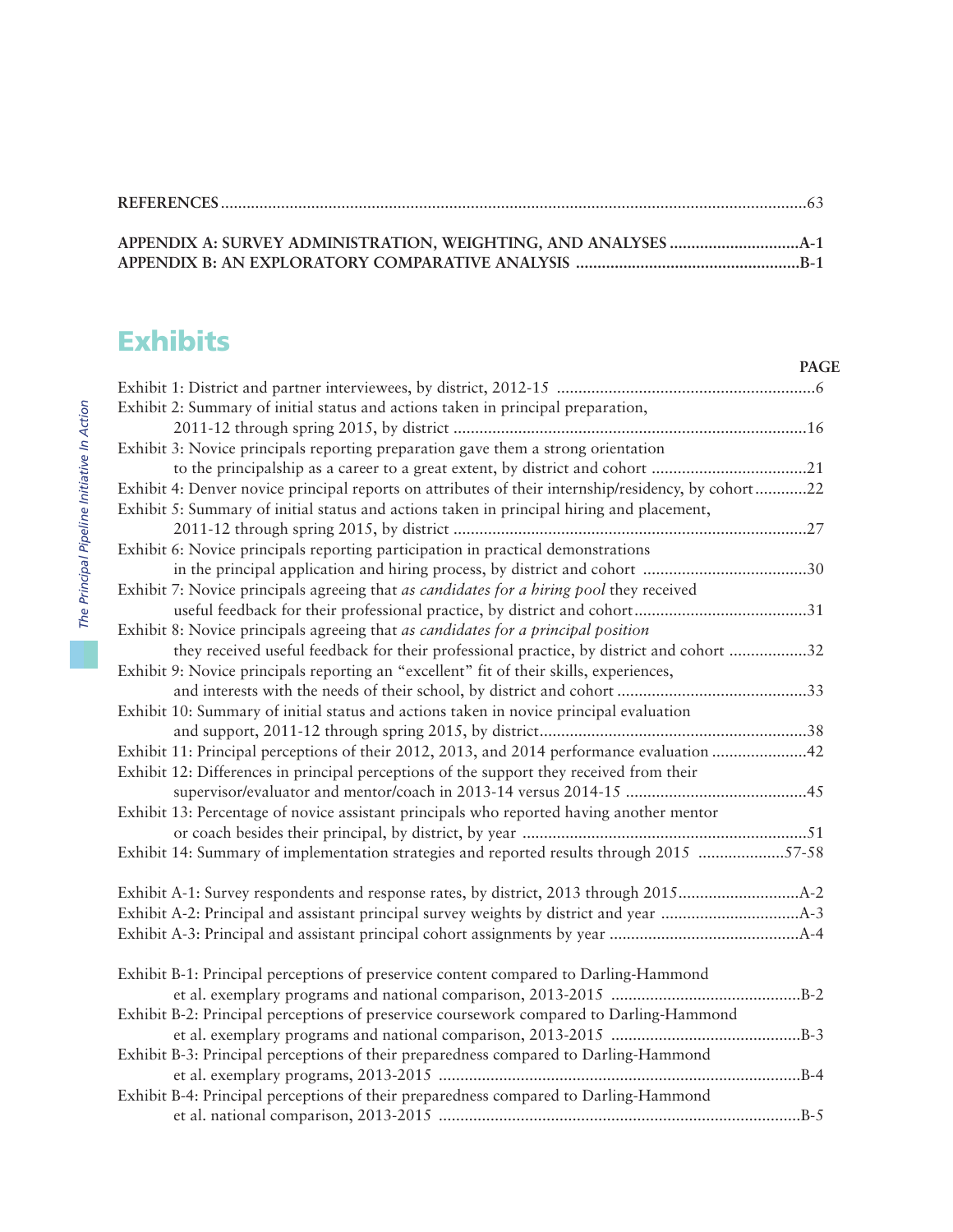### **Executive Summary**

from principals are central to improving schools—indeed, leadership is second only to teaching<br>among school-related factors that influence student achievement. Districts struggle, however, to<br>velop a sufficient pool of hig trong principals are central to improving schools—indeed, leadership is second only to teaching among school-related factors that influence student achievement. Districts struggle, however, to develop a sufficient pool of highly capable principals. While research has identified strategies that are efstrategies to form a pipeline to the principalship.

Recognizing the need to improve the supply of high-quality principals, The Wallace Foundation launched the Principal Pipeline Initiative (PPI) in 2011. The goal was to test the proposition that districts could produce a large cadre of strong novice principals by making a concerted effort to implement a set of interrelated policies and practices, and that doing so would positively affect school outcomes. Participating districts focused on implementing four key components:

- Adopting standards of practice and performance to guide principal preparation, hiring, evaluation, and support
- Improving the quality of preservice preparation for principals
- Using selective hiring and placement practices to match principal candidates with schools
- Implementing on-the-job evaluation and support for novice principals (those in their first three years on the job)

Six large districts received multi-year grants of \$8.5 million to \$13.25 million from the foundation to cover a portion of the start-up costs of developing a principal pipeline. The districts were selected partly because they had already adopted some policies and practices consistent with the PPI components. The foundation also provided technical assistance. The PPI sought not only to institute, grow, and sustain the key components within each participating district, but also to generate examples that other districts might follow.

#### *Principal Pipeline Initiative Districts*

- Charlotte-Mecklenburg Schools, North Carolina
- Denver Public Schools, Colorado
- Gwinnett County Public Schools, Georgia
- Hillsborough County Public Schools, Florida
- New York City Department of Education, New York
- Prince George's County Public Schools, Maryland

This report is the fifth and last in a series on PPI implementation that is part of an evaluation by Policy Studies Associates and RAND. Data for the evaluation were collected from late 2011 through spring 2015, using interviews with district administrators, surveys and focus groups of novice principals, and reviews of district documents. Details about study methods appear in the body of this report.

This culminating report summarizes findings about implementation of the four PPI components across the six districts, as of spring 2015 when all components were expected to be up and running. The report details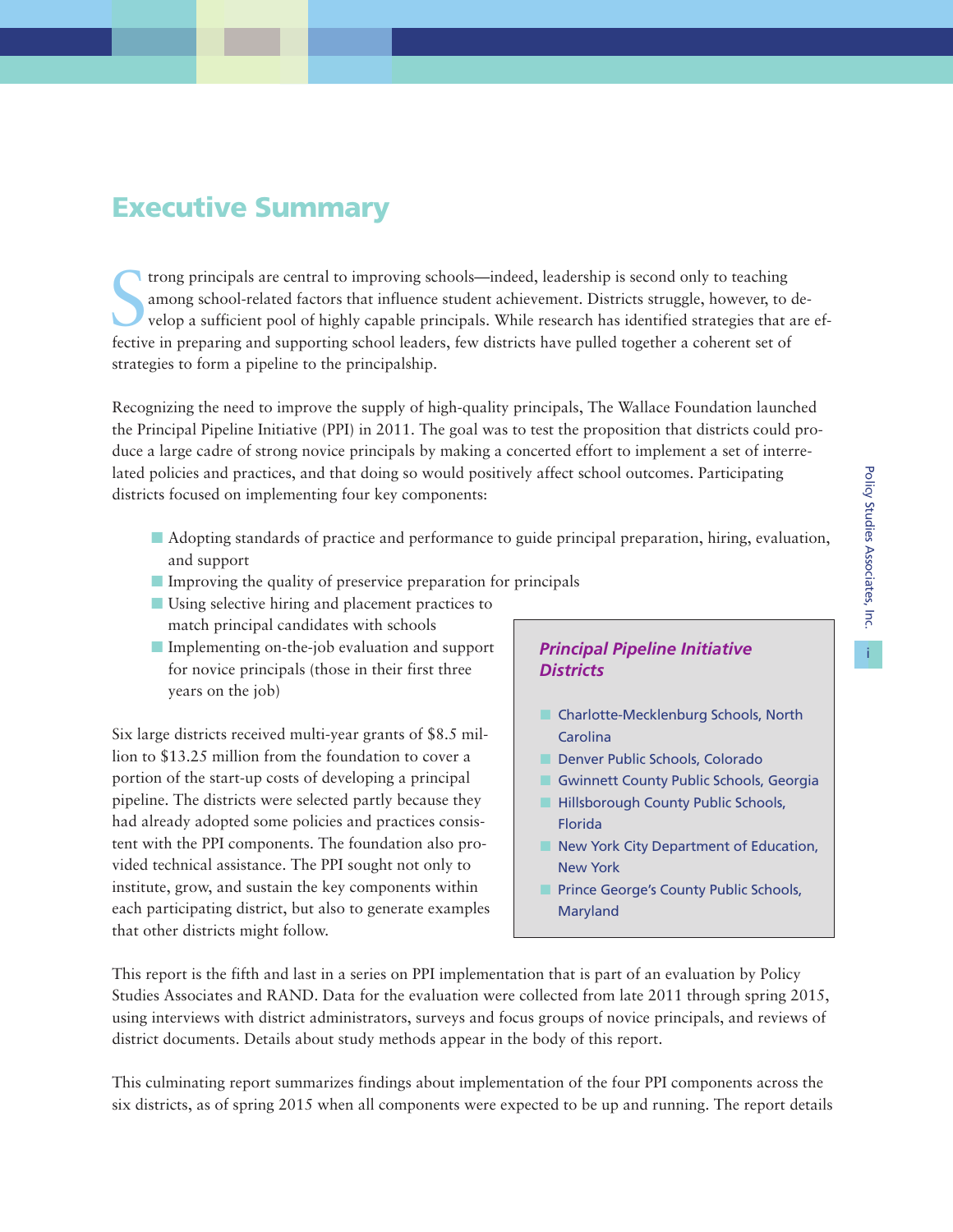the implementation approaches, accomplishments, and challenges of participating districts; identifies factors that helped or impeded their progress; highlights lessons learned; and presents implications for policymakers and other districts. An evaluation report about the effects of the PPI on student achievement is scheduled for publication in 2018.

This section summarizes—

- An overall finding about implementation across all six districts.
- Main findings about the implementation of each PPI component.
- Factors contributing to progress in PPI districts.
- Early evidence of results from the perspectives of novice principals and district leaders.
- Persistent challenges faced by districts in redesigning principal pipeline systems.
- Implications for other school districts and policymakers.

#### *Overall Implementation*

To a striking extent, all six districts carried out the kinds of policies and practices called for by the PPI.

All of the districts marshalled the will and capacity to put in place the key PPI components by spring 2015. Consistent with PPI guidance, these districts built tools, programs, partnerships, data systems, and staff capabilities for supporting novice principals.

Local commitment to the initiative actually appeared to strengthen over the years. Districts maintained a focus on the key PPI components despite superintendent transitions in four districts and the many other initiatives under way in all of the districts. District leaders and project directors approached their tasks not as hoops to jump through for a funder but as part of a coherent design.

#### *Standards*

Defining standards and competencies for principals was a powerful first step toward creating a solid principal pipeline.

Districts actively used standards to help align their principal preparation programs, hiring criteria, and onthe-job evaluation rubrics with district priorities for school leadership. The standards brought coherence to district actions and provided a common language for discussing school leadership.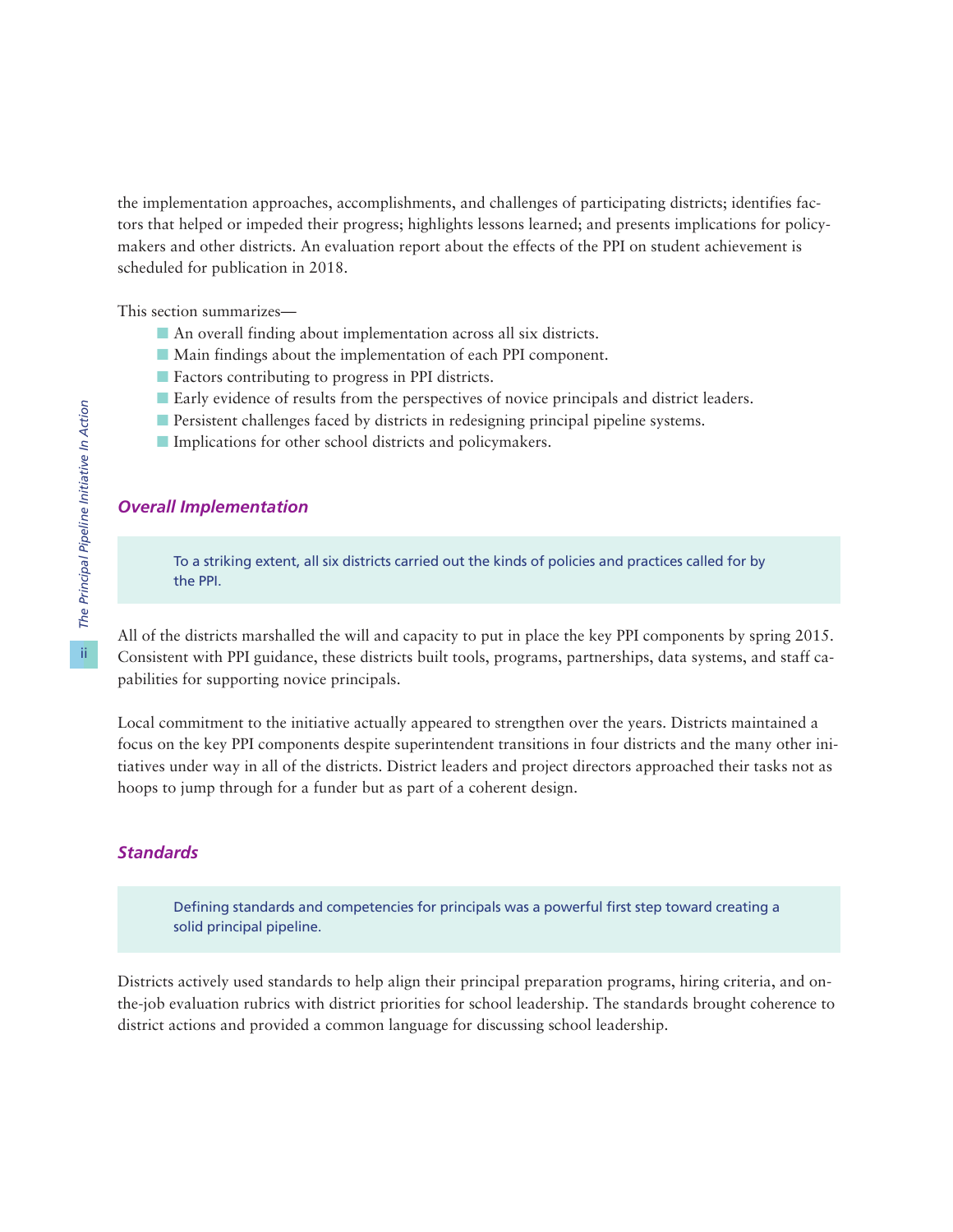Standards-writing was not a one-time undertaking but an iterative process.

All districts revised their standards to meet practical challenges as other parts of the pipeline evolved. For example, they clarified wording when questions arose in principal evaluations.

#### *Principal Preparation*

Districts made progress in using data to identify potential principals, creating or strengthening their own preservice programs, and collaborating with universities.

All six districts started or expanded their own district-run principal preparation programs for high-potential assistant principals. Moreover, all districts worked in partnership with university programs to prepare aspiring leaders. As part of these preservice efforts, all districts encouraged principals and other district staff to find and cultivate rising talent.

District leaders and their partners emphasized the value of gathering and systematically using data to continually assess their leader preparation efforts. With training provided by the PPI, districts used a suite of tools (Quality Measures for Education Leadership Systems and Programs) that included indicators and rubrics reviewing program effectiveness in the areas of course content and pedagogy, clinical practice, recruitment and selection, and performance of program graduates.

While district leaders also provided on-the-job leadership experiences as part of preservice preparation for principals, they struggled to mobilize enough sites and mentors.

#### *Principal Hiring and Placement*

Districts acted quickly to make hiring, placement, and principal succession planning more systematic and informed by data.

At the start of the PPI, leaders in all participating districts had at least some concerns about their districts' hiring and placement procedures. These leaders were uncertain whether they were placing the best possible candidate in each school. Most reported using an unsystematic process to fill vacancies one at a time and bemoaned the lack of hard, usable data about candidates.

Districts took early steps to align their hiring procedures and candidate assessments with district standards and competencies for principals. Over the next few years, districts made several improvements in screening and placing principals. By 2014, all districts were using multiple stages of scrutiny and assessment to develop a future pool of high-quality candidates to fill principal vacancies as they arose. By 2015, all districts required aspiring candidates to engage in practical demonstrations of their skills, typically with simulated scenarios.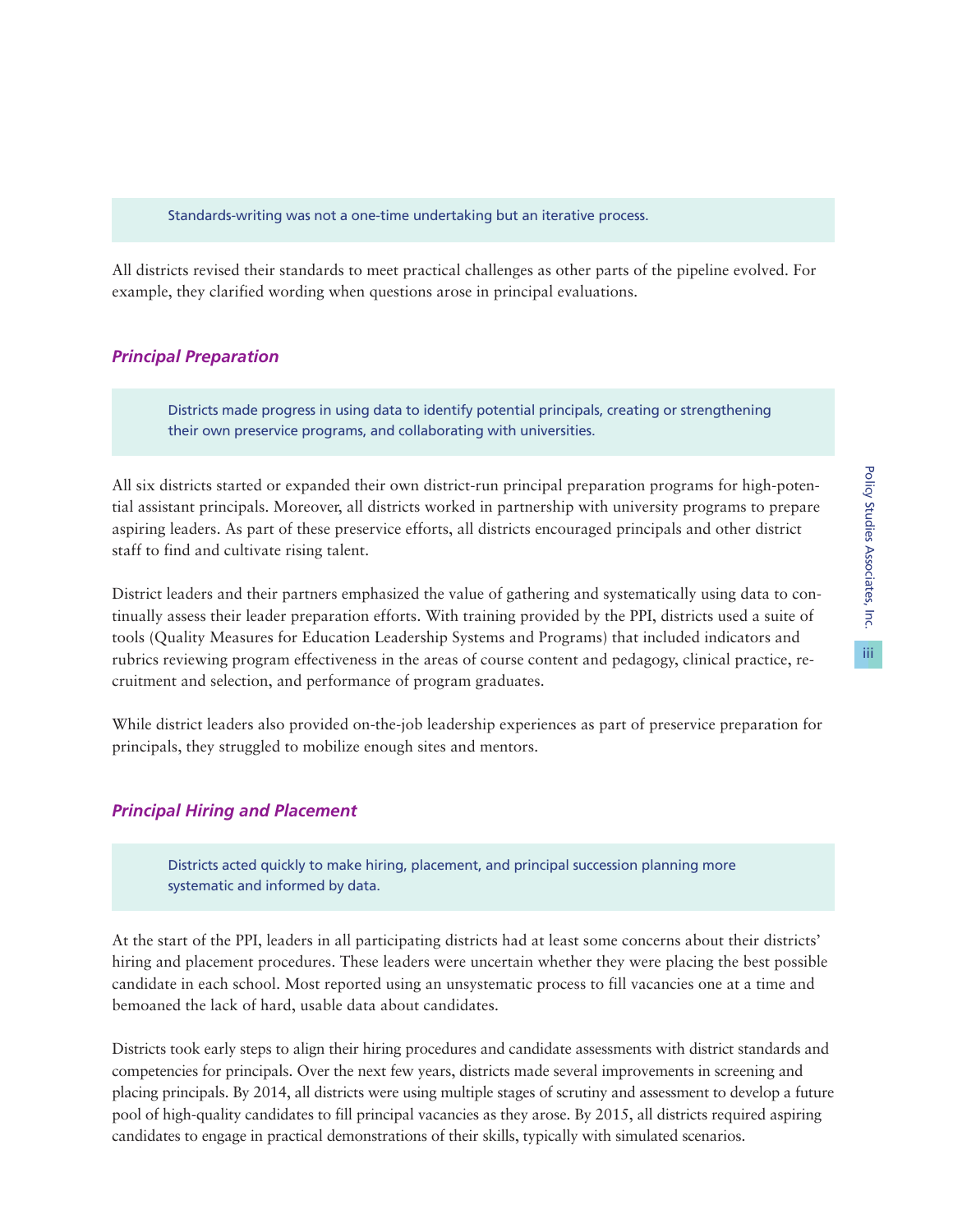A crucial step in improving hiring, placement, and succession planning was the development and use of longitudinal data systems, called Leader Tracking Systems (LTS), that collected and maintained information on individual candidates' experience, performance, and assessed competencies. While districts had already begun drawing on data in the hiring process, the LTS made this process easier by pulling together a variety of data in a more usable form.

#### *Evaluation and Support for Novice Principals*

#### Districts implemented standards-based systems for evaluating principals' professional practice.

During the course of the PPI, every district designed or adapted evaluation rubrics for supervisors to use to rate principals on the district's standards and competencies for school leaders. These evaluations covered such areas as instructional leadership, human resource management, school climate, planning, and school management and operations.

In all PPI districts, evaluations became less like a once-a-year meeting and more like structured conversations between principals and their supervisors. Comments from focus groups suggested that evaluations often involved frequent and intensive interactions between principals and supervisors and ongoing discussions of principals' progress toward goals.

Most novice principals surveyed viewed these evaluation systems as fair and constructive.

Novice principals received critical feedback from these evaluation systems. More than half of new principals were told after their 2013-14 evaluations that they needed to improve at least one area of practice, most often related to instructional leadership. Still, survey responses showed that principals had positive perceptions of their district's evaluation process. Challenges remained in making evaluation rubrics more specific and in balancing a desire to differentiate based on principals' experience or school context against the desire to maintain uniformly high expectations.

The roles of principal supervisors shifted, with smaller caseloads and a greater focus on instructional leadership.

PPI districts invested their own resources to hire more principal supervisors so that each could work with fewer principals. Districts also redefined the role of supervisors so they spent less time overseeing compliance and operations and more time helping principals succeed as instructional leaders. The Wallace Foundation grants supported training of the new supervisors.

Supervisors took on pivotal roles in providing on-the-job evaluation and support for principals. A large majority of new principals valued the support received from supervisors.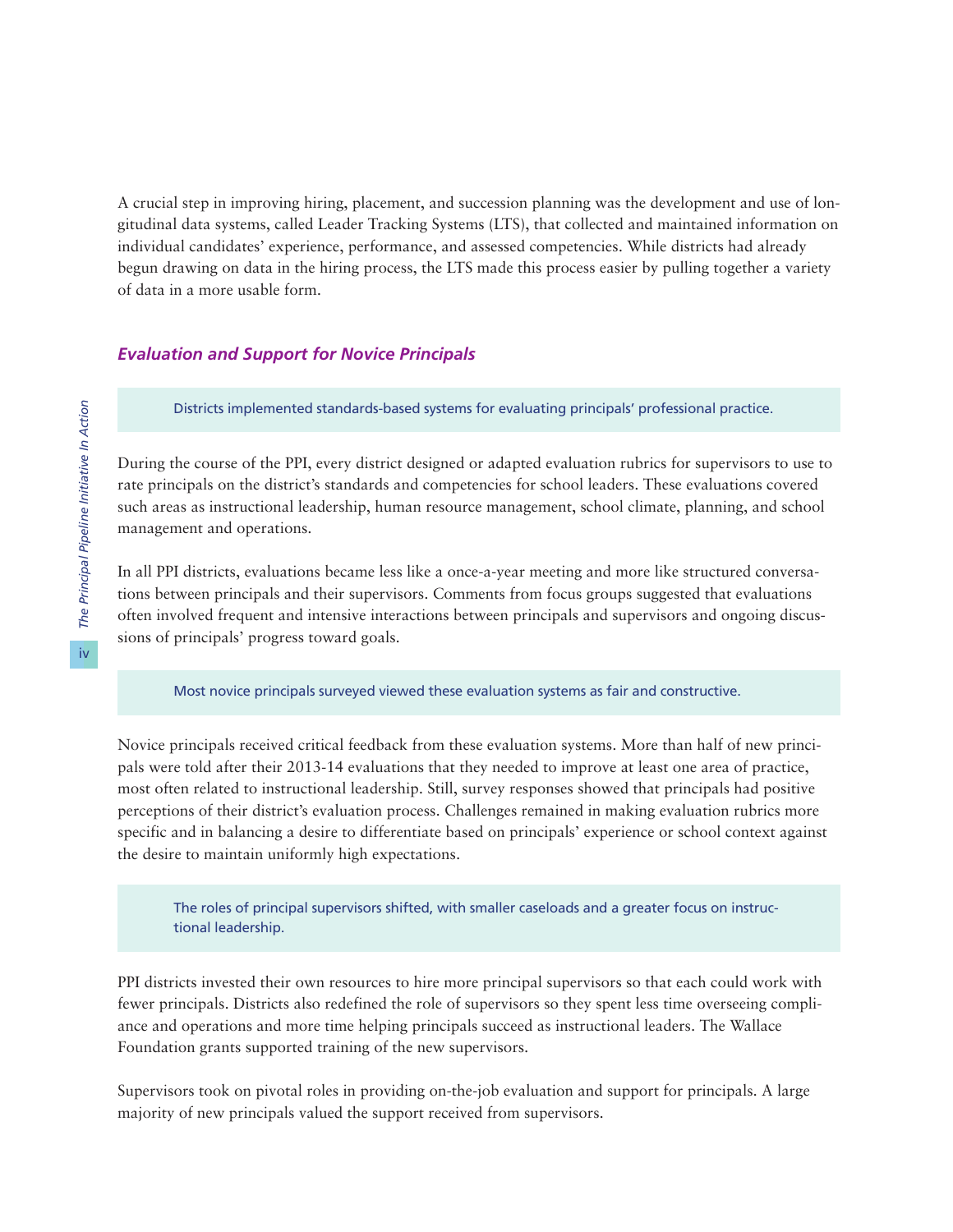Principal supervisors were still adapting to their shifting roles, however, and their level of coaching skills varied. Moreover, some supervisors were still expected to carry out administrative tasks, leaving less time to provide support. Districts continued to work on developing supervisors' capacity.

Mentors and coaches stood out as the most highly valued source of support among the new principals they worked with, according to surveys and focus groups. Day-to-day, hands-on support from a mentor or coach helped new principals navigate the challenges of their demanding job.

District leaders were unsure how—or whether—to continue to use group professional development for on-the-job learning.

In addition to providing induction programs for novice principals and other PPI-related supports, districts continued to offer an array of traditional professional development courses and workshops for principals. In focus groups, principals described these group opportunities as "compliance-oriented," intended for mass consumption, and overloaded with information; and in a survey rated them less highly than they did one-on-one support from mentors, coaches, and supervisors.

Districts tried to find ways to customize their professional development offerings to align them better with principals' needs and their plans for professional growth. But building a professional development system that responds directly, practically, and quickly to principals' needs is challenging and complex work. As of 2015, no district claimed to have successfully done it. The relatively low ratings for traditional district-run professional development raise a more fundamental set of questions about whether it is worthwhile keeping and reshaping these types of courses and workshops.

#### *Rethinking the Position of Assistant Principal*

PPI districts took steps to systematically select, induct, and coach assistant principals to strengthen the pathway to a principalship. Challenges remained, however, in reconciling the instructional leadership and managerial expectations of the assistant principal's position.

In each of the PPI districts, more than two-thirds of novice principals responding to the survey—and sometimes more than 90 percent—came from the ranks of assistant principals. The experience gained in the position was a valuable form of learning—more important than university preparation according to survey responses.

To strengthen the role of assistant principalship in the leadership pipeline, PPI districts sought to use the position as both an apprenticeship and a proving ground for future principals. Most of the PPI districts built standards and evaluation measures for assistant principals that were based on those for principals. Districts also mounted training programs, in-house or with universities, to prepare assistant principals to become instructional leaders in their schools. Some districts provided coaching or mentoring for novice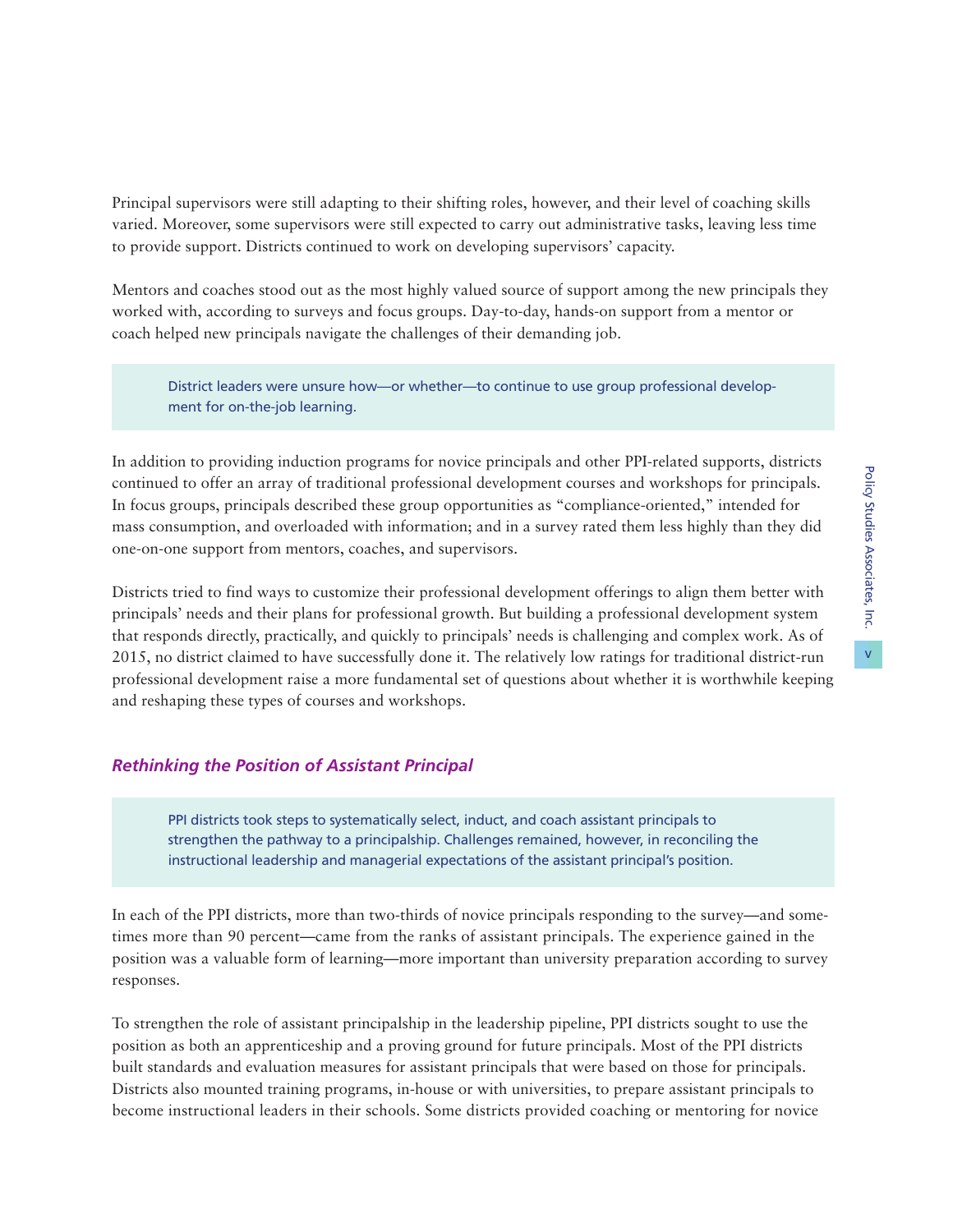assistant principals beyond what they would normally get from their principal, or offered other types of induction programs.

Still, assistant principals continued to spend much of their time on managerial duties, which limited their opportunities to practice instructional leadership on the job.

Districts also had to work with the many assistant principals who would not become principals.

All of the districts had more assistant principals than principal slots, and not all assistant principals showed high potential to advance to a principalship. Thus, districts still faced the challenge of moving some of their assistant principals off the track to a hoped-for promotion.

While these assistant principals could still fill districts' needs for career managers to help run their schools, districts struggled to find ways to differentiate the instructional leadership and managerial functions of the assistant principal's job. Some district leaders wondered whether they should restructure the position. None claimed to have good solutions to this dilemma.

#### *Factors Contributing to Progress*

Three features of the PPI design—local latitude, engagement of top district leaders, and regular opportunities for project directors to learn and share—were particularly helpful to districts.

Observations and interviews suggested that three design features were important to districts' progress in strengthening their principal pipelines. First, although the PPI components were well-defined, districts had the latitude to use different strategies to carry them out and shift their emphases over time. In this way, districts took charge of their own work.

Second, the initiative was designed to engage top district leaders in matters that might otherwise have been handled by human capital departments. Superintendents had ongoing conversations with the foundation and attended the PPI professional learning community meetings. This involvement of top leaders appeared to sustain high-level support for the initiative within districts, cross departmental lines, and help overcome bureaucratic resistance.

Third, the project directors from the six districts met regularly to share ideas and spend uninterrupted discussion and planning time with key members of their own local leadership team. They also had regular opportunities to meet with outside experts and visit each other's districts to gain deeper knowledge of the initiative. The project directors said their work benefited from these opportunities for interaction.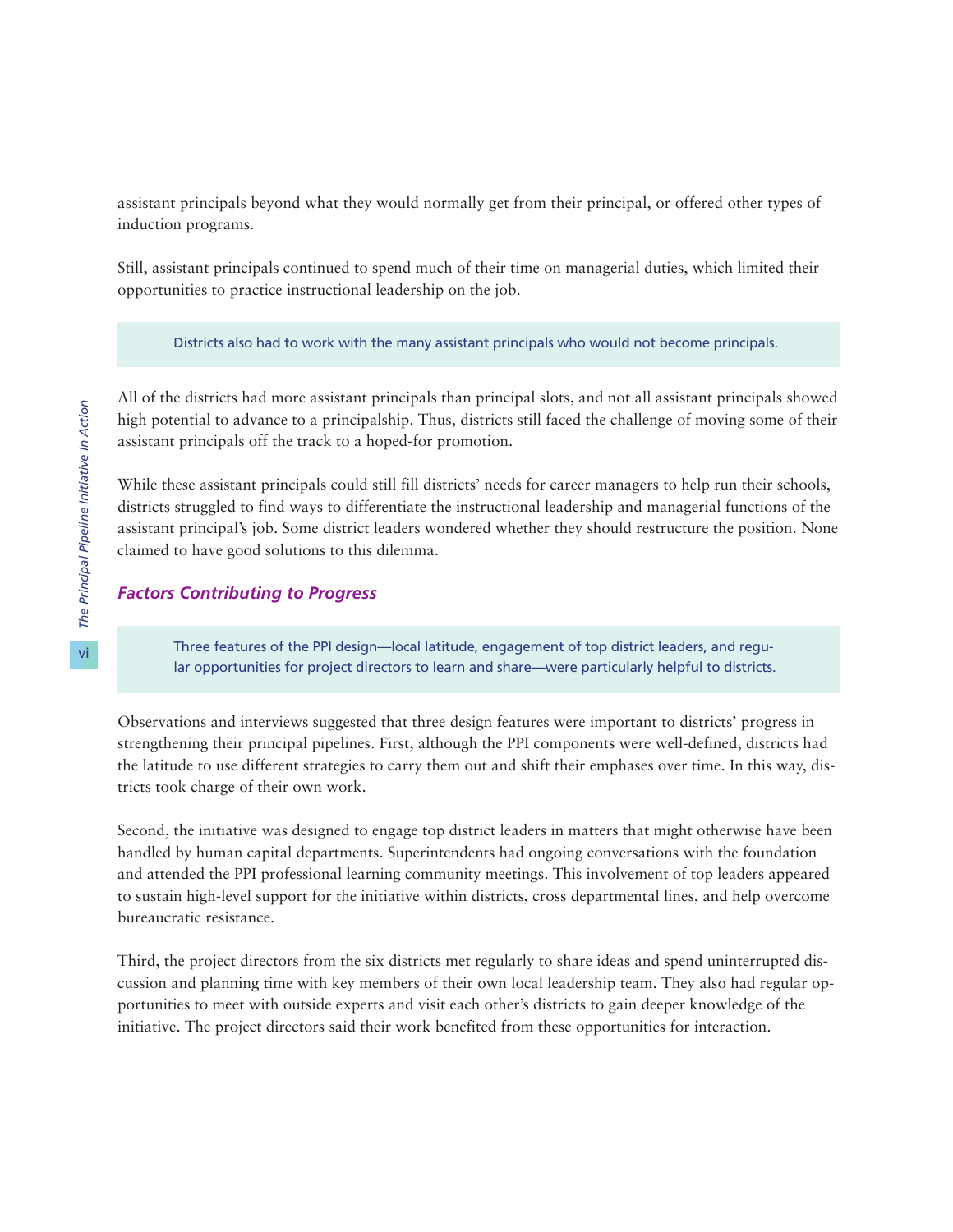Districts viewed their principal pipelines as a work in progress and continued to fine-tune them.

Most new tools, programs, and procedures were introduced as pilots. This helped ease the stress about issues like principal evaluation and enabled districts to spot and correct unanticipated problems. Even after these systems became more well-established, districts worked on each pipeline component every year. No district leader characterized any part of the pipeline design as completed and unchangeable. Instead, they continued to refine their systems to incorporate new knowledge, fix flaws, and address new issues.

#### *Evidence of Results*

Since it takes years for changes in principal preparation to affect a new crop of principals, it is too early to expect to see the full effects of the PPI on incoming principals.

The pathway to a principalship usually involves university preparation and a stint as an assistant principal, and often includes another district-sponsored training program. In the PPI districts, the median time elapsed from the beginning of formal preparation to the first principal's job ranged from three to ten years, according to reports from first- and second-year principals in 2015.

Most of the novice principals surveyed had started their formal preparation before their district had begun to implement PPI interventions. Thus, the PPI had not fully reshaped their preparation experience. As of spring 2015, only a minority of incoming principals in PPI districts had obtained *all* of their preparation through new or revised programs that reflected the PPI reforms.

Early evidence shows some positive results of changes made by PPI districts in principal preparation, hiring, placement, and evaluation.

**PREPARATION.** The most notable change during the evaluation period was a statistically significant increase in the percentage of novice principals who reported on surveys that their preparation had given them "a strong orientation to the principalship as a career."

**HIRING AND PLACEMENT.** Districts seemed to get better at placing principals where they were needed. Over the course of the PPI, a higher percentage of novice principals reported that their skills were an "excellent" fit for their school's needs. Top district leaders also viewed changes in hiring and placement as successful. In interviews conducted in 2014 and 2015, most leaders said that incoming principals and assistant principals were demonstrating strong leadership capabilities, especially in instructional leadership.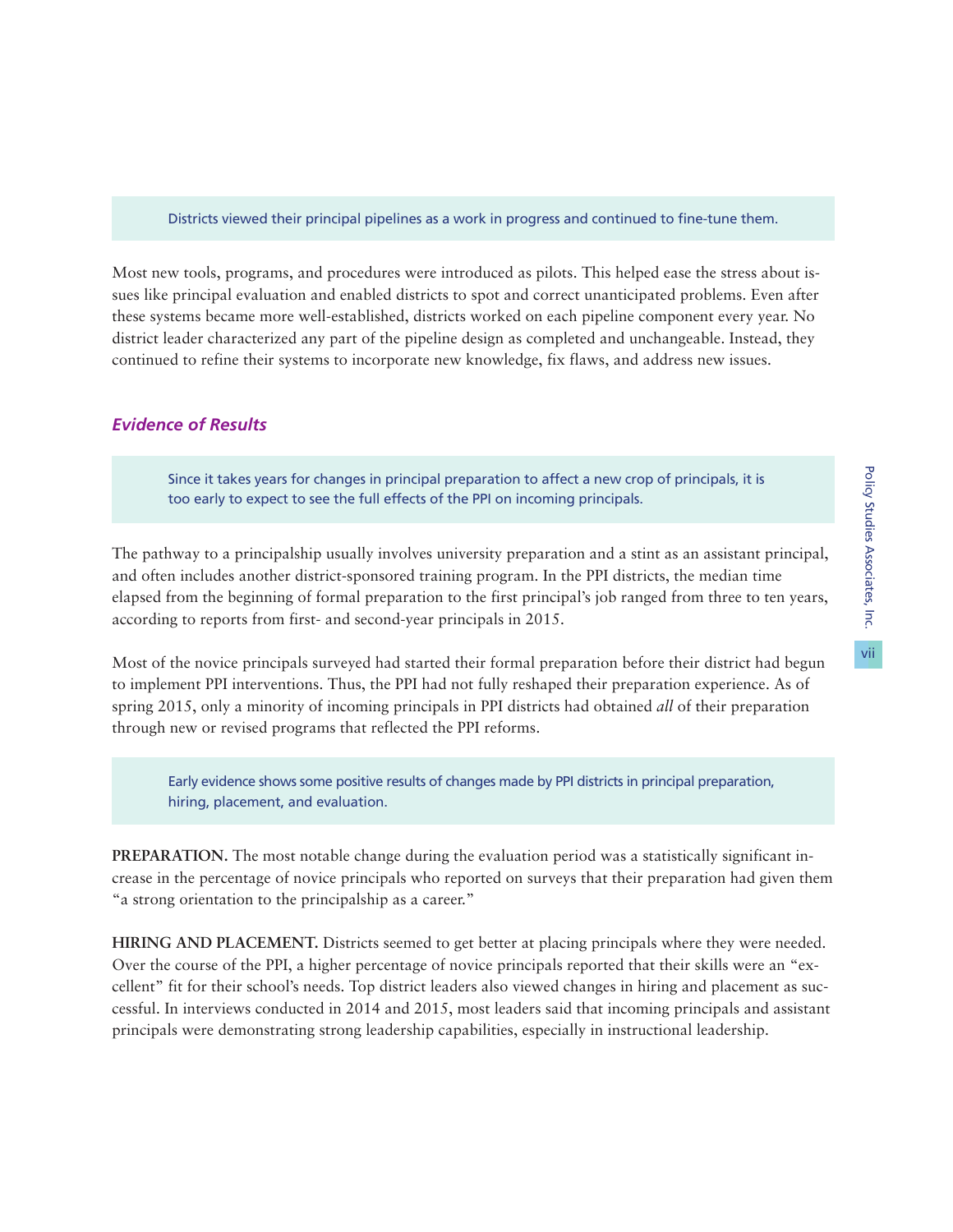**EVALUATION AND SUPPORT.** New principals continued to give good ratings to their mentoring or coaching assistance and gave higher ratings over time to principal supervisors. And despite the introduction of new evaluation practices and measures, new principals' ratings of district evaluation systems were positive and held steady.

#### *Persistent Challenges*

Districts faced persistent challenges in implementing redesigned principal pipelines.

As of 2015, the PPI districts still had work to do to develop the capacity of principal supervisors and other staff to carry out their redesigned pipeline systems. For example, principal supervisors were continuing to learn how to evaluate and coach new principals, even as their time was consumed by administrative tasks in some cases.

In addition, district leaders reported mixed effectiveness in reshaping university preparation programs over which they had little influence.

For some stubborn challenges, research and practical wisdom offered no clear solutions. For example, districts remained unsatisfied with the assessments available to screen aspiring principals for the interpersonal skills needed in organizational leadership. They struggled to tailor conventional group professional development to individual needs, and to balance tensions in the assistant principal's role.

#### *Implications for Districts*

The experience of the PPI districts offers lessons for other districts interested in doing similar work, even districts that are smaller or lack the level of support found in PPI districts.

The following steps would be feasible and could be productive in other large districts, and they could be adapted for districts of any size:

- Defining standards and competencies for principals, or drawing on the recently released Professional Standards for Educational Leaders, is a powerful first step with several potential benefits.
- Procedural changes in the hiring process, such as requiring candidates to demonstrate their skills and drawing on consultants to help identify performance tasks, is a good starting point for improving the caliber of principal candidates.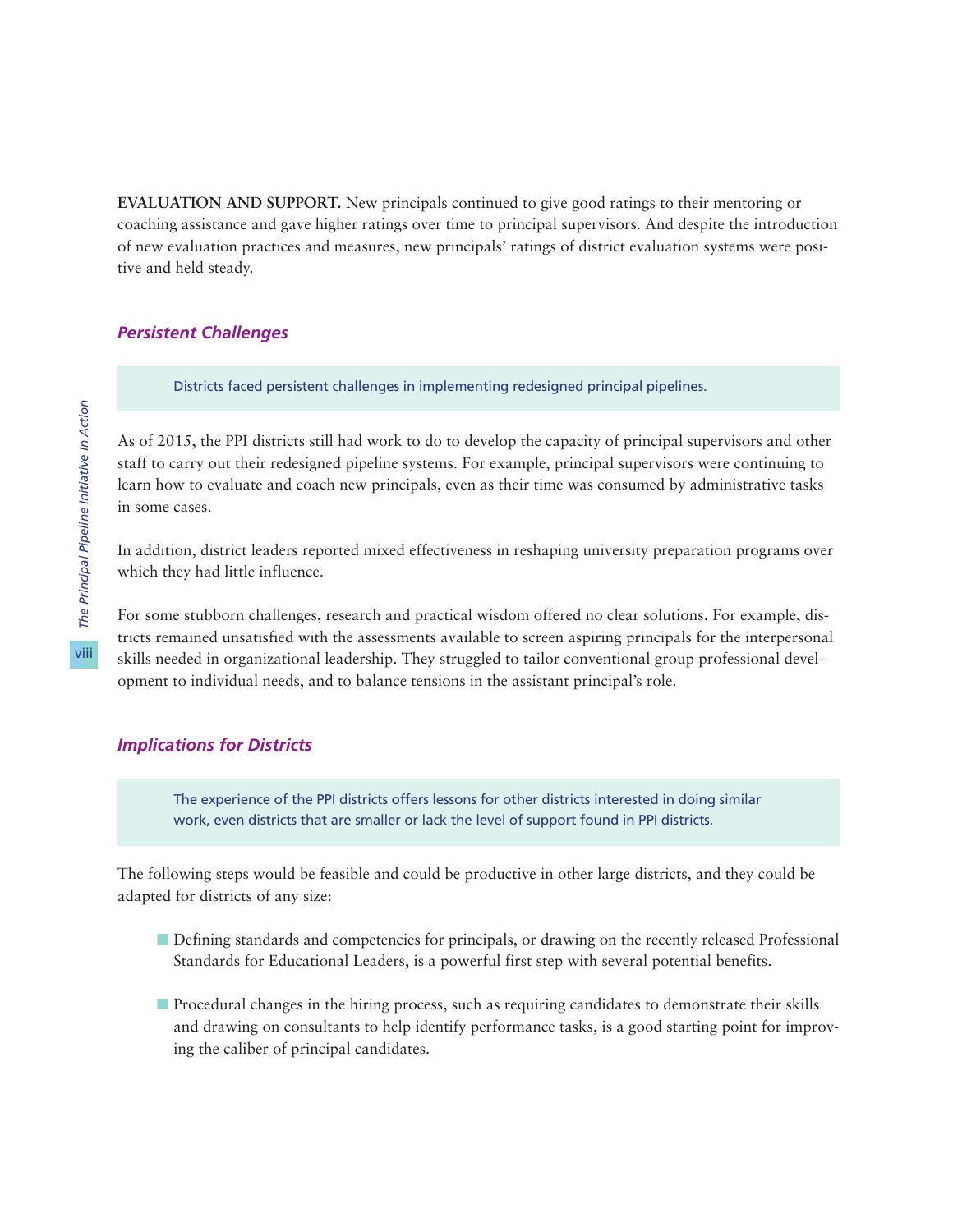- District-run preparation programs that are specifically tailored to district priorities and needs and that give hiring managers a chance to observe aspiring principals can be advantageous.
- Leader Tracking Systems—or, for small districts, less elaborate records of individual leaders' accomplishments and career paths—offer useful information for hiring and succession planning. Eventually the results can be used to improve all parts of the pipeline.
- Introducing changes to pipeline components on a pilot basis allows opportunities to learn from experience and revise the components. This can also ease concerns about potential negative impacts.

#### *Policy Implications*

Building on the experience of this initiative, policymakers could help districts develop stronger corps of novice principals to lead school improvement.

Examples of supportive policies include the following:

- Supporters of reform could ensure that districts have access to the Professional Standards for Education Leaders and examples of job descriptions, evaluation rubrics, and other usable materials based on these standards.
- Agencies that oversee or support work on principal pipelines could consider a mix of tightly defined components and local latitude for invention in implementation similar to the PPI.
- Seed money could provide expert technical help with hiring procedures or data systems, initial training for principal supervisors and others taking on new roles, opportunities to visit and learn from other districts, and other important start-up resources.
- More work needs to be done to expand the knowledge base and develop and systematically test new approaches for creating a pool of highly capable novice principals.

Policymakers should also recognize that implementing the components of a major, system-level initiative is a multi-year endeavor and that it takes even longer to see the effects of those changes. Patience is required. Still, the PPI districts have demonstrated how to take promising steps in that direction while striving for continuous improvement.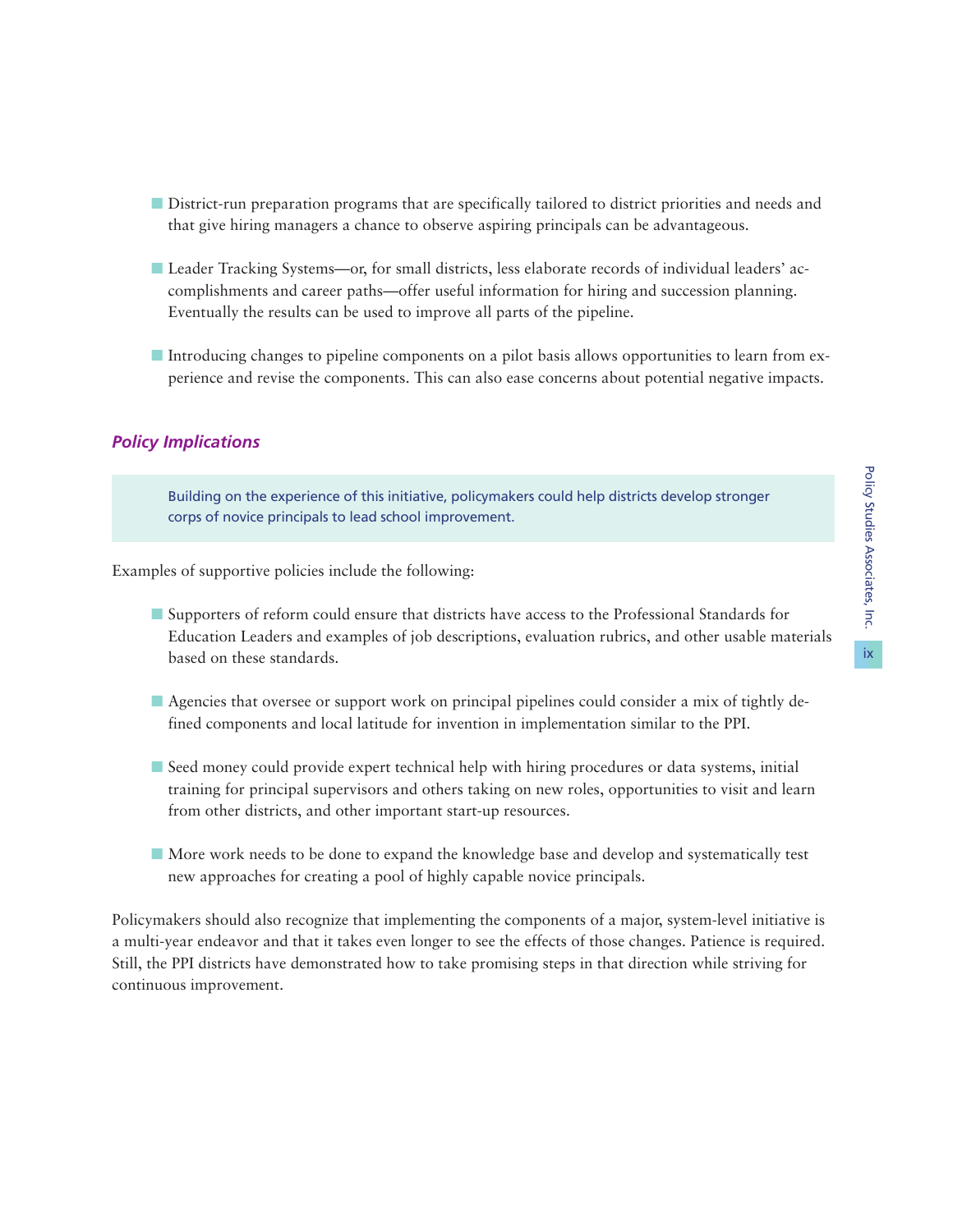*The Principal Pipeline Initiative In Action* x The Principal Pipeline Initiative In Action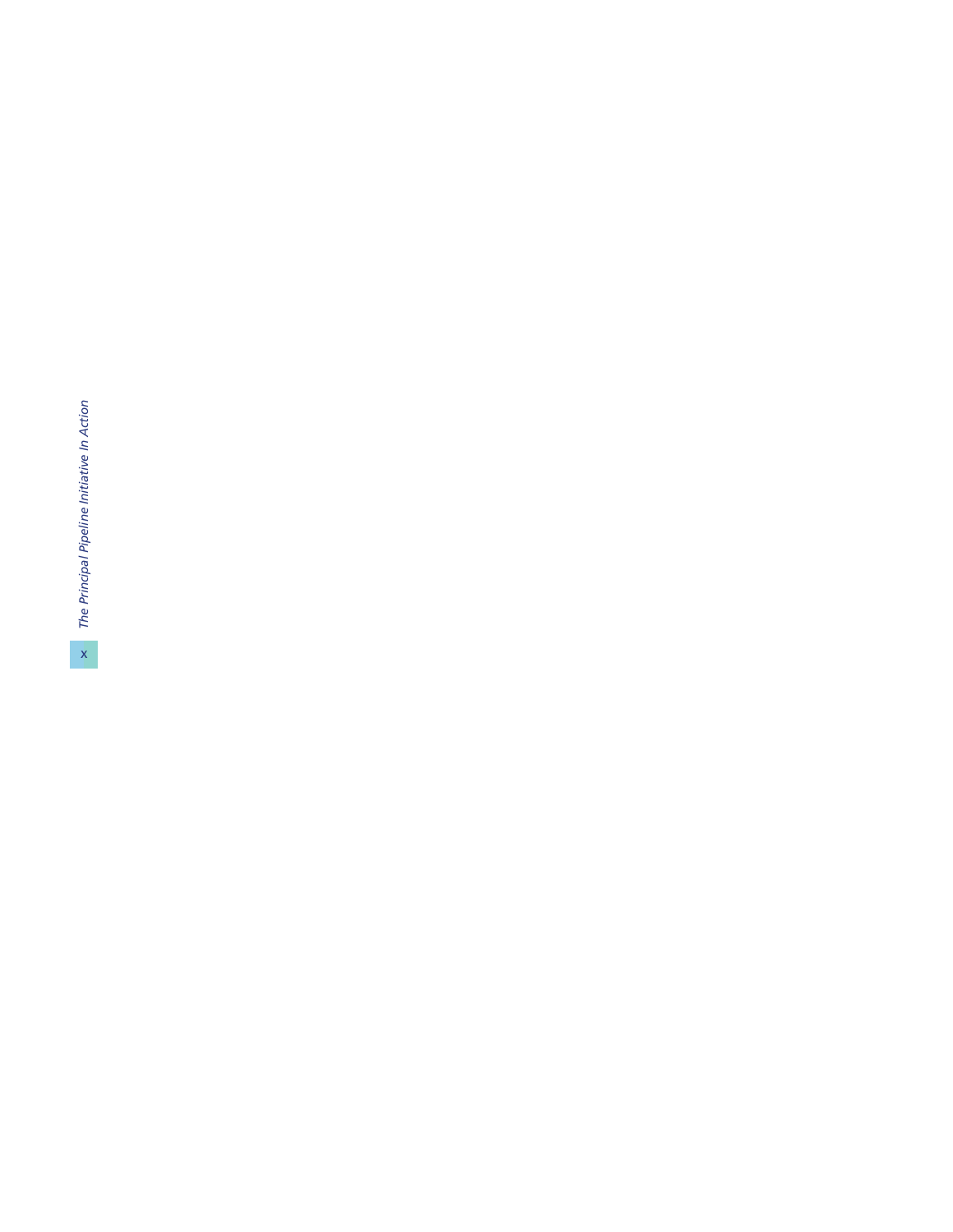## **1. Introduction**

The Wallace Foundation launched the Principal Pipeline Initiative in <sup>2011</sup> because evidence had shown that school principals are second only to teachers among school-related factors that affect student achievement (Seashore Louis, Leithwood, Wahlstrom, et al., 2010). The initiative aimed to improve the capacity of newly appointed principals in a set of large urban school districts through improvements in preparation, hiring, evaluation, and support, potentially generating an example for other districts to follow. This report is part of an evaluation of the Principal Pipeline Initiative. It summarizes findings of a four-year study of the ways in which the districts carried out the initiative, highlighting what they accomplished, what they learned, and how other districts could apply these lessons.

Six urban school districts participated in the initiative: :

- Charlotte-Mecklenburg Schools, North Carolina
- Denver Public Schools, Colorado
- Gwinnett County Public Schools, Georgia
- Hillsborough County Public Schools, Florida
- New York City Department of Education, New York
- Prince George's County Public Schools, Maryland

The evaluation team studied the work that district leaders did from 2011 through spring 2015, which was the period in which they were expected to put in place their major strategies for improving new principals' instructional leadership. The districts made concerted efforts to strengthen the preparation and support of new principals in a systemic fashion. They addressed four interrelated components of policy and practice, identified by The Wallace Foundation (and described in more detail in the next section of this introduction):

- 1. Leader standards and aligned job descriptions, preparation, selection, evaluation, and support.
- 2. Preservice preparation that includes selective admissions to high-quality programs.
- 3. Selective hiring, and placement based on a match between the candidate and the school.
- 4. On-the-job evaluation and support addressing the capacity to improve teaching and learning, with support focused on needs identified by evaluation.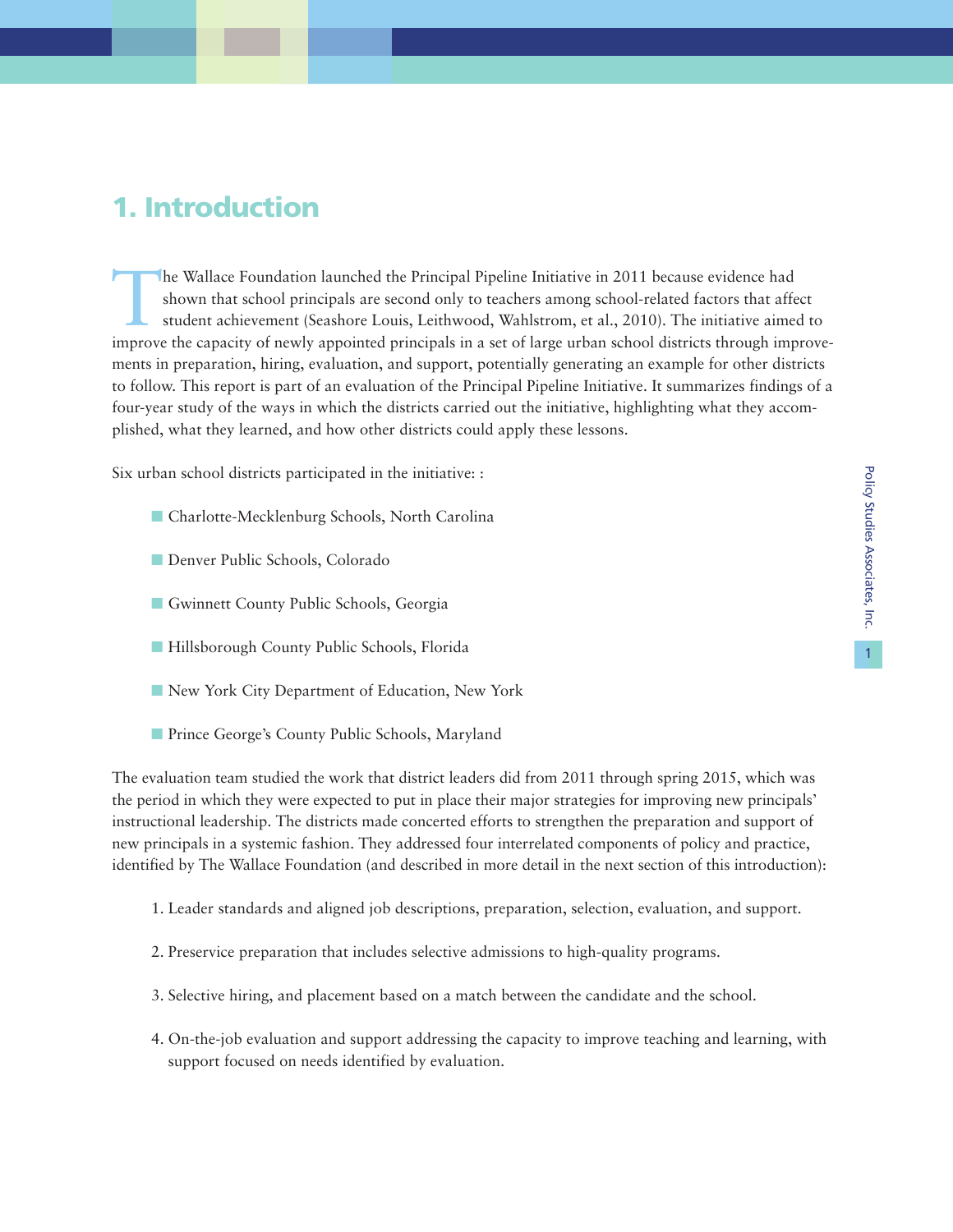The districts were selected in part because they had already launched some policies and practices consistent with these components. The foundation provided multi-year support that included grants of \$8.5 million to \$13.25 million over five years,<sup>1</sup> along with technical assistance, to support the districts in expanding on existing practices and building strong, sustainable policies and investments in school leadership.

The Principal Pipeline Initiative was designed to test the proposition that a combination of programs, partnerships, policies, and practices could result in cohorts of strong novice principals who would make a difference in school outcomes. The foundation's 2011 request for proposals from districts expressed the initiative's central hypothesis in the following terms (Wallace Foundation, p. 2):

*If an urban district and its principal training programs provide large numbers of talented, aspiring principals with the right "pre-service" training and on-the-job evaluation and supports, the result will be a pipeline of principals able to improve teaching quality and student achievement districtwide, especially in schools with the greatest needs.*

In other words, the initiative aimed not only to achieve solid implementation in districts but also to test the power of the pipeline to affect student performance. The multi-year evaluation of the Principal Pipeline Initiative therefore has a dual purpose: to analyze the processes of implementing the initiative's components in the participating districts from 2011 to 2015; and then to assess the results achieved in schools led by novice principals who had exposure to the initiative as implemented. A future evaluation report, scheduled for publication in 2018, will answer questions about the initiative's effects on achievement.

This report assesses the implementation of all components of the initiative as of spring 2015. Although the initiative continued to support the districts' continuing work beyond 2015, this was a point at which all components were expected to be up and running. This report recapitulates and extends findings from previous reports that described the districts' plans and first-year activities (Turnbull, Riley, Arcaira, MacFarlane, & Anderson, 2013); analyzed the preparation and support for school leaders offered by districts and their partners (Turnbull, Riley, & MacFarlane, 2013); summed up the status of implementation as of 2014 (Turnbull, Riley, & MacFarlane, 2015); and reported in depth on evaluation and support for novice principals (Anderson & Turnbull, 2016).

The primary purpose of the implementation reports is to inform local decision makers about the possibilities and challenges of following these districts' example. Therefore this report identifies the districts' purposes and strategies in each major part of their work, analyzes what supported or impeded their progress, and reports on early evidence of results from the perspective of district leaders and novice principals. It draws implications for districts and for the policymakers who support them.

<sup>1</sup> The initial grants ranged from \$7.5 to \$12.5 million. Supplemental grants in 2013 supported new efforts to strengthen the work of the district staff members who supervised principals.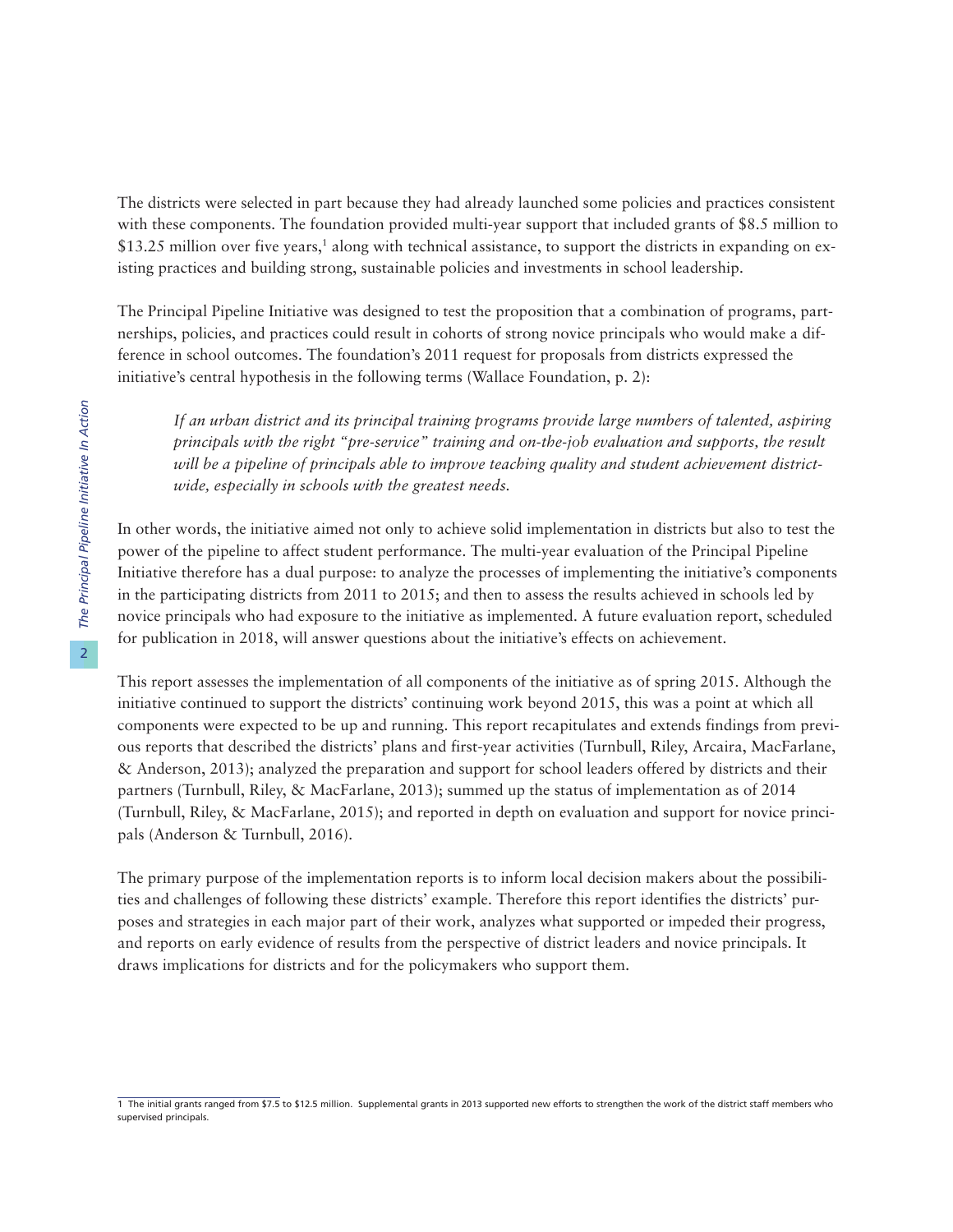#### *Background: Intent and Design of the Principal Pipeline Initiative*

After a decade of supporting research and program innovations in educational leadership, The Wallace Foundation saw research evidence that a principal has a pivotal role in a school's instructional quality (Seashore Louis et al., 2010) and that urban districts have the power to reshape principal preparation and support (Orr, King, & LaPointe, 2010).

Before and during the Principal Pipeline Initiative, research and analysis have continued to highlight the critical role of principals and possible ways of shoring up their capabilities. A statewide analysis of Texas data identified principal effects on student achievement (Branch, Hanushek, & Rivkin, 2012). Long-term work by the Chicago Consortium on School Research (Bryk, Sebring, Allensworth, Luppescu, & Easton, 2010) identified school leadership as a critical support for school improvement, one that undergirds the other supports (parent-community ties, professional capacity, student-centered learning climate, and instructional guidance). A report from Bain & Company (2013) identified needed innovations in pathways to school leadership and described ways in which some districts have carried out those innovations. The Council of the Great City Schools assessed the principal supervisor role nationally and in Principal Pipeline Initiative districts, with Wallace support, and recommended that the role be clarified and refocused on instructional leadership (Corcoran et al., 2013). Principal evaluation has been the subject of research-based analysis and recommendations (Clifford & Ross, 2012; Davis et al., 2011).

The initiative reflected the belief that districts could do much to develop and support principals as effective instructional leaders if they specified clear expectations for principals in the form of leader standards, reshaped traditional preparation and hiring processes for aspiring principals, and restructured evaluation and learning opportunities for new principals. The major components of the initiative were expected to work together. Preparation, hiring, evaluation, and support would all be aligned to the same standards and thus would be mutually reinforcing. Key elements of each component would be the following;

- **STANDARDS** for leadership would specify the capabilities and performance that the district wanted in principals, and the district would shape all its policies and practices related to aspiring and novice school leaders around these standards. In addition to using the standards as criteria for hiring principals, districts would ensure that preparation programs would use the standards in admissions and in instruction; that the evaluation of new principals would assess the extent to which they met each standard; and that on-the-job support would specifically address any gaps between standards and performance.
- **PRESERVICE PREPARATION** programs for aspiring leaders, whether lodged in universities, nonprofit organizations, or districts themselves, were required to meet several specifications based on the findings of a major Wallace-supported study of exemplary preservice programs (Darling-Hammond, LaPointe, Meyerson, Orr, & Cohen, 2007). Admissions criteria and program curricula would align with district standards. Drawing also on the findings of Orr and colleagues (2010), the initiative emphasized the importance of ongoing program improvement based on data about the quality of graduates' preparation and, for programs based in universities or nonprofits, a partnership that would give the district a substantial role in shaping the program.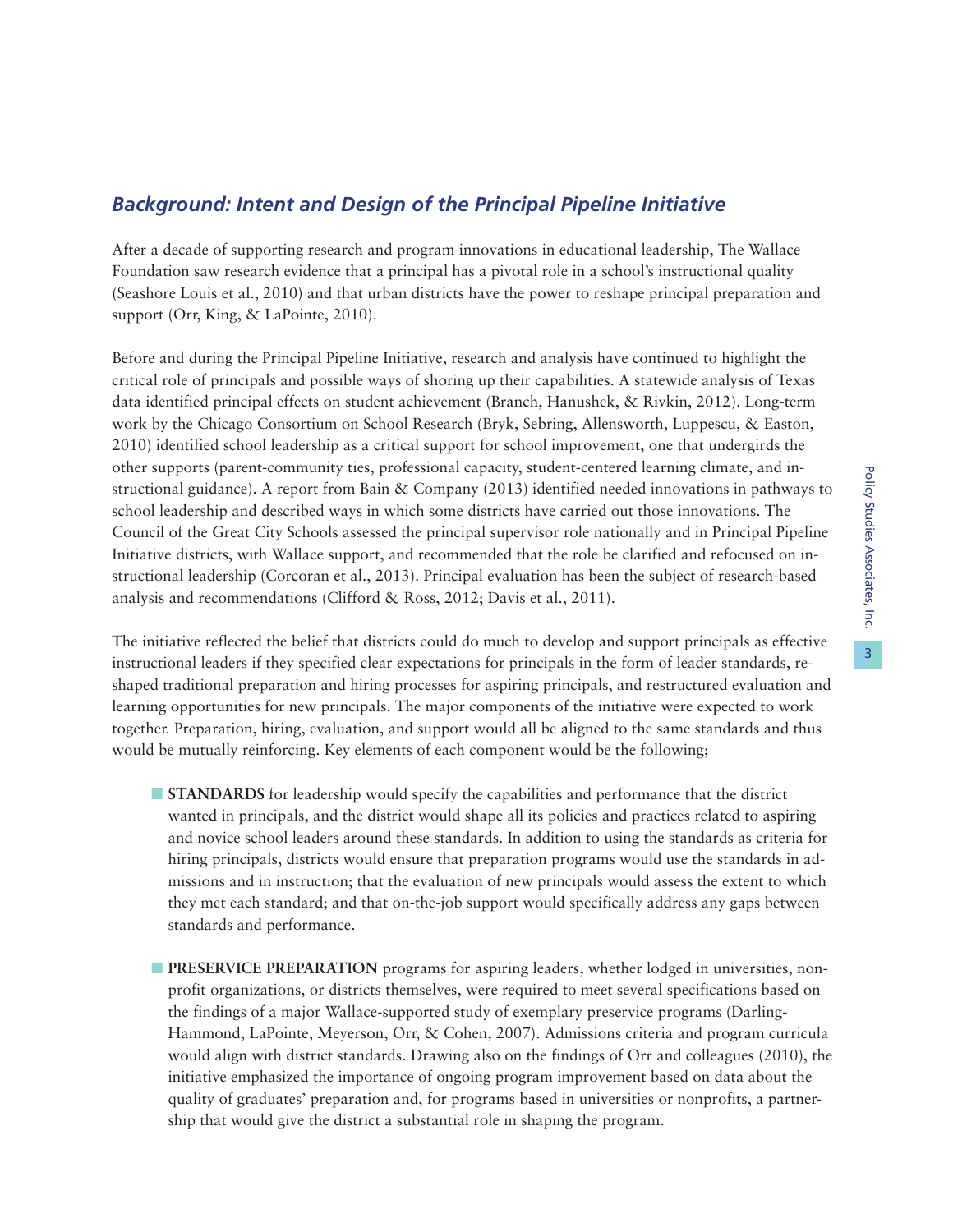- In **HIRING AND PLACEMENT**, the initiative called for "rigorous processes of selection and matching." Selection procedures would be designed to collect and consider relevant information about capabilities aligned with district standards. Districts would assign new principals only to schools for which their particular strengths would be a good match.
- Finally, **ON-THE-JOB EVALUATION AND SUPPORT** for school leaders would also be aligned with standards. Districts would systematically evaluate novice principals' instructional leadership capabilities, give them feedback, and, on the basis of the evaluation results, provide professional development and skilled mentoring to support them in further developing their needed capabilities. (The initiative defined novices as those in their first, second, and third years in the position.) Districts would also provide professional development for assistant principals with potential for advancement.

The initiative also brought the expectation that district policies and practices related to school leaders would build the *district's capacity to advance its educational priorities*. All components would closely reflect the district's strategic priorities and would achieve district-wide scale and long-term sustainability.

Based on the districts' early experience, the foundation incorporated supporting mechanisms into the initiative design:

- The foundation supported development of a new data system, called a Leader Tracking System, as a repository for individual-level, longitudinal information about aspiring and novice leaders. The system would include data on the individual's preparation and certification history, positions held and the schools in which he or she had held them, assessed skills and performance in each position, and participation in professional development and coaching.
- When the pivotal role of principal supervisors became evident through district experience and a report of the Council of the Great City Schools (Corcoran et al. 2013), the districts extended their work to include redesigning principal supervisor roles and training an expanded corps of principal supervisors, with the aim of more intensively supporting principals as instructional leaders. The foundation provided supplemental funds for this work.
- Similarly, the districts were encouraged to provide support for sitting assistant principals. As it became clear that most future principals would spend time in this role, the opportunities for learning and development in the position commanded greater attention.

An important dimension of the initiative was active partnership between grantees and The Wallace Foundation. This included not only each district's ongoing dialogue with senior foundation officials about detailed work plans and budgets, but also extensive opportunities to receive technical assistance from providers vetted by the foundation and to participate in the initiative's Professional Learning Communities. The technical assistance included skilled help for each district in setting up its Leader Tracking System and in using Quality Measures, a suite of tools designed by Education Development Center with Wallace support,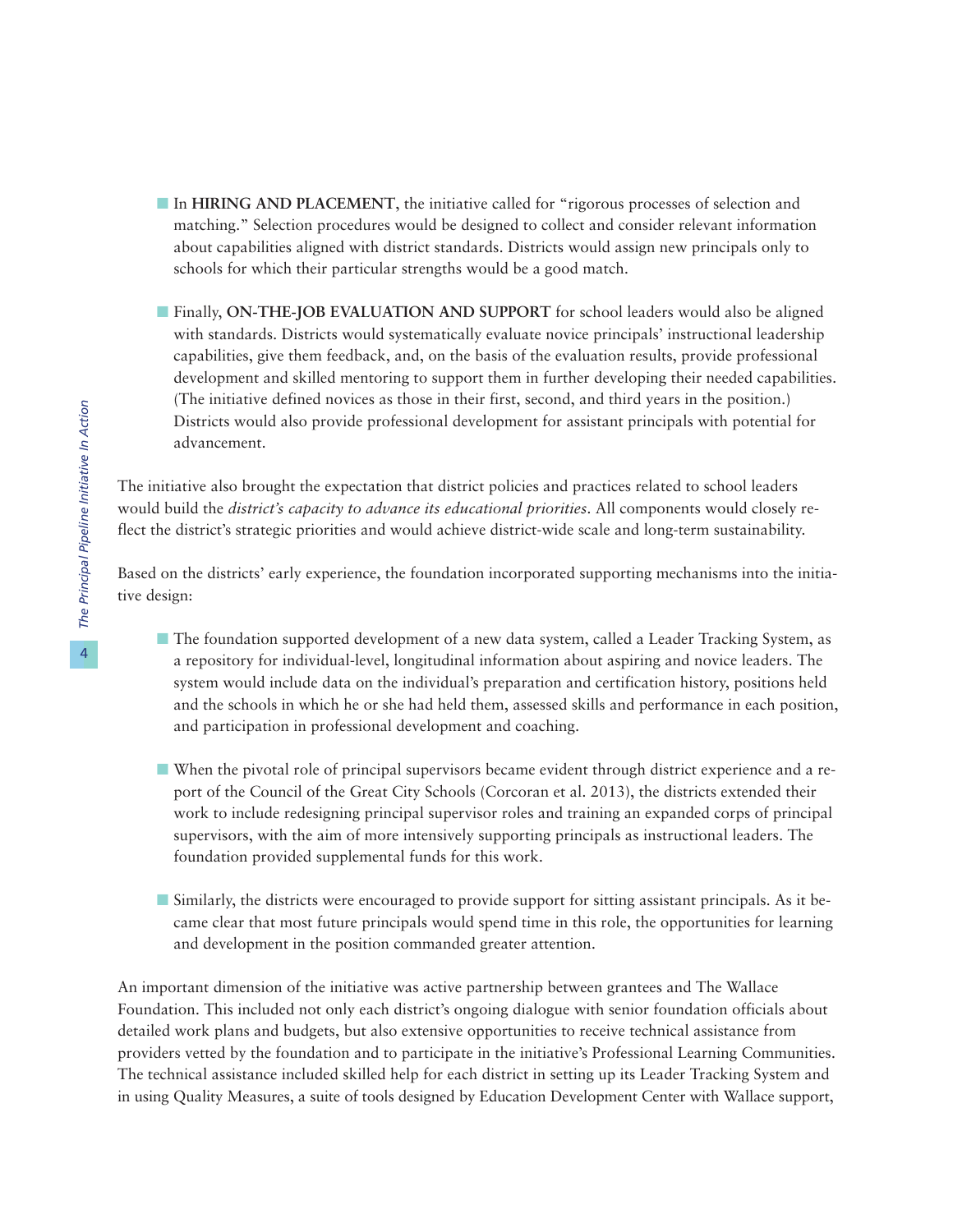including indicators and rubrics for assessing leader preparation programs in a facilitated review of evidence. Professional Learning Communities were set up for district teams (including superintendents, local project directors, and others), for leaders of principal preparation programs, and for principals. The project directors also had opportunities to visit each other's districts to learn about their peers' work under the initiative.

In relying on large urban school districts to carry out the initiative, The Wallace Foundation took a risk. School districts, especially large ones, have a reputation for volatility in policy and a sad residue of shifting priorities over time (Hess, 1999; Hightower, Knapp, Marsh, & McLaughlin, 2002). They are also criticized for sluggishness in policy execution (Finn & Kanstoroom, 2000; Honig, 2006). The district is not a monolith that moves in an orderly fashion to carry out an external idea, but rather is a collection of subunits with histories, agendas, and incentives that collectively impede coherence (Spillane, 1998). In short, major cross-district initiatives have typically ended with pockets of partial implementation and a renewed conviction that big school districts are both fickle and cumbersome agents of change. It was possible that shifting local priorities would swamp the initial focus on principal leadership or that bureaucratic tangles would slow the work.

In studying implementation of the Principal Pipeline Initiative, this evaluation assessed the extent to which the districts carried out policies and practices consistent with the initiative design. The four major pipeline components—standards, preparation, hiring, and evaluation and support—were central foci of the study. For each component in each district, we assessed what the districts had done to put new practices in place or strengthen what they were already doing. We analyzed what supported or impeded implementation, according to leaders in the district and preparation programs, and how new principals and aspiring principals perceived their experiences with each pipeline component.

#### *Evaluation Methods and Reporting*

We offer here an overview of data sources and data analysis for this study of implementation. More details appear in Appendix A.

#### *Data sources*

This report is based on an analysis of data collected by the evaluation team from the following sources:

- Semi-structured interviews with administrators in district central offices and in outside programs that partnered with the districts (e.g., in universities), conducted during annual site visits in spring 2012-15.
- Focus groups with novice principals and assistant principals (i.e., those in their first, second, and third years in their position) in spring 2013-15.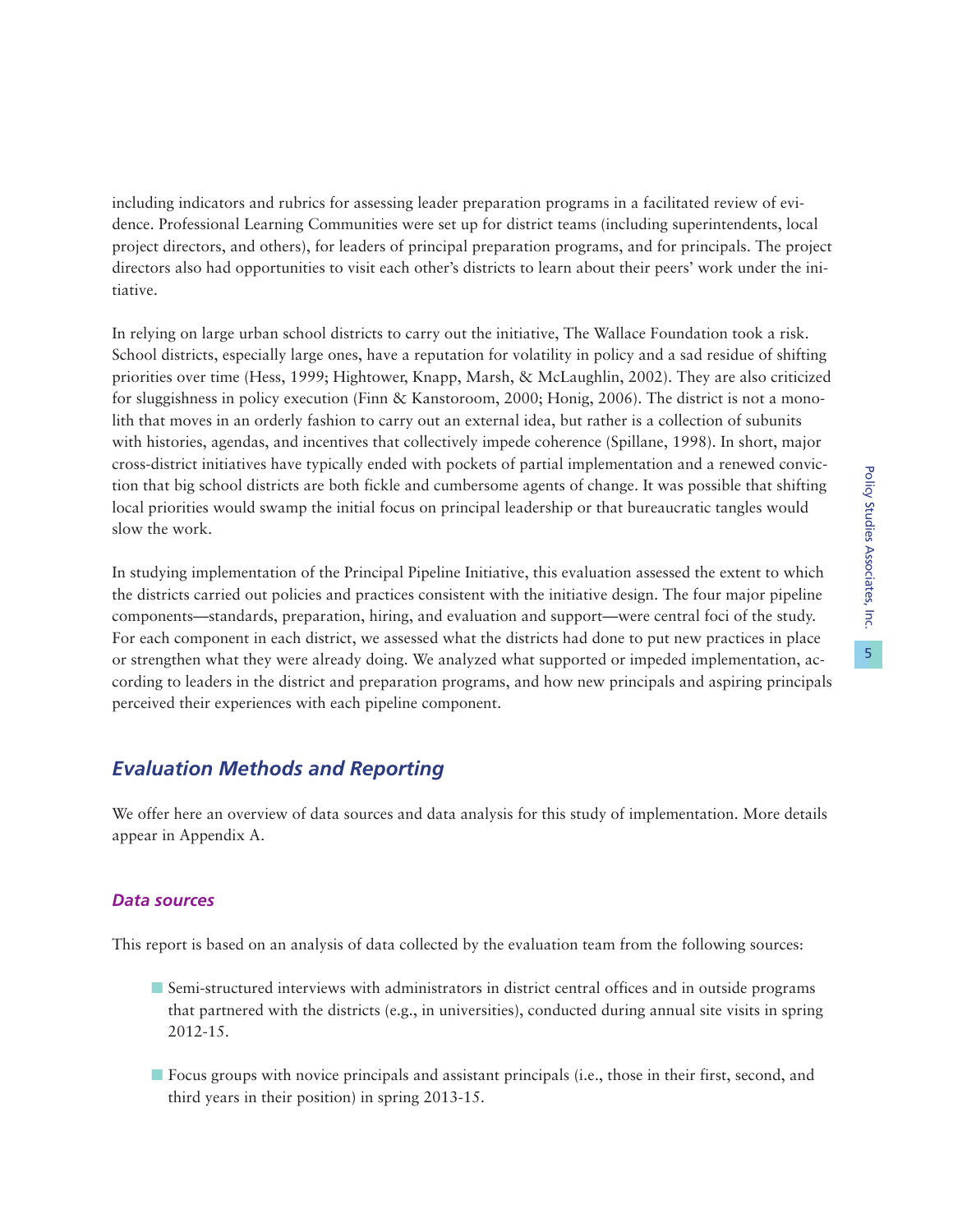- Surveys of novice principals and assistant principals in spring 2013-15.
- Documents including the districts' proposals, work plans, and progress reports for the foundation.
- Observation of and participation in cross-site meetings from 2011 through 2015, including observation of presentations and panel discussions by district leaders.

Site-visit interviews were arranged by the project director in each district, responding to specifications from the evaluation team. In each year we requested interviews with the project director, the superintendent (or, in New York City, another high-level official in the central office); other members of the executive team such as the directors of human capital, curriculum and instruction, and data systems; and central-office staff and partner-program leaders who were, collectively, knowledgeable about standards, preparation programs, hiring and placement, supervision, evaluation, and support for principals. Where two or three people worked closely together on a particular function, the team typically conducted a joint interview with them. In some cases, project directors arranged one or more larger group interviews (e.g., the eight principal supervisors in Hillsborough County were interviewed in two groups in 2014, as were the eight principal coaches in that district). Numbers of interviewees are shown in Exhibit 1.

| <b>District</b>               | 2012 | 2013 | 2014 | 2015 |
|-------------------------------|------|------|------|------|
| <b>Charlotte-Mecklenburg</b>  | 14   | 22   | 11   | 13   |
| <b>Denver</b>                 | 19   | 21   | 13   | 22   |
| <b>Gwinnett County</b>        | 14   | 15   | 16   | 19   |
| <b>Hillsborough County</b>    | 17   | 18   | 30   | 18   |
| <b>New York City</b>          | 8    | 14   | 18   | 15   |
| <b>Prince George's County</b> | 19   | 23   | 16   | 16   |
| <b>Total</b>                  | 91   | 113  | 104  | 103  |

#### **Exhibit 1: District and partner interviewees, by district, 2012-15**

Exhibit reads: In Charlotte-Mecklenburg, 14 district or partner staff members were interviewed in 2012.

The semi-structured interview protocols included not only factual questions about all components but also probes for the respondents' perceptions of what district practices appeared to be serving the intended purposes, what practices appeared to need improvement, and what changes, if any, were under consideration. Respondents were asked more detailed follow-up questions about their particular areas of responsibility.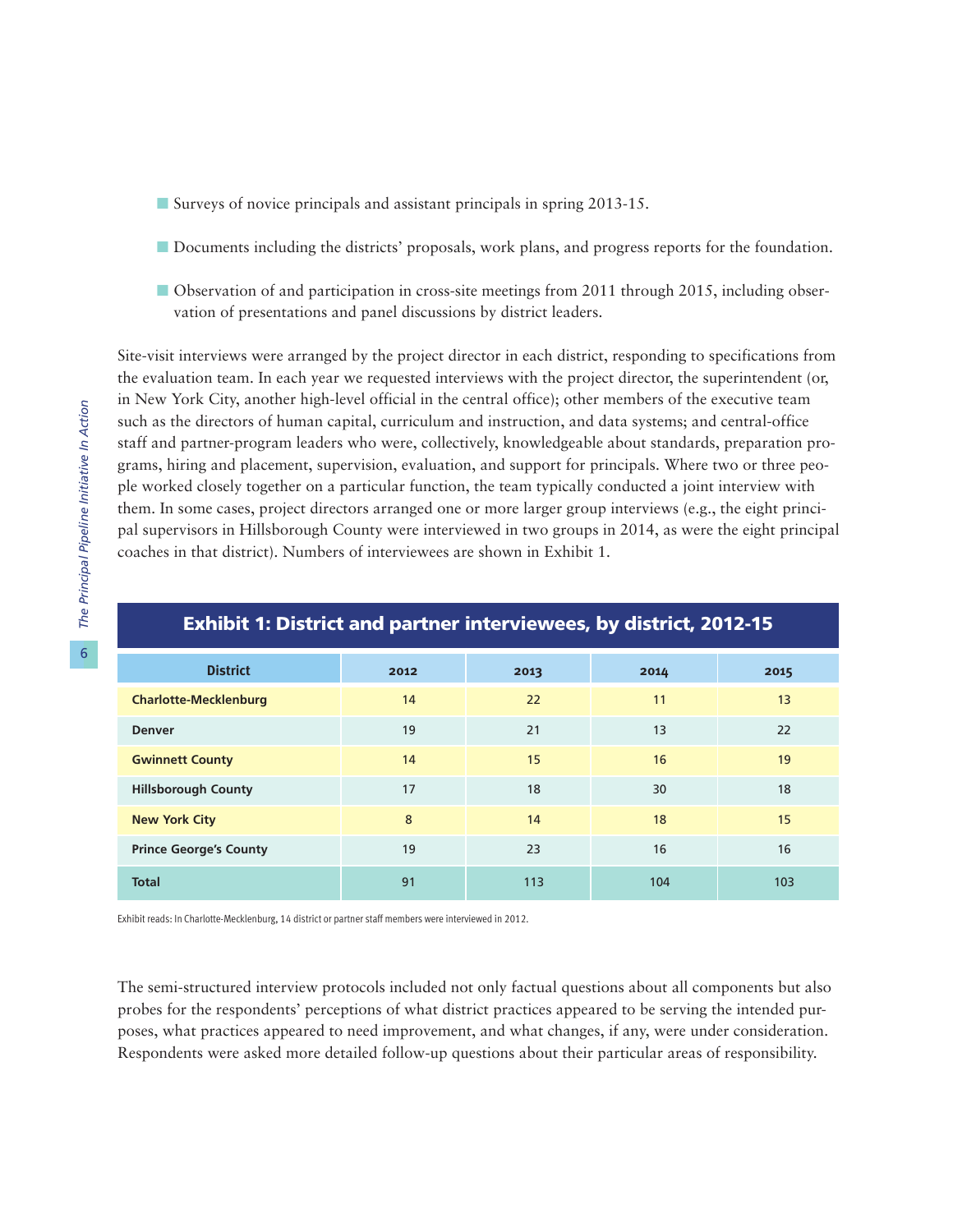Focus groups with novice principals and assistant principals addressed their experiences and perceptions related to standards, preparation, hiring, evaluation, and support. Project directors identified the participants for these focus groups.

More complete data were gathered from novice principals and assistant principals in web-based surveys administered annually in spring 2013-15. For principals, all of those in their first three years in the position were surveyed in all districts. For assistant principals, all in their first three years in the position were surveyed in five of the districts; a random sample was surveyed in New York City. The surveys addressed these novice school leaders' perceptions and experiences related to each pipeline component, along with a few questions about their backgrounds and career plans. Surveys were revised from year to year to provide more data on the focal topics for upcoming study reports; thus the 2013 surveys had a few extra questions on preparation experiences, and the 2015 surveys had a few extra questions on principal evaluation and support.

Response rates generally exceeded 80 percent in five of the districts and ranged from 31 to 54 percent in New York City across the years. Appendix A provides information on the response rates and on our procedure for checking for non-response bias in the New York City principal data. (The New York response rate was lowest, 17 percent, among assistant principals in 2013, and we have excluded those respondents from our analysis.)

#### *Data analysis*

For this study of initiative implementation across six districts, the district is the primary unit of analysis. Therefore, where this report presents a single frequency drawn from responses across all districts, the analysis gives equal weight to each district. The raw survey responses, if compiled across districts, would over-represent New York City—which had the largest numbers of novice principals—and under-represent the other districts. Because of the significant cross-district differences in numbers of novice principals, we applied post-stratification weights as described in Appendix A so that each district would be equally represented in overall analyses.

The survey data presented in this report were analyzed for change over time in two main ways: (1) by comparing cross-sections of the principal and assistant principal responses gathered in 2013, 2014, and 2015; and (2) by comparing cohorts of principals and assistant principals who started their position at five different time points. The first three cohorts of principals and assistant principals were surveyed in 2013, and one new cohort of first-year principals and assistant principals was surveyed in each of the two subsequent years for a total of five mutually exclusive cohorts. Thus for several analyses in this report we compare the first two cohorts of principals who started their position in 2010-11 or 2011-12 to the last two cohorts of principals who started their position in 2013-14 or 2014-15. Our aim in focusing on these combined cohorts was to maximize the distance in time between the cohorts while boosting the numbers of cases by combining pairs of cohorts. See Appendix A for a more detailed description of cohort assignments and analyses.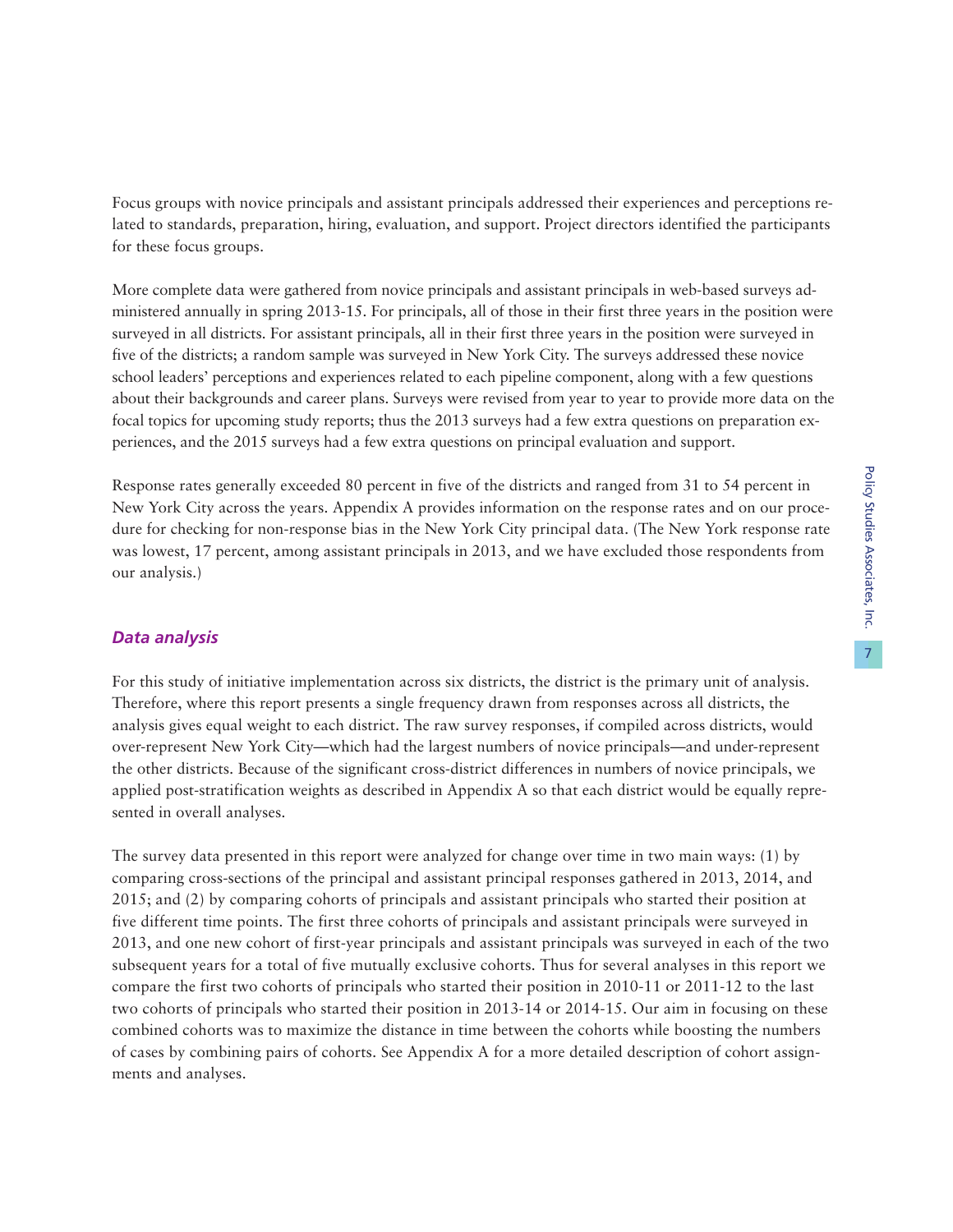Qualitative analysis was iterative. The evaluation team coded interview transcripts and notes according to the components and supporting mechanisms of the Principal Pipeline Initiative. Consistent with the purpose of the implementation study, the analysis for each component emphasized what had been done, what had helped or hindered those steps, what appeared to be working well, what challenges had emerged, and what district leaders wanted to do next. Multiple iterations of analysis identified and refined the specific themes, descriptions, and analyses presented in this report. Drafts were reviewed by the particular team members who visited the site for factual accuracy and revised as necessary. The districts' progress reports to The Wallace Foundation were a supplementary source for detailed factual descriptions of policies enacted; similarly, the initial proposals were a source for facts about policies and practices in place before the initiative. Finally, project directors in the districts conducted a fact-check of this report's text prior to publication.

#### *Organization of this report, and future reporting*

Chapter by chapter, this report analyzes the ways in which the six districts tried to improve principal standards and competencies, preparation, hiring and placement, and evaluation and support. For each of these components it identifies key strategies across the districts, then reports on the accomplishments and remaining issues that were evident by spring 2015. An additional chapter analyzes a lingering puzzle that came into view over the course of the initiative: how to incorporate the assistant principal position into strategies for developing future principals. The report ends with a chapter drawing conclusions and implications from these findings on implementation.

The overall Principal Pipeline Initiative evaluation will produce a final report on effects, analyzing achievement and other data from schools led by principals who were exposed to pipeline components as implemented in the districts. That report is scheduled for late 2018.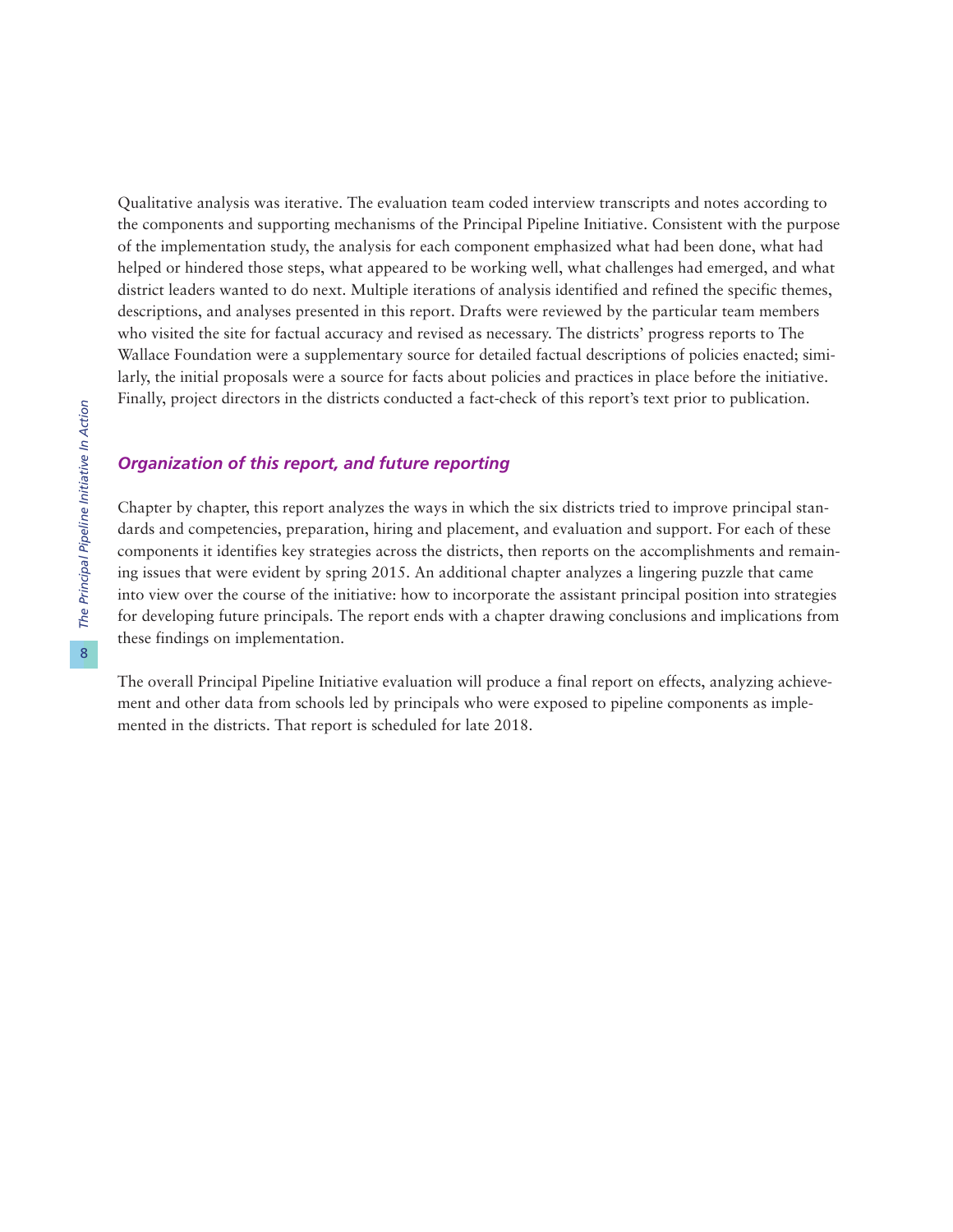## **2. Principal Standards and Competencies: Living Documents in Use**

The first component of the Principal Pipeline Initiative, standards, became a driver of district action. Districts embraced the development and use of standards for principals and found these standards helpful. Standards and competencies provided a powerful, aligned structure for principal evaluation, job descriptions, and some preparation programs.

#### *The Problem Facing Districts Initially: Standards Weren't Clear and Weren't Used*

Each district already had documents laying out standards for school leadership at the start of the Principal Pipeline Initiative grants in August 2011, but the standards lacked specificity and clout. In general, district leaders said they had a loose patchwork of language about school leadership that did not communicate what the district really wanted principals to know and do.

#### *Takeaways*

1. The use of standards was powerful in helping districts align their actions and policies to their priorities for school leadership.

2. Principal standards shaped the design of preparation programs, hiring criteria, and on-the-job evaluation rubrics.

3. Standards development or adoption was not a one-time event. The standards were living documents that districts continued to clarify based on experience.

4. The wording of standards became a shared language about school leadership within districts, according to interviewees.

The wording of local standards was often borrowed from a 2008 publication of the Interstate School Leaders Licensure Consortium and various state or local documents, and was not well known or much used in district practice. District leaders saw that they could use revamped standards in consequential decisions in principal hiring and evaluation. They wanted to develop clear, concrete, and actionable statements that could become a shared language about school leadership in the district, communicating behavioral expectations rather than hazy exhortations.

Principal evaluation was an arena in which district leaders readily saw the potential value of clearly stated standards and competencies. They needed to define principal "professional practice" because their states required local educator evaluation to incorporate measures of professional practice. Moreover, district leaders believed that more specific feedback in the evaluation process could benefit principals, and they saw standards as a way to ensure that the feedback reflected district priorities.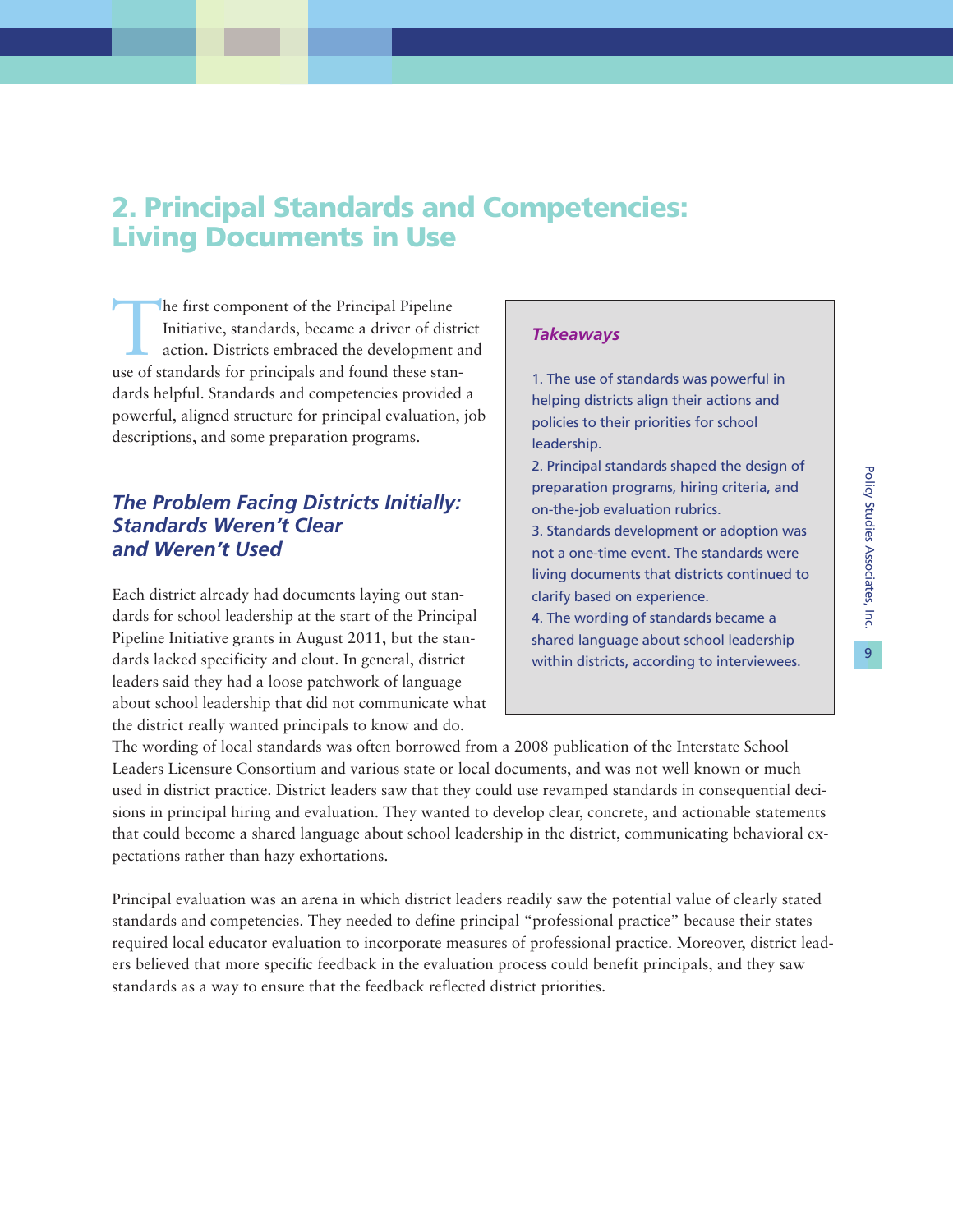#### *Strategies: Putting an Early Version of Standards to Work, and Revising the Standards*

#### *Enlisting broad-based committees in drafting standards*

Districts launched their work on standards quickly, consulting broadly with local stakeholders and often bringing in expert help. For example, Hillsborough County engaged several committees of principals and assistant principals in developing and refining initial lists of School Leader Standards and Competencies, then asked all principals and assistant principals to vet the resulting competencies. Experienced outside consultants helped with refinements such as streamlining the early draft. In Denver, a small committee of central-office staff and principals developed a first draft in 2011, reflecting state standards, competencies emphasized in a partner program of principal preparation, and national sources. District stakeholders then vetted the draft, and it was shortened with help from consultants. Charlotte-Mecklenburg was required to use state standards but formed a group of district and building leaders and preservice partners to identify key competencies for leadership practice in the district. They identified a subset of the state standards that the district prioritized, calling these their Super Standards.

#### *Revising the standards while using them*

The standards did not remain static. All the districts adapted and revised their standards and competencies whenever necessary to meet practical challenges, especially in hiring and evaluation. The continuous improvement was not designed as a structured, systematic process, but it took place in each district as issues arose.

For example, after a 2011-12 pilot of a principal evaluation system based on the new standards, Denver and a consulting firm revised the standards by consolidating related standards and reducing the number of indicators from 22 to 12. Key purposes of those revisions were to clarify performance expectations and to place a greater focus on the leader standard for supporting English language learners, a district-wide priority.

Charlotte-Mecklenburg first built an evaluation instrument and procedures, then rewrote the principal job description to reflect both the evaluation instrument and the standards. Then the district repeatedly finetuned recruitment and selection processes, with consulting help, in order to tighten their alignment with the job description. A district official said the revision of competencies and measurement rubrics benefited from the process of figuring out how candidates might demonstrate the skills and beliefs the district described:

We really worked on [questions like,] for belief in students, what does that mean? To what level do we expect our people to demonstrate that, to be successful as a first-year principal? And so that is when we really began the redesign work and came up with our new competencies, new rubrics.

Hillsborough County formed an Alignment Committee composed of the same individuals who had developed the original standards and competencies, including principals and district-level staff. The committee and consultants used the competencies to drive the redesign of preparation programs, assessment, and support at multiple career stages.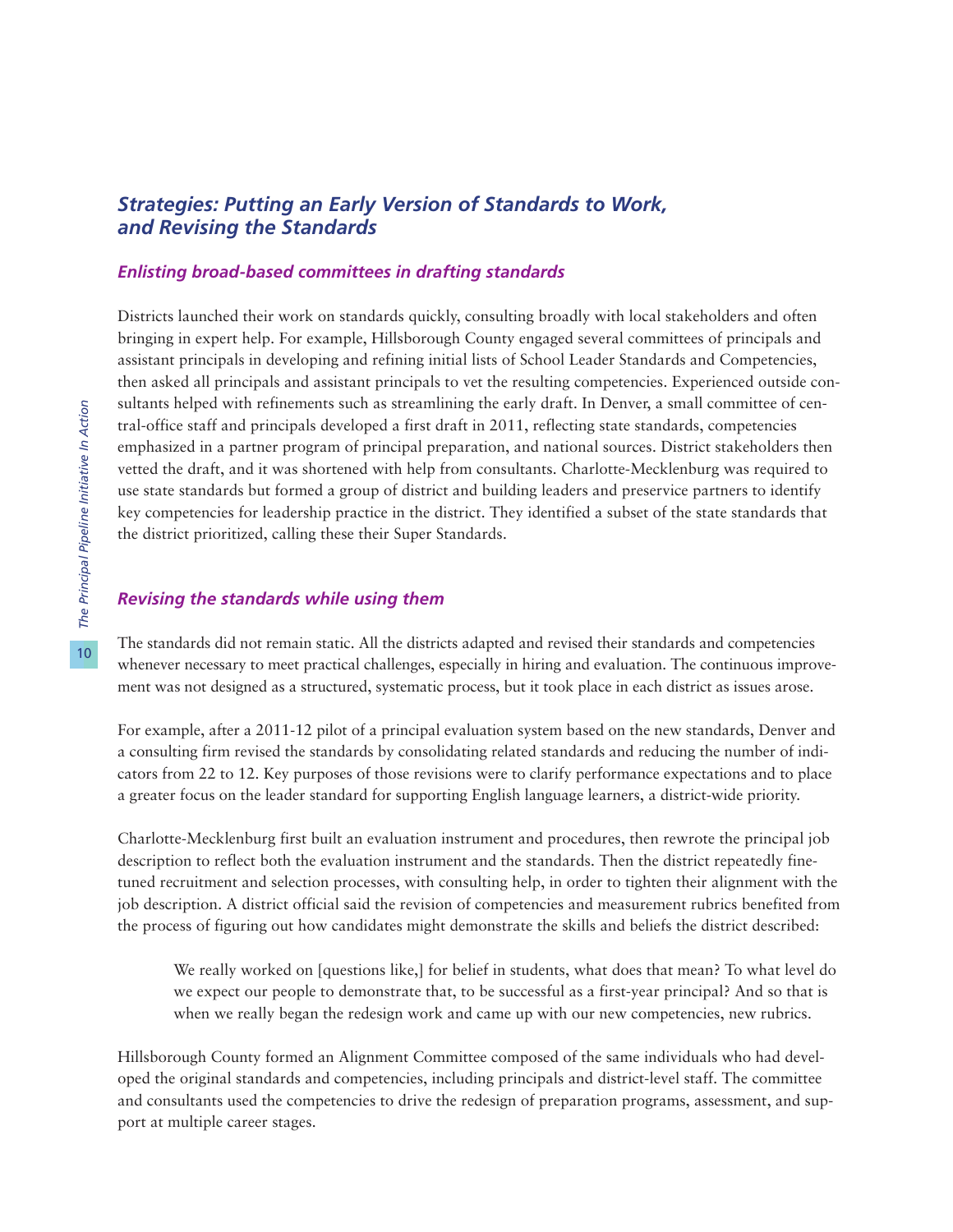When principal supervisors used a standards-based rubric<sup>2</sup> to evaluate principal performance, some identified gaps and ambiguities in their leadership standards as well as in the rubric. A Denver district leader, for example, said that because principals were expected to develop assistant principals' leadership capacity, this should be clearer in the rubric. District leaders said they heeded the feedback from principal supervisors and tried to convey a rubric's meaning more clearly. Similarly, a leader in Hillsborough County said: "Now, … we're going to do some word changes because as [supervisors] have used [the rubric], they're saying, 'Can we change this word? Because it's a little bit too ambiguous.'"

New York City took a distinctive approach to the development and use of standards for principals. Its School Leader Competencies were reportedly not used well in hiring or evaluation as of 2012. A district leader said at that time: "We've been trying to figure out how to make better use of them, but also to strengthen them to speak more directly to what we expect our principals to do well." Therefore the district launched an in-depth process of reframing the principal evaluation instrument to align closely with the Quality Review, which was a component of the district's consequential evaluation system for schools.

The Quality Review incorporated rubrics and indicators for assessing each school's instructional core, systems for improvement, and school culture. District leaders reasoned that new standards for principal evaluation should correspond to the qualities that the city expected to see in its schools. They set out, therefore, to map backward from the Quality Review Rubric to identify the principal competencies associated with each school-level indicator. Their plan was to use the resulting standards in principal evaluation and also in hiring and preparation. Building acceptance for this approach across offices, with New York State, and with the administrators' union took time. By 2013, however, the new Principal Performance Review was in place, and new indicators aligned to the Quality Review Rubric had replaced the earlier School Leader Competencies in that process.

#### *Accomplishments, Challenges, and Lessons*

A mandate to develop standards might have led to pro forma compliance—composing a document and then shelving it. In these districts, however, the mandate led to active, continuing use of the standards. Consistent with the initiative design, districts aligned their principal job descriptions and evaluation rubrics to their standards and competencies. The curricula of some preparation programs, especially those run by the districts themselves, were also aligned to them. It seems that district leaders saw value in these uses of standards and therefore continued to pay attention to their standards documents.

#### *Standards drove coherence in policy and practice*

In interviews, district leaders reported that alignment with standards lent valuable coherence to their actions around the principal pipeline. For example, in 2015 a district official in Gwinnett County cited the active use of standards as an important result of participation in the initiative: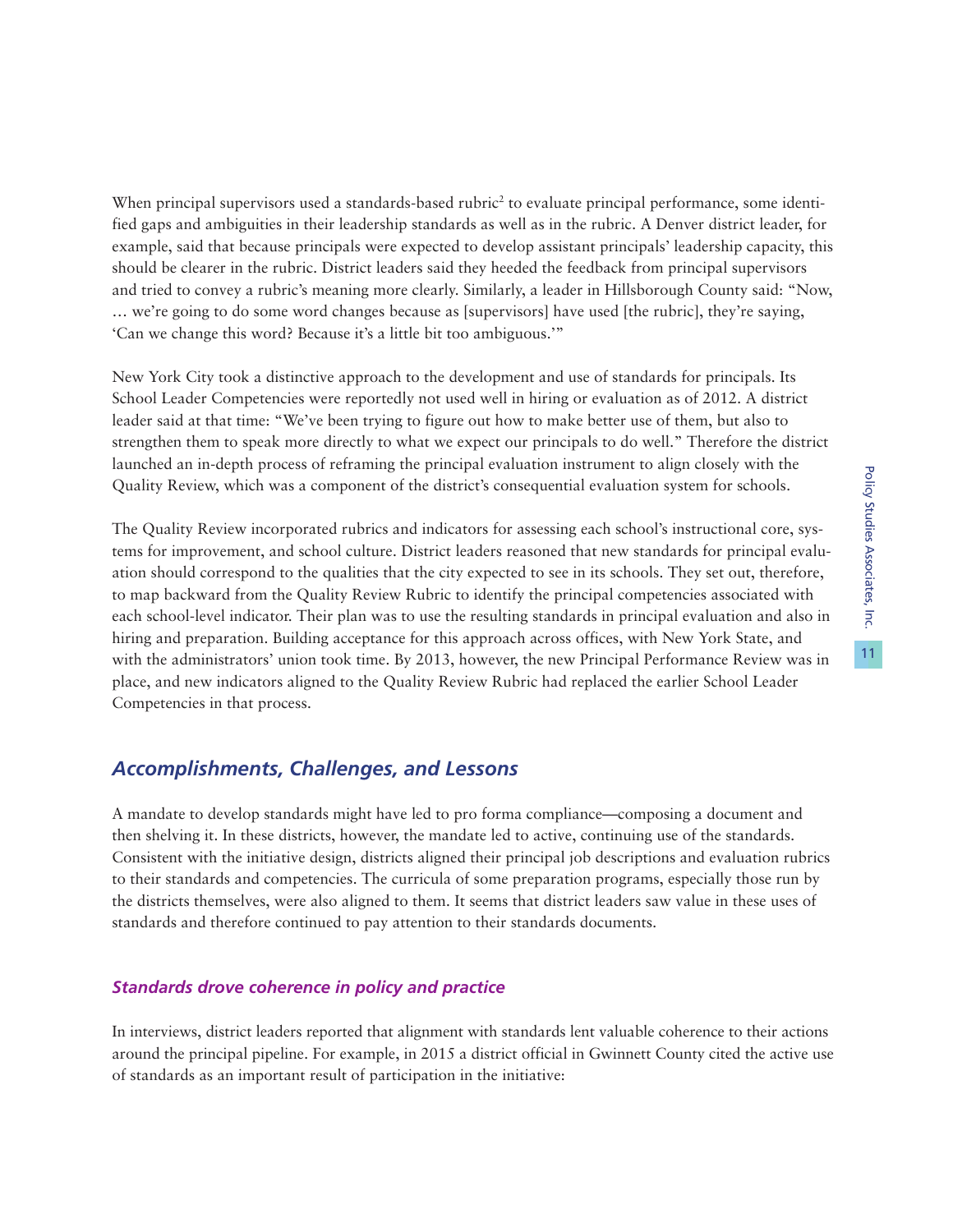What's different because of the PPI grant is that we have become more clear, more aligned, more cohesive with our leader standards. And evidence of that is that the leader standards today, are talked about, discussed, used in any number of learning situations. And before they were not. … We weren't as clear and as cohesive as I believe we are today. So today we ... talk about instructional leadership with a much greater clarity than we did, say, three years ago.

The director of a district-run preparation program in New York City commented in 2014 on the quality of learning opportunities for aspiring principals when their lessons were aligned with standards:

This year, it was decided that we should align our content more closely to the Quality Review. … Our faculty also participates in the PPO [Principal Practice Observation] visits, which are the principal rating visits. Our faculty know exactly what people are being rated on…. Literally, one of my people can walk out of a PPO, … go right to class, and say, "This is what you're being required to do as a principal right now. This is what I'm seeing, and this is how you could do better."

In Hillsborough County in 2014, a person closely involved with the ongoing use of standards and competencies described their centrality in the district's work with principals, assistant principals, and aspiring leaders:

In year one I didn't realize how important they were. We developed them, but now when we're going into year three, the competencies drive everything we do. …It's the language that is now being used across the district.

District officials were not the only ones in Hillsborough County to describe the competencies as "a language." An aspiring principal said in a 2015 focus group:

I think what the district views as a principal's scope of responsibilities is very clear…. I've noticed there's a real common language, too, used by all the district-level people when they talk to us, and what their expectations are, and what they hope for the future of the district, and where they want us to put most time, effort, and resources. And whether you're talking to [a district staff member] or a [principal supervisor], or even our new superintendent, everybody's talking the same language.

#### *Superintendent transitions might affect the stability of standards*

This initiative proved resistant to the effects of superintendent transition, although a change in top leadership could create temporary uncertainty around the use of standards. New York City had mayoral control of schools, and a new chancellor (the city's term for superintendent) was appointed in 2015 by a newly elected mayor. In early 2015 our interviewees expressed uncertainty about the role of the Quality Review as an anchor for principal evaluation going forward. However, in fact the standards for principals did not change.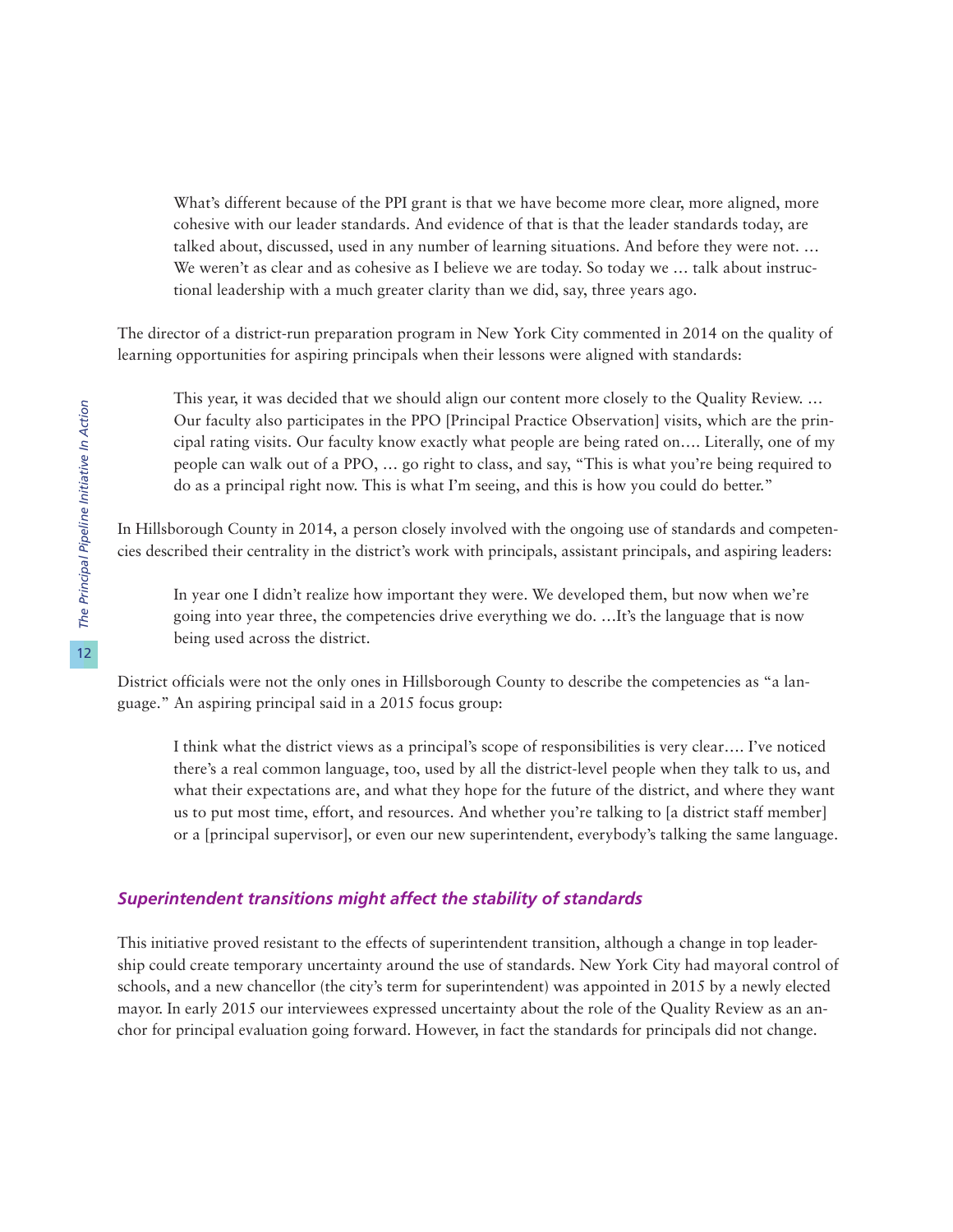In Prince George's County, abrupt leadership changes and impending changes in governance distracted decision makers from the transition to new principal standards, with the result that early implementation was bumpy. The end of an initial trial of a new standards-based evaluation system in 2012 coincided with the superintendent's resignation. An interim superintendent led the district for the next year while the county executive sought and won legislation giving him authority over the district and reorganizing the school board. Under conditions of temporary instability, a small group of hard-working district staff refined the new standards, designed an evaluation system, and submitted the standards to the state for approval in 2013. Principal supervisors and principals had little opportunity to learn about the standards in depth before a new superintendent took office in June 2013 and the approved system had to be rolled out. In the following year, though, district leaders were able to work more intensively to solidify the supervisors' understanding of the standards.

The cases of New York City and Prince George's County illustrate the possibility of discontinuity associated with either a superintendent who brings a new mandate or an unsettled interregnum between superintendents. In contrast, Charlotte-Mecklenburg and Hillsborough County had transitions that did not affect their work on standards. In each of those districts, the person named as interim superintendent and then as superintendent had already been closely involved with the process of standards development and use.

#### *Districts expressed satisfaction with their work on standards*

The standards were living documents that districts refined over the years. By 2012, just a year into the initiative, interviewees commented that the initial draft standards had been too-long lists that needed streamlining so that they could be of practical use. In later stages of the work with standards, gaps and ambiguities came to light when the districts used standards to shape principal evaluation or to anchor serious conversations about the work of the principalship. Many interviewees who had been part of the revision process said it had improved the clarity of the documents. Developing and using standards required attention and effort over time, but district staff reported that the work had been worthwhile.

#### *Summary*

After the initial editing of first drafts, all versions of the standards were usable tools. And after refinement on the basis of experience, the documents gave increasingly valuable structure and clarity to district policies on evaluation, hiring, and even principal preparation, according to district leaders. Some interviewees reported that standards and competencies for principals provided a shared language that was helpful to principals, aspiring principals, principal supervisors, and district leaders. It seems likely that using and revising the standards also gave district and school staff a chance to deepen their familiarity with them.

The work that the districts did on standards fulfilled their initial hope of communicating specific expectations for principal capabilities and principal performance. The standards helped ground the other Principal Pipeline Initiative components in practical terms, as we discuss in subsequent chapters.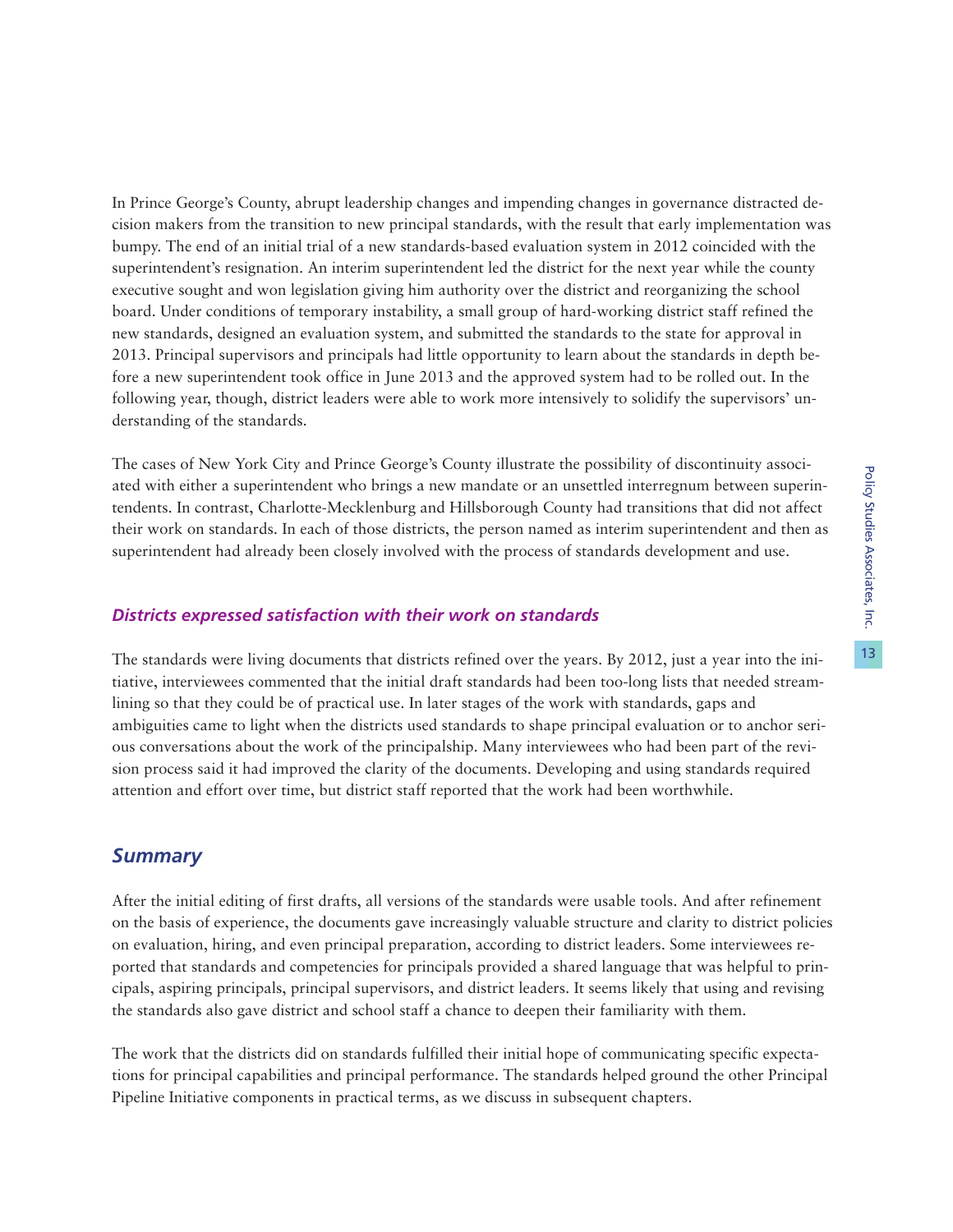*The Principal Pipeline Initiative In Action*  $\overrightarrow{a}$  The Principal Pipeline Initiative In Action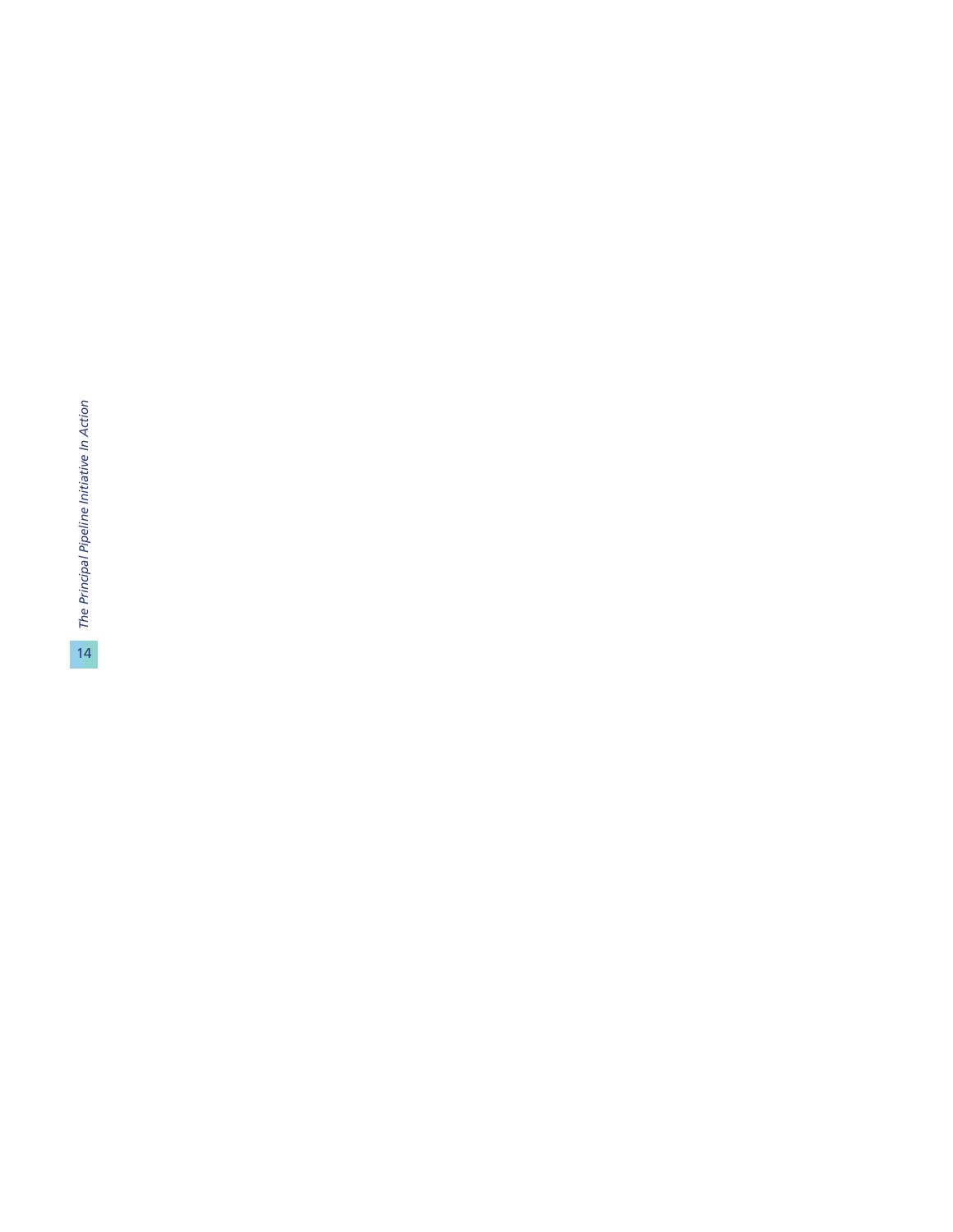### **3. Principal Preparation: Investment for the Long Term**

The Principal Pipeline Initiative drew on research<br>that identified desirable features for principal<br>preparation (Darling-Hammond et al., 2007;<br>Org et al., 2010), but districts did not find preparation that identified desirable features for principal preparation (Darling-Hammond et al., 2007; Orr et al., 2010), but districts did not find preparation to be amenable to quick overhaul. They started the work quickly, redesigning or starting in-district preparation programs and working with university and nonprofit partners to make changes in existing programs, seeking greater alignment of preparation with their standards and more use of research-based features. However, seeing the results of this work among incoming principals would take time because several years typically elapsed from the start of preparation to the first day on the job as a principal.

#### *The Problem Facing Districts Initially: Preparation Was Largely Outside Their Control*

The six districts were eager to hire principals who brought strong skills and knowledge. Their direct power over principal preparation had limits as of 2011, how-

#### *Takeaways*

1. The districts reshaped principal preparation through new or revamped inhouse programs and data-informed partnerships with other preparation providers.

2. District staff used data and their school visits to identify potential leaders.

3. Districts wanted to offer authentic, onthe-job leadership experience during preparation, but they struggled to mobilize enough sites and mentors for such experience.

4. Improving preparation was not a quick fix for the quality of new principals because principal preparation took years: among these six districts, the median time from starting preparation to becoming a principal ranged from 3 to 10 years.

ever. Individual educators did not need the district's permission to pursue and obtain certification as schoolbuilding leaders by completing a state-approved program in a university or nonprofit organization and meeting other state-established criteria. Districts might have little or no authority over program designs.

District leaders wanted a stronger role in program design and operations and in individual career choices. In order to manage preparation programs and opportunities, however, districts had to work with state requirements, the existing ecosystem of preparation providers, and limits on the resources available for new programs. All these limitations meant that any major structural change would be slow in coming.

Any changes in principal preparation would take time to affect a district's new crop of principals. Aspiring principals had a multi-year journey from the beginning of formal preparation to their first job as a principal, a journey that often included a stint as an assistant principal after receiving initial certification. The median time that elapsed from starting preparation to becoming a principal was ten years in Hillsborough County, three years in New York City, and an average of six years across all six districts, as reported by first- and second-year principals in 2015.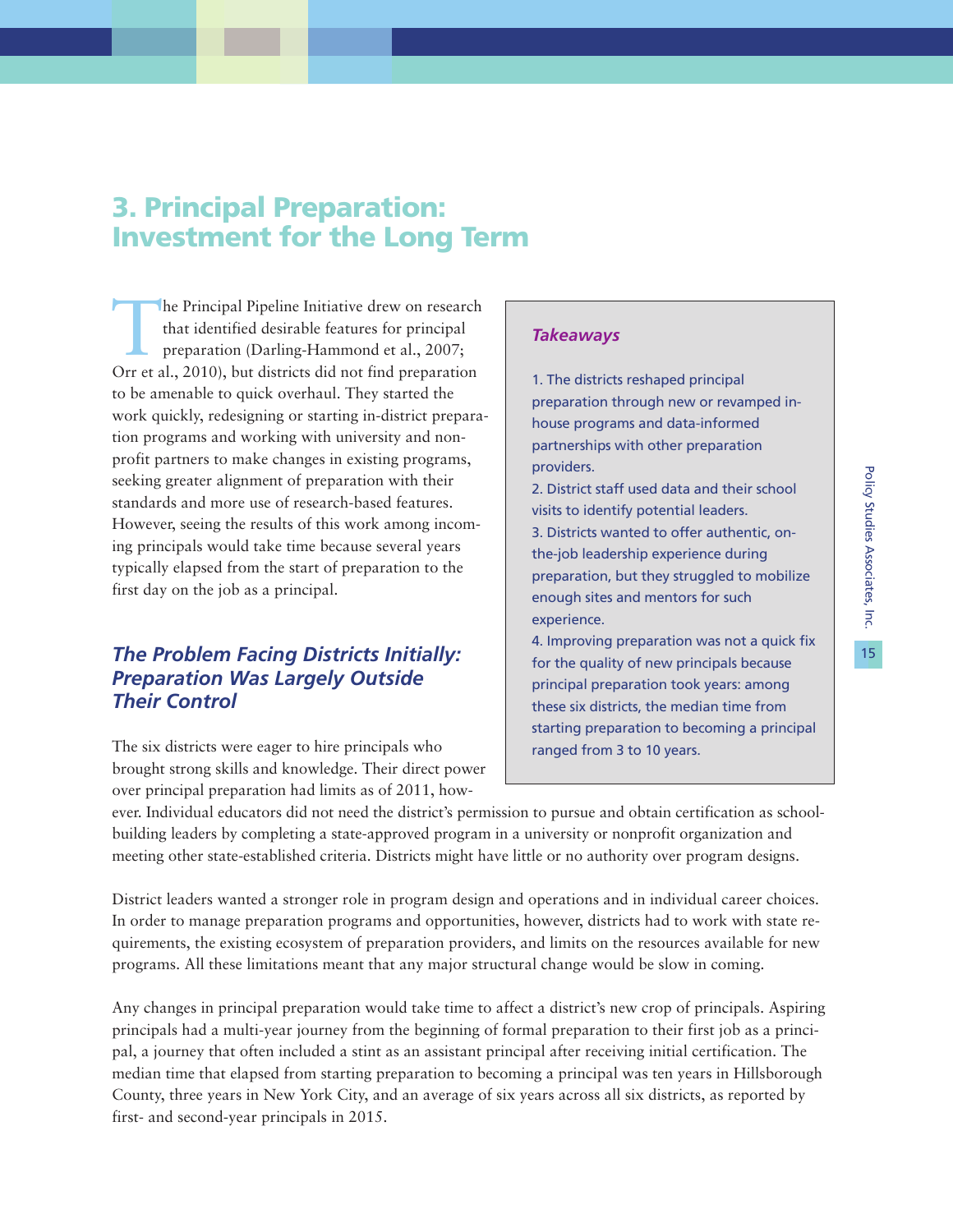#### *Strategies: Starting Programs, Spotting Talent, and Bolstering On-the-Job Learning*

All the districts took action on principal preparation under the Principal Pipeline Initiative. In various ways they initiated programs and made data-informed program improvements, partnered with universities or nonprofits, stepped up their efforts to spot talent, and worked to strengthen clinical preparation. Districtby-district specifics are summarized in Exhibit 2.

| $\mathbf{u}$ is painted in the cool in the cool of $\mathbf{v}$ is the set of $\mathbf{v}$ |                                                                                                                                                                                                                                                                                                     |                                                                                                                                                                                                                                                                                         |  |  |
|--------------------------------------------------------------------------------------------|-----------------------------------------------------------------------------------------------------------------------------------------------------------------------------------------------------------------------------------------------------------------------------------------------------|-----------------------------------------------------------------------------------------------------------------------------------------------------------------------------------------------------------------------------------------------------------------------------------------|--|--|
| <b>District</b>                                                                            | Status as of 2011-12                                                                                                                                                                                                                                                                                | Key actions taken through spring 2015                                                                                                                                                                                                                                                   |  |  |
| <b>Charlotte-</b><br><b>Mecklenburg</b>                                                    | Program partnerships in place with a university<br>and a nonprofit.<br>Nonprofit program including a year-long<br>residency.                                                                                                                                                                        | Co-developed programs with two more<br>universities.<br>Phased down the nonprofit partnership.<br>Piloted a district-run program.                                                                                                                                                       |  |  |
| <b>Denver</b>                                                                              | Program partnerships with a university and a<br>nonprofit.<br>Participants being selected for a district-run<br>program to start in 2012-13.<br>University program including a year-long<br>residency.                                                                                              | Co-developed two more university programs.<br>Operated the new district-run program, with a<br>year-long residency (but allowing the participant<br>to choose an internship in the home school<br>instead).<br>Gained authority from the state to issue<br>principal licenses.          |  |  |
| <b>Gwinnett</b><br>County                                                                  | Mandatory district-run program for aspiring<br>principals.<br>Optional district-run program for aspiring<br>assistant principals.<br>Partnerships initiated with four universities.                                                                                                                 | Added a semester-long residency to the district<br>program for aspiring principals.<br>Encouraged principals to hire graduates of the<br>district program for assistant principals.<br>Maintained four university partnerships and<br>added a fifth.                                    |  |  |
| Hillsborough<br>County                                                                     | Largely mandatory district-run program for<br>aspiring principals.<br>New, mandatory district-run program for<br>aspiring assistant principals.<br>Partnerships initiated with two universities.                                                                                                    | Increased selectivity of the district-run programs.<br>Revised content of the district-run program<br>curricula to align with district standards for<br>principals.<br>Maintained the university partnerships and added<br>others.                                                      |  |  |
| <b>New York</b><br>City                                                                    | Program partnerships with two nonprofits, with<br>residencies.<br>District-run program with a summer residency.<br>Partnerships initiated with two universities.<br>Accountability for the school support networks<br>that included measures of their record of<br>identifying prospective leaders. | Reconfigured university partnerships: selected<br>different universities to participate; shifted the<br>focus of the partnership from changing<br>coursework to changing the internship.<br>Developed guidance for applicants and a common<br>application process for partner programs. |  |  |
| Prince<br>George's<br>County                                                               | Program partnership with a nonprofit, with a<br>residency.<br>Partnership initiated with a university.<br>Curriculum being developed, with a partner, for<br>a district-run program to start in 2012-13.                                                                                            | Added university partnerships for a more<br>diversified preparation portfolio. Phased down<br>the nonprofit partnership.<br>Operated the district-run program, and increased<br>its selectivity.                                                                                        |  |  |

**Exhibit 2: Summary of initial status and actions taken in principal preparation, 2011-12 through spring 2015, by district**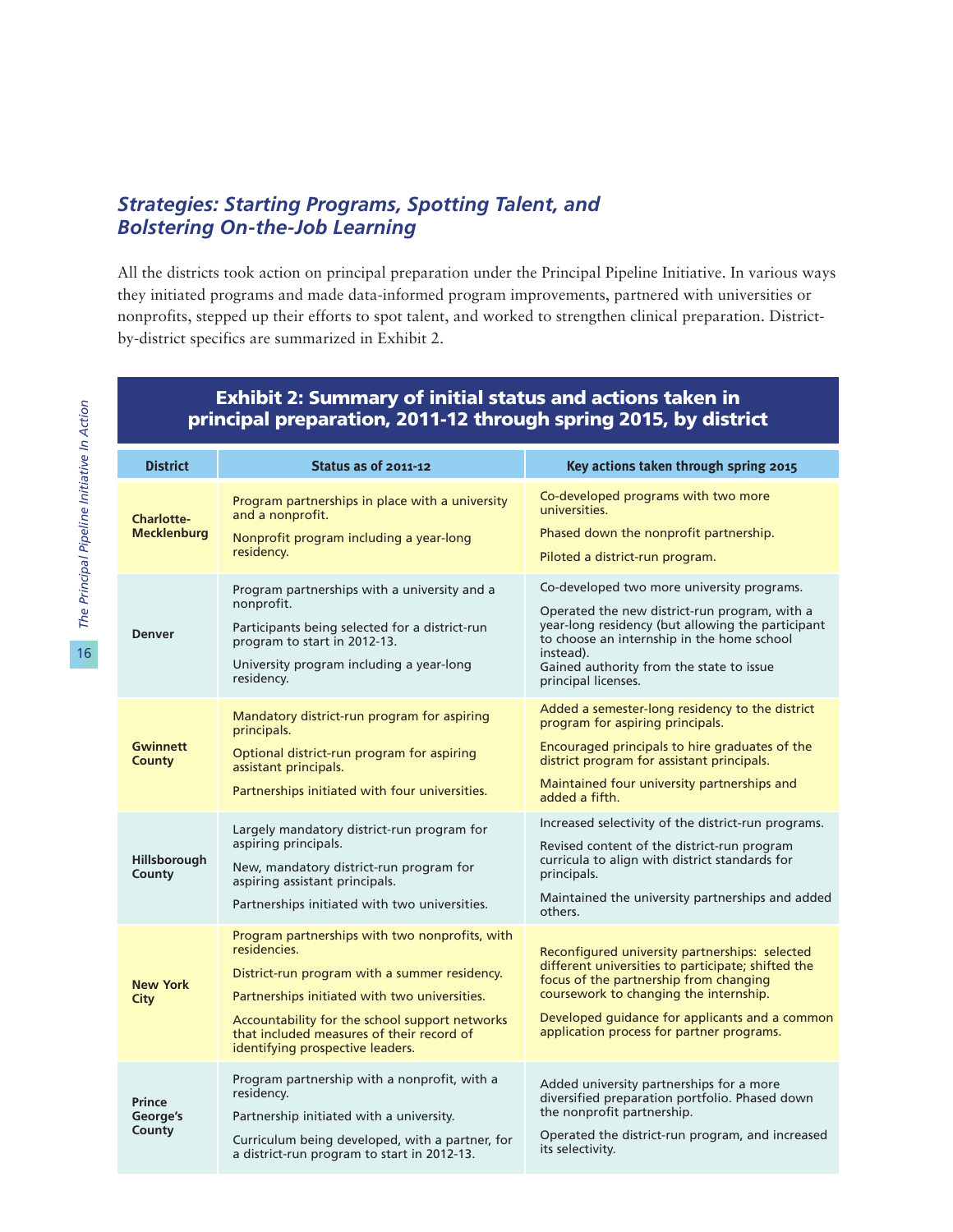17

#### *Launching and strengthening programs*

All six districts started or expanded their own, district-run principal preparation programs for high-potential assistant principals. Five districts did this in 2011-12, and Charlotte-Mecklenburg followed in 2014. Denver, Prince George's County, and Charlotte-Mecklenburg initiated new programs, while Gwinnett County, Hillsborough County, and New York City worked to strengthen their existing programs.

All of the districts worked with universities, heeding the advice of Wallace-supported research that had found that a program based in a university could have more staying power than one based in the district (Orr et al., 2010). Charlotte-Mecklenburg and Denver already had certification programs custom-designed and jointly led in partnerships with nearby universities. District officials were directly involved in recruiting and screening candidates for admission to the programs. These programs continued, and the two districts added other, similar partnerships. In each of the other four districts, top leaders initiated partnerships with nearby universities. All districts were selective in choosing partners, using criteria such as: philosophical alignment with the district's beliefs about leadership competencies and how to develop them; willingness to communicate often; and openness to program changes. New York City and Prince George's County established dedicated university programs for aspiring leaders, tailored to district standards and needs, with fellowship support for enrollees. Gwinnett and Hillsborough Counties formalized their relationships with selected university programs for administrator certification. District officials met regularly with the program leaders in the universities, seeking to influence program design and curriculum.

Four districts also had prior agreements with selective nonprofit programs that offered an alternate route to principal certification, with a residency. New Leaders prepared principals for high-poverty schools in urban districts across the country including Charlotte-Mecklenburg, New York City, and Prince George's County; the New York City Leadership Academy's core mission at its founding in 2003 was to prepare principals for New York City, with an emphasis on principals for struggling schools; Get Smart Schools (now Catapult Leadership) offered a two-year program in Denver that placed its residents in charter schools, aiming to cultivate innovative leadership. The scope of most of these agreements with nonprofits shrank over the years of the initiative, however. Cost was a factor, as was the districts' perception that they had improved their own capacity to design and carry out in-house preparation.

#### *Systematically assessing programs*

District and partner-program leaders pointed to ongoing, systematic discussion of program data as a contributor to the value of partnership arrangements. They used Quality Measures for Education Leadership Systems and Programs, a suite of tools developed by Education Development Center with Wallace support that includes indicators and rubrics for assessing leader preparation programs. It is organized around program components associated with program effectiveness (Darling-Hammond et al, 2007): course content and pedagogy; clinical practice; recruitment and selection; and three components related to graduate performance outcomes (knowledge, skills, and competencies; responsiveness to market demand; and impact on school, teacher, and student performance). The Principal Pipeline Initiative provided facilitators, training, and protocols for districts and program leaders to assess these program components, systematically gathering and rating the evidence.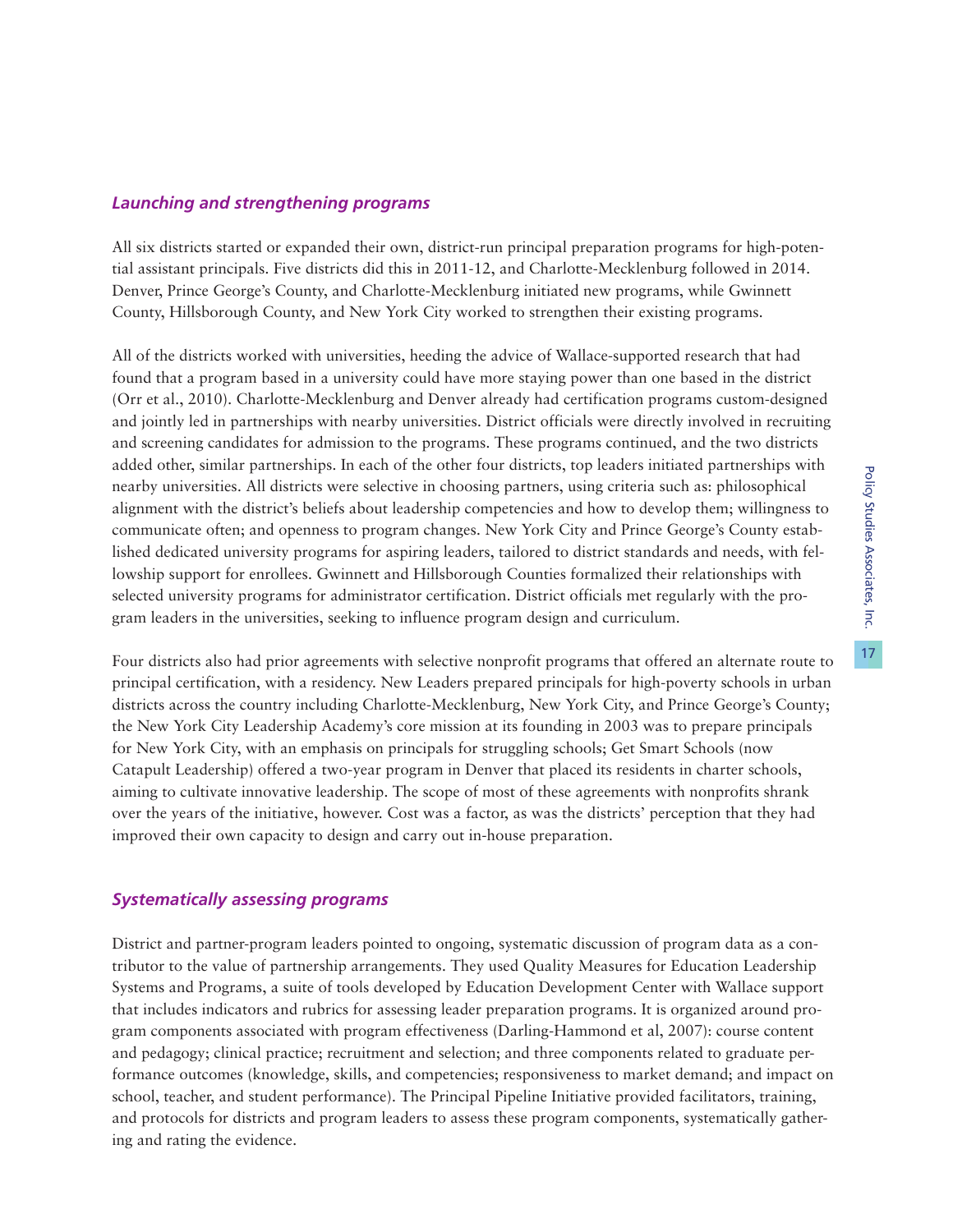The districts' Leader Tracking Systems, developed over the years of the initiative, added to the store of data that could readily be used for data-based program improvement. As of 2015, use of the data in these systems for ongoing program assessment was just beginning.

#### *Selectively encouraging individual aspiring leaders*

Another strategy involved spotting talent and guiding selected individuals—but not others—to growth opportunities. Looking back in 2015, a top district leader said a goal of participating in the Principal Pipeline Initiative had been to change:

... this whole [process of] individual people self-selecting themselves, going into leadership [programs], …when maybe they aren't the right people to eventually be principals, and it's allowing us to be very purposeful, very intentional, and taking [selected individuals] through a very supportive process.

All districts encouraged principals to find and cultivate rising talent, and some expanded the circle of responsibility for developing aspiring principals to include other district staff, including principal supervisors and leaders of district divisions such as curriculum and instruction or special education. District staff who visited schools were responsible for finding and encouraging potential future principals. A New York City official explained in 2012 how the networks and clusters (support teams that provided assistance to schools) were held accountable for identifying leadership talent. A leader in Charlotte-Mecklenburg spoke in 2013 of the responsibility of area administrators: "We see our zone executive directors as capacity builders and talent identifiers for future principals."

Districts that operated in-house preparation programs or collaborated closely with university programs worked to set a high bar, based on district standards, for admission to those programs. Gwinnett and Hillsborough Counties had two opportunities to screen would-be leaders in the admissions processes for their district-operated preparation programs, once with aspiring assistant principals and then with sitting assistant principals who aspired to be principals. A Hillsborough County leader explained the high stakes, saying that selection for its in-house programs offered "a pretty straight line to a hiring process" for a principalship.

All six districts provided aspiring leaders with structured information about preparation opportunities to help them plan. In New York City, the district developed a page on its website with capsule descriptions of all the preparation programs in the district or with which it partnered, with links to their websites, and that page became the second-most widely viewed page on the district's site. By 2015, the district had moved to a single application for multiple preparation programs operated by the district and its partner organizations and universities.

Selective encouragement meant, inevitably, dampening the hopes of some aspiring leaders. In Prince George's County in 2014-15, a district official offered an after-school session for aspiring leaders titled, "So You Want To Be an Administrator." It was well attended. The speaker itemized all the needed credentials and each of many kinds of experience in schools, pausing after each one to ask audience members to raise their hands if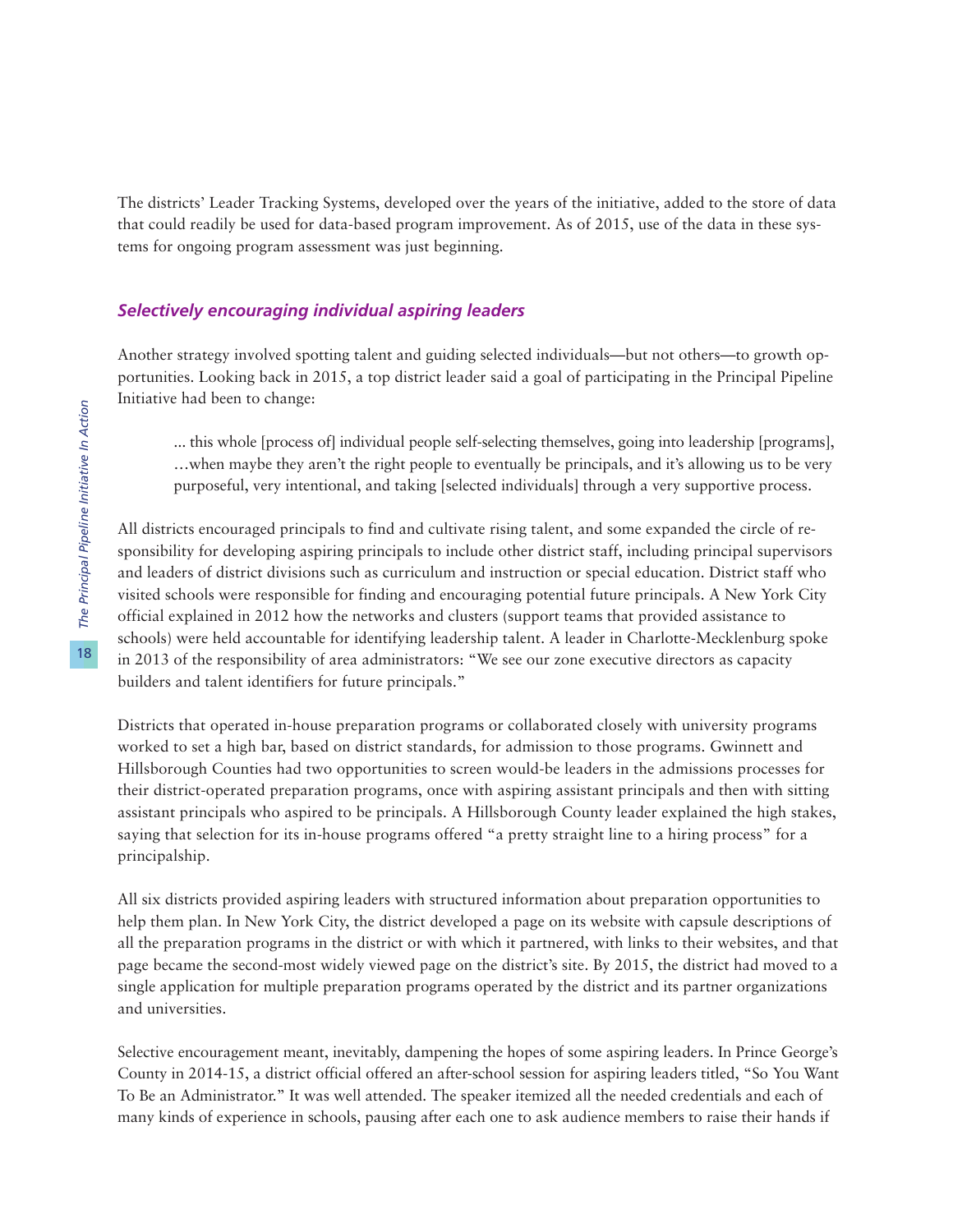they had that credential or that experience. When most hands were raised at each step, he urged the attendees to think critically about the way they were preparing to compete successfully for principalships.

#### *Strengthening on-the-job learning*

Research that informed the Principal Pipeline Initiative said that the clinical component of principal preparation is critically important (Darling-Hammond et al., 2007). Three districts added ambitious clinical arrangements to their own programs: Gwinnett County moved the participants in its principal-preparation program into different schools for 90-day residencies; <sup>3</sup> Denver moved participants into different schools for a full-year residency; and Prince George's County had developed a full-year residency program to start in summer 2015 for selected assistant principals who had completed its principal preparation program. In all the districts, too, one or more stages of preparation involved leadership-related projects that participants carried out in their own schools.

In a shift in direction starting in 2014-15, New York City altered the terms of its agreements with partner universities. Rather than focusing on an effort to reshape the academic curriculum, the new agreements allowed the district to enhance internships. The district shifted funds out of fellowships and into support for mentor principals. A district official commented that this could meet needs of the universities as well as those of the district and participants:

I think [the universities'] point of frustration was that they didn't have much power to …hold principals accountable for authentically mentoring their aspiring leaders. …We have more power to change [mentoring] because we can pay the principal to do it,… and we can require principals to come to some training. And we can also give the schools some money that really enables them to free the person up from their classroom teaching responsibilities so that they actually can engage in an internship.

#### *Accomplishments, Challenges, and Lessons*

#### *District leaders believed that their role in preparation had benefits*

Looking at their own preparation programs and the closest partnerships with universities, district leaders saw reasons to think that their involvement with the programs was serving district purposes. In particular, they were glad that a selective admissions process gave the district a checkpoint for spotting high-potential leaders; district leaders who conducted class sessions had a chance to observe and size up the rising cohort of principal candidates; and program content tailored to the principalship routines and priorities of the district immersed aspiring leaders in those routines and priorities.

<sup>3 &</sup>quot;Residency" was the term used most often for placement in a new setting for an extended period (e.g., at least a month, and up to a full school year) as an apprentice leader.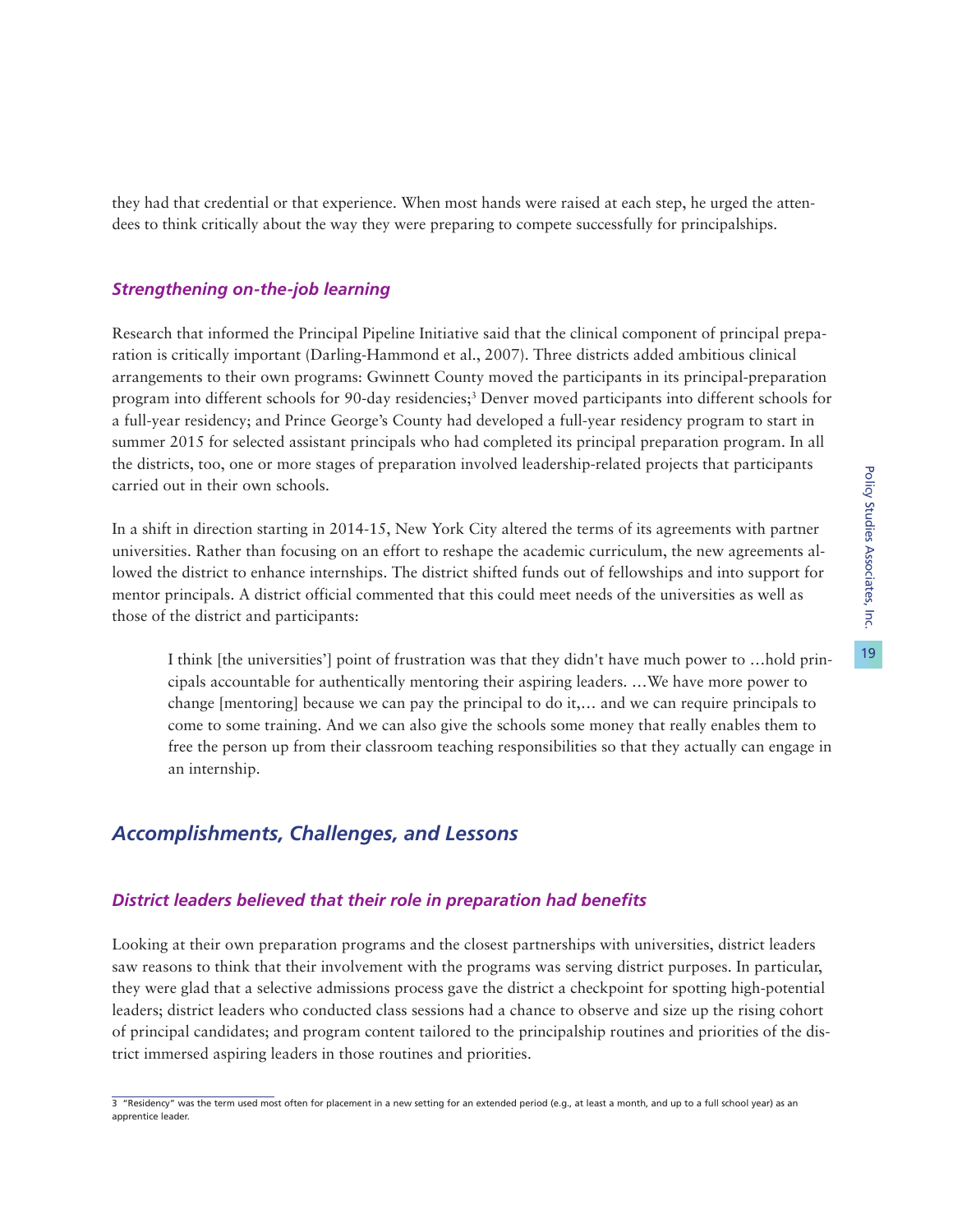Alignment with standards was a strength that district leaders cited in some preparation programs, especially their own programs. Districts could use their leader standards both in admissions criteria and in program curricula. Hillsborough County's work on alignment, for example, included use of the district's key competencies in the criteria for admission to district-run preparation, and the alignment committee spent a year on program development, trying to ensure that at each stage of preparation the aspiring principals would have opportunities to develop those specific competencies.

#### *By 2015 only a minority of incoming principals had been through all-new preparation programs*

Our surveys can offer only partial evidence on the results of districts' work on preparation because most of the survey respondents had begun their preparation before program changes took place. Among the firstand second-year principals surveyed in spring 2015, the median elapsed time from starting preparation to becoming a principal had been six years, averaged across districts. It was highest in Hillsborough County (ten years) and lowest in New York City (three years). This meant that when the two newest cohorts of principals looked back on the totality of their preparation experience in 2015, as our survey asked them to do, most were looking at experiences that had begun before the Principal Pipeline Initiative began in 2011. The initiative could have affected only part of their formal preparation.

It is not surprising, then, that most responses to our survey did not show statistically significant change in reported experiences across these cohorts of principals. Responses were similar over time on questions about program design features (use of case studies, portfolios, problem-based learning, and field-based or action research projects). They were also similar with respect to the programs' emphasis on instructional leadership and leadership for school improvement.

However, one difference over time was statistically significant: new principals in the later cohorts gave higher ratings on the extent to which their preparation experience, overall, had given them "a strong orientation to the principalship as a career" (Exhibit 3). On that question, the mean among principals who started on the job March 2010 through February 2012 was 4.01 on a five-point scale, and it rose to 4.19 for those who started on the job from March 2013 through February 2015 (*t*[619]=5.04, *p*<.05). The percent of novice principals in those cohorts giving the highest response, "to a great extent," is shown for descriptive purposes in Exhibit 3, along with a mean of the percentages across districts.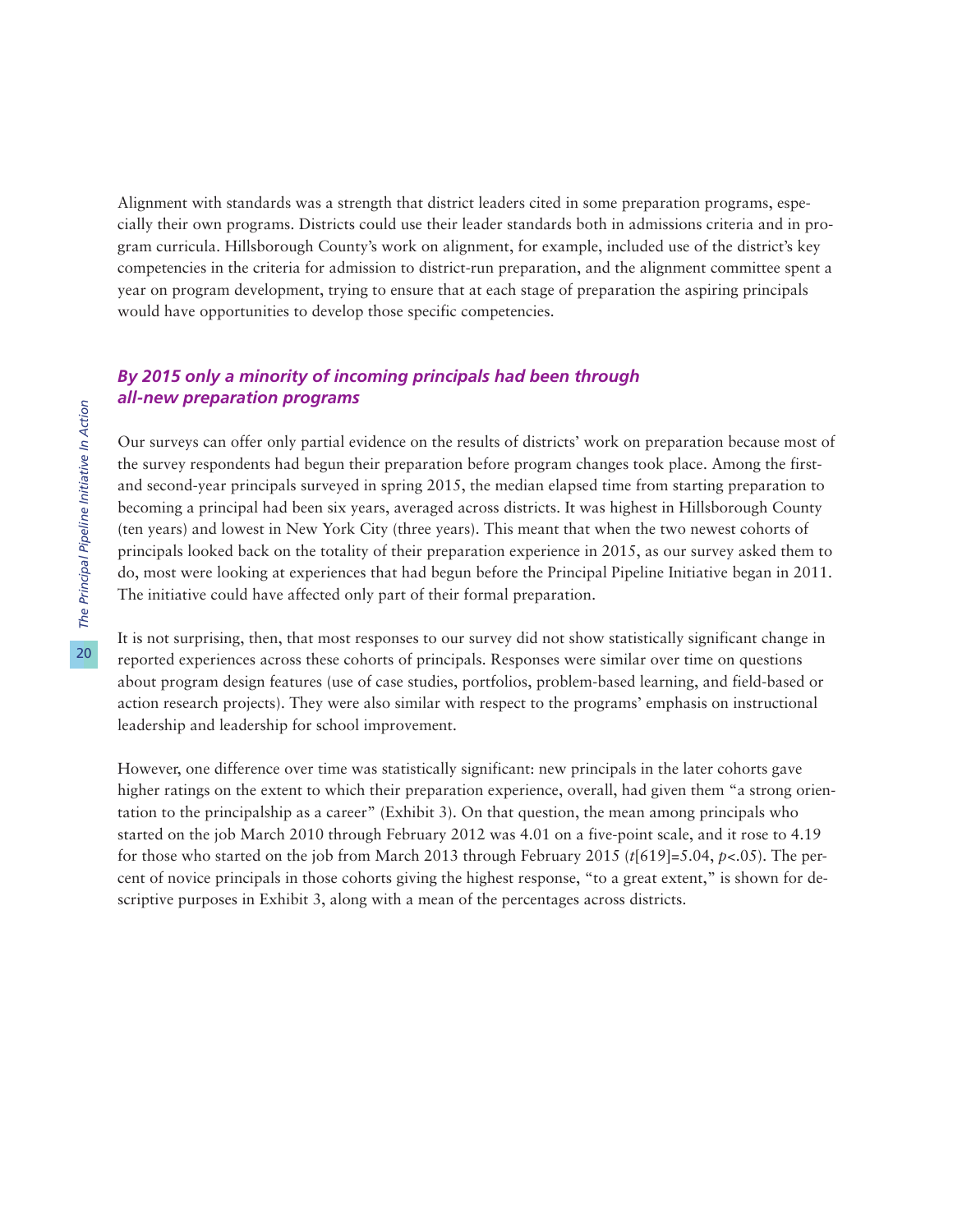

Exhibit reads: The percent of principals who reported that their leadership preparation training program(s) gave them a strong orientation to the principalship as a career "to a great extent" was 36 percent for principals who started on the job from March 2010 through February 2012 and 50 percent for principals who started on the job from March 2013 through February 2015 in Charlotte-Mecklenburg.

21

Inc.

Policy

Studies

Associates,

Source: Principal Survey for "Evaluation of the Principal Pipeline Initiative," 2013, 2014, and 2015.

Principals' reports of their internship or residency experiences during preparation also did not show consistent changes across districts. However, some positive change was apparent in Denver (although the changes were not statistically significant): some key features of clinical experience received higher ratings from later cohorts of principals compared with the two cohorts who started on the job by February 2012 (Exhibit 4). This change in ratings occurred at the time when Denver instituted a district-run residency.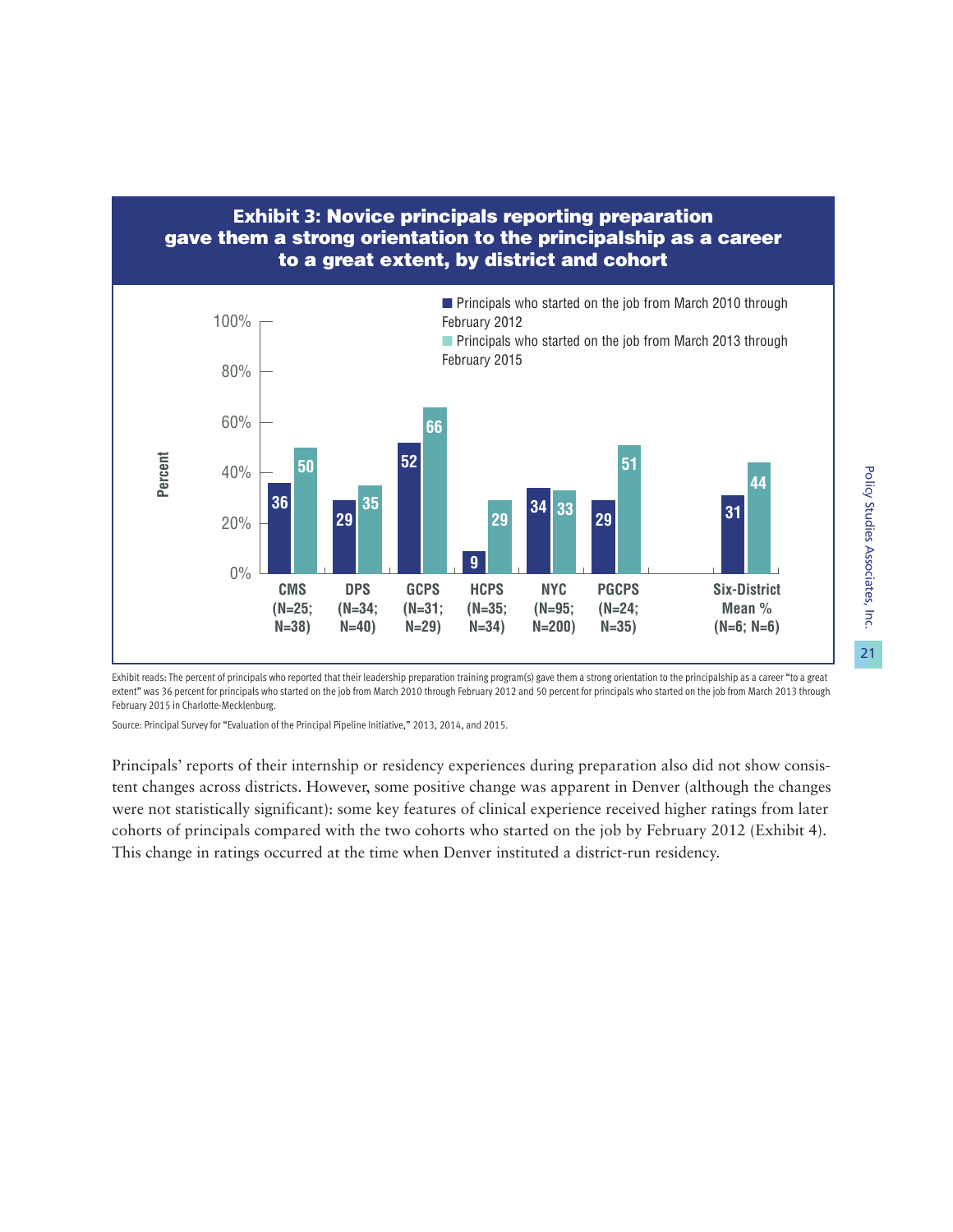# **Exhibit 4: Denver novice principal reports on attributes of their internship/residency, by cohort**



Exhibit reads: Twenty-four percent of principals in Denver who had an internship/residency and who started on the job from March 2010 through February 2012 reported that they had been closely supervised and assisted by knowledgeable school leaders to a great extent, and 24 percent reported this was the case to a considerable extent. Source: Principal Survey for "Evaluation of the Principal Pipeline Initiative," 2013, 2014, and 2015.

### *Districts faced practical barriers to a robust clinical experience in principal preparation*

Improving clinical experience was a priority, but districts struggled to make it happen. Moving aspiring principals out of their schools for a residency in a different school could be disruptive and expensive, according to district leaders. The vacated position in the original school had to be filled in some way, potentially at a high salary. A cost-saving approach did emerge in Gwinnett County, though, as a district official explained: "We started with hiring part-time folks to backfill. That's where the cost really came, and we've slowly gone to asking principals to repurpose people in their building to backfill." For a teacher leader, temporarily filling the job of assistant principal could offer a chance to develop leadership skills while saving the district the cost of a higher-paid part-time substitute for the assistant principal.

An authentic leadership experience did not occur automatically but depended critically on the will and skill of the sitting principal in the intern's or resident's building, according to district and program leaders. According to district leaders and focus-group participants, some supervising principals readily included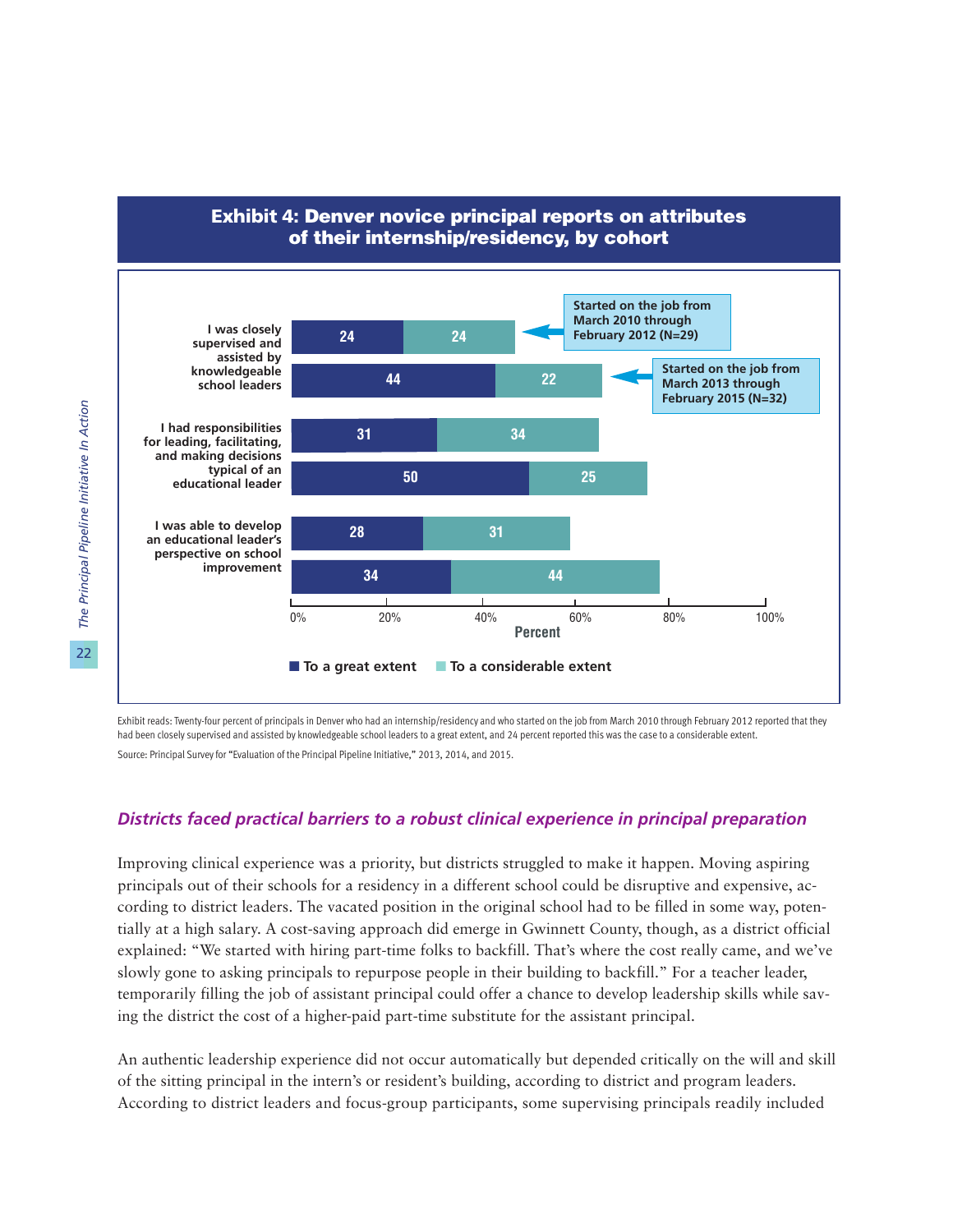aspiring leaders in instructional leadership activities, but others gave them tasks such as bus and lunchroom duty or assessment logistics that provided limited opportunities for growth. Some internships or residency participants said they spent much of their time shadowing the principal or had little change in responsibility from their previous position.

By 2013, several district leaders spoke of improving their communication with and training of mentor principals, hoping to influence the assignments they gave to aspiring leaders and to build the principals' capacity as talent developers. One district leader prefaced a description of her plans by explaining,

I haven't done as good of a job at getting their principals in and telling them, "[Leader development] is your responsibility. This is what this candidate needs to learn. You need to make sure they have actual experiences and actually prescribe those things to them and do a better job developing them."

In another district, a leader said of these mentor principals:

We've started to invest a whole lot more time and attention to how we work with them. How do we support them? How do we help them understand what is the role of the mentor? How they should be creating opportunities for folks to learn on the job?

## *Summary*

It is too early to determine the full effects of the districts' investments in principal preparation. Creating or modifying programs took time. Finding effective and practical structures for internships or residencies was a work in progress. The districts did make progress at a structural level: they initiated and iteratively strengthened programs; they forged partnerships with universities whose institutional stability might improve the chances of stable programming; and they introduced and began to routinize ways of identifying and encouraging potential principals. In short, the districts launched strategies for intervention in principal preparation. They were continuing to refine program design and implementation as of 2015, however.

Our survey data also lend an important perspective on the time horizon for improving the preservice preparation of incoming principals. Interventions designed in 2011 could not shape the entire preservice experience of new principals by 2015—particularly when some of these interventions actually added early stages to a required sequence of preparation experiences. A more complete picture of the effects of changes in principal preparation will have to emerge over the coming years.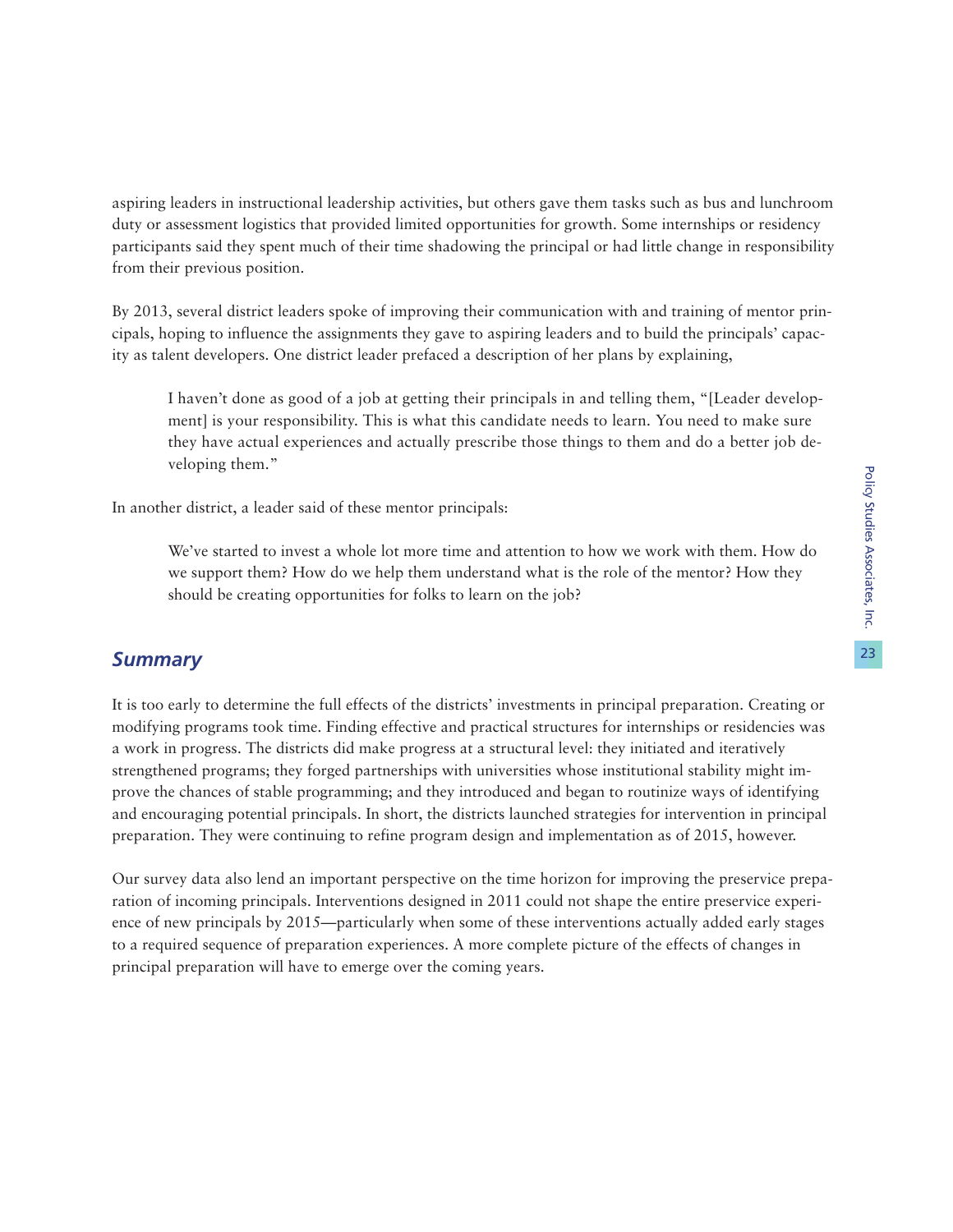*The Principal Pipeline Initiative In Action* 24 The Principal Pipeline Initiative In Action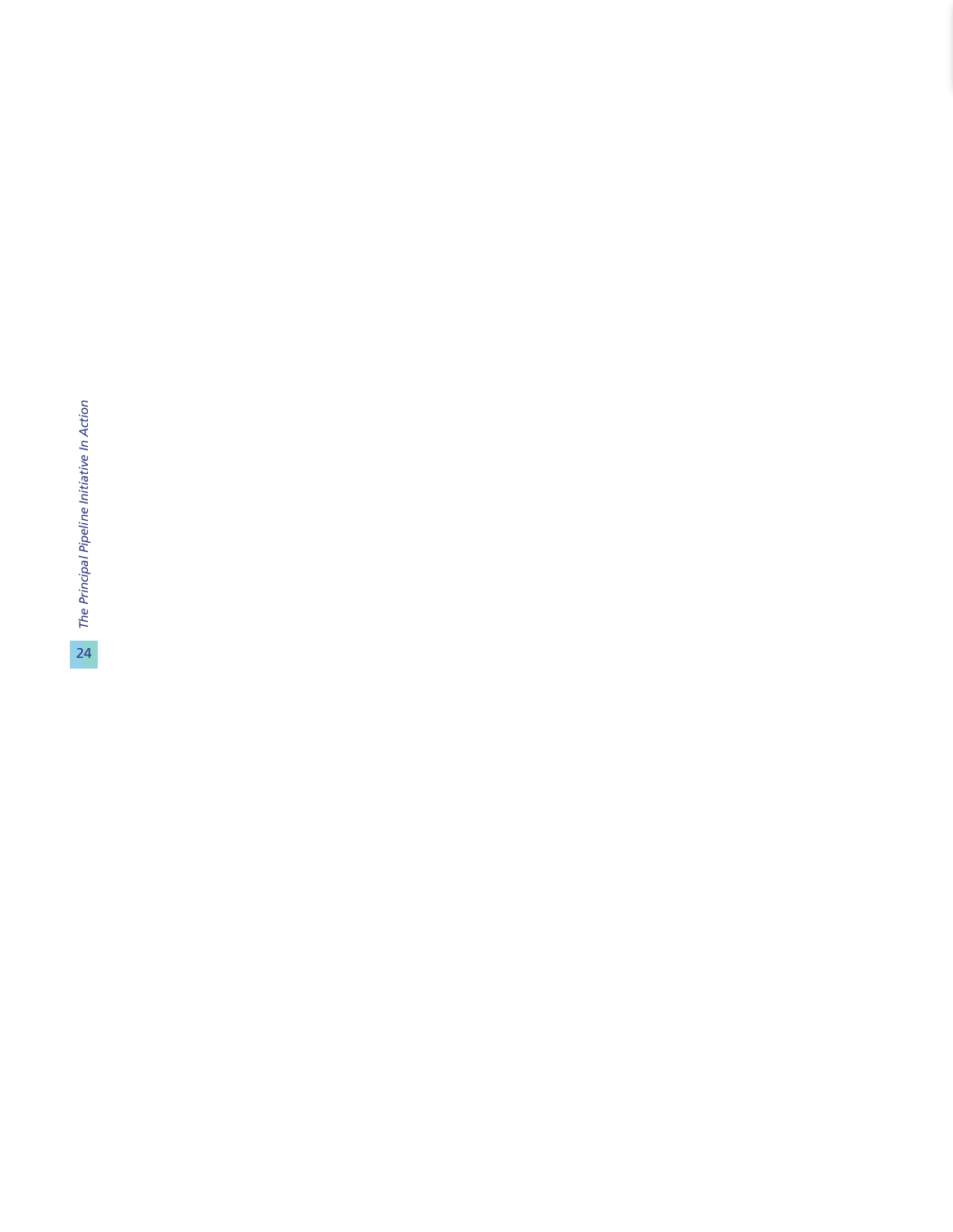# **4. Principal Hiring and Placement: Quick Wins**

Instrict leaders were eager to improve the<br>processes of principal hiring and placem<br>They moved quickly to develop and refit<br>standards based processes and other more data processes of principal hiring and placement. They moved quickly to develop and refine standards-based processes and gather more data about applicants. Over time, they built and began to use elaborate data systems in hiring, placement, and succession planning.

# *The Problem Facing Districts Initially: Hiring Was a Pain Point*

Leaders in all the districts had at least minor concerns about their procedures for hiring and placement as of 2011-12, and in four districts the concerns were pressing. Top leaders said they felt some uncertainty that they were placing the best possible candidate in each school. Most reported an unsystematic process of filling vacancies one at a time and a lack of hard, usable data

## *Takeaways*

1. Policies and procedures for principal hiring were not hard to change, and results were visible in survey responses.

2. Planning for principal placement became a more systematic, data-informed process. New Leader Tracking Systems offered insights into rising talent and emerging leadership needs.

3. New hiring procedures required candidates to demonstrate skills aligned with principal standards. 4. Districts still found it hard to spot candidates

with the needed interpersonal skills. 5. Success in placing principals was increasing, according to principals' reports: novice principals more often reported that their skills were an "excellent" fit with their schools in 2015 than in 2013.

about candidates. Only in two districts, Charlotte-Mecklenburg and Gwinnett County, did leaders report having made good progress in their hiring and placement systems before the Principal Pipeline Initiative began. Charlotte-Mecklenburg had created selective "talent pools" for would-be principals and assistant principals, and expected to fill all open leadership positions from among the candidates who had cleared the bar for entry into these pools. Gwinnett required aspiring principals to participate in its selective preparation program and take part in performance assessments before becoming eligible for principal jobs.

Before grant award, the other four districts (Denver, Hillsborough County, New York City, and Prince George's County) essentially posted open positions one at a time and considered applications from anyone holding the state-required certification. Hillsborough County preferred the candidates who had been in its in-house preparation program, and New York City had a "hiring pool" of license holders who had met a few additional requirements set by the state, but these criteria did little to alleviate concerns in either district. Two districts provide examples of the kinds of shortcomings that district leaders were eager to fix:

■ In Denver in 2011-12, the hiring process was decentralized and ad hoc. A principal supervisor for a group of schools took the lead in inviting applications for each vacant or soon-to-be-vacant principal position, identifying specific criteria for that position. Applications would then arrive from candidates who saw the job posting. Districtwide, there was dissatisfaction with the effort and the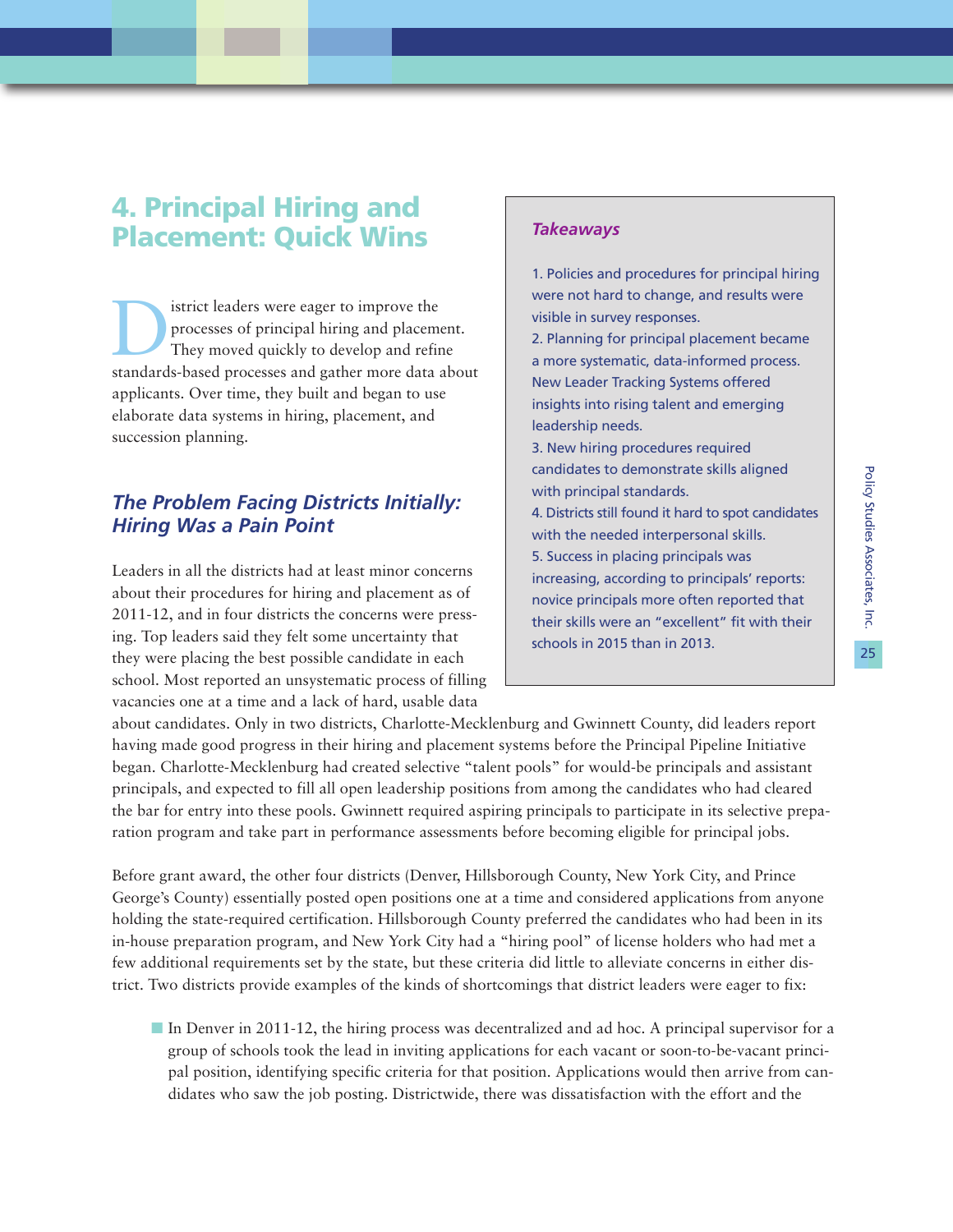results. Time was spent in screening unqualified applicants; a single candidate might go through half a dozen school-by-school selection processes; and it might turn out that the candidate placed as principal of one school would have been a better fit for a different school that happened to post its vacancy later.

■ Prince George's County relied heavily on interviews to assess candidates, a process that took time and was widely described as "it's who you know." District leaders were also concerned that the lack of specific feedback to applicants meant that aspiring principals would simply continue to apply for vacant positions without having a good opportunity to develop the skills they needed.

# *Strategies: Using Data in Succession Planning and Multi-Stage Candidate Selection*

Districts eagerly implemented a set of procedural changes in hiring. They introduced longer-range planning around possible vacancies, preliminary selection stages for candidates, and simulations designed to reveal candidates' strengths and weaknesses. By 2015 they were in the early stages of using their Leader Tracking Systems to support data-informed hiring and placement. Each district's major changes in hiring are shown in Exhibit 5.

### *Lengthening the time horizon for succession planning*

Changes made in Denver illustrate a systematic approach to succession planning, in contrast to the previous ad hoc system of reacting to vacancies when they arose. Under the new system, top leaders and principal supervisors began identifying specific vacancies and projecting an overall number of vacancies in the fall—something they had not done before. They also discussed assistant principals and others who might be candidates for leadership roles or further preparation. Development of a hiring pool complemented this work of identifying vacancies and possible candidates well in advance. A rolling process of application review produced a principal pool of dozens of candidates by spring. As vacancies arose, the district quickly filled some from the pool, and district leaders were generally confident in late spring that they had a good range of candidates ready for the likely vacancies.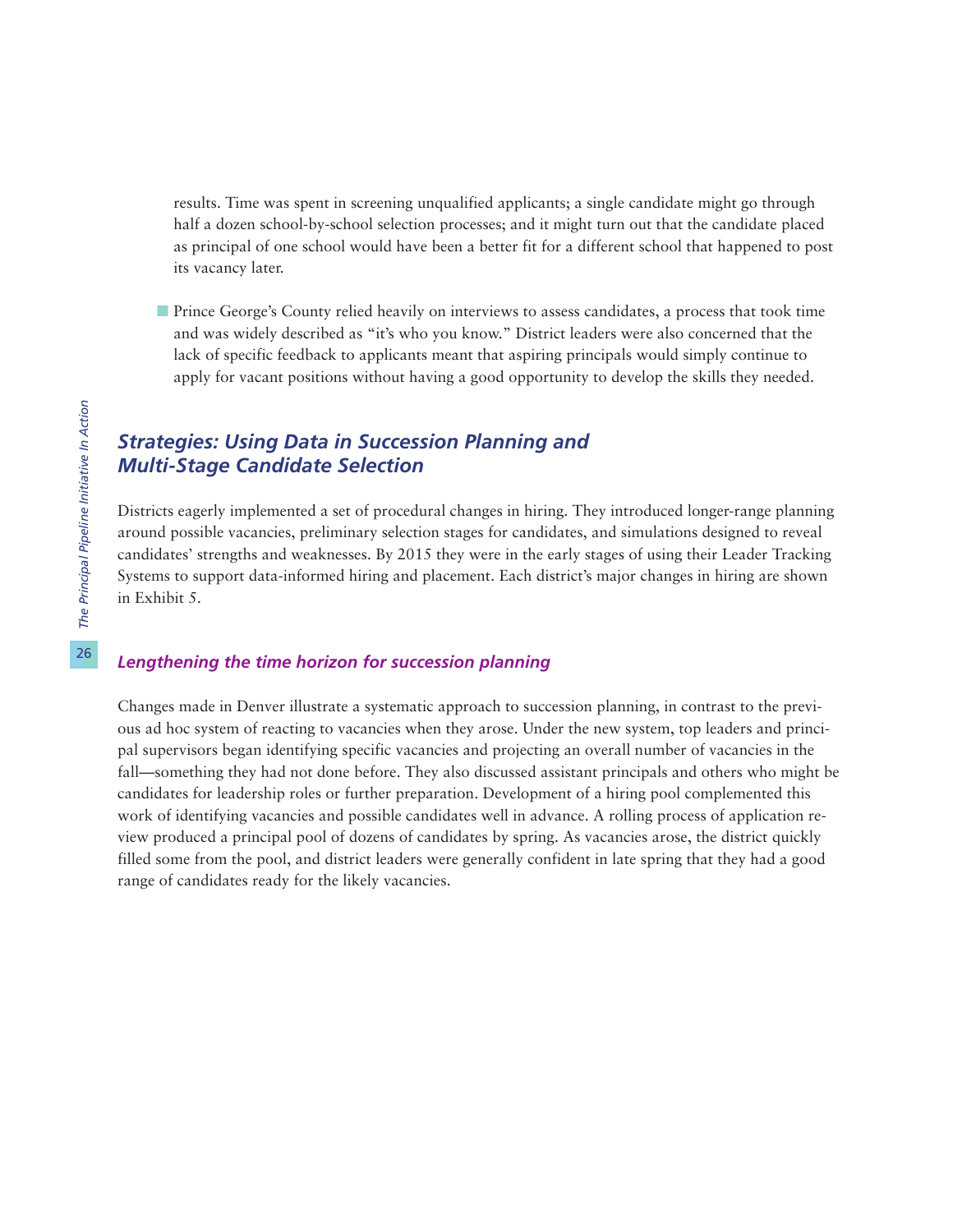# **Exhibit 5: Summary of initial status and actions taken in principal hiring and placement, 2011-12 through spring 2015, by district**

| <b>District</b>                         | Status as of 2011-12                                                                                                                                                                                                            | Key actions taken through spring 2015                                                                                                                                                                                                                                                                                                                                                            |
|-----------------------------------------|---------------------------------------------------------------------------------------------------------------------------------------------------------------------------------------------------------------------------------|--------------------------------------------------------------------------------------------------------------------------------------------------------------------------------------------------------------------------------------------------------------------------------------------------------------------------------------------------------------------------------------------------|
| <b>Charlotte-</b><br><b>Mecklenburg</b> | Selective hiring pool from which principals were<br>to be hired.<br>Centralized selection for the hiring pool.<br>Finalists for specific school vacancies<br>recommended by principal supervisors.                              | Added practical demonstrations in the selection<br>process for hiring pool and principal positions.<br>Principal supervisors were trained in rating<br>applicants.<br>Began using Leader Tracking System in hiring and<br>placement.                                                                                                                                                             |
| <b>Denver</b>                           | Candidates identified for each vacancy by<br>principal supervisors, who developed job<br>descriptions and reviewed applications.                                                                                                | Instituted a hiring pool.<br>Succession planning engaged principal supervisors<br>and top leaders in discussing anticipated vacancies<br>and candidates.<br>Added practical demonstrations in the selection<br>process for hiring pool and principal positions.<br>Principal supervisors were trained in rating<br>applicants.<br>Began using Leader Tracking System in hiring and<br>placement. |
| <b>Gwinnett</b><br>County               | Practical demonstrations used in the selection<br>process for principal positions and for the<br>prerequisite district-run preparation program.                                                                                 | Began using Leader Tracking System in hiring and<br>placement.                                                                                                                                                                                                                                                                                                                                   |
| Hillsborough<br>County                  | Hiring based on interviews with top district<br>leaders, with newly standardized procedures.                                                                                                                                    | Succession planning engaged principal supervisors<br>and top leaders in discussing anticipated vacancies<br>and candidates.<br>Added practical demonstrations in the selection<br>process for principal positions and for the<br>prerequisite district-run preparation program.<br>Began using Leader Tracking System in hiring and<br>placement.                                                |
| <b>New York</b><br><b>City</b>          | A hiring pool including all candidates who held<br>the appropriate license and had completed<br>simple performance tasks.<br>Identification of candidates by school support<br>networks. Selection by regional superintendents. | Required practical demonstrations on skills<br>aligned with standards for those in the hiring<br>pool.<br>Made the Leader Tracking System available to<br>principal supervisors for use in hiring and<br>placement.                                                                                                                                                                              |
| <b>Prince</b><br>George's<br>County     | A new system of practical demonstrations<br>aligned with new principal standards, replacing a<br>previous system that relied on recommendations<br>and interviews.                                                              | Refined the components of the selection process.<br>Began using Leader Tracking System in hiring and<br>placement.                                                                                                                                                                                                                                                                               |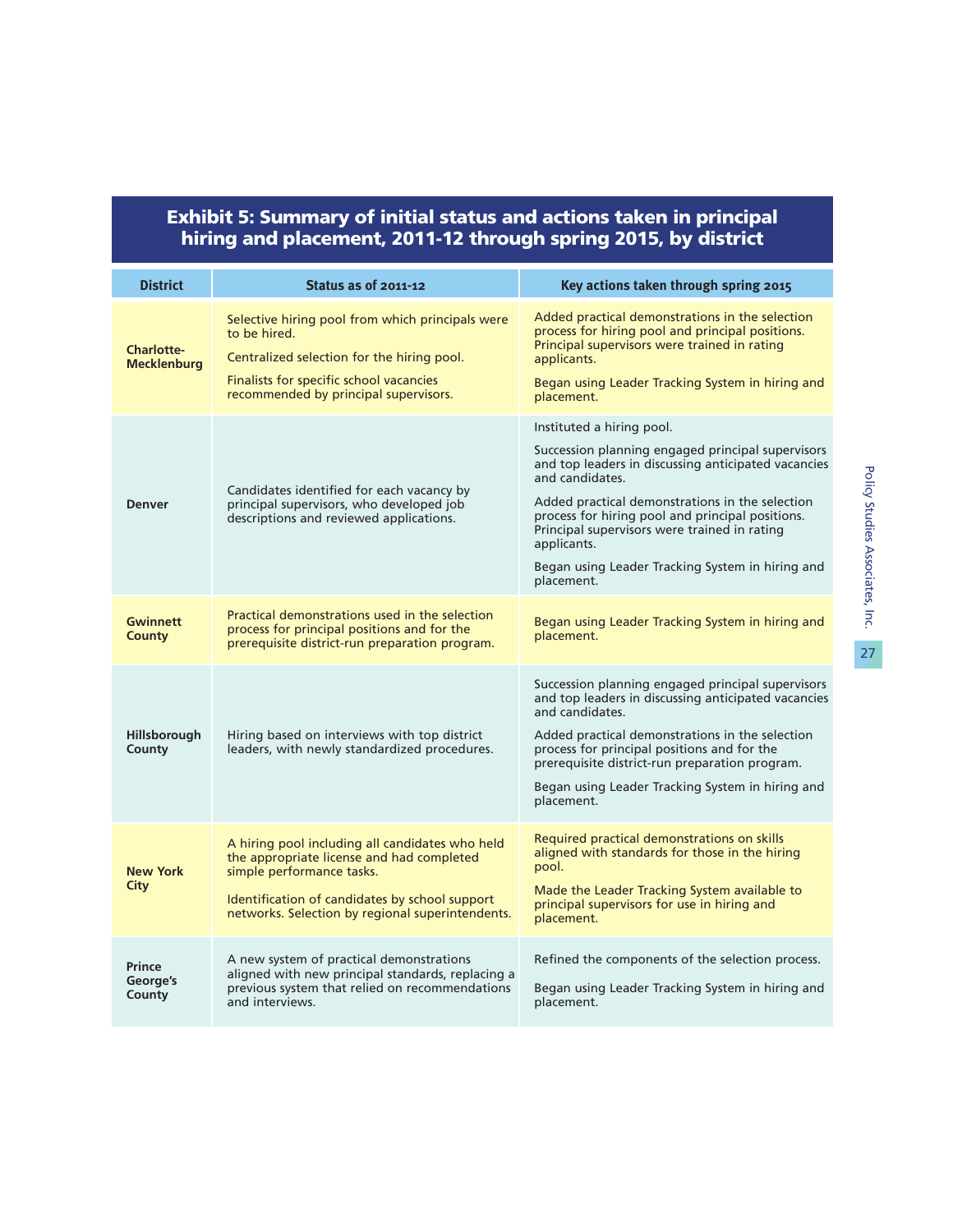#### *Introducing more ways to assess candidates' skills*

Prince George's County was a district that moved quickly to revamp its hiring procedures, seeking a new, data-informed basis for hiring. Recommendations and "popularity" were outweighed by new measures that offered promise of greater objectivity and precision, and that were aligned with standards. A district official explained in 2012:

People must demonstrate that they have the ability to carry out standards—they conduct an observation, they analyze data, they create a vision statement. All these things are a part of the work that has emerged from the standards.

Other districts, too, added steps to their assessment procedures for aspiring leaders, requiring them to demonstrate skills aligned with local leader standards. Consulting firms with expertise in human capital systems in education helped in developing customized tools and procedures. By 2015, assessment procedures in all districts included practical demonstrations, typically with simulated scenarios. Several assessments would occur over a day or more. They could include:

- Role play: the candidate takes the role of principal responding to a difficult semi-scripted scenario.
- In-basket exercise: the candidate prioritizes and addresses a set of tasks and messages that might arrive in an in-basket.
- School data review: the candidate receives a package of school data and makes recommendations for data-informed improvement in that school.
- Teacher observation and feedback: the candidate observes a video of teacher instruction and provides the written or oral feedback that he or she would give to the teacher.

#### *Building a Leader Tracking System to provide insight into rising talent*

Districts welcomed the chance to use more data in hiring, a process facilitated by the development of a Leader Tracking System that captured individual, longitudinal data on experience, performance, and assessed competencies. With Wallace Foundation encouragement and financial support, districts pulled together the pieces of data that had resided in separate data systems or on spreadsheets. This was laborious work in most cases, but consultants helped with system design and development. Examples of data that districts began using in hiring and placement included: relevant student achievement data as a teacher and assistant principal; on-the-job evaluation scores as a teacher and assistant principal; experience with certain types of schools and students; language skills; performance on selection and exit assessments in preparation programs; and measured competencies related to instruction and leadership.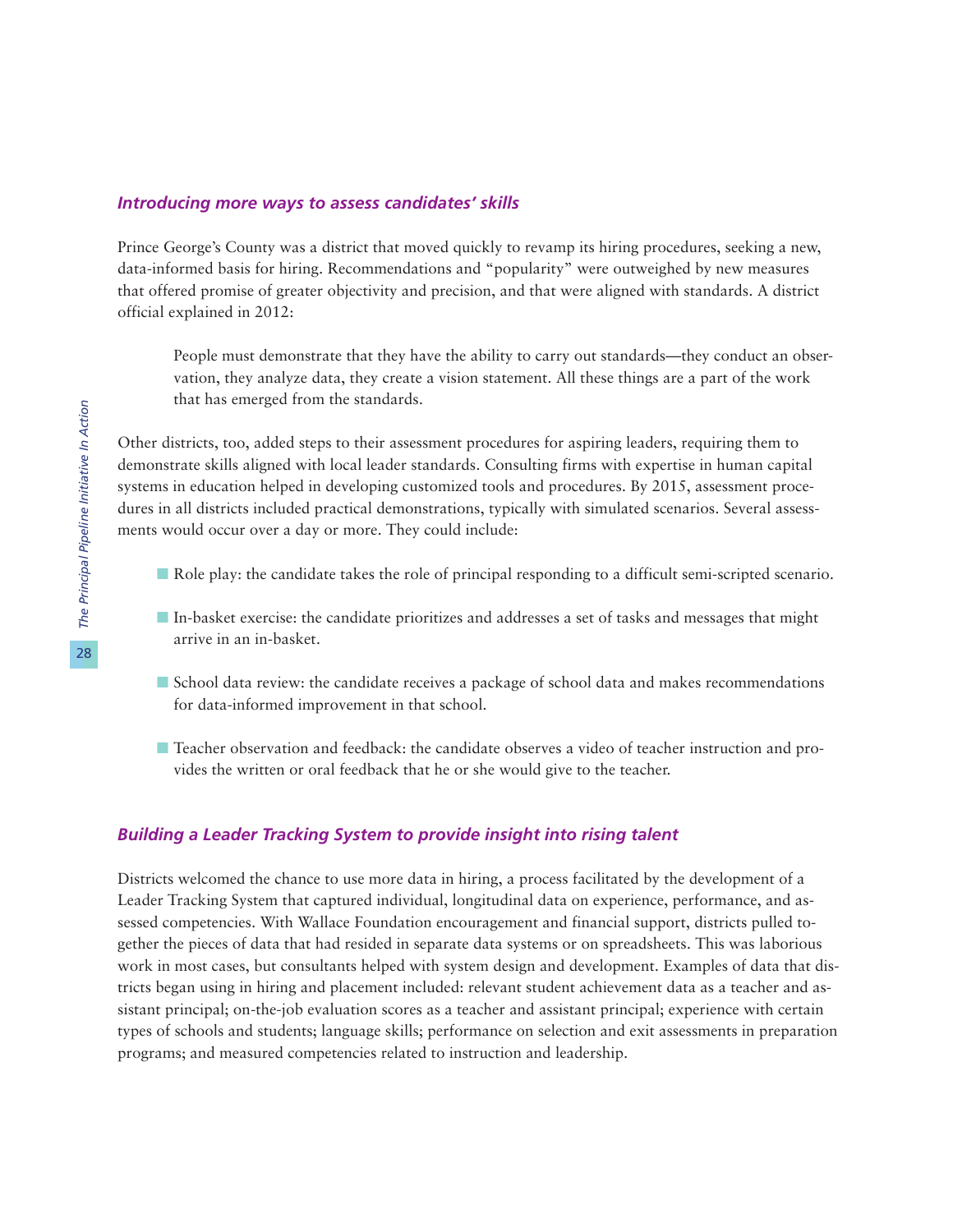As data on candidates increasingly arrived in a standard, user-friendly format, decision makers could find and use relevant facts more readily. In Prince George's County, the summary information was called "the baseball card." In Hillsborough County, a district leader said in 2015 that decision makers were "using the tool…. Not only do you get information about the candidate, you can do a comparison report. So say you're down to five candidates that really all seem good, you can actually click on a comparison report and see them all side by side." Thus, for example, district leaders said in interviews that they might look for a candidate who had experience in particular grade levels or with English language learners and whose measured competencies matched the needs that they saw in the school. None claimed that matching was becoming an exact science, but they welcomed an easier process of spotting candidates whose backgrounds they considered promising matches for a school's most visible needs.

## *Adding selection stages*

By 2014, all districts had selection stages and assessments that preceded—sometimes by several years—the hiring of a principal to fill a vacancy. One key purpose was to ensure a pool of high-quality candidates by using multiple stages of scrutiny. In Gwinnett and Hillsborough Counties, would-be principals faced three selection gates before they could apply for principalships: they had to be selected for the district's assistant principal preparation programs, then selected as assistant principals, and then selected for the district's principal preparation program. Denver and Prince George's County instituted selective pools for aspiring principals, which was a step that Charlotte-Mecklenburg had taken in 2011. New York State tightened the requirements for entry into the hiring pool statewide, and New York City introduced new assessments for candidates who were in the pool, not to disqualify anyone but to inform hiring managers' decisions with additional data.

Systems of selection into a prerequisite program or talent pool also promised to streamline the process of filling principal vacancies by limiting the number of potential applicants for each vacancy. This was a priority. Over the years, staff in some districts complained about a deluge of applications for each open position if they said they had not done enough to limit eligibility—or expressed relief that they had stemmed the tide through limits on eligibility. District managers in Prince George's County cited their vivid memories of the numbers: "We put out a principal posting and over eight hundred applied," said one.

# *Accomplishments, Challenges, and Lessons*

### *Changes in hiring and placement offered quick wins for districts*

Unlike a change in the preparation component of the pipeline, a change in hiring and placement procedures could immediately affect the next cohort of incoming principals. This was evident in new principals' survey responses about simulations as part of the hiring process (Exhibit 6). Among the two earliest cohorts of principals surveyed, who started on the job in 2010-11 and 2011-12, these practical demonstrations had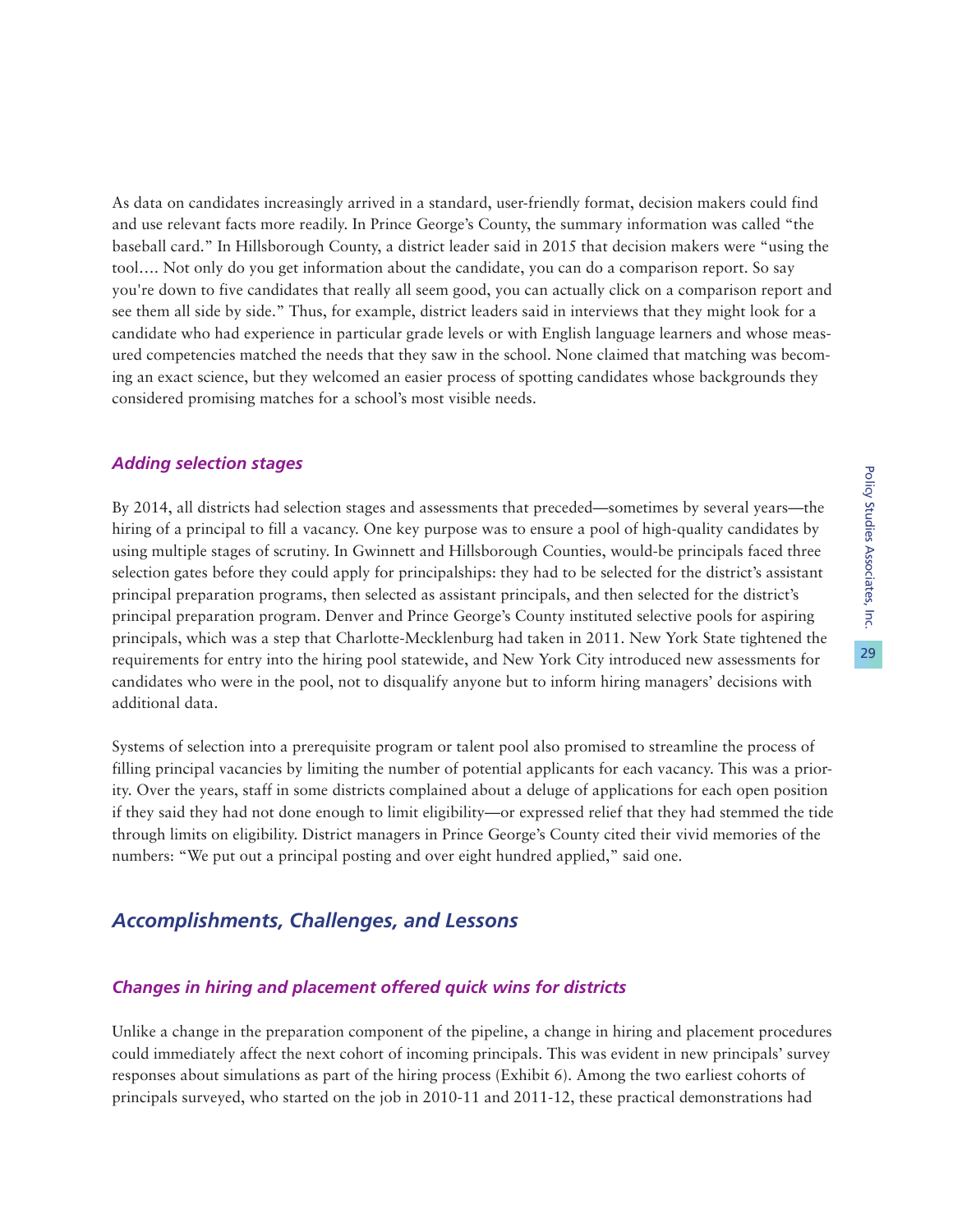been part of the application experience (in applying for a talent pool or for a principal position) for 31 percent, across districts. The rate of practical demonstrations rose to 59 percent for the two latest cohorts, those who started on the job in 2013-14 or 2014-15. This was the selection procedure that showed the greatest increase over time. <sup>4</sup> In terms of a weighted overall response across districts, the change was statistically significant.



Exhibit reads: Participation in practical demonstrations as part of their district's formal application and hiring process was reported by 38 percent of principals who started on the job from March 2010 through February 2012 and 77 percent of principals who started on the job from March 2013 through February 2015 in Charlotte-Mecklenburg. Source: Principal Survey for "Evaluation of the Principal Pipeline Initiative," 2013, 2014, and 2015.

District leaders communicated a noticeable sense of excitement when interviewed about the hiring process. Superintendents whose districts had made changes in information systems or succession planning said they were enthusiastic about those changes. Other interviewees also reported that performance assessments appeared to provide a more authentic understanding of candidates' competencies, compared with the previous interview-based hiring procedures. A Denver principal supervisor interviewed in 2014 summed up the benefits of instituting a talent pool:

<sup>4</sup> Our survey data do not specifically identify the time(s) when a particular respondent applied to a hiring pool or applied for a principalship. We use the time of becoming a principal (i.e., the earliest two cohorts vs. the latest two cohorts) as a rough proxy for the time when groups of respondents experienced the hiring process.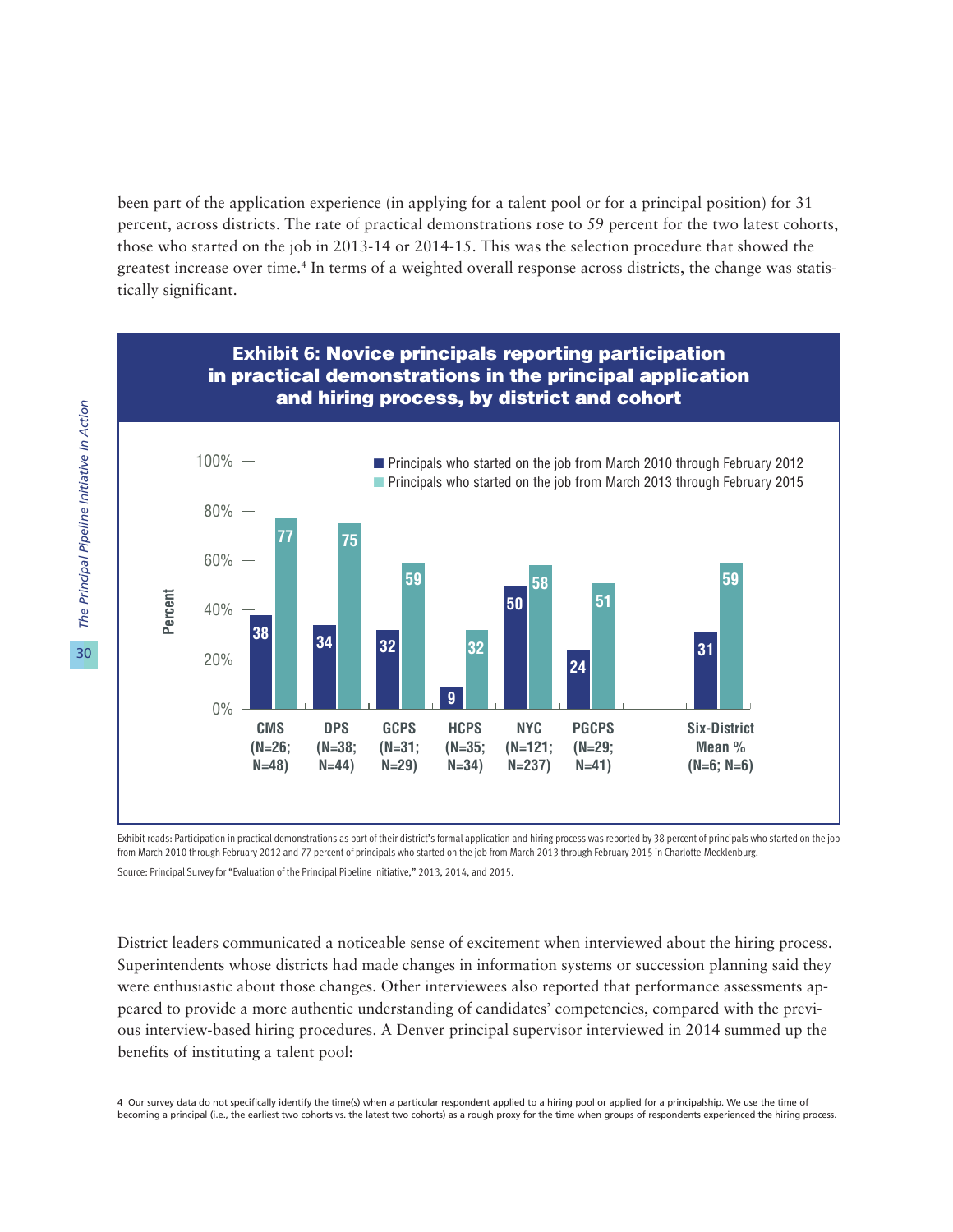Looking at the principal pool, we have had several changes and have finally gotten to giving us better options for principal candidates. The screening process for candidates to enter into a pool has greatly increased the level of expertise and quality of principals. Doing all the pre-work up front has led to higher-level candidates.

The process of feedback to applicants also improved, addressing another problem that had initially concerned district leaders. About two-thirds of the novice principals who started on the job from early 2013 to early 2015 reported that the hiring process gave them useful feedback. This represented an increase over time, especially at the stage of selection into a hiring pool. <sup>5</sup> Among all novice principals who had applied to a hiring pool, the later cohorts were somewhat more likely than an earlier cohort to say that their professional practice had been informed by feedback from that application, although the change was not statistically significant (Exhibit 7). Perceptions of feedback at the hiring stage showed less change but remained relatively positive, rising from an average of 63 percent of respondents to 69 percent, across districts, agreeing that it had helped inform their practice (Exhibit 8).

**Exhibit 7: Novice principals agreeing that as**



Exhibit reads: Among Charlotte-Mecklenburg principals who had applied for a hiring pool, 23 percent of those who started on the job from March 2011 through February 2012 strongly agreed or agreed that they received feedback from that application process that was useful for purposes of informing their professional practice; 43 percent of those who started on the job from March 2013 through February 2015 strongly agreed or agreed.

Source: Principal Survey for "Evaluation of the Principal Pipeline Initiative," 2013, 2014, and 2015.

5 Because this question was asked for the first time in 2014, we do not have responses from the principals who started on the job in 2010-11; that cohort was surveyed only in 2013.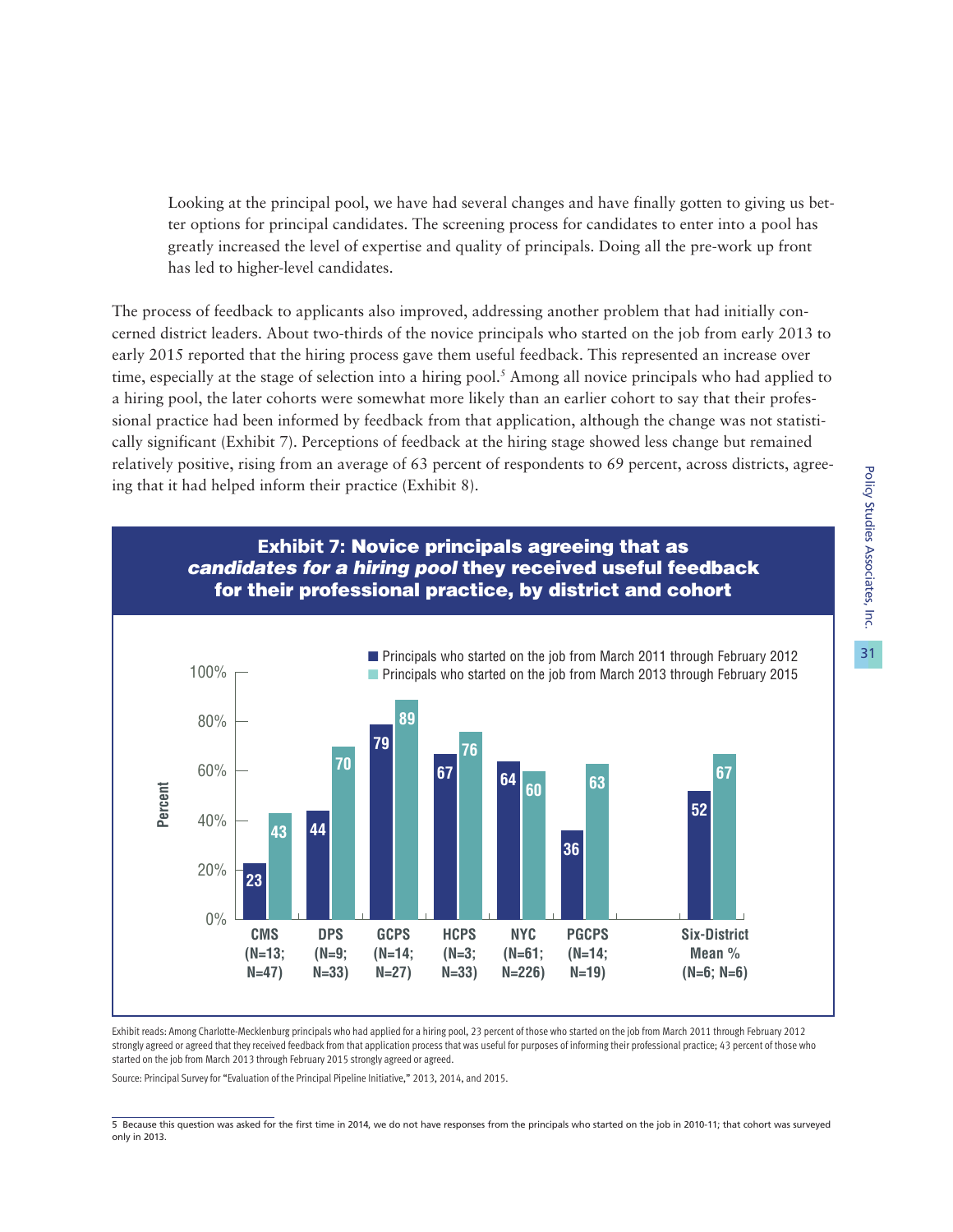# **Exhibit 8: Novice principals agreeing that as** *candidates for a principal position* **they received useful feedback for their professional practice, by district and cohort**



Exhibit reads: The percent of principals who strongly agreed or agreed that they received feedback that was useful for purposes of informing their professional practice as a candidate for principal positions was 58 percent for principals who started on the job from March 2011 through February 2012 and 59 percent for principals who started on the job from March 2013 through February 2015 in Charlotte-Mecklenburg.

Source: Principal Survey for "Evaluation of the Principal Pipeline Initiative," 2013, 2014, and 2015.

#### *Novice principals' perceptions of their fit with their school improved*

Districts seemed to get better at placing principals where they were needed. Principals who started on the job at a time from March 2013 through February 2015 were more likely than earlier cohorts to self-report an "excellent" fit with the school in which they were placed (Exhibit 9). The increase in the weighted response across districts was statistically significant. It is possible that this change reflected improvement in the districts' processes for screening and placing principals, which changed over the period of our surveys. Research suggests that this perception of fit could be a leading indicator of retention and success on the job (Kristof-Brown, Zimmerman, & Johnson, 2005).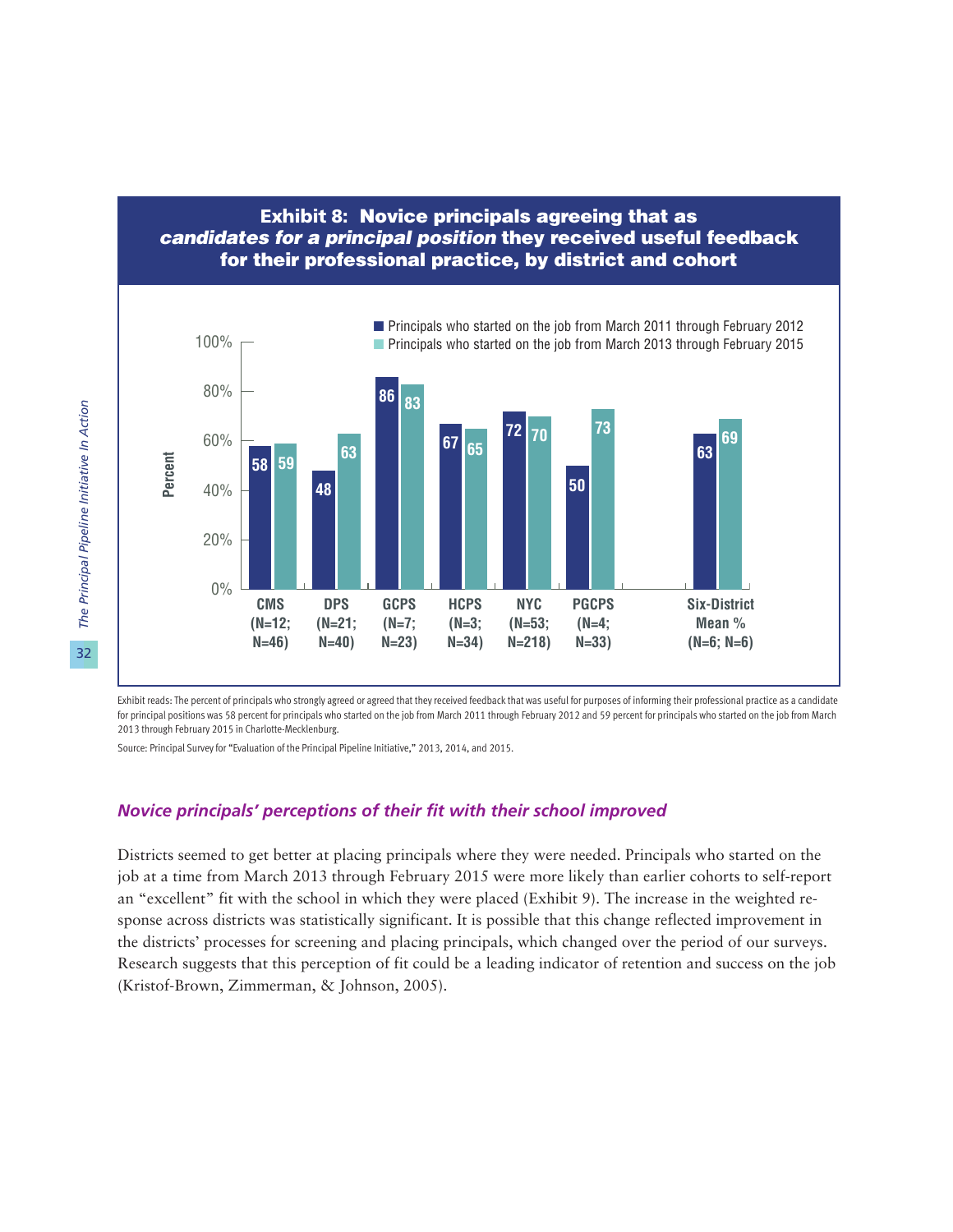# **Exhibit 9: Novice principals reporting an "excellent" fit of their skills, experiences, and interests with the needs of their school, by district and cohort**



Exhibit reads: The percent of principals who characterized the fit between their skills, experiences, and interests and the needs of the school where they are principal as "excellent" was 62 percent for principals who started on the job from March 2010 through February 2012 and 77 percent for principals who started on the job from March 2013 through February 2015 in Charlotte-Mecklenburg.

Source: Principal Surveyfor "Evaluation of the Principal Pipeline Initiative," 2013, 2014, and 2015.

### *The changes in hiring and placement required investments of staff time*

The changes made in selection procedures and data systems took nontrivial amounts of staff time, both initially and on a continuing basis, according to interviewees at the district level. In Charlotte-Mecklenburg, for example, several senior district staff members attended each talent-pool candidate's multi-hour session of performance assessments and interviews. As one participant put it, "It has been very time-consuming…. I'm not going to sugar-coat that. We're going to see if all that time commitment is worth it." In New York City, a small and dedicated group of central-office staff and willing principals rated the performance of principal applicants, and the strain associated with the time commitment was clear when we interviewed group members.

For Leader Tracking Systems, much work had to take place in order for individual data to be accessible. Designing and populating a Leader Tracking System took time and required the expertise of specialists whom the districts employed or retained as consultants, as well as assistance and expert review from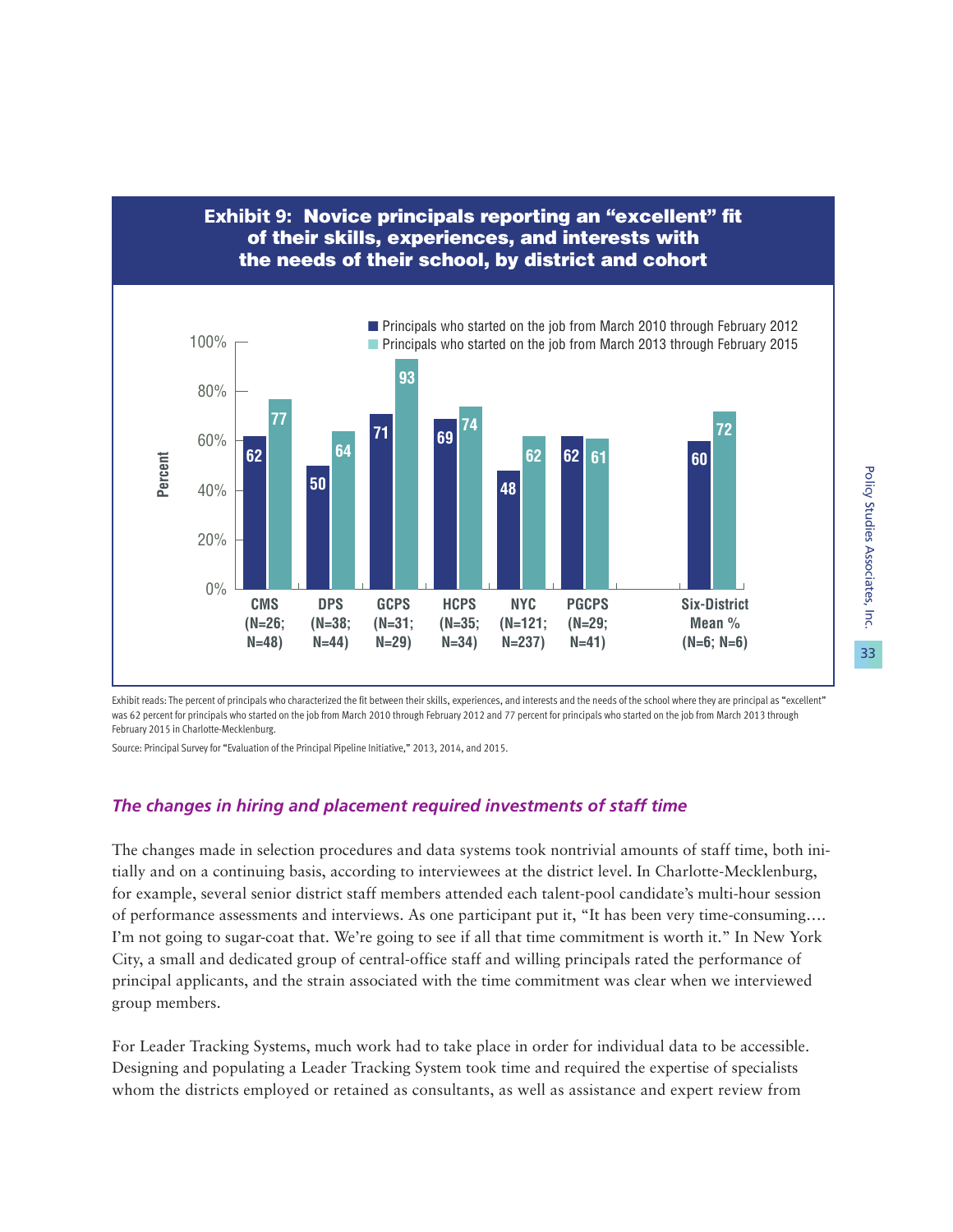consultants whom The Wallace Foundation engaged. In each district there were problems to be solved in pulling the data together and designing user interfaces. In New York City, for example, retrieving data from multiple data systems was a major challenge in the years from 2012 through 2014, according to interviewees working on that task.

User-friendliness was another challenge. District information-technology staff spoke of "being able to talk across the user and technical perspectives" in the effort to find and organize the most relevant data. Focus groups with prospective users began to clarify ways of organizing the information. Still, a staff member said of those prospective users, "When they say what they want, there may be a hundred decisions [still needed] about what they *really* want."

# *District leaders reported positive perceptions of their new principals, but shortages of some needed skills and dispositions*

District leaders were asked in 2014 and 2015 to provide an informal assessment of their latest cohorts of novice principals. In general, they spoke very positively. They especially praised the new principals' knowledge of instruction.

Some kinds of schools continued to pose challenges for leadership selection. It was common for high schools to draw too few strong candidates. Leaders in all districts also acknowledged challenges in finding the right candidates for high-need schools. These could include schools with low student achievement or low family incomes, or schools in which parents of high socioeconomic status made many demands on the principal. District leaders in Charlotte-Mecklenburg and Hillsborough County said in 2014 that they had seen both high-achieving and low-achieving schools pose leadership challenges, and that they still did not have as many strong candidates as desired when a vacancy arose in a school of either kind.

In all districts, top officials expressed concerns that their hiring systems had not done enough to spot those leaders who could effectively build relationships, a positive culture, and a shared sense of commitment among the adults in their school. The following comments about incoming principals, each from a different district, were typical:

They're very passionate people. They get into the school ready and passionate to make a change, and it's like they're coming in with a sledgehammer and making change, but … they don't realize it's personal leadership skills, they're missing the boat. No one's following them if they're going in with a sledgehammer. So how do they navigate through that politically?... Are there ways they can navigate it better so it's not as disruptive a change?

I think sometimes you have to remind them about relationship building. They go in, and sometimes they go head on, tackle things. They have to remember they're not part of the family yet.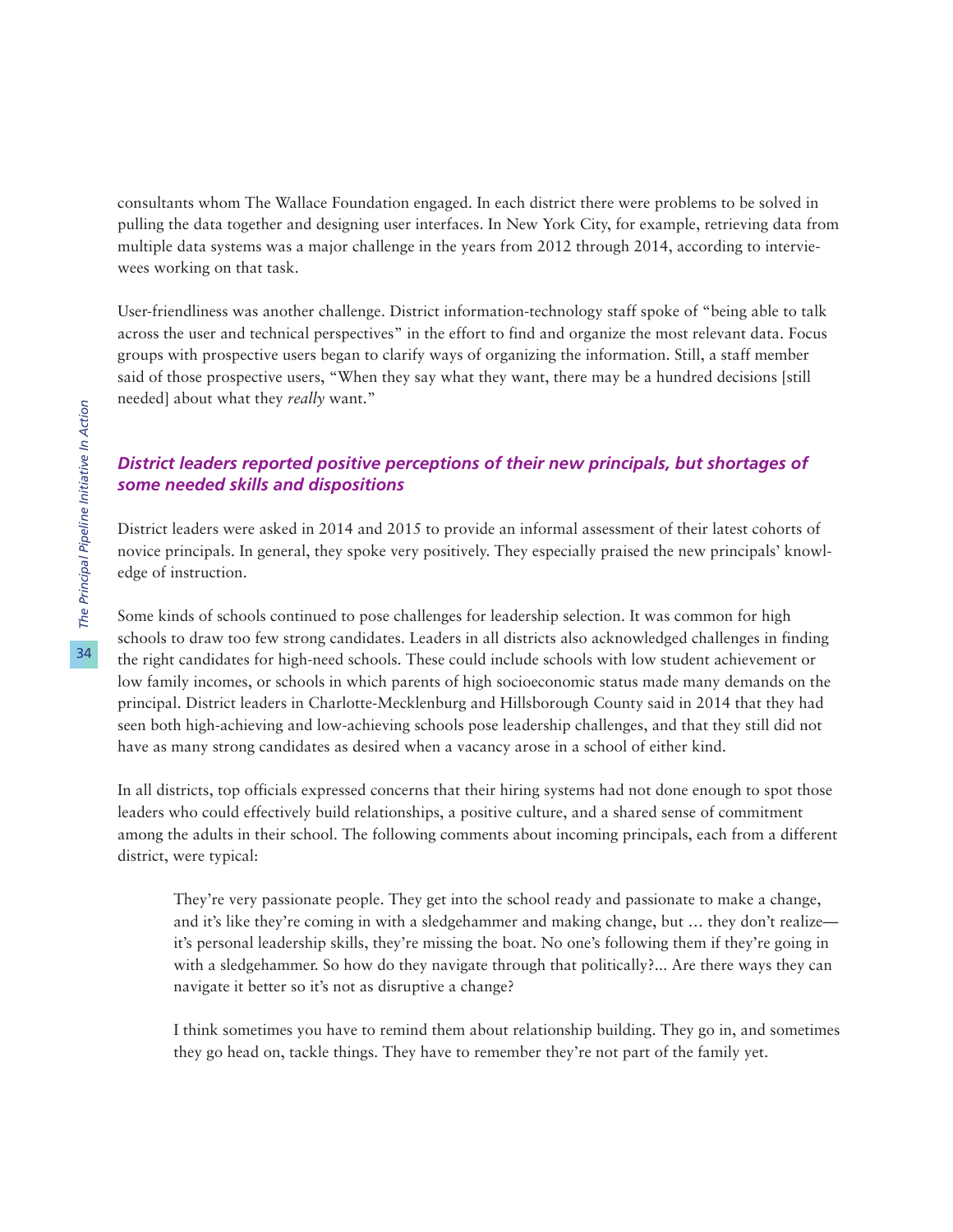How do you use your positional authority? How do you read the culture of a school? … I would say more of our principals struggle … over their human relations and inability to get the work done through and with people.

With this concern in mind, district leaders said they wished they had better ways to measure emotional intelligence (the term used in Denver) or "micro-political" skills (the term used in Charlotte-Mecklenburg). They regretted having placed some principals whose relationship-building skills turned out to be a poor fit for their schools.

## *Summary*

Top district leaders viewed the changes in hiring and placement processes as successes. A change such as the greater use of simulations for screening candidates could take effect quickly. With systematic consideration of likely vacancies and a pool of vetted aspiring leaders, a district could make more thoughtful matches. Data in the Leader Tracking Systems became available for use in hiring and placement. Even the remaining challenges of finding strong candidates for high schools and for high-need schools were at least coming into clearer focus thanks to more data becoming available earlier.

New principals' perception of their fit with their school improved during the study period, possibly signaling that success on the job was more likely. In general, too, district leaders spoke highly of the capabilities they saw in incoming principals by 2014-15. They wished that they had better ways of anticipating the challenges that a particular candidate would face in forging a strong bond with the teachers and community in a particular school. However, they reported increasing confidence that their new principals' skills in instructional leadership were strong.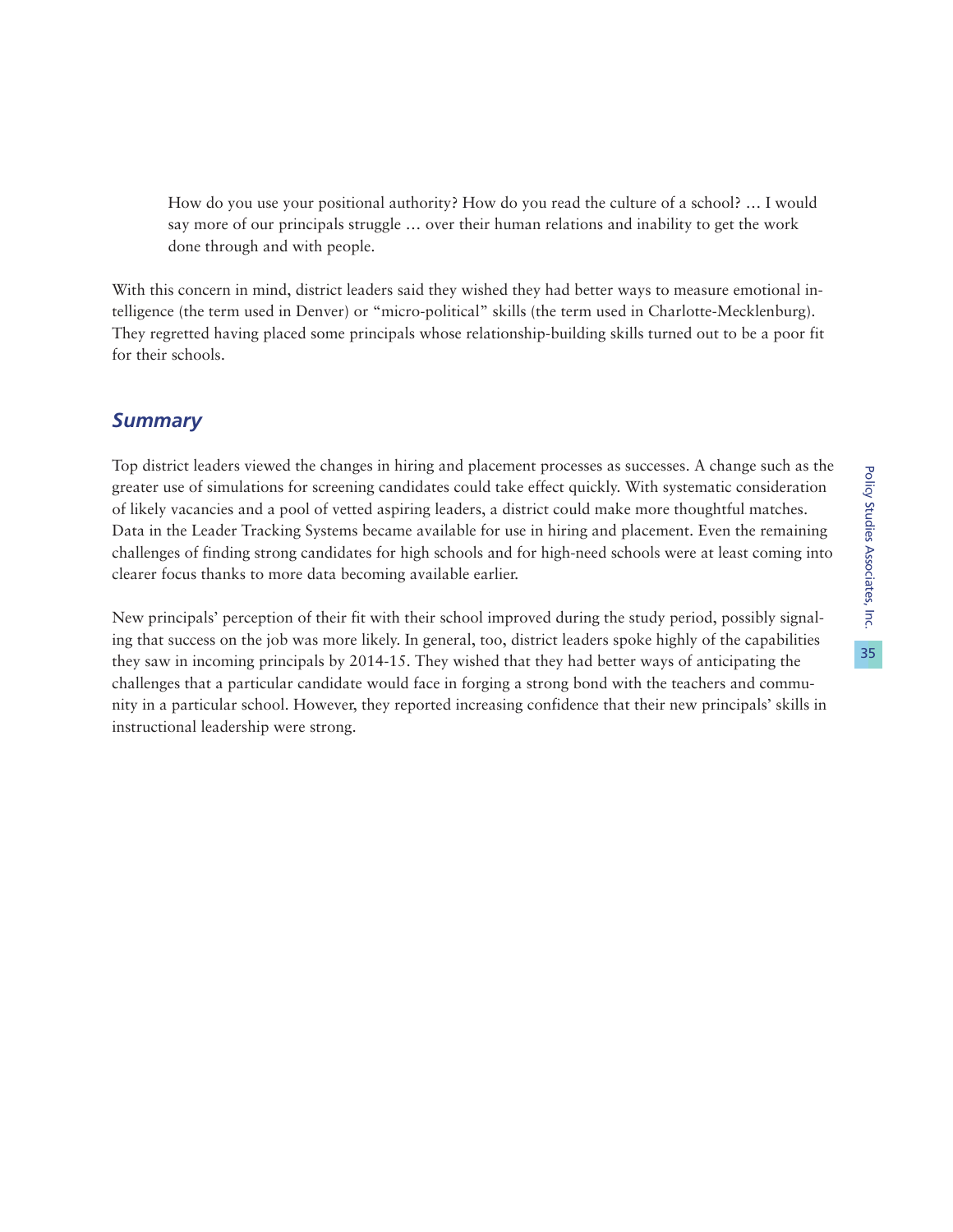*The Principal Pipeline Initiative In Action* 36 The Principal Pipeline Initiative In Action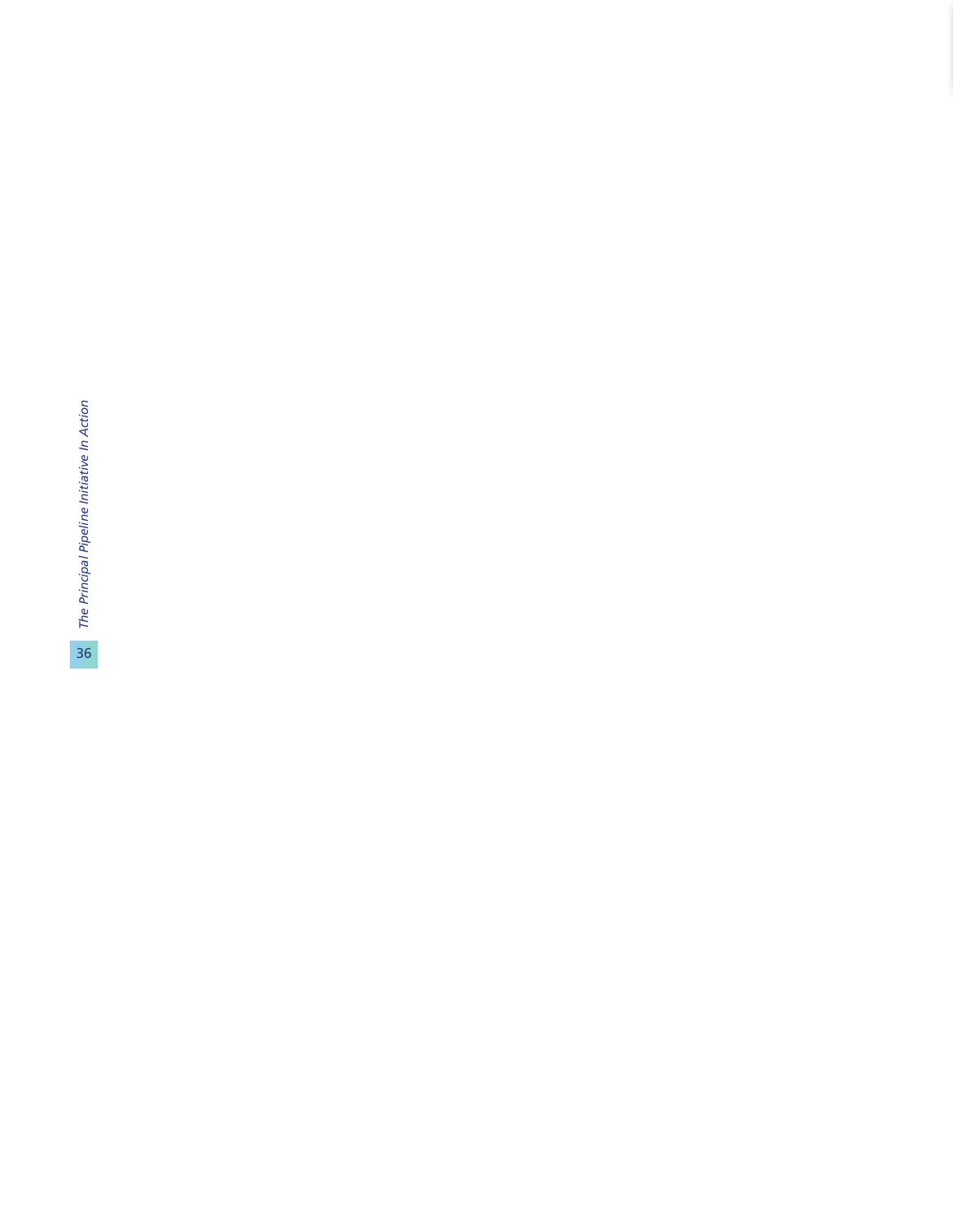# **5. Evaluation and Support: Help for Novices**

istricts were interested in using systems of evaluation and support as vehicles for improving new principals' performance. All the districts quickly developed evaluation measures and procedures; most revised these over time; and all worked to build the capacity of principal supervisors as key contributors to both evaluation and support. Principal supervisors, mentors, and coaches generally provided valuable support, according to principals' survey responses. Professional development, however, remained an area of some disappointment.

# *The Problem Facing Districts Initially: Some Novices Were Struggling*

### *Takeaways*

1. The roles of principal supervisors changed. Supervisors took on pivotal roles in on-thejob evaluation and support for principals, and districts worked to build supervisors' capacity.

2. Most new principals reported in surveys that evaluation systems were accurate and informed their practice.

3. A large majority of new principals valued the support from supervisors, mentors, and coaches, according to survey reports. 4. Tailoring professional development to principals' individual needs was a continuing challenge for districts.

37 Policy Studies Associates, Inc.

At the start of the initiative, district leaders said that evaluative ratings of new principals' strengths and remaining weaknesses should be linked to more robust systems of professional learning and tailored support. No district wanted to use evaluation as a means to weed out larger numbers of novice principals, and in fact leaders in three districts (Denver, New York, and Prince George's County) were concerned about high rates of voluntary or involuntary principal departures. District leaders wanted to see more novice principals succeed and remain on the job, and they believed that improved systems of evaluation and support could help. They also believed that evaluation rubrics should be aligned with their standards of principal professional practice. The following statements from district leaders in Denver and Prince George's County, respectively, in 2012 typified this view:

The old evaluation system didn't clearly define what the instructional leadership components looked like. We're taking big steps forward, putting a stake in the ground around those components, with more clarity about overall performance. The old structure didn't have final rating categories. You'd just be renewed or non-renewed.

We have had the same principal evaluation for years and years. It was perfunctory and didn't get at the leadership standards we wanted.

With respect to support, district leaders recognized that the job of principal could be a lonely one and that more skilled, experienced guidance and coaching might help. About two years into the initiative, a multidistrict study by the Council of the Great City Schools, commissioned by The Wallace Foundation, concluded that principal supervisors in large urban districts often lacked the time and training to provide substantial support to principals (Corcoran et al., 2013).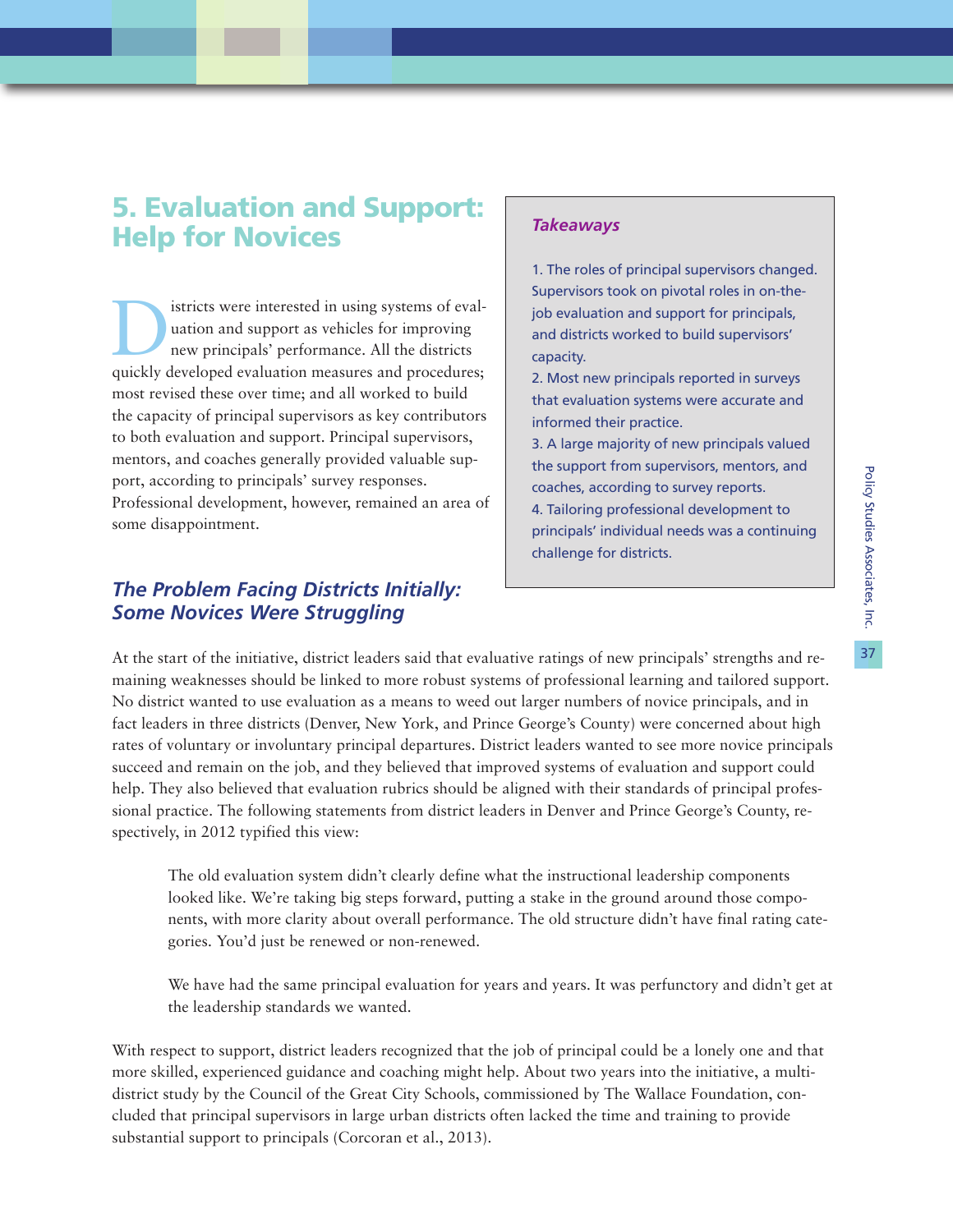## **Exhibit 10: Summary of initial status and actions taken in novice principal evaluation and support, 2011-12 through spring 2015, by district**

| <b>District</b>                         | Status as of 2011-12                                                                                                                                                                                                                                                                     | Key actions taken through spring 2015                                                                                                                                                                                                                                                                                                                    |
|-----------------------------------------|------------------------------------------------------------------------------------------------------------------------------------------------------------------------------------------------------------------------------------------------------------------------------------------|----------------------------------------------------------------------------------------------------------------------------------------------------------------------------------------------------------------------------------------------------------------------------------------------------------------------------------------------------------|
| <b>Charlotte-</b><br><b>Mecklenburg</b> | Specific, state-required standards used in<br>evaluation system.<br>A five-year induction sequence with district<br>coaches and partner programs.                                                                                                                                        | Continued to use state standards in evaluation.<br>Hired more principal supervisors and trained them<br>in using the evaluation system and in coaching.<br>Continued and refined the five-year induction<br>program.                                                                                                                                     |
| <b>Denver</b>                           | Principal retention based on school performance<br>and conditions.<br>Pilot use of an evaluation system based on<br>emerging leader standards.<br>Principal mentors for novices, consistent with<br>state regulations.                                                                   | Developed standards and a new evaluation system<br>specifying measures of student growth and<br>professional practice, as required by the state.<br>Hired more principal supervisors and trained them<br>in using the evaluation system.<br>Added executive coaches.                                                                                     |
| <b>Gwinnett</b><br>County               | A longstanding evaluation system measuring<br>student growth and principal practice.<br>Expanded corps of retired principals as part-time<br>mentors for novices.                                                                                                                        | Fine-tuned existing evaluation measures.<br>Hired more principal supervisors and trained them<br>in using the evaluation system.<br>Refined mentor roles, materials, and processes.                                                                                                                                                                      |
| <b>Hillsborough</b><br>County           | A new state-approved evaluation system.<br>More principal supervisors recently hired, using<br>the new evaluation system and expected to<br>provide coaching in instructional leadership.<br>A new district position of principal coach.<br>A new, two-year principal induction program. | Developed new principal standards and changed<br>the evaluation system to align with them.<br>Trained the principal supervisors in using the<br>evaluation system and in providing feedback.<br>Added and trained more principal coaches to<br>work with supervisors to provide support.<br>Developed cross-division central office team for<br>support. |
| <b>New York</b><br><b>City</b>          | Principal retention based on school performance<br>and conditions.<br>Pilot use of a new principal evaluation process.<br>Individual coaching for first-year principals from<br>a partner nonprofit, with optional second year.<br>Support from voluntary networks.                      | Developed and rolled out a principal evaluation<br>rubric aligned with the Quality Review used in<br>rating schools.<br>Trained principal supervisors in using the<br>evaluation system.<br>Piloted internal coaching.                                                                                                                                   |
| Prince<br>George's<br>County            | Principal retention based on school performance<br>and conditions.<br>Limited feedback to principals.<br>Mentoring from sitting principals who received<br>formal mentor certification.                                                                                                  | Developed standards-based evaluation system<br>specifying measures of student growth and<br>professional practice, as required by the state.<br>Hired more principal supervisors and trained them<br>in using the evaluation system.<br>Added two full-time principal coach positions, and<br>began coordinating their work with that of<br>mentors.     |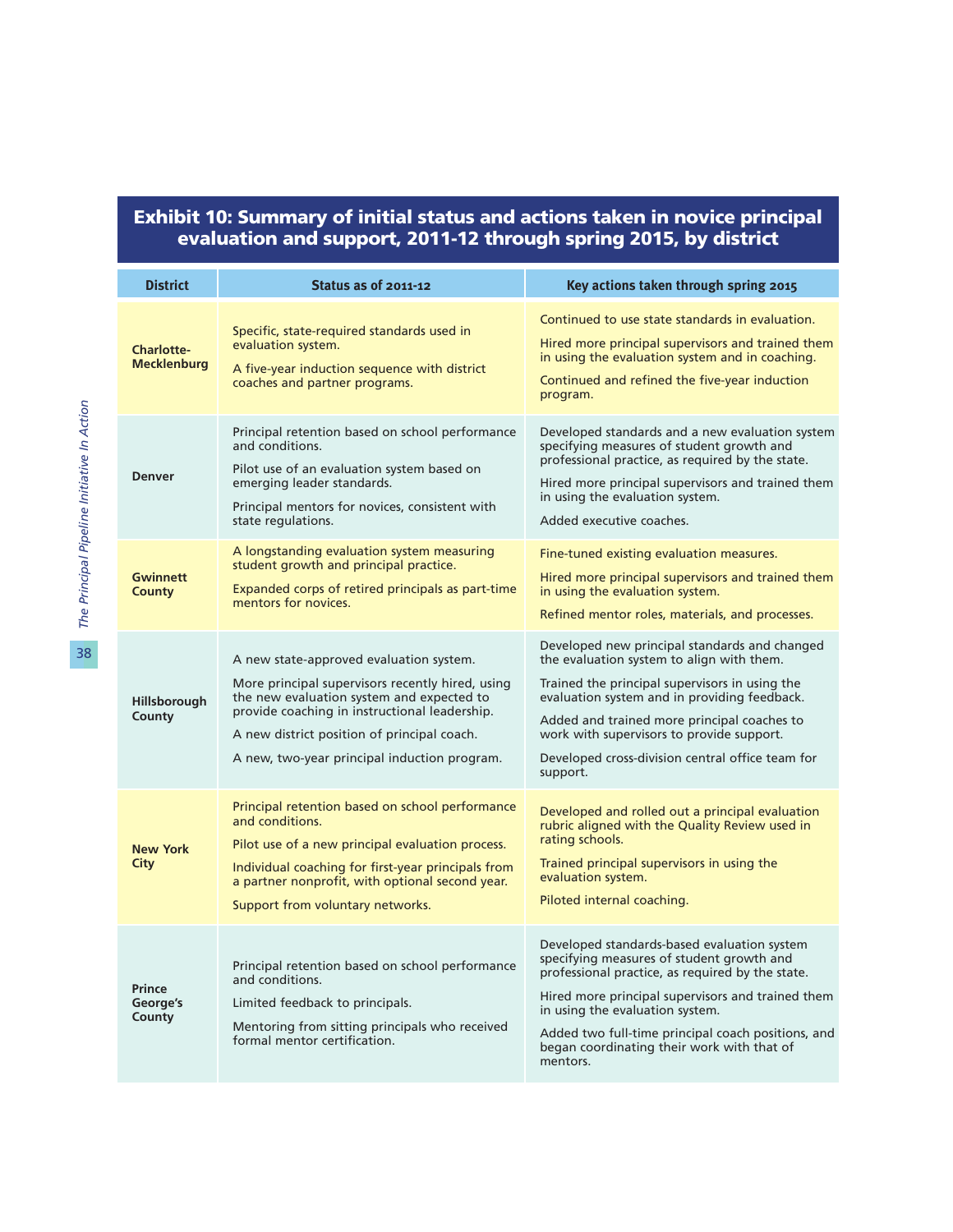# *Strategies: Creating Standards-Based Evaluation and Systems of Support*

Over the years, the districts modified their systems of evaluation and support for principals. They introduced measures of principal professional practice (a step that was required under federal waivers of Elementary and Secondary Education Act accountability provisions, which all six states had received). In implementing their evaluation systems, they tried to ensure accurate, consistent measurement. They also worked to improve supervision and support, linked to evaluation results (Exhibit 10).

## *Measuring professional practice with instruments based on standards*

Every district designed or adapted an evaluation rubric for supervisors to use in rating principals on the district's leadership standards and competencies. Evaluation of principal professional practice was a state requirement in all six states. The areas that the rubrics commonly addressed were instructional leadership, human resource management, school climate and culture, planning, and school management and operations.

Five districts made gradual changes to their evaluation tools and procedures before and during implementation of the Principal Pipeline Initiative. Charlotte-Mecklenburg was a partial exception because the state offered little flexibility and the district moved quickly to apply the state standards, but discussion and training around the use of these standards was ongoing in that district during the initiative. The typical practice among these districts was an initial year of pilot implementation of a system, followed by (1) continuing fine-tuning of the principal standards in consultation with the state; and (2) years of working with the principal supervisors who evaluated principals, aiming to familiarize them with the system, to gather their advice on improving the rubrics and procedures (as discussed in chapter 2), and to develop their skills in giving feedback.

Each district designed the evaluation system to unfold something like a conversation between principals and their supervisors. The systems had procedures for goal setting and evidence gathering crafted to ensure ample opportunities for two-way discussion. Feedback for principals accompanied the process of data collection in hopes of supporting principals' professional growth. Final performance ratings then directed principals' attention more formally to areas of needed improvement.

### *Redefining the job of principal supervisor*

The districts added more supervisors so that each could work with fewer principals, and they worked to change the jobs of principal supervisors. District leaders wanted supervisors to spend less time overseeing compliance and operations and more time helping principals succeed as instructional leaders.

Reducing supervisors' caseload of principals so that they could effectively support practice improvement was a district priority everywhere except in New York City, where the large number of principals made a major reduction in supervisors' caseload impractical. Denver, Gwinnett County, and Prince George's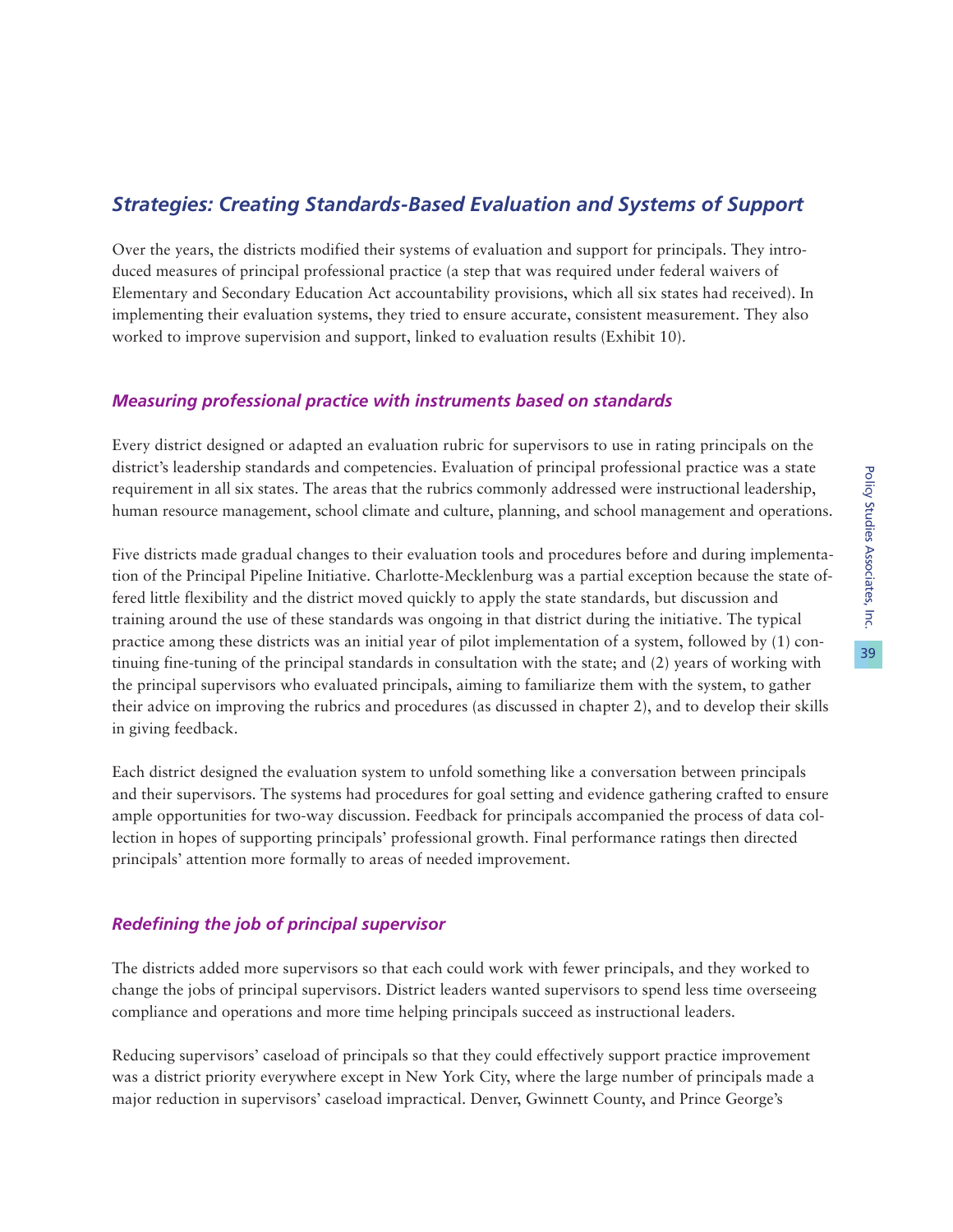County had added supervisors before 2014 in order to reduce each supervisor's caseload. The Wallace Foundation gave each Principal Pipeline Initiative district additional funding ranging from \$430,000 to \$1 million in 2014, as seed money to redefine and strengthen the position. Districts provided training to help supervisors deliver effective feedback, structure their school visits, and coach principals.

Supervisors in all districts spent considerable time in schools. They were expected to collect a variety of evidence from a variety of sources to document and rate principals' professional practice. Generally, this meant school visits that involved discussions with principals, teachers, and other school staff; observations of principal performance, including principal interactions with school staff; and reviews of artifacts, including plans for school improvement and teacher professional development.

All districts worked with their principal supervisors on calibration, that is, an effort to increase consistency and fairness in the principal evaluation system. New York City took a systematic approach with evaluation simulations. Supervisors reviewed videos and artifacts and assembled evidence to rate each indicator of leadership practice. They shared with each other their evidence and rationale for a particular rating, and members of the group discussed whether they agreed. As a district official described it, the purpose was to raise and address questions about consistency: "Are we on the same page? Are we developing a consistent lens for looking at evidence through the rubric? Are we providing a coherent and consistent experience for the field when we go out there?"

### *Surrounding principals with support*

In each district, mentors or coaches offered support to novice principals. <sup>6</sup> In 2014-15 across the six districts, 90 percent of first-year principals, 74 percent of second-year principals, and 38 percent of third-year principals had a mentor or coach. The figures had not changed significantly since 2012-13. The overall percent of novice principals in these districts who reported that they had mentors or coaches in 2014-15 was 69 percent, which was somewhat higher than the 62 percent among all principals in urban districts in 2011-12 on the federal Schools and Staffing Survey (Manna, 2015). Districts varied in the type of support offered, along a continuum from helping principals learn to think for themselves to assisting them in the day-to-day management of their schools.

Several districts enlisted nonprofit or university partners in developing the skills of their mentors or coaches through programs of formal training. District leaders explained that they recognized that helping a novice principal requires specialized skills, and that training can systematically build those skills.

Many mentors and coaches said in interviews that they saw themselves as trouble-shooters, helping principals address the day-to-day problems that arose. Gwinnett County worked to systematize the work of its mentor corps, setting up logs organized around the principal standards on which mentors recorded what skills or tasks they had worked on in each visit to a principal.

<sup>6</sup> "Mentoring" and "coaching" did not have consistent definitions across districts. In this report we use "mentors or coaches" and "mentoring or coaching" when presenting cross-district findings but use the local term when analyzing the supports in a particular district.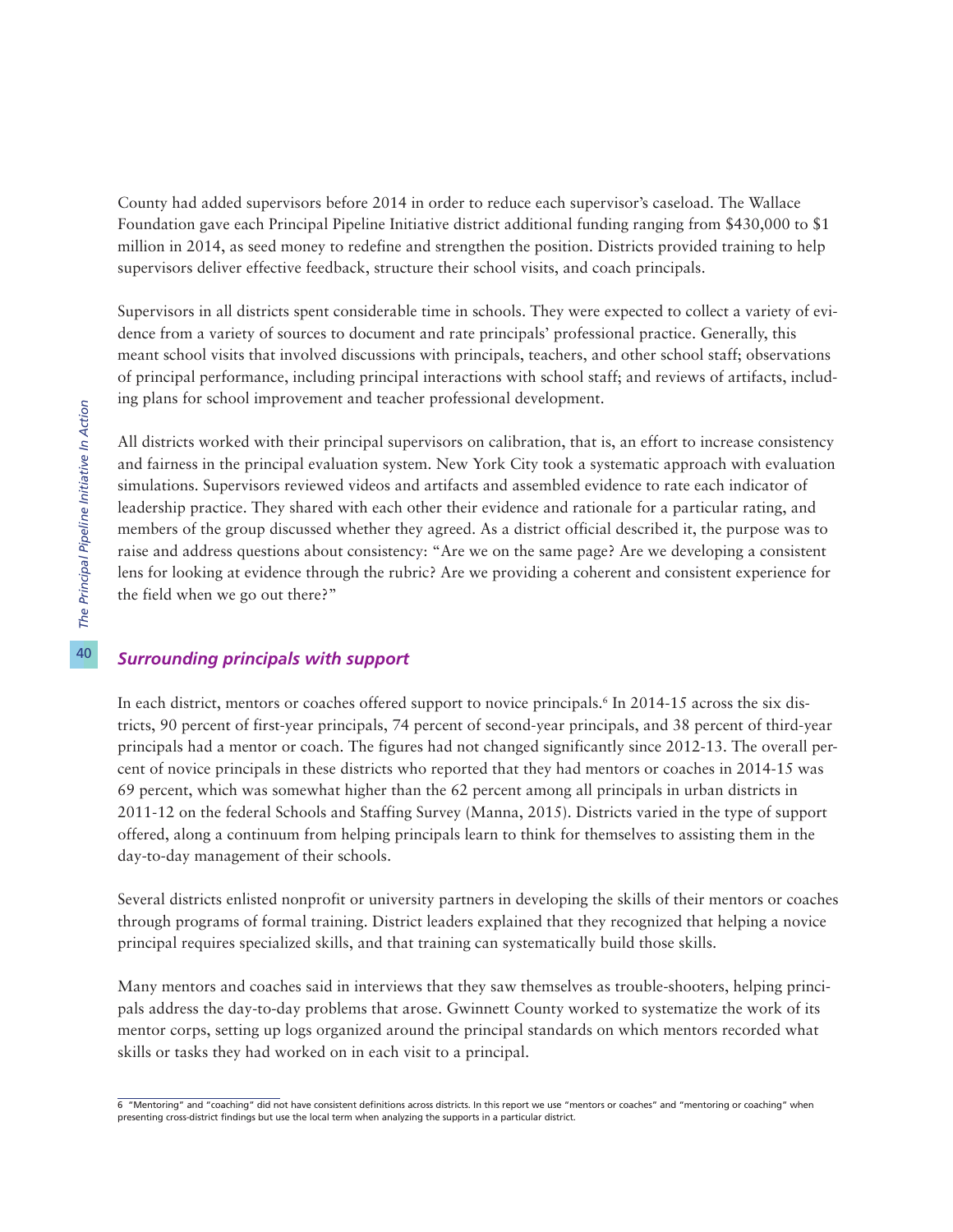Hillsborough County and Denver deployed support for principals in networks of six to ten specialized district partners. Hillsborough, for example, developed Area Leadership Teams in 2014 to help principal supervisors better support their principals' needs. The team could include the principal coach, the elementary generalist, curriculum experts in reading, writing, math, and science, the special-education supervisor, the professional development expert for an area, a Response to Intervention<sup>7</sup> facilitator, and a human-resources representative.

Several district leaders described developing principal professional learning communities that meet regularly to discuss problems of practice and receive support from district staff—such as instructional facilitators or assessment specialists—to develop or strengthen a skill or competency. District leaders led formal sessions and often set the agendas.

Charlotte-Mecklenburg had a structured three-year induction program for novice principals at the start of the initiative, which it quickly expanded to a five-year sequence. District coaches worked with principals in groups; nearby universities and nonprofits provided specialized programs year by year.

Principals in all districts also had an array of professional development options available. Some districts offered professional development courses and workshops that principals could access; some partnered with universities (as in Charlotte-Mecklenburg's multi-year induction program) or other providers of professional development.

The districts tried to find ways to customize their professional development offerings for principals, with evaluation results as one possible source of guidance. For example, a Denver official described the intention as "shifting from sort of 'one size fits all' to a more differentiated approach." A first step in that direction was to offer more choice in professional development offerings, but a district leader explained in 2014 that the next step would be to move beyond relying on a voluntary approach and instead determine "how can we guide people" to the resources they needed. As of 2015 no district claimed to have successfully completed this work.

# *Accomplishments, Challenges, and Lessons*

#### *Most principals saw evaluation systems as fair and constructive*

Over three years during which the districts changed their systems of principal evaluation, novice principals gave these systems consistently positive reviews on our surveys. Their responses differ from those reported in earlier research which found that, on the whole, principals saw limited usefulness of performance evaluation for professional learning (Portin, Feldman, & Knapp, 2006). Most novice principals who had been evaluated in 2013-14, in every district, agreed that the evaluation system was accurate and fair, provided a

 $7$  Response to Intervention is a tiered system of interventions for students who show lags in performance, aimed at catching and fixing learning challenges early.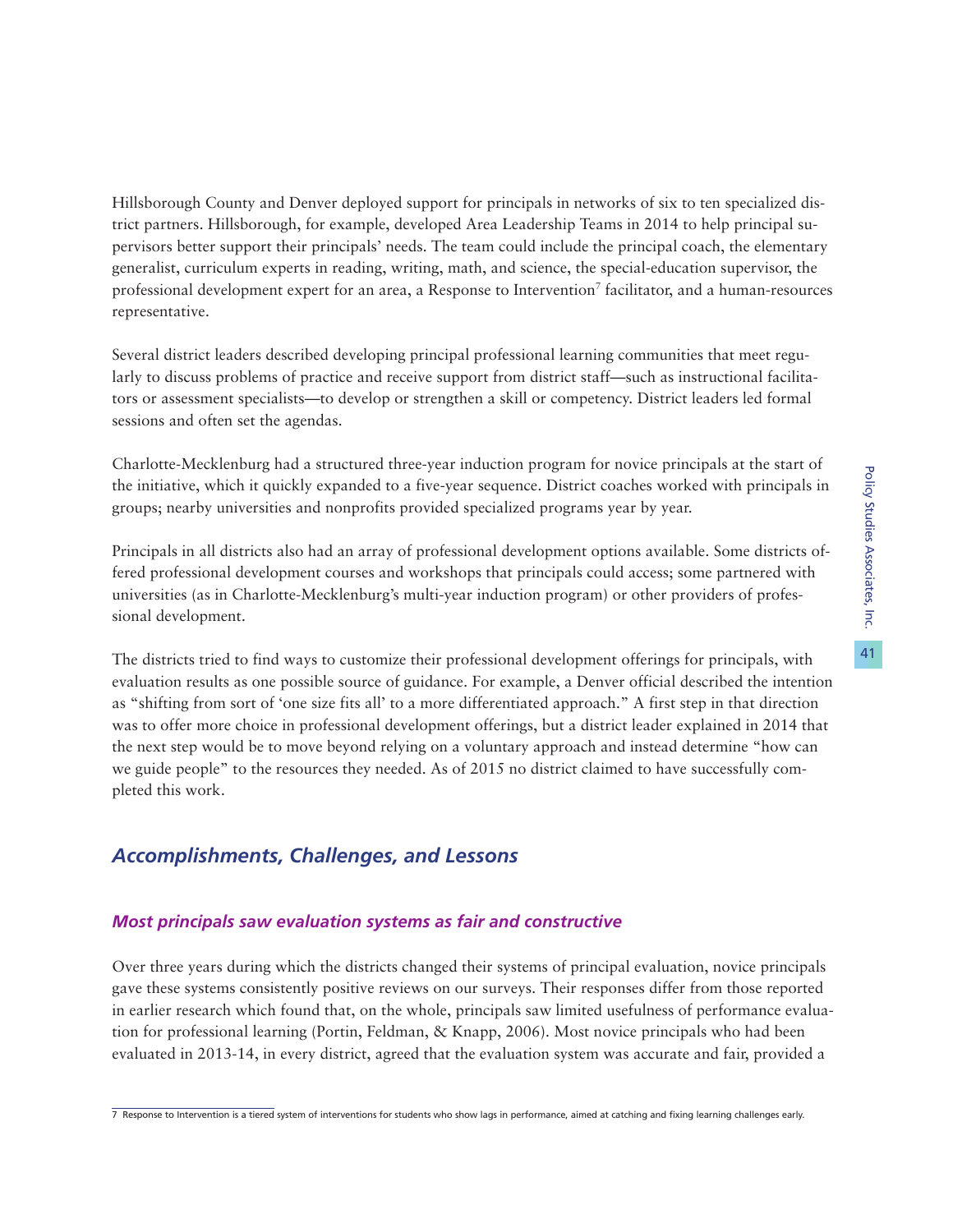common language for professional practice, set clear and consistent expectations for their performance, and was generally useful for purposes of informing their professional practice and identifying areas in which they needed to improve, according to our survey (Exhibit 11). Principals responded to a five-point scale, and the percentage of respondents giving one of the top two responses is shown in the exhibit, by year. (The other three responses were "somewhat," "minimally," and "not at all.") On an additional question asked only in 2015, 57 percent of responding principals agreed to a great or considerable extent that the previous year's evaluation "provided results that were worth the effort."

|                                                                                                         | Percent of principals responding "to a considerable extent"<br>or "to a great extent," by evaluation year |                              |                              |
|---------------------------------------------------------------------------------------------------------|-----------------------------------------------------------------------------------------------------------|------------------------------|------------------------------|
| The performance evaluation system:                                                                      | 2012 evaluation<br>$(N=204)$                                                                              | 2013 evaluation<br>$(N=259)$ | 2014 evaluation<br>$(N=300)$ |
| a. Was useful for purposes of informing my<br>professional practice                                     | 65%                                                                                                       | 54%                          | 60%                          |
| b. Provided clear expectations for my<br>performance that were consistently and<br>clearly communicated | 64                                                                                                        | 58                           | 66                           |
| c. Adequately/accurately reflected my<br>performance                                                    | 63                                                                                                        | 54                           | 60                           |
| d. Was useful for purposes of<br>identifying/defining my professional<br>development needs              | 58                                                                                                        | 50                           | 56                           |
| e. Captured the breadth and complexity of my<br>leadership role                                         | 58                                                                                                        | 49                           | 58                           |

### **Exhibit 11: Principal perceptions of their 2012, 2013, and 2014 performance evaluation**

Exhibit reads: In 2013, 65 percent of second- and third-year principals in the six districts reported that their 2012 performance evaluation was useful for purposes of informing their professional practice to a considerable extent or to a great extent.

Source: Principal Survey for "Evaluation of the Principal Pipeline Initiative," 2013, 2014, and 2015.

The evaluation systems gave principals suggestions for improvement. More than half of novice principals were told after their 2013-14 evaluations that they needed to improve in at least one area of practice, according to surveys administered in 2015. This was the case for 69 percent of principals who had been in their first year as principals in 2013-14 and 59 percent of those who had been in their second year. Instructional leadership was the area in which they most commonly reported having been told they needed to improve. This is likely to mean both that novice principals had more to learn about instructional leadership and also that principal supervisors were paying particular attention to this area of leadership practice.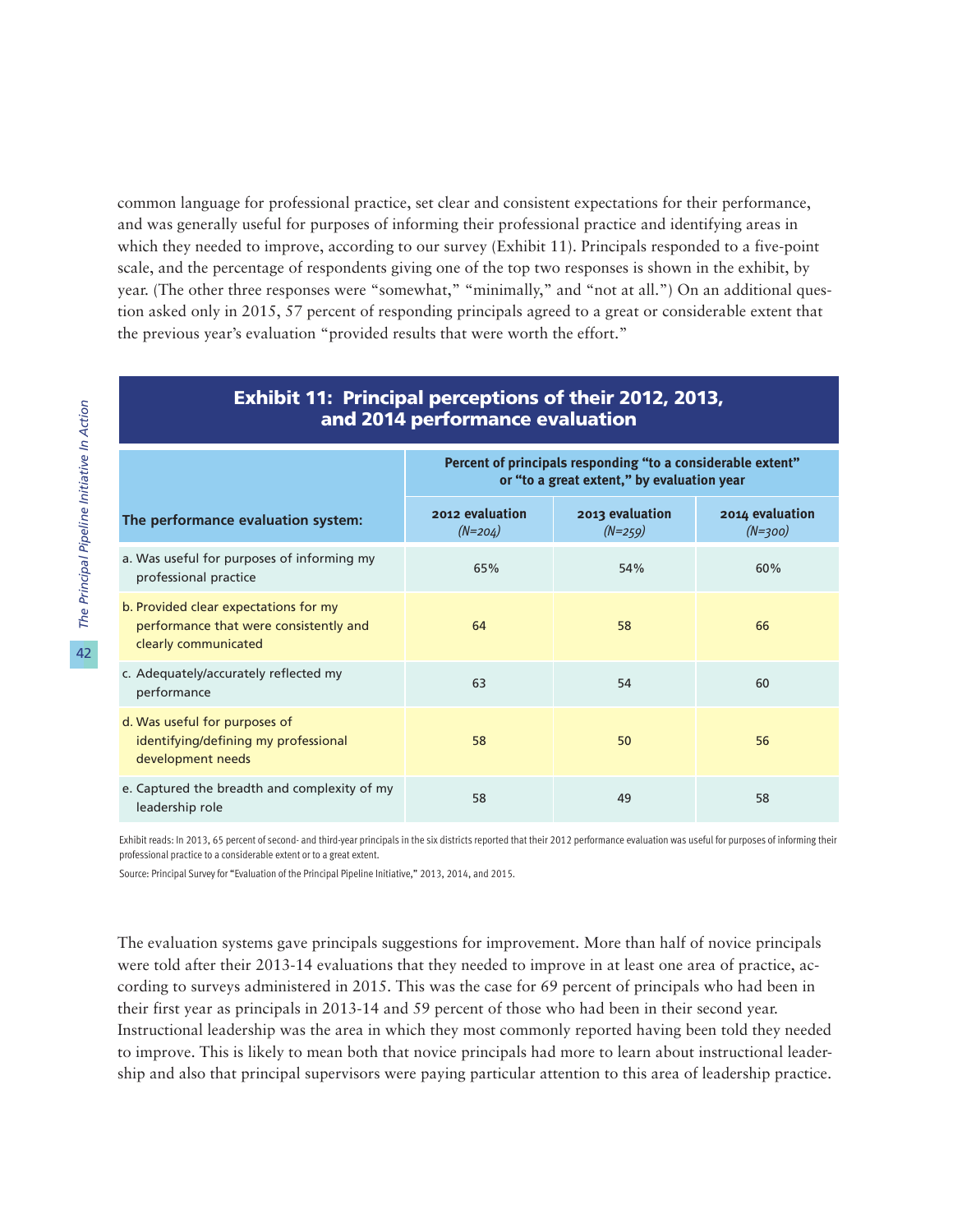Among those novice principals who were given any areas of improvement after a 2013-14 evaluation, about half reported on the survey that they had been told they needed to improve in at least one of the following practices, which we classified as instructional leadership:

- Helping teachers improve their professional practice
- Pressing teachers to set high standards for student learning
- Using data to inform instruction
- Tracking student academic progress
- Conducting instructional planning with teams of teachers

The largest percentages reported needing to improve in interaction with teachers, including helping teachers improve their professional practice and pressing teachers to set high standards for student learning.

Novice principals participating in focus groups expressed general approval of their districts' evaluation systems. Some described particular strengths of these systems, including the regular visits from their supervisors and the feedback conferences that were built into the evaluation procedures. A principal in Gwinnett County, echoing the intentions expressed by many district leaders across the six districts, explained that he did not think of "this big evaluation" but

…an ongoing conversation all the time about what are your goals, how are you working toward those goals, and are you making progress or not. So it's not sit down and have one meeting and be evaluated with feedback for next year because it's an all-the-time conversation.

#### *Evaluation rubrics were still a work in progress in 2015*

Some principals participating in focus groups offered suggestions for improving the evaluation rubrics used to measure their professional practice. Principal supervisors and district staff were working on this. The rubrics often included examples of principal practice to illustrate evidence of effectiveness, but some did not explicitly define the amount and type of data, by standard, that a supervisor would need to assemble in order to evaluate principals accurately. For example, one rubric offered the wording, "Helps teachers and staff set, monitor, and achieve challenging goals based on student outcomes; anticipates, adapts, and persists in the face of obstacles and responds in a positive solutions-oriented manner,"—but it did not specify the type of data a supervisor would use to measure this competency.

District leaders wrestled with tensions between the value of accommodating differences among principals and schools and the value of holding uniformly high expectations. One principal in a focus group voiced this common dilemma when he criticized the system that held his work in a turnaround school to the same standards of performance as principals who were in higher performing schools and principals who had been in their schools longer: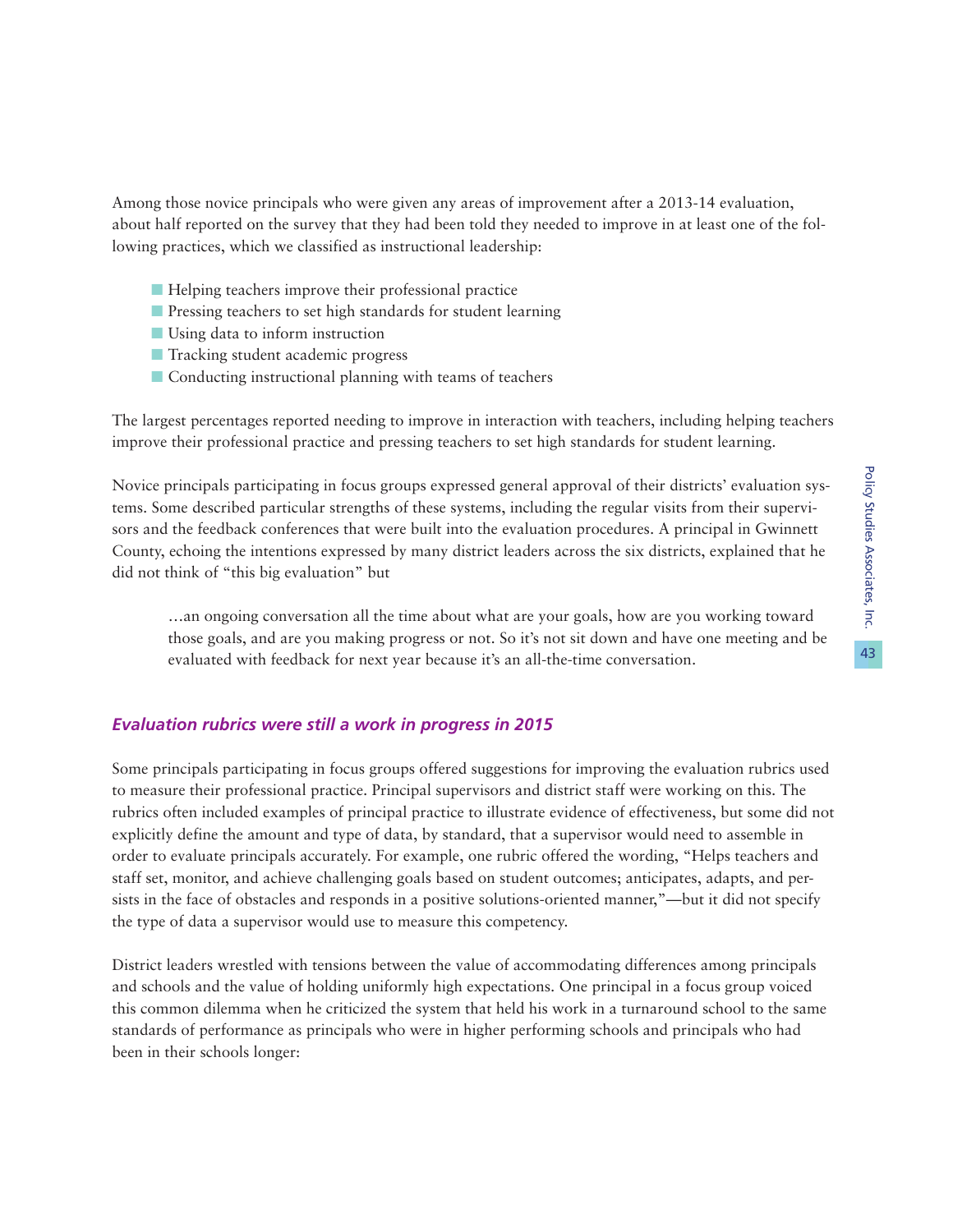… so coming in as a new principal this year with no [grace period], the walls are really high [but] you're getting this "Go slow to go fast; build relationships" message and you're like, "Great, that doesn't perfectly align to the framework of how I'm evaluated."

Supervisors in several districts believed that their district's evaluation rubric should differentiate expectations by principal experience or school context, although none of the rubrics in use in 2015 did so. District leaders wrestled with the issue of differentiation, acknowledging that these concerns were legitimate and reasonable. Still, they chose to hold constant the goal of effective leadership in every school. A district leader in Hillsborough County, although aware of the problems, argued that the expectations for all principals had to be the same because "the outcomes for students that we're expecting are the same."

Debate also emerged about whether rubrics should include measures of school practice—that is, the conditions in the school. One administrator in New York City explained that a heavy emphasis on measures of school practice had become a way to "unearth" problems in the school—such as struggling teachers or a negative school culture—that should be a principal's responsibility to solve. "You do not hear people try to skirt responsibility for the [school] piece [anymore]." On the other hand, a supervisor explained that she thought this was a flawed strategy because it crowded out measures of some principal skills: "It doesn't really get to the dispositions, the ability to communicate, the ability to strategize."

#### *Principal supervisors were seen as helpful, although their skills were still developing*

Principals in several districts described a sea change in the frequency and quality of supervisor visits to their schools. Having their supervisors in their schools more regularly was a welcome and, in their view, effective policy change. A principal described the supervisor visits in 2014-15 as having an entirely different shape, rhythm, and intensity than in past years:

…this year, my [supervisor] is seeing me in the midst of the work where he's attending our leadership team meetings, he's at our faculty meetings, he's in our grade-level planning meetings and sharing ways that I might [do things differently], and just really helped focus on what's the data, what's our story, what are we doing well and what are we not doing so well and how can we refine those practices.

Tension between the principal supervisor's dual role of evaluator and support provider did not appear to be a serious problem. Some principals said in focus groups that they were cautious about disclosing their troubles to their supervisors. In general, however, the survey data for 2015 suggested that novice principals viewed supervisor support favorably. While coaches were still the preferred source of support as they had been in the previous year, supervisors were starting to close the gap (Exhibit 12). In 2013-14, there was a statistically significant difference between principal perceptions of the support they received from their mentor or coach and perceptions of the support they received from their supervisor/ evaluator. By 2014-15, the differences had narrowed so much that they were no longer statistically significant.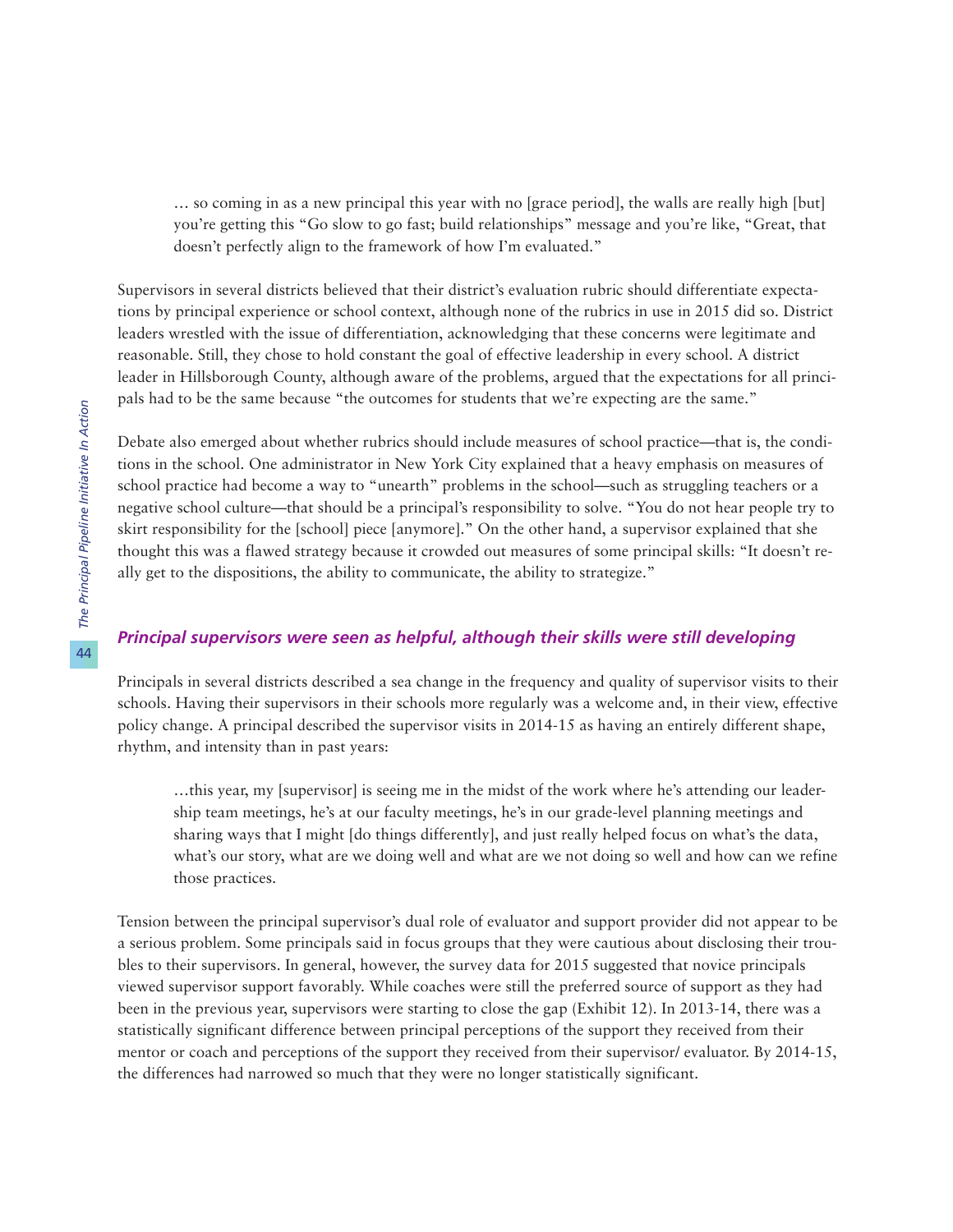# **Exhibit 12: Difference in principal perceptions of the support they received from their supervisor/evaluator and mentor/coach in 2013-14 versus 2014-15**

# **2013-14 Principal Perceptions**

**Size of difference in principal perceptions of supervisor/evaluator versus mentor/coach support**



*and mentor/coach is statistically significant*

Exhibit reads: In 2013-14, 73 percent of novice principals who agreed that their mentor/coach had helped them select professional development that meets their needs compared with 58 percent who agreed that their supervisors supported them in this way, which was a difference of 15 percentage points. In 2014-15, the difference between principals who agreed that their mentor/coach versus their supervisor/evaluator helped them select professional development that met their needs had dropped to six percentage points.

Been adapted or improved based on my feedback

Helped me set effective goals and develop an action plan to reach those goals

Addressed my specific needs

Been provided by someone who is knowledgeable about school leadership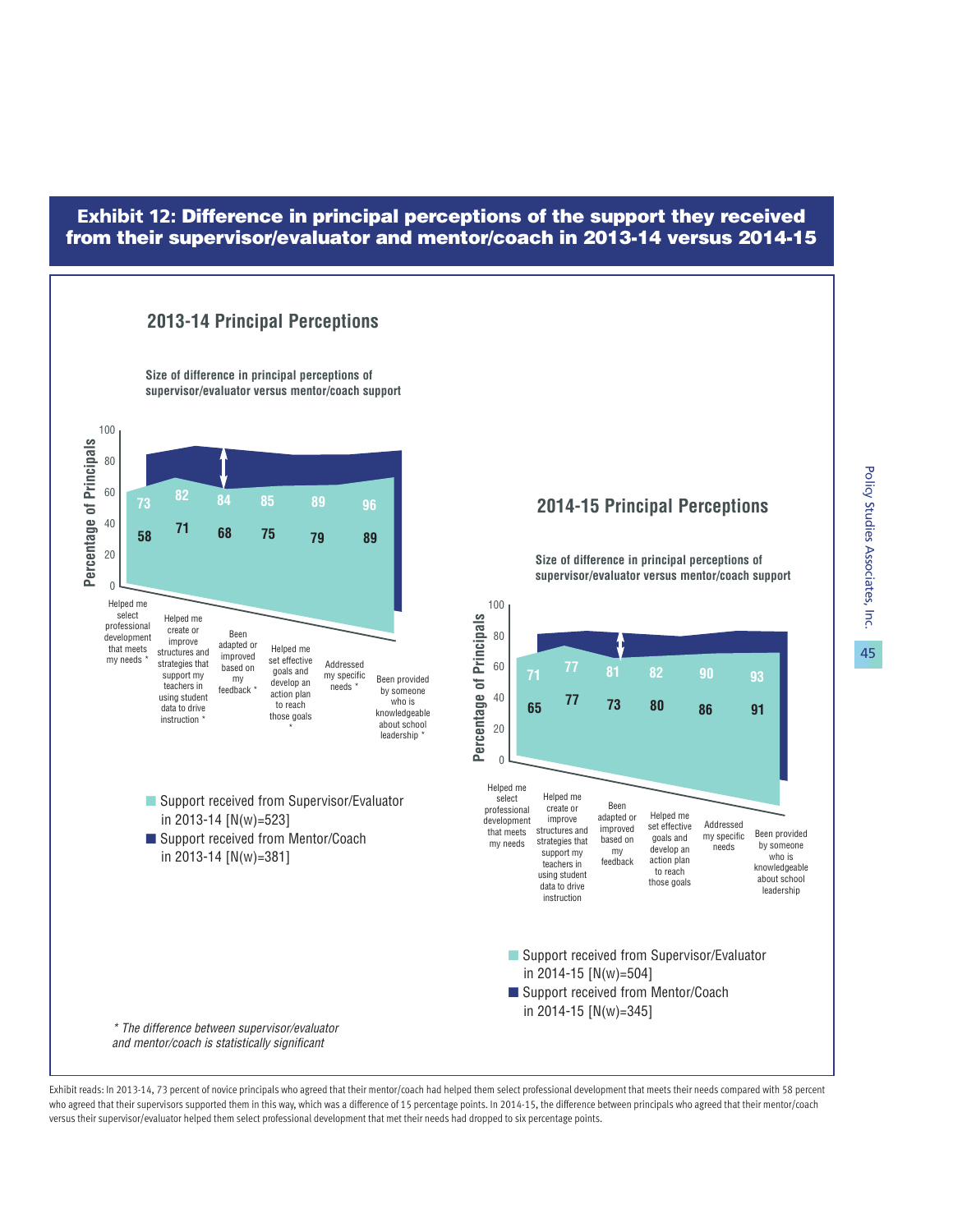Focus group comments suggested that supervisor support could be inconsistent, however. Principals mentioned supervisors who were difficult to work with, were unwilling or lacked the capacity to help a principal address a need, or simply did not show up in the school often enough to help the principal develop professionally. Concerns about supervisors' administrative and central-office obligations came up in each district. One principal said: "...if their job is to be instructional coaches to us as school leaders and 35 percent of their time is taken up by meetings in this [district headquarters] building, how are they coaching us and how are they helping us?"

For some supervisors, shifting into the role of principal supporter and coach was a challenge. Leaders in every district said that the shift away from focusing on operations management made the journey difficult for some supervisors. Some also pointed to the challenge facing novice supervisors—and for the district in guiding them:

Our [principal supervisors] are still young in their leadership in this capacity, and again, it's about teaching adults. They are not the principal anymore. They are the supporter of principals and that's a different lens and we are still learning what that looks like.

### *Individual support was perceived favorably, but professional development less so*

Principals appreciated their supervisors, as just described, and they expressed particular enthusiasm about their mentors and coaches. Both of these structures for individual support developed over the years of the initiative. Not only did the districts have time to build arrangements and staff skills, but individual school leaders had years of working with assistance providers. A coach traced the influence of the preparation pipeline in describing the depth of training and support principals receive:

We're getting principals that have had support since the time they were assistant principals, so that's a lot of just one-on-one conversations. … the value of that is just amazing. Because they can ask us anything, and not that we know the answer, but we keep asking them questions and helping them look at their school.

Principals' comments in focus groups painted a picture of the coach or mentor as their lifeline, providing day-to-day, hands-on support that principals said was vital to their immediate survival but that their supervisors usually did not have the bandwidth to provide. Principals described their mentors as "cheerleaders," "someone to bounce ideas off of," "available at all times," "an amazing resource," "the most effective source of support," and a "lifesaver." One principal's description reflected the perspectives expressed by many across the districts:

Having a [mentor] has probably been the most effective [support]. And I know for my mentor, it's a 24-hour-a-day job. I mean, I've had to have those middle of the night conversations with my mentor about things that keep me up at night, and she's just been very open and very wise and given great advice. So that has probably been the number one [thing] for me as a new principal is having that [mentor].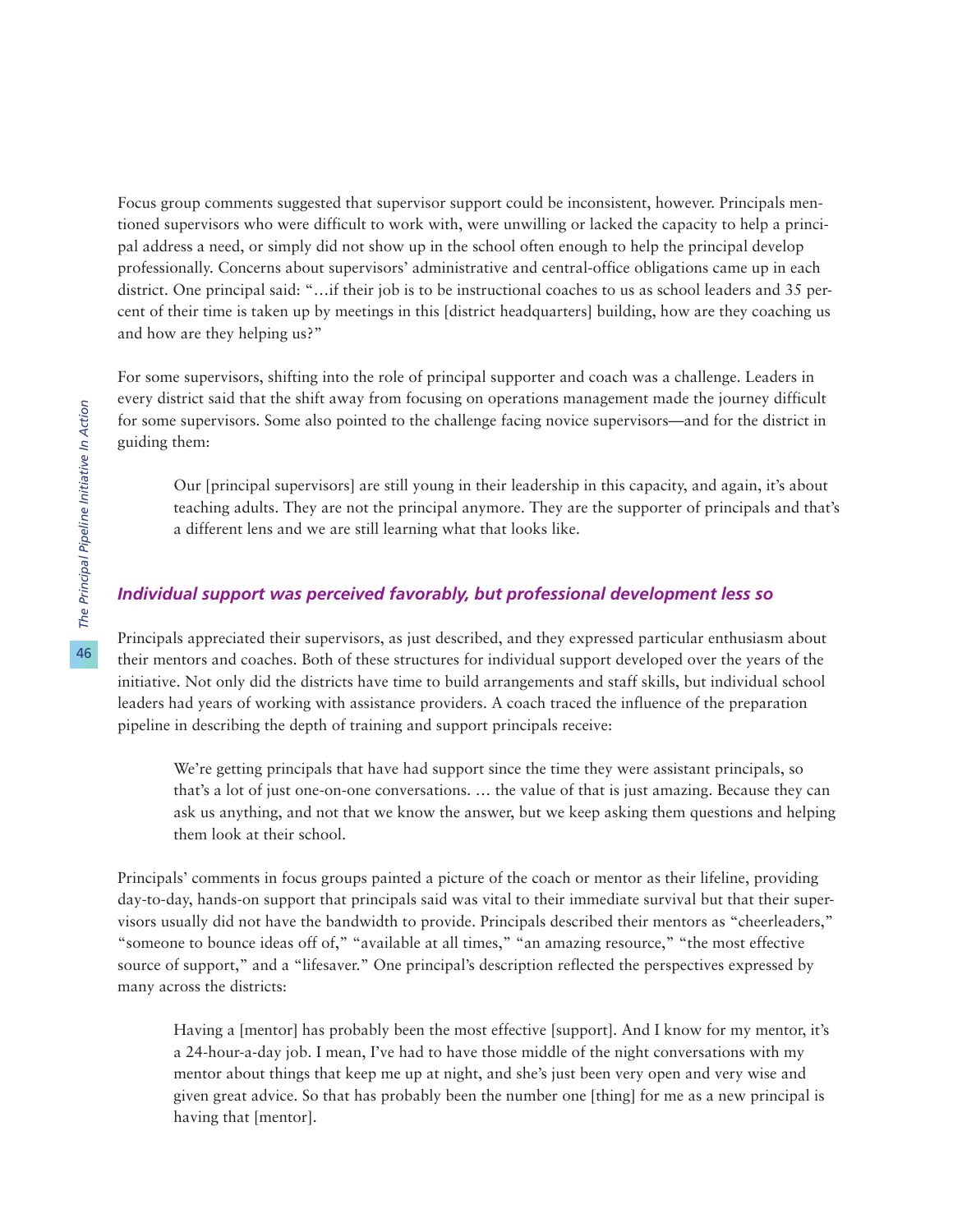Having the support of a mentor or coach appeared to raise principals' opinions of the effectiveness of all the support they received from their district. Principals who had mentors or coaches were more likely to rate the support they received from their supervisor and from professional development higher than principals who did not have a mentor or coach in 2015. While the differences in the average ratings of support were not large—means of 4.2 versus 3.8 for supervisor support and 4.0 versus 3.8 for professional development—they were statistically significant. Indeed, the differences suggest that districts' investments in mentors or coaches extended the benefits of all the support principals received.

Systems to link mentoring or coaching with professional development or with principals' individual evaluation results were not fully developed as of 2015. According to the survey responses, it appears that principals and assistant principals struggled to find relevant professional development and pursue their own plans for professional growth.

Although pipeline districts were working to strengthen the alignment, they continued to offer traditional courses and classes that principals in focus groups described as "compliance-oriented," intended for mass consumption, and overloaded with information. No principal referred to district-sponsored professional development as helpful or focused on addressing individual needs. As one district leader explained, even when professional development courses are phenomenal, you still need individualized support to improve as a school leader: "At the end of the day, humans need other humans to help them get better at this work."

The relatively low ratings for traditionally organized professional development suggest that districts might consider scaling back their investment in it. Reasonable questions have emerged about whether current district-run professional development systems are worth shoring up and reshaping. What would it take, for example, for districts to create a system that directly, practically, and quickly responds to principals' needs? A district leader in Denver described the complexities of building such a system: "That's just challenging, to take a principal out of their building, when so much is going on, to offer PD that is just-in-time, that's differentiated, that is really meaningful, and actually moves the growth of that leader."

# *Summary*

Districts implemented standards-based systems for evaluating principals' professional practice, and novice principals received critical feedback from those systems. Their perceptions of the systems remained positive over the years. The districts' efforts to shift the role of principal supervisors to emphasize support with instructional leadership paid off in rising principal ratings of the help they received from supervisors, who were not only their evaluators but also, for some principals, partners in an "all-the-time conversation" about professional practice.

Principals generally expressed appreciation for the one-on-one support they received from mentors, coaches, and supervisors. Group-based professional development was less highly rated, and district leaders continued to wonder how—or whether—to continue trying to use that mode of support for on-the-job learning.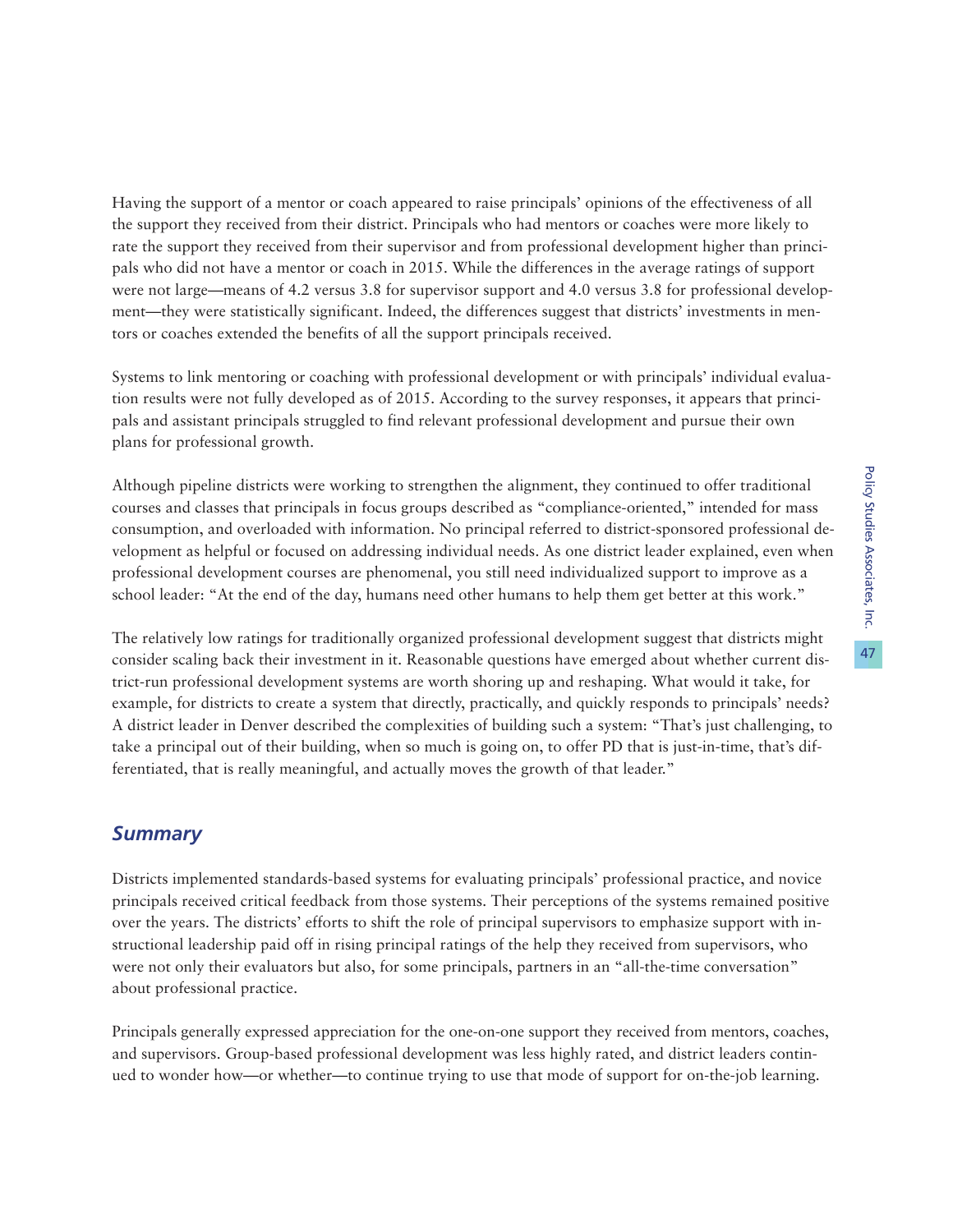*The Principal Pipeline Initiative In Action* the Principal Pipeline Initiative In Action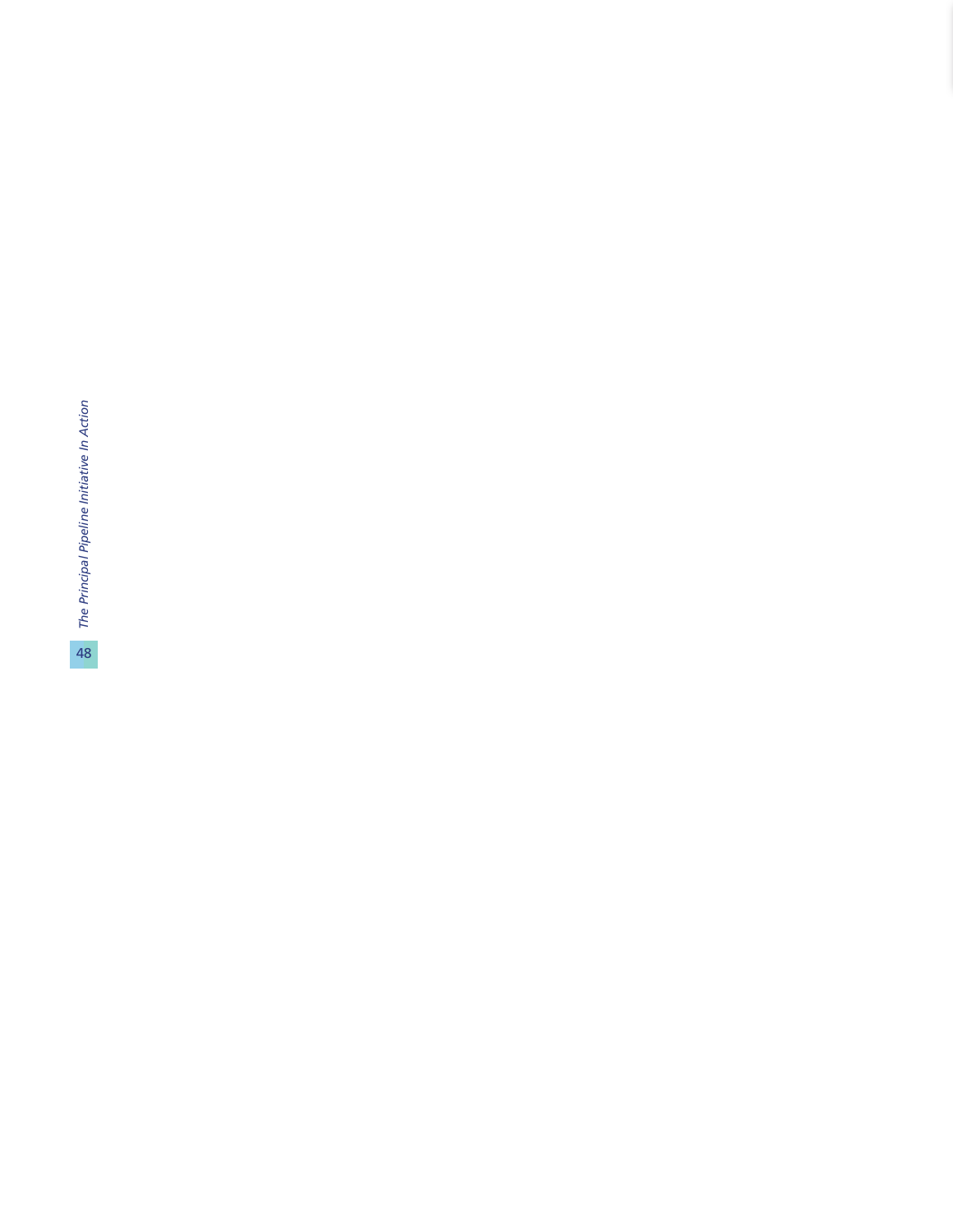# **6. The Assistant Principalship: Dilemmas of the Position**

ther chapters of this report have focused on problems that district leaders perceived in 2011 and have described the strategies that the Principal Pipeline Initiative offered for addressing those problems during the next few years. The story is a bit different for the assistant principalship: if anything, the problems with that position came into increasingly clear focus over the years of the Principal Pipeline Initiative. District leaders recognized that substantial work lay ahead if they were going to bring coherence to the roles of assistant principals within their leadership pipelines, but they remained unsure of what to do.

### *Takeaways*

1. The assistant principalship had two functions that were hard for districts to reconcile: the position was a training ground for principals but also the place to assign managerial tasks.

2. Districts addressed the pipeline function of the assistant principalship by taking steps toward systematically selecting, inducting, and coaching assistant principals.

3. Assistant principals' opportunities to practice instructional leadership on the job remained somewhat limited.

# *An Unsolved Problem: How to Position the Role in a Pipeline*

High proportions of the districts' novice principals came from the ranks of assistant principals. This was true of more than two-thirds of the novice principals responding to our survey each year in each district. The proportion was more than 90 percent in Gwinnett and Hillsborough Counties, where there was a policy of relying heavily on an in-district pathway to principalship through the job of assistant principal. On the other hand, because all of the districts had more assistant principals than principals, many assistant principals were not destined to advance.

District strategies for working with assistant principals treated them as apprentice principals in some ways. By 2015, districts had moved to offer more advancement opportunities to selected assistant principals. But this collided with two realities: much of the work of the assistant principalship was not about instructional leadership; and many of the people in that job were not likely to become principals.

In a way, districts started with a solution: they hoped to use the assistant principalship strategically, as both apprenticeship and proving ground for future principals. Most of the assistant principals continued to see it this way as well: among first-, second-, and third-year assistant principals responding to our surveys in 2013, 2014 and 2015, over four out of five either planned to apply for principal positions or already had done so. In Charlotte-Mecklenburg and Hillsborough County the proportion was over nine out of ten. Assistant principals reported in the survey that they were attracted to the principalship by the responsibility for student achievement gains and the prospect of influencing school change. The professional status of being a principal motivated relatively few assistant principals, according to their survey responses.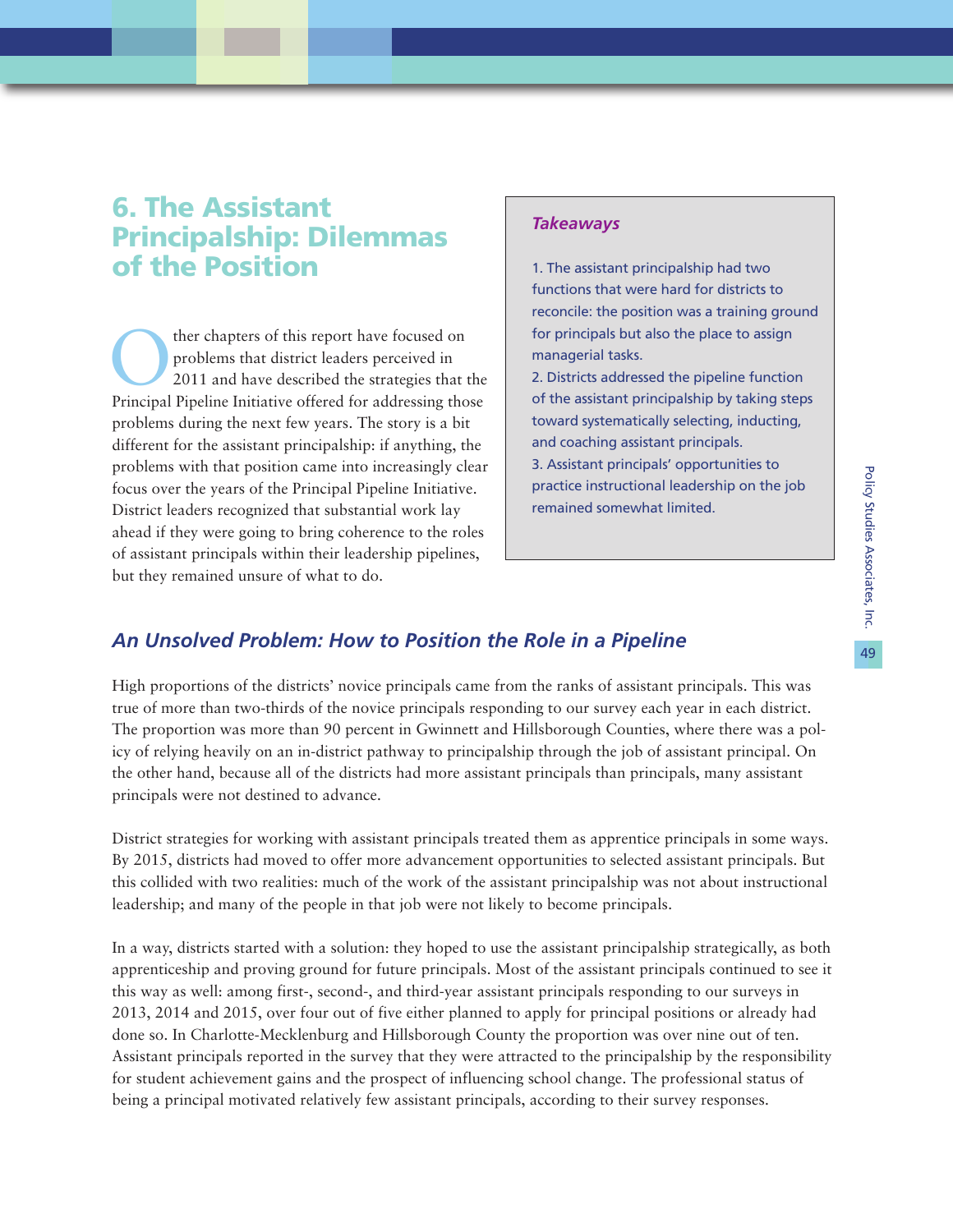Seeing that they were not necessarily offering assistant principals a solid apprenticeship in instructional leadership and that the selection process for advancement was leaving many assistant principals unsatisfied, district leaders continued to worry about the assistant principalship in 2015. Some wondered whether they should restructure the position. None claimed that they had good ideas about how to address the problems.

# *Strategies: Trying to Adapt Pipeline Components for Assistant Principals*

#### *Basing standards and evaluation measures on those developed for principals*

New York City was the only one of the districts that had not built out standards for assistant principals in the same way that they had for principals. An interviewee commented on this fact in 2014, implying that it was an area for future improvement: "An interesting thing in our system is that there's a very rigorous and welldefined set of standards and a process for evaluating both teachers and principals, but not so much for APs."

Interviewees in the other five districts reported that standards for assistant principals were the same as those for principals, but that a principal's level of proficiency or performance was not expected of assistant principals. "Those exact same competencies and beliefs are now being used with our APs, because we expect the same skills, competencies, and beliefs," said a Charlotte-Mecklenburg official—but she then qualified the statement with, "Possibly to a different level for a first-year AP." Other districts had spelled out some differences in expectations. Prince George's County standards for assistant principals closely resembled those for principals, but the indicators were expressed in terms of "supporting" the principal in carrying out functions like the school budget, which officially belonged to the principal. A Denver interviewee said that the stated leader standards were the same for both roles, but added, "the evidence guides are differentiated, so what's 'effective' at the AP level would look slightly different than what's 'effective' at the principal level."

#### *Preparing educators to become building leaders*

In their work with preparation programs, the districts sought to improve future principals' skills in instructional leadership. All districts formed partnerships with universities for program improvement. This work changed the preparation of assistant principals, since programs of principal preparation were typically prerequisites for certification as an assistant principal. Hillsborough County also started an in-district preparation program for aspiring assistant principals in 2011, and Gwinnett County added more formal structure to its existing program.

#### *Offering programs and coaching for novice assistant principals*

Four districts built induction support for new assistant principals. Hillsborough County launched a twoyear induction program for assistant principals under the initiative, focused on individual mentoring. Each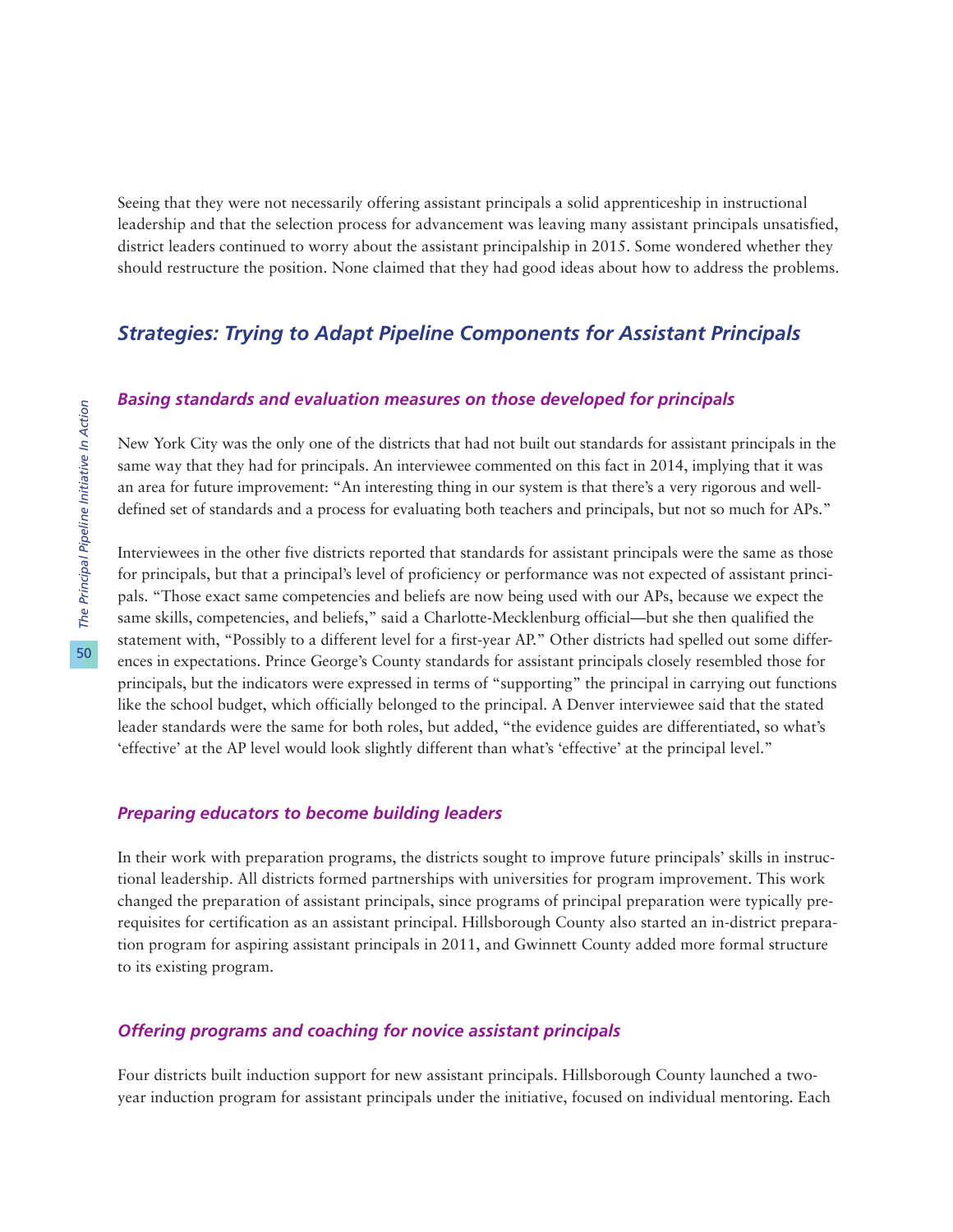novice assistant principal was assigned a mentor who would supplement the informal mentoring that principals were expected to offer to their own new assistant principals. A cadre of "master mentors" helped to oversee the mentoring. Gwinnett County also introduced mentoring for assistant principals under the initiative. Survey results from assistant principals showed that these districts stood out from others in 2015 for the higher rates of individual mentoring (Exhibit 13).



Exhibit reads: The percentage of assistant principals reporting having another mentor orcoach besides their principal was 40 percent in 2013, 26 percent in 2014, and 23 percent in 2015 in Charlotte-Mecklenburg.

\* A significantly higher percentage reported having a mentor orcoach in GCPS and HCPS than in the other districts.

\*\*2013 NYC assistant principal data were not included in analyses due to a low response rate.

Source: Assistant Principal Survey for "Evaluation of the Principal Pipeline Initiative," 2013, 2014, and 2015.

Prince George's County added individualized professional development for assistant principals through a new induction program. A formal program of support for new assistant principals also started up in Charlotte-Mecklenburg. That two-year program included monthly meetings for professional development led by district staff on topics such as instructional coaching and school improvement plans. The district also offered an Assistant Principal Academy at a nearby university designed to help the assistant principals see their opportunities for influence as school leaders. A district official expressed the hope in 2014 that this work would bring results: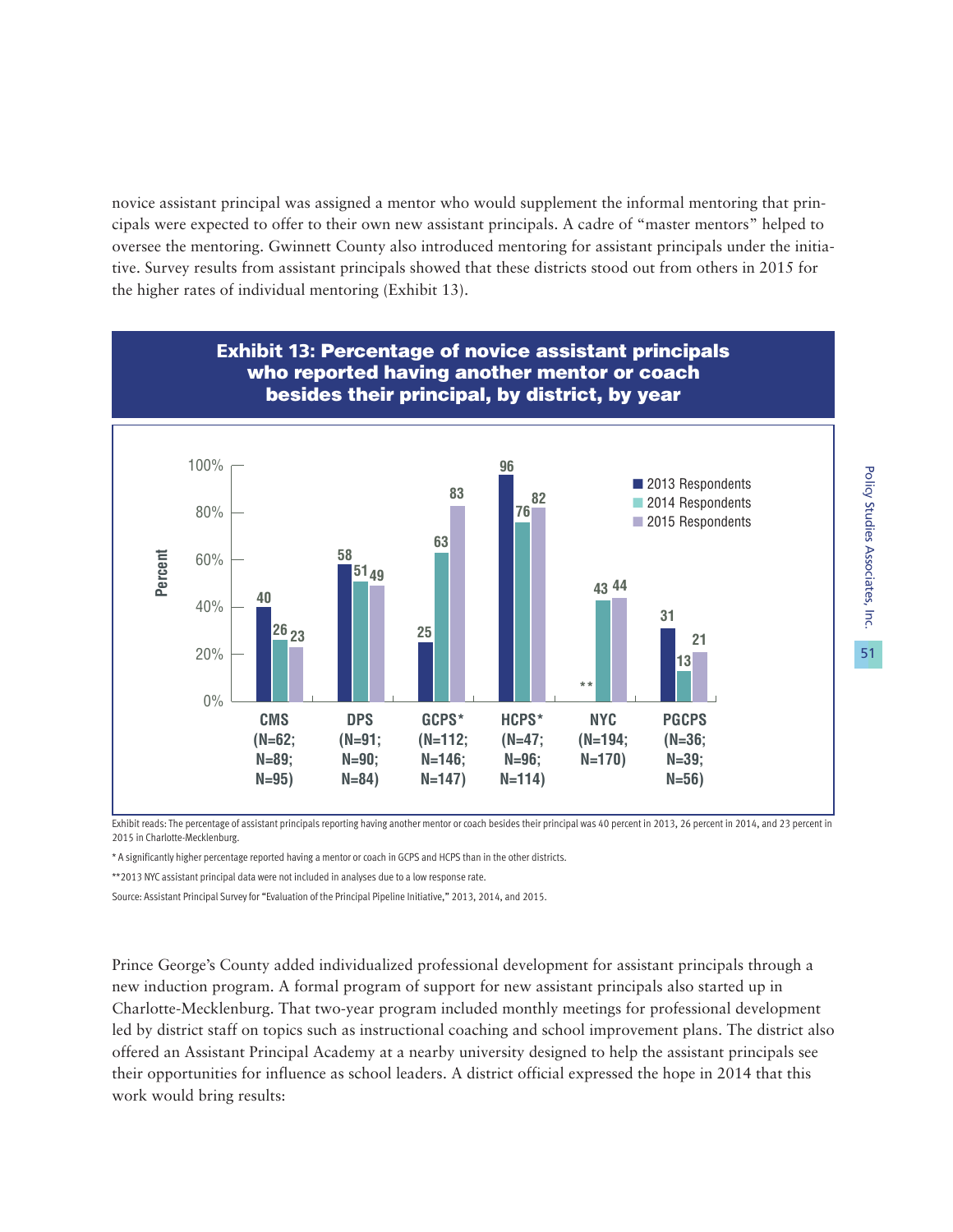I think that we've recognized that we could do a better job of helping with the induction of our new APs. Because that's our real, best, true pipeline to the principalship, so if we spend a lot more time grooming and developing them it will pay off in the end.

New York City recognized learning opportunities for assistant principals as a possible area for improvement. An official in New York City said:

There are programs for assistant principals that are designed to help them become principals but not [programs that say,] you just became an AP and you want to learn how to do the job well and you need some support. We don't have strong centrally based programs for that.

Some efforts were under way to ensure that high-potential assistant principals would not be neglected after their initial induction into the position. Charlotte-Mecklenburg created a central-office position in leadership development in 2014, with a mission of building skills among both assistant principals and principals. Denver started a program called AP Ascent in the same year, seeking to bolster assistant principals' skills at a time when they were a few years into the position but not yet on the verge of applying for principalships. A cohort of participants had group sessions together while each took on a leadership project in his or her school. In Hillsborough County, an administrator described the aim of building principals' skills in talent development—but expressed some uncertainty about what principals were doing:

We did a blended coaching training. …to get our principals thinking differently about working with their APs. We also started the creation of learning plans. ... In the summer, [principals] … set goals with their APs and they're supposed to support their growth. That's where I lose track of, okay, is that happening? So … we are going to do more with principals that have these aspiring leaders…. Because what we want to do is build the capacity of the entire system to improve their coaching and mentoring skills.

# *Accomplishments, Challenges, and Lessons*

#### *Some reported that preparation and support for assistant principals were effective*

A top official in Hillsborough County offered an assessment in 2015 of changes made in school-leader preparation that was typical of the positive comments made across districts:

We are now seeing candidates that are coming to the table for both the assistant principal and the principal role that are so ready. I mean, they're ready to move into that role, the rigor that they have gone through, … the way those programs have now been revitalized, so to speak, or initiated, has really created a right skill set for everyone coming to the table. So that's huge.

In Prince George's County, mentor principals spoke in 2015 of the ways in which their developmental support for new assistant principals had changed.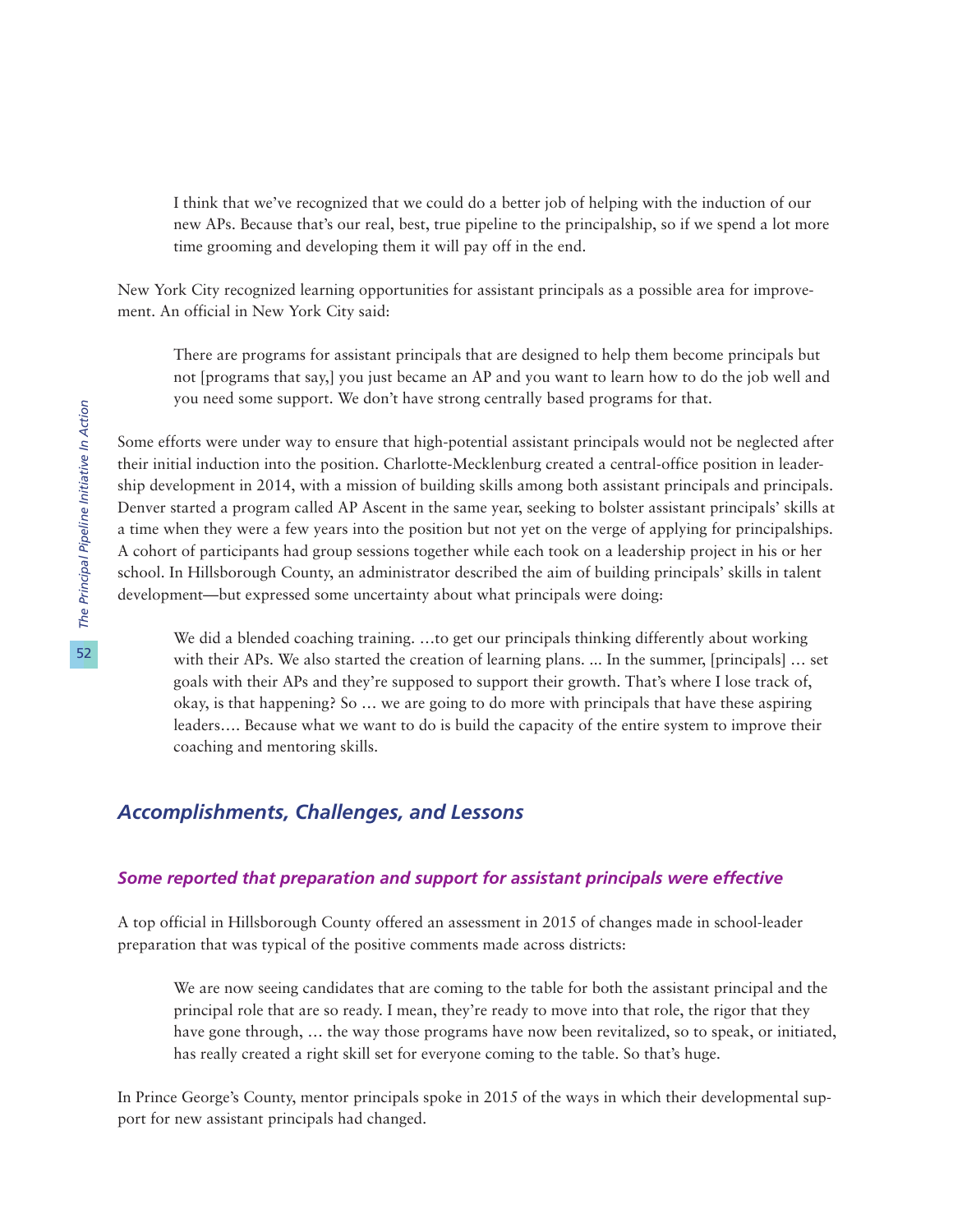[It feels] a little different now than it has in the past…. And so they're now tailoring professional development and differentiating by those individuals that just arrived as assistant principals. And I haven't seen that type of development in the past before. And I think they're very appreciative of it…If we want to change the perception of what an assistant principal is, the only way to do that is to change the way that we interact with them. And so that work is new this year also.

In focus groups, new and more experienced assistant principals spoke highly of formal preparation programs and induction programs. Just as important, they repeatedly claimed that the best preparation they received was working day-to-day, in schools, with a principal.

### *Many assistant principals did not have the benefit of systematic evaluation procedures*

Evaluation procedures and rigor were said to vary within districts. The instructions for evaluation generally consisted of variants on principal evaluation systems, but interviewees reported that there were differences in execution within the districts and even within large high schools with multiple assistant principals. One superintendent described the evaluation system as "building the building." The superintendent continued, describing the evaluation system for assistant principals:

I think we're doing evaluations. They're evaluated on the same instrument as principals. Their competencies are the same. We have district wide competencies around leadership, I should say…. [The principals conduct the evaluations.] It really is the quality of the feedback and is as strong as the principal in terms of how seriously they take their role as a developer of people.

The official standards for assistant principals could pose challenges for principals who tried to apply them faithfully in evaluation. By mirroring the standards for principals, the standards could be a poor fit for the job of assistant principal. A principal in a focus group explained some of those challenges, saying that the use of principal standards with assistant principals was:

…confusing both for an assistant principal … [and] for me as a principal. If I'm evaluating my assistant principal and [the standards are] saying she should be doing all the things I'm doing, I don't think that [she should be]. … She doesn't get to set a new vision … because I'm running the school and I have a vision. And as an assistant principal, your job is to get on board with some of those things.

### *Many assistant principals lacked opportunities to build or maintain instructional leadership skills*

An official in one district spoke frankly about how the position of assistant principal might allow skills to atrophy:

I think where we have fallen short is during that time that they're in that assistant principal's role. We have not capitalized on it being a developmental [opportunity]. …They take the position and it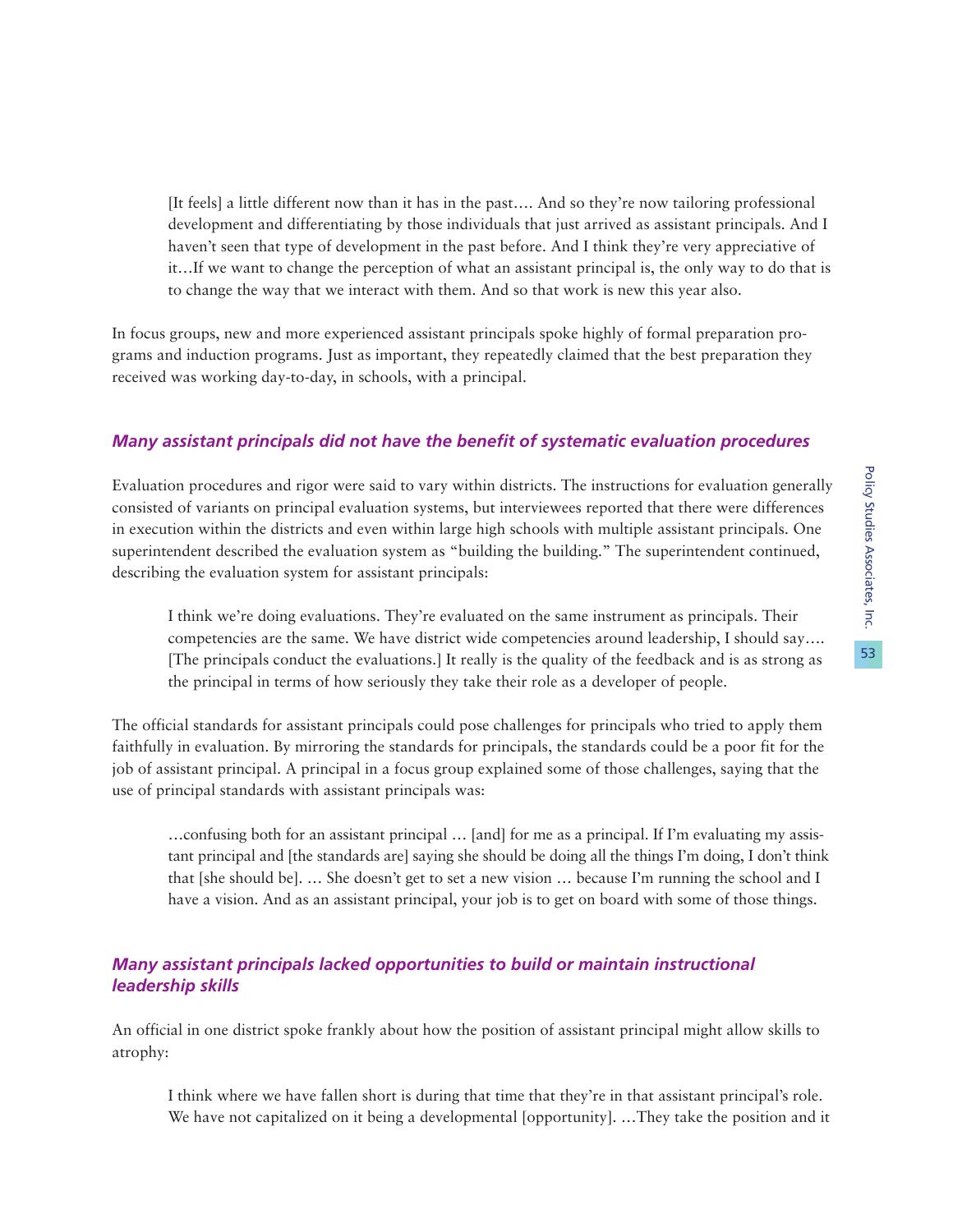gets very, very narrow. They're doing discipline only.… The role of the assistant principal has got to be redefined, because we're losing capacity when they're in the role. It's actually taking them a step back in most cases.

Another district official gave a similarly bleak assessment: "I would say it's one of the most neglected positions in many districts in terms of professional development, really thinking about where they fit into your pipeline."

#### *Districts had to work with the many assistant principals who would not advance*

Because not all assistant principals showed high potential for the principalship, districts faced the challenge of moving some of their ambitious assistant principals off the track to a hoped-for promotion. Changes in principal hiring procedures, such as multiple selection stages, had the effect of narrowing the field of potential applicants, but there were still many assistant principals who cherished the hope of advancing. Gwinnett County leaders were comfortable with the idea that some of their sitting assistant principals were likely to spend their careers in that position, and in that district a sizable group of assistant principals (about 30 percent) responded on the survey that they did not intend to apply for principalships. In other districts, however, leaders expressed concern about the disappointment that lay ahead for current assistant principals who had not shown high potential to meet the district's expectations as principals. These leaders were beginning to strategize about career opportunities other than principalships that might appeal to these assistant principals, such as central-office positions. Such exit strategies for sitting assistant principals could free up their positions for new assistant principals who would bring not only ambition but also skills in instructional leadership.

Complicating this kind of planning, however, was the recognition that districts also needed a cadre of career managers to help run school operations, particularly in large schools. Differentiating instructional leadership tasks from operational management within the assistant principal role became a central dilemma facing the districts as they worked to more formally integrate the role of assistant principal into the leadership pipeline.

### *Summary*

While the core focus of the districts in the Principal Pipeline Initiative was the development of principals, district leaders came to realize the importance of bringing coherence to the position of assistant principal as well as the promise and challenges associated with finding an appropriate place for that position within the pipeline. How to bring coherence was not clear, however. Lightly adapting the tools of standards and evaluation for assistant principals was not necessarily helpful for the assistant principals. Looking ahead, districts had to balance the need to develop and manage staff to help run schools with the need to leverage the role of assistant principal as a stepping stone to the principalship. To complete the work that districts have begun in thinking about and reengineering the role of the assistant principal, they will likely need to follow a similar path to the one they have thus far taken in making system-level improvements in their principal pipelines.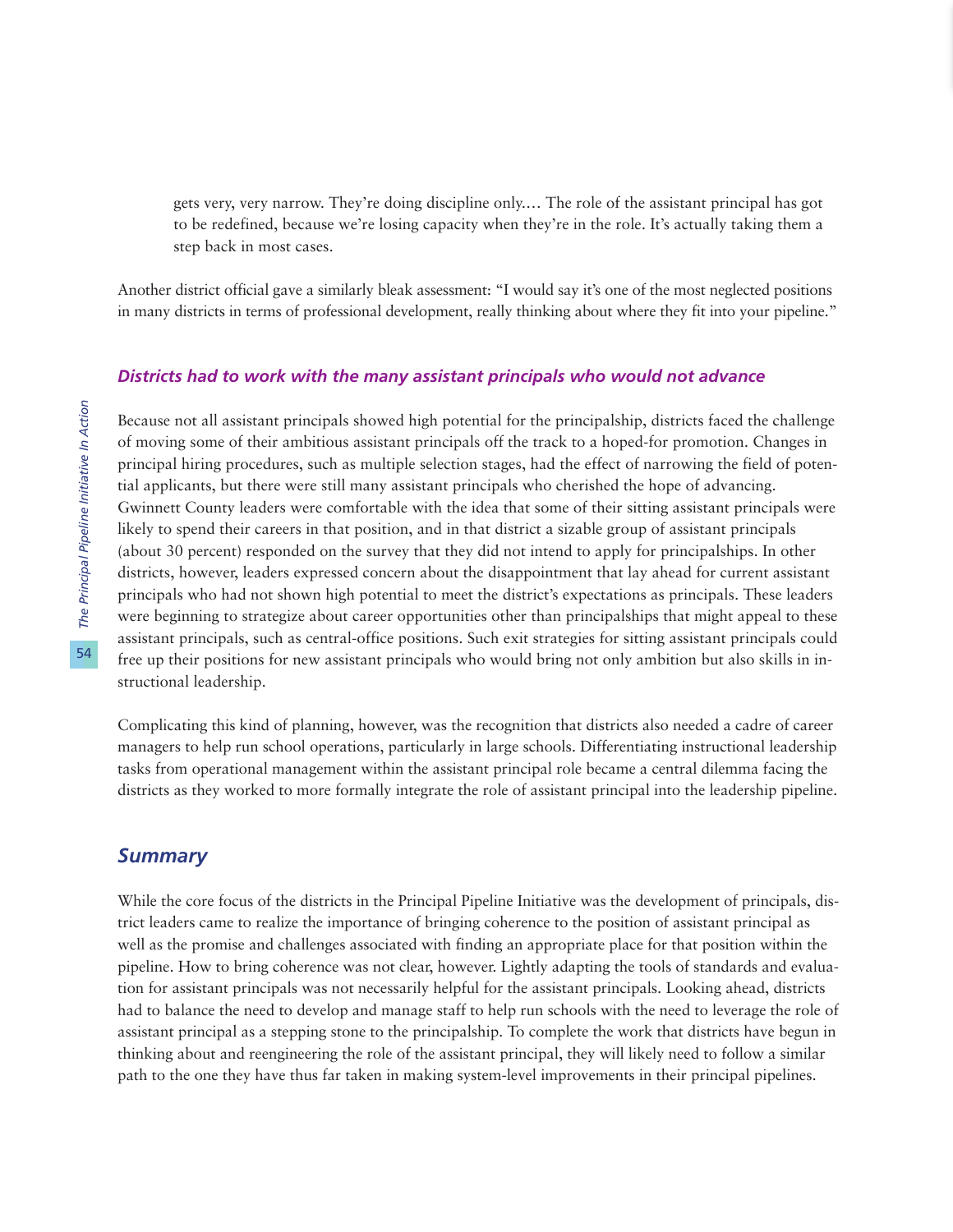# **7. Conclusions and Implications**

The Principal Pipeline Initiative challenged a<br>group of districts to push beyond the work<br>they were already doing on school leadersh<br>designing and carrying out system-level improvement group of districts to push beyond the work that they were already doing on school leadership by designing and carrying out system-level improvements based on a general template of key pipeline components. Those components were: school-leader standards and competencies; selective principal preparation programs reflecting district priorities and research-based features; selective, data-informed hiring and placement; and standards-based evaluation accompanied by more intensive support for principals.

### *Takeaways*

1. All six districts carried out the kinds of changes that the initiative called for. 2. Changes in standards and hiring gave the

initiative a strong start.

3. More new principals over time said they were an "excellent" fit in their schools, and district leaders saw greater strengths in their instructional leadership.

4. Building capacity for principal preparation and support took years and was still a work in progress.

5. The initiative offers implications for both districts and policymakers.

# *Results of the Initiative*

**THE PRINCIPAL PIPELINE INITIATIVE SUCCEEDED IN DRIVING THE INTENDED CHANGES IN POLICY AND PRACTICE.** This is a surprising finding because large urban districts do not necessarily respond to outside initiatives with serious, sustained implementation efforts. These districts, however, did just that.

#### *Changes were visible in each component*

## **ALL SIX DISTRICTS MARSHALED THE WILL AND CAPACITY TO PUT THE KEY COMPONENTS IN PLACE BY SPRING 2015:**

- They had—and actively used—standards for principals.
- New and revamped preparation programs were running.
- Hiring and selection procedures incorporated more data and longer-term planning.
- New systems of principal evaluation and support were maturing.

#### *Districts had the will and skill to keep improving their pipelines*

**THE DISTRICTS EMBRACED KEY TECHNOLOGICAL AND STAFFING SUPPORTS** for the major components of the principal pipeline: Leader Tracking Systems brought data together to inform hiring and other choices; and principal supervisors took on larger roles in succession planning, principal evaluation, and support for new principals.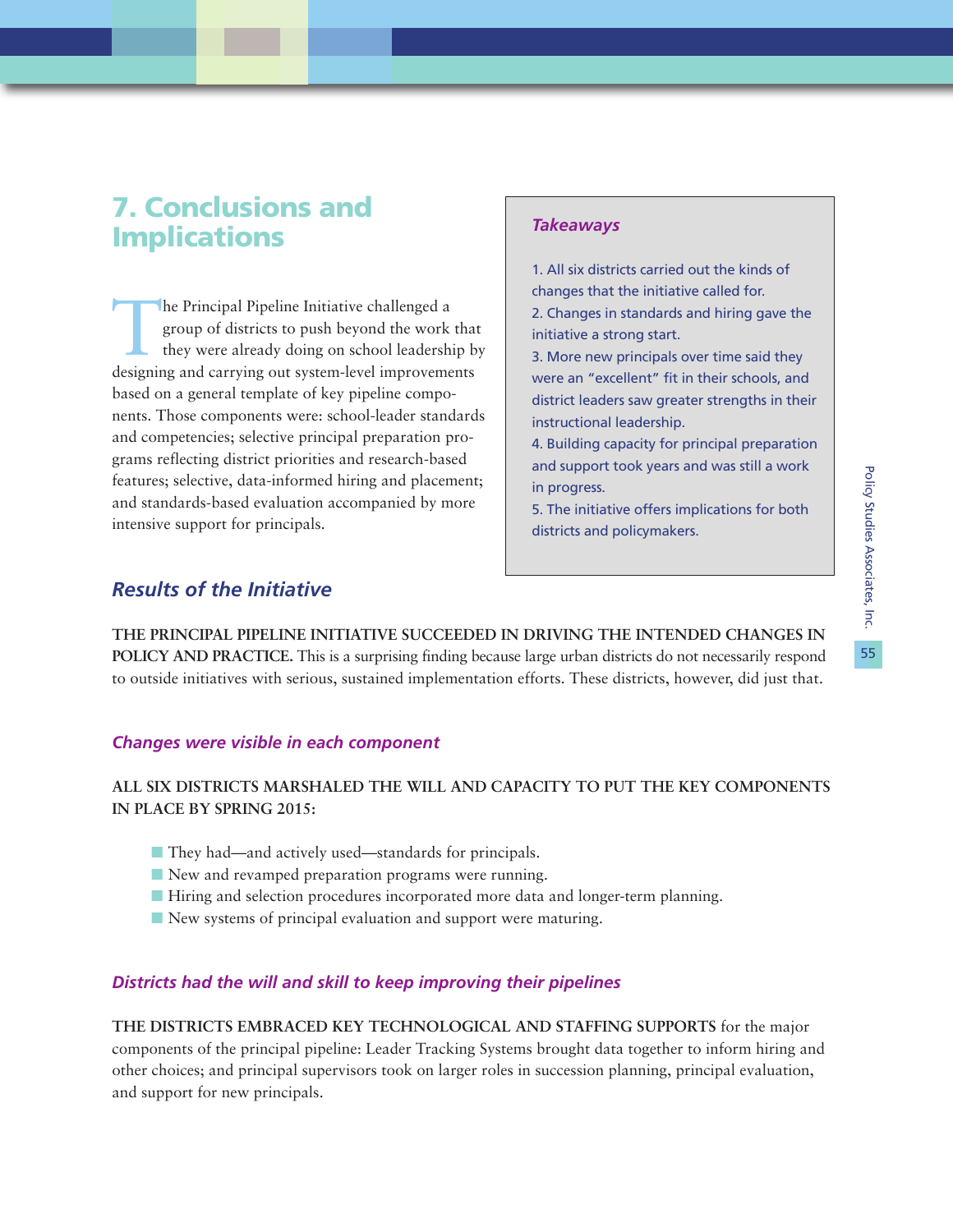#### **MORE BROADLY, DISTRICT LEADERS REFLECTED ON THE PATHWAYS AND LEARNING OP-**

**PORTUNITIES THAT THEY OFFERED** to educators at career stages beginning before an assistant principalship and culminating in the role of principal supervisor. By 2015 they had a clearer view of their overall systems of school leadership, appreciating how the components of these systems interacted to shape professional progress over time for individuals and the quality of school leadership for the district. And they were poised to continue taking stock of principal preparation, hiring, evaluation, and support, and to continue iteratively refining these system components.

### *Early results of system changes were evident among novice principals*

**DISTRICTS WERE DOING BETTER OVER TIME IN DEVELOPING AND PLACING NEW PRINCIPALS,** according to our survey data from those principals. More novice principals over time reported an "excellent" fit between their own capacity and their school placement. Their reports also pointed to a preparation experience that, overall, increasingly fostered their orientation to the principalship as a career and a hiring process that gave them a greater chance to show their skills in practical simulations. Top district leaders reported in interviews in 2014 and 2015 that incoming principals and assistant principals were showing leadership strengths, especially in instructional leadership. The principals' own increasing reports of an "excellent" fit between their skills and their schools' needs were consistent with these reports from district leaders.

**NEW SYSTEMS OF EVALUATION AND SUPPORT DREW GOOD RATINGS** from the new principals affected by those systems. Those who had mentors or coaches continued to rate that source of assistance positively. Support from principal supervisors garnered higher ratings from novice principals over time. And despite the introduction of new evaluation practices and measures, which might have caused anxiety or unhappiness, new principals' ratings of district evaluation systems held steady rather than dropping.

**OVERALL, THEN, WE FOUND THAT THE DISTRICTS SUCCEEDED IN FOLLOWING THE GUID-ANCE OF THE PRINCIPAL PIPELINE INITIATIVE;** that they built tools, programs, partnerships, data systems, and staff capabilities for supporting novice principals; and that early evidence from principals showed signs of positive results from the work that the districts did. Exhibit 14 summarizes the districts' strategies, challenges, and successes, by component.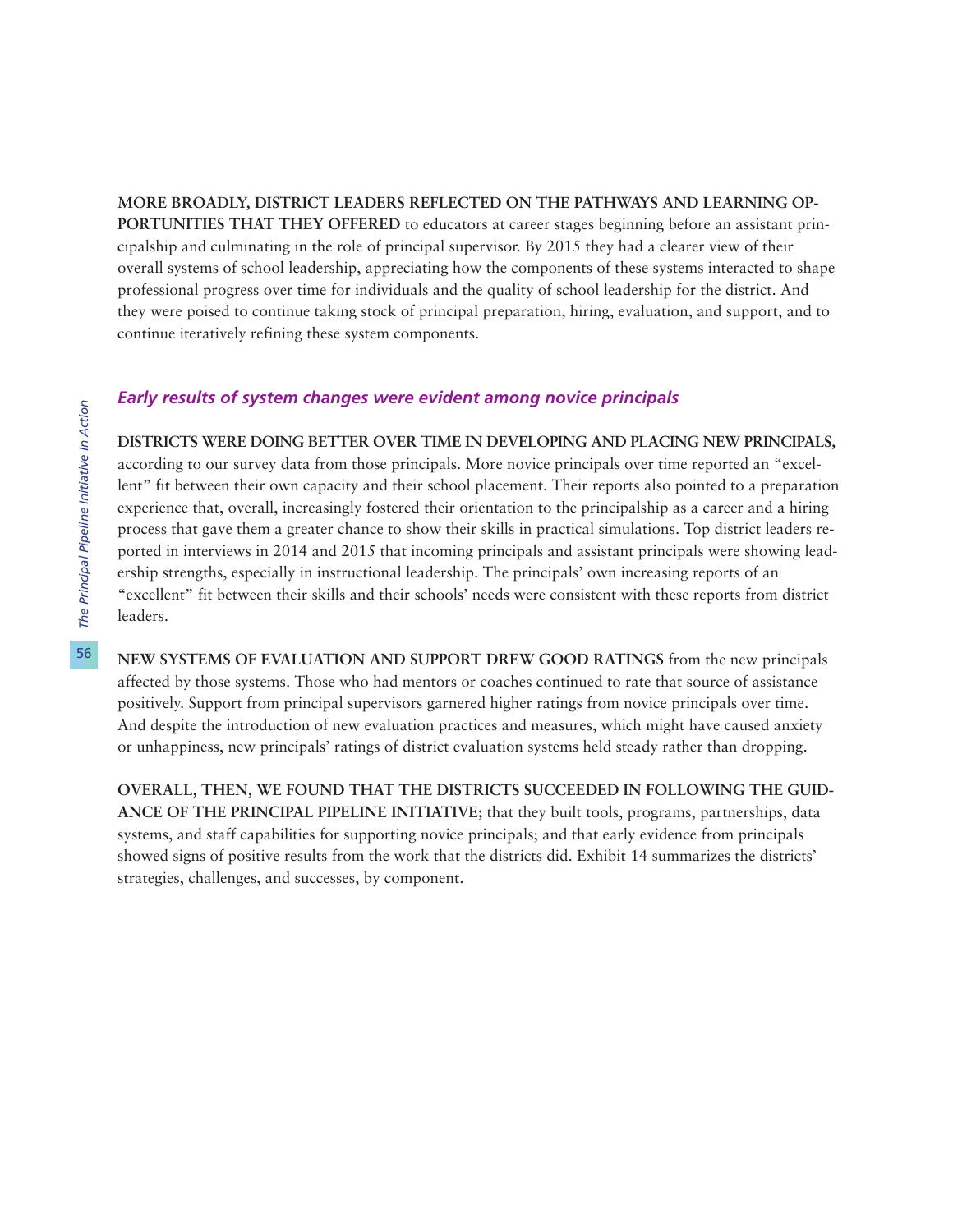|  | Policy Studies Assoc |
|--|----------------------|

## **Exhibit 14: Summary of implementation strategies and reported results through 2015**

|                   | <b>Principal standards and competencies</b>                                                                                                                                               |
|-------------------|-------------------------------------------------------------------------------------------------------------------------------------------------------------------------------------------|
|                   | Worked on principal standards at the start of the initiative, incorporating mandated state<br>standards and engaging stakeholders, including principals, in deliberations.                |
| <b>Strategies</b> | Continually revisited and revised standards based on pipeline implementation experiences.                                                                                                 |
|                   | Used the standards and competencies to align components of the pipeline, including<br>building preparation curricula, hiring criteria, and tools for principal evaluation and<br>support. |
| <b>Challenges</b> | Superintendent transition could affect the stability of standards.                                                                                                                        |
| <b>Successes</b>  | Districts reported standards gave valuable structure, clarity, and coherence to district<br>policies on principal evaluation, hiring, and preparation.                                    |
|                   | Some described the standards as providing a helpful shared language about the<br>principalship.                                                                                           |
|                   | <b>Principal preparation</b>                                                                                                                                                              |
|                   | Launched new preservice programs, including in-district programs and programs co-<br>developed with partners.                                                                             |
| <b>Strategies</b> | Worked to strengthen programs through systematic review and communication with<br>partners.                                                                                               |
|                   | Developed strategies and culture for identification and selective recruitment of aspiring<br>leaders.                                                                                     |
|                   | Worked to improve and expand clinical experience in preservice programs.                                                                                                                  |
|                   | Changing preservice preparation is a multi-year strategy for improving principal capacity.                                                                                                |
| <b>Challenges</b> | Providing high-quality on-the-job experiences can be costly and relies on mentoring<br>capacity and skill that may be limited.                                                            |
|                   | Districts believed the portfolios of preparation programs were stronger because they:                                                                                                     |
|                   | • Used a selective admissions process.                                                                                                                                                    |
| <b>Successes</b>  | • Permitted district leaders to conduct classes and personally observe and<br>evaluate rising talent.                                                                                     |
|                   | • Tailored program content to district leadership standards, routines, and priorities.                                                                                                    |

(Continued)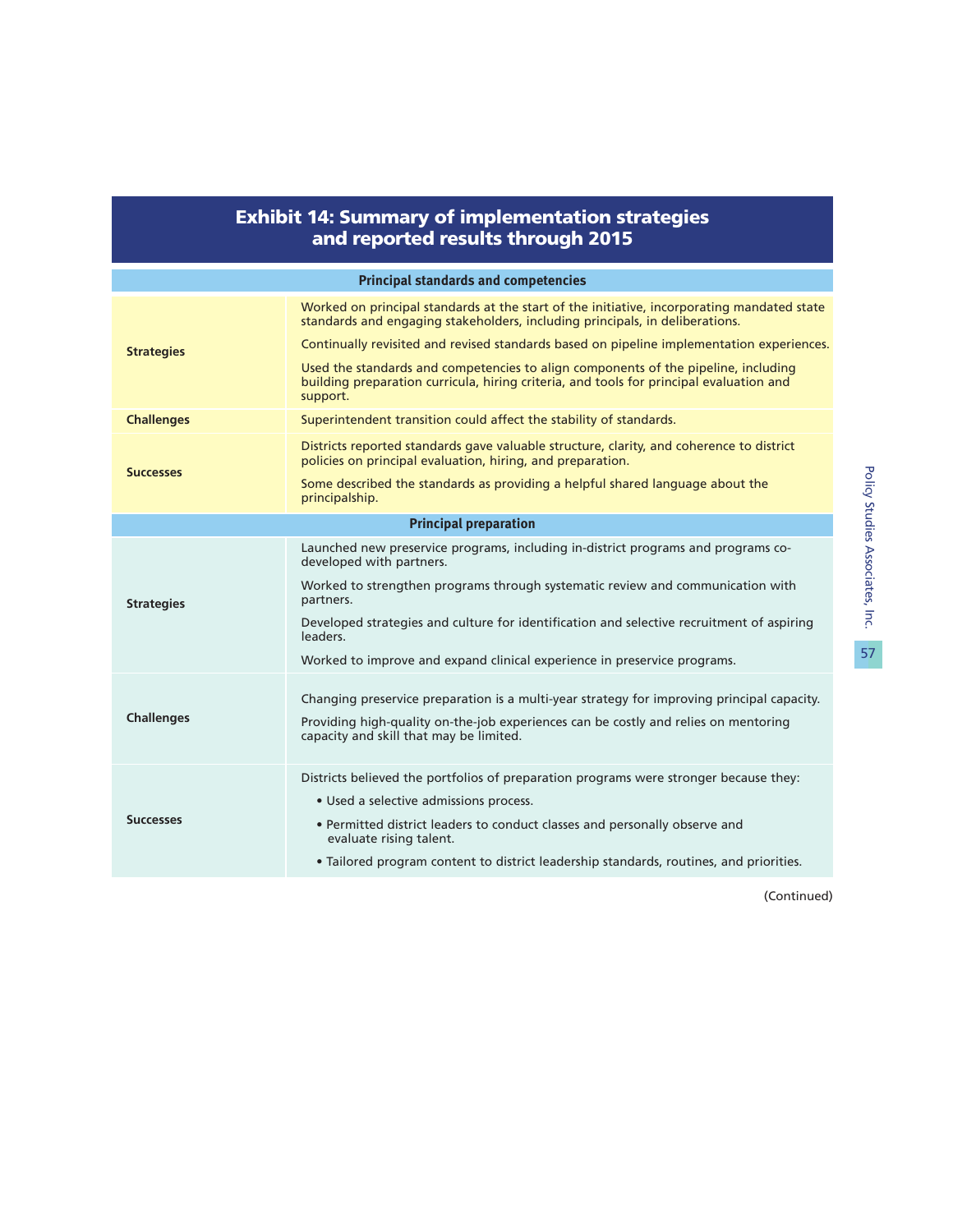| <b>Exhibit 14: Continued</b>          |                                                                                                                                                                                                         |  |  |  |  |
|---------------------------------------|---------------------------------------------------------------------------------------------------------------------------------------------------------------------------------------------------------|--|--|--|--|
| <b>Principal hiring and placement</b> |                                                                                                                                                                                                         |  |  |  |  |
|                                       | Engaged top-level district leaders in succession planning and placement discussions.                                                                                                                    |  |  |  |  |
|                                       | Introduced systematic data-informed procedures for hiring, including performance<br>assessments such as role playing and school data review.                                                            |  |  |  |  |
| <b>Strategies</b>                     | Built new individual-level data systems to track experience, performance, and assessed<br>competencies of principals and aspiring principals.                                                           |  |  |  |  |
|                                       | Incorporated additional selection stages, including hiring pools and preservice program<br>selection and performance.                                                                                   |  |  |  |  |
|                                       | Using performance assessments in the hiring process and developing and using individual-<br>level data systems require significant investments of staff time.                                           |  |  |  |  |
| <b>Challenges</b>                     | Selecting principal candidates with strong interpersonal skills is hard, because such skills<br>are difficult to measure during the hiring process.                                                     |  |  |  |  |
|                                       | Novice principals reported that the hiring process gave them useful feedback.                                                                                                                           |  |  |  |  |
| <b>Successes</b>                      | Over time, more novice principals reported an "excellent" fit between the needs of their<br>schools and their skills, experiences, and interests.                                                       |  |  |  |  |
|                                       | District leaders applauded novice principals' strong knowledge of instruction.                                                                                                                          |  |  |  |  |
|                                       | <b>Evaluation and support of novice principals</b>                                                                                                                                                      |  |  |  |  |
|                                       | Developed an evaluation system that was aligned with principal standards and promoted<br>ongoing, regular discussion between principals and their supervisors.                                          |  |  |  |  |
| <b>Strategies</b>                     | Expanded corps of principal supervisors and shifted their role toward supporting<br>principals in instructional leadership.                                                                             |  |  |  |  |
|                                       | Provided support to novice principals through mentors or coaches.                                                                                                                                       |  |  |  |  |
|                                       | In evaluation, uniform expectations were in tension with the differences among principals<br>in years of experience and school context.                                                                 |  |  |  |  |
| <b>Challenges</b>                     | Shifting supervisors away from management and compliance roles and toward skilled<br>principal coaching and support was a work in progress.                                                             |  |  |  |  |
|                                       | Reshaping professional development to align with principals' individual needs had limited<br>success.                                                                                                   |  |  |  |  |
| <b>Successes</b>                      | Novice principals reported that the evaluation system was accurate and useful for<br>informing their practice and described their supervisors, mentors, and coaches as<br>important sources of support. |  |  |  |  |

I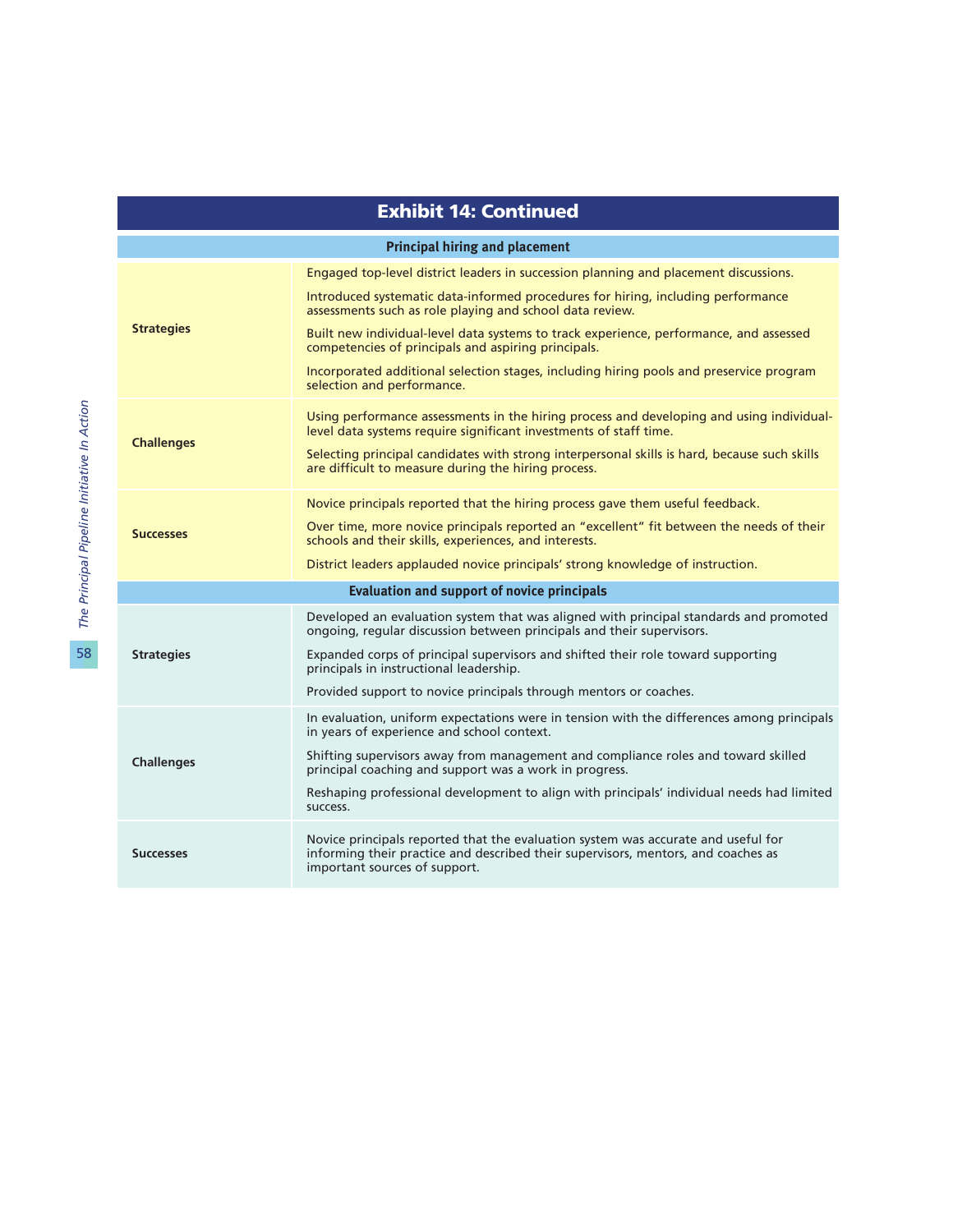# *What Helped the Districts Make Progress*

District leaders maintained a focus on the key components of the Principal Pipeline Initiative and made changes that were consistent with those components as originally designed. This was the case despite superintendent transitions in four of the districts (Charlotte-Mecklenburg, Hillsborough County, New York City, and Prince George's County) and despite the many other initiatives under way in all six districts. How did this happen?

Our interviews and observations over time suggest that **THREE FEATURES OF THE INITIATIVE DE-SIGN MADE A DIFFERENCE. FIRST, THE DESIGN HAD BOTH "TIGHT" AND "LOOSE" ELE-MENTS.** The components were defined, and districts were accountable for taking action on each one. However, there was "looseness" in the latitude offered for different tactics and emphases. For example, partnerships with universities could be a centerpiece of principal preparation, as in Charlotte-Mecklenburg, or a complement to in-district preparation, as in Gwinnett and Hillsborough Counties. They could even change direction after a few years, as in New York City's 2014 shift from an effort to influence curriculum to a design for changing the clinical experience within city schools.

**SECOND, THE INITIATIVE WAS DESIGNED TO ENGAGE TOP DISTRICT LEADERS** in matters that otherwise might have remained routine parts of the work of human-capital departments. Superintendents were part of the ongoing conversation with the foundation and attended the initiative's Professional Learning Community meetings. This appeared to ensure durable high-level support for the initiative within districts.

**THIRD, THE INITIATIVE GAVE THE SIX PROJECT DIRECTORS REGULAR OPPORTUNITIES TO MEET TOGETHER, WORK WITH OUTSIDE EXPERTS, AND VISIT EACH OTHER'S DISTRICTS.** The Professional Learning Community meetings allowed them to share ideas with each other and also to spend uninterrupted discussion and planning time with key members of their own local leadership team, including the superintendent. The project directors said their work had benefited from all these opportunities for interaction.

#### **SUPPORTED BY THESE DESIGN FEATURES, THE DISTRICTS TOOK CHARGE OF THEIR OWN**

**WORK.** Local commitment to the initiative did not erode but actually appeared to us to strengthen over the years. Superintendents actively promoted changes that cut across the purviews of different district divisions, like principal supervisors' new responsibilities, and this in turn reduced the chances that bureaucratic miscommunication or resistance could impede the changes. The local project directors remained passionate advocates of the initiative in their districts, and they deepened their knowledge about challenges and opportunities in the work. They approached their tasks not as hoops to jump through for a funder but as part of a coherent design. Their creativity, confidence, and skills were important assets in keeping commitment alive.

**DISTRICTS WORKED ON EACH PIPELINE COMPONENT IN EACH YEAR,** striving for continuous improvement as flaws came to light in tools or procedures. They streamlined the initial standards documents for usability; then revisited their standards and evaluation measures as the use of these tools brought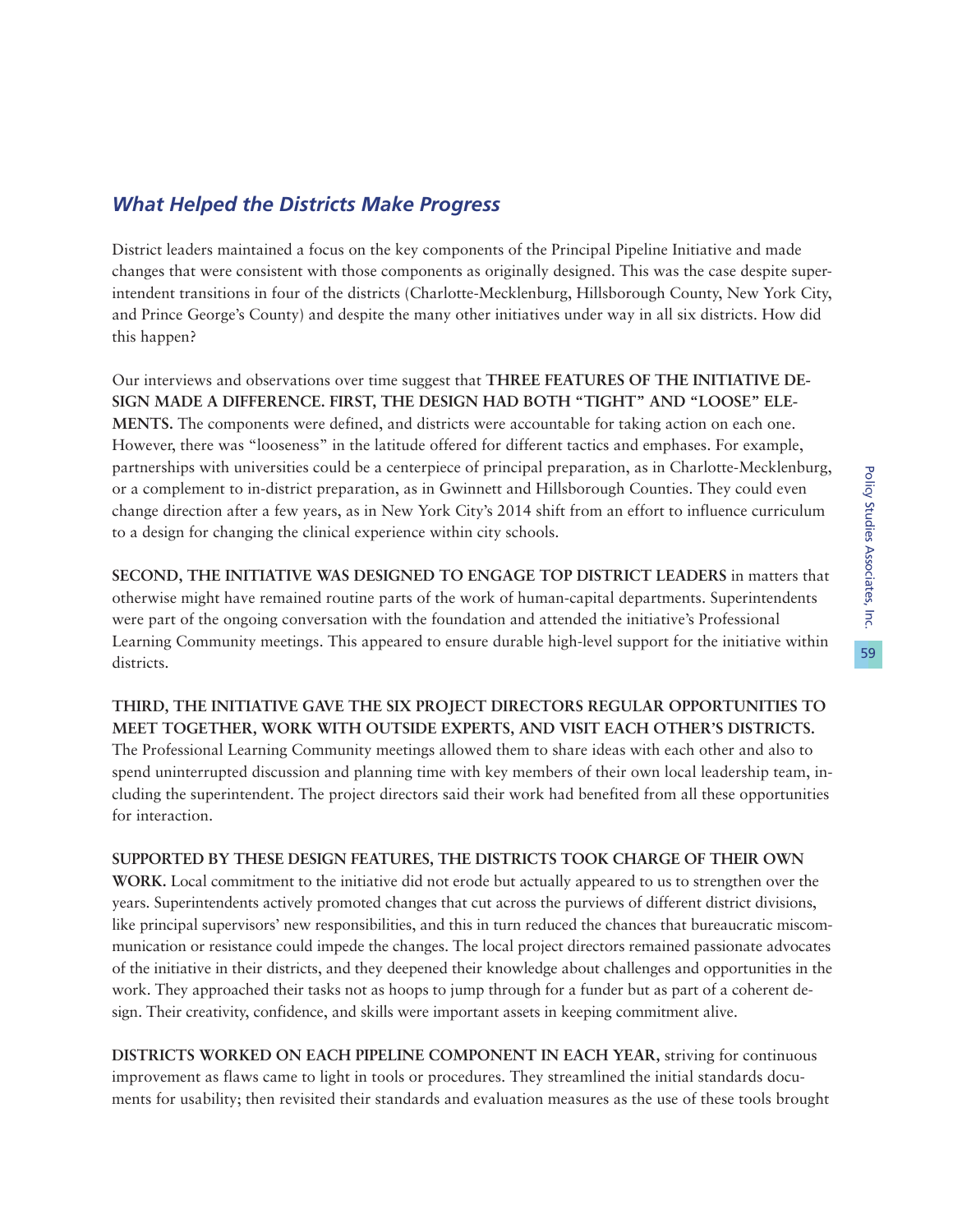gaps and ambiguities into focus. No district leader characterized any part of the pipeline design as completed and unchangeable. Instead, all remained open to improving their work on the basis of experience from year to year.

## *Persistent Challenges*

**THE DISTRICTS STILL HAD WORK TO DO IN DEVELOPING THE CAPACITY TO CARRY OUT REDESIGNED WORK** in principal preparation, selection, placement, evaluation, and support as of 2015. For example, principal supervisors were continuing to learn how to evaluate the practice of new principals and coach them effectively for instructional leadership. Moreover, some principal supervisors were still expected to carry out administrative tasks, leaving less time than was needed for principal support.

**DISTRICT LEADERS REPORTED THAT THEIR EFFECTIVENESS IN RESHAPING UNIVERSITY PROGRAMS HAD BEEN MIXED.** Programs and professors already had curricula that satisfied state requirements, an adequate stream of new enrollees, and a culture that prized academic freedom. They did not have to embrace new program designs, and some reportedly did not. It is possible, however, that changes in these programs are simply slower to take place than the kinds of changes that a district can influence more directly, and that preparation programs were in a process of evolving over time.

**SOME CHALLENGES THAT SURFACED DURING THE INITIATIVE WERE STUBBORN ONES FOR WHICH RESEARCH AND PRACTICAL WISDOM OFFERED NO SOLID SOLUTIONS.** Districts would have liked to screen aspiring principals for qualities that they described as emotional intelligence, micropolitical skills, or relationship-building skills. They were not yet confident that they had found good ways to do this, although they continued to try. Group-based professional development for new principals was not winning high marks from the principals, and the idea of tailoring these conventional professional development offerings to individual needs, while appealing, was hard to carry out. The role of assistant principal had built-in tensions because it was a stepping stone for some but a dead end for others.

### *Implications for Districts*

The experience of these districts offers lessons for other districts interested in doing similar work. Although these districts benefited from high capacity and the support provided through the initiative, the following steps would be feasible and potentially productive in other large districts, and most of them could be adapted for districts of any size:

■ The process of defining standards and competencies for principals was a powerful first step. Having standards allowed the districts to anchor job descriptions, hiring criteria, and evaluation rubrics in their priorities for principals. Broad-based participation in setting the standards gave them visibility and credibility. Other districts can now consider starting with the recently released Professional Standards for Educational Leaders (National Policy Board for Educational Administration, 2015).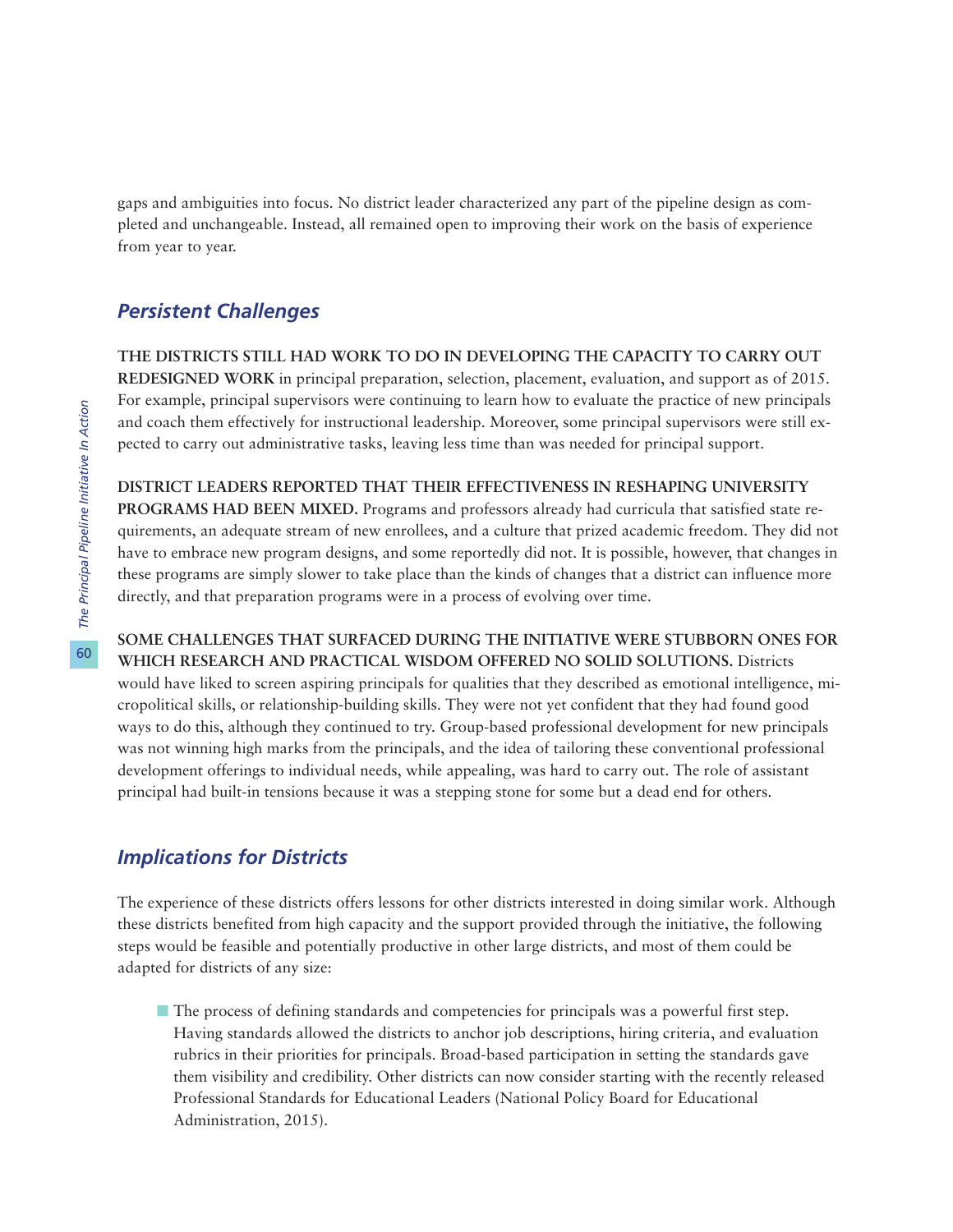- The hiring process was another productive starting point. Districts addressed their pressing concerns about the caliber of principal candidates by making procedural changes like requiring candidates to demonstrate their skills, drawing on consultant help to identify performance tasks.
- The districts saw advantages in district-run preparation programs that were specifically tailored to district priorities and needs and that gave hiring managers a chance to observe aspiring principals. With the Quality Measures tool, they had a structured process for holding preparation programs accountable for inputs and outcomes. For a smaller district, simpler versions of these approaches could include in-district study groups for aspiring leaders and more regular dialogue with nearby preparation programs about district needs and expectations.
- Leader Tracking Systems offered usable information for hiring and succession planning and, over the longer term, a chance to improve all parts of the pipeline on the basis of results. Elaborate systems would not be needed in the smallest districts, but good records of individual leaders' accomplishments and career paths would be informative in any district.
- Districts introduced most of their new tools, programs, and procedures on a pilot basis, subject to learning and improvement over time. This practice seems to have eased the potential stress around principal evaluation systems. For any new pipeline component, a process of piloting and continuous improvement gave a needed opportunity to spot and correct unanticipated problems.

### *Implications for Policy*

Policymakers who recognize the centrality of the principal in school improvement could offer help for districts in building a stronger corps of novice principals, building on the experience of this initiative:

- These districts found that standards provided a strong start toward an aligned pipeline. Supporters of reform could ensure that districts have access to the Professional Standards for Education Leaders and examples of job descriptions, evaluation rubrics, and other usable materials based on these standards.
- This initiative established four key pipeline components but allowed considerable latitude for local invention and initiative. Other agencies that oversee or support work on principal pipelines could consider a similar mix of tight and loose coupling.
- Seed money could provide important start-up resources: expert technical help with hiring procedures or data systems; initial training for those who are taking on new roles in principal preparation, evaluation, or support; and opportunities to visit and learn from other districts.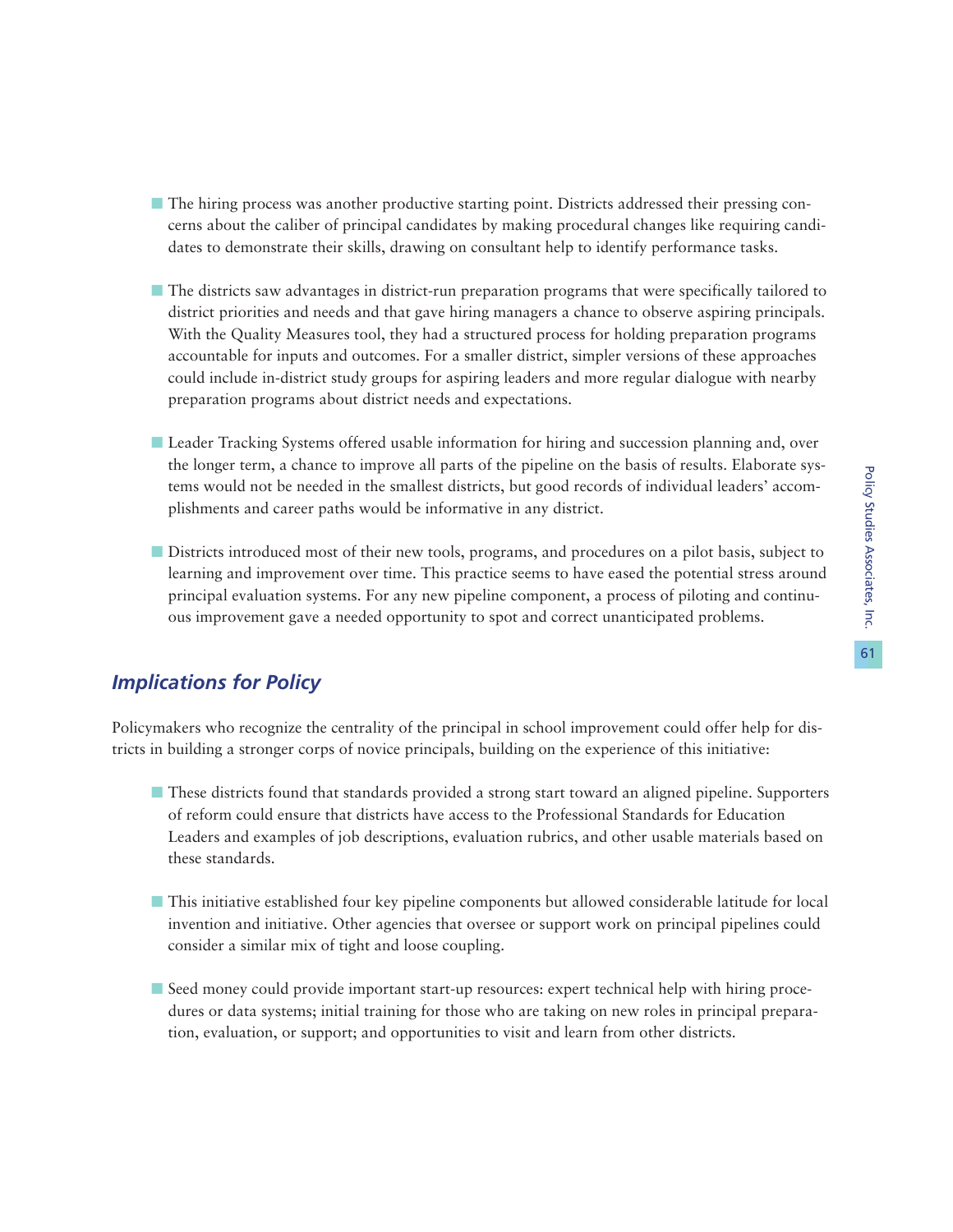- The knowledge base on development and support of novice principals has room to grow. Districts remained frustrated with the state of the art in identifying high-potential candidates for principalships, tailoring principal professional development to address identified weaknesses, and helping assistant principals along their varied career paths. More work in developing and systematically testing new approaches could help.
- Finally, policymakers supporting this kind of major, system-level initiative should recognize that putting changes in place takes time, and that the effects of those changes will take still more time to emerge. Building a better crop of new principals is a multi-year endeavor that calls for patience.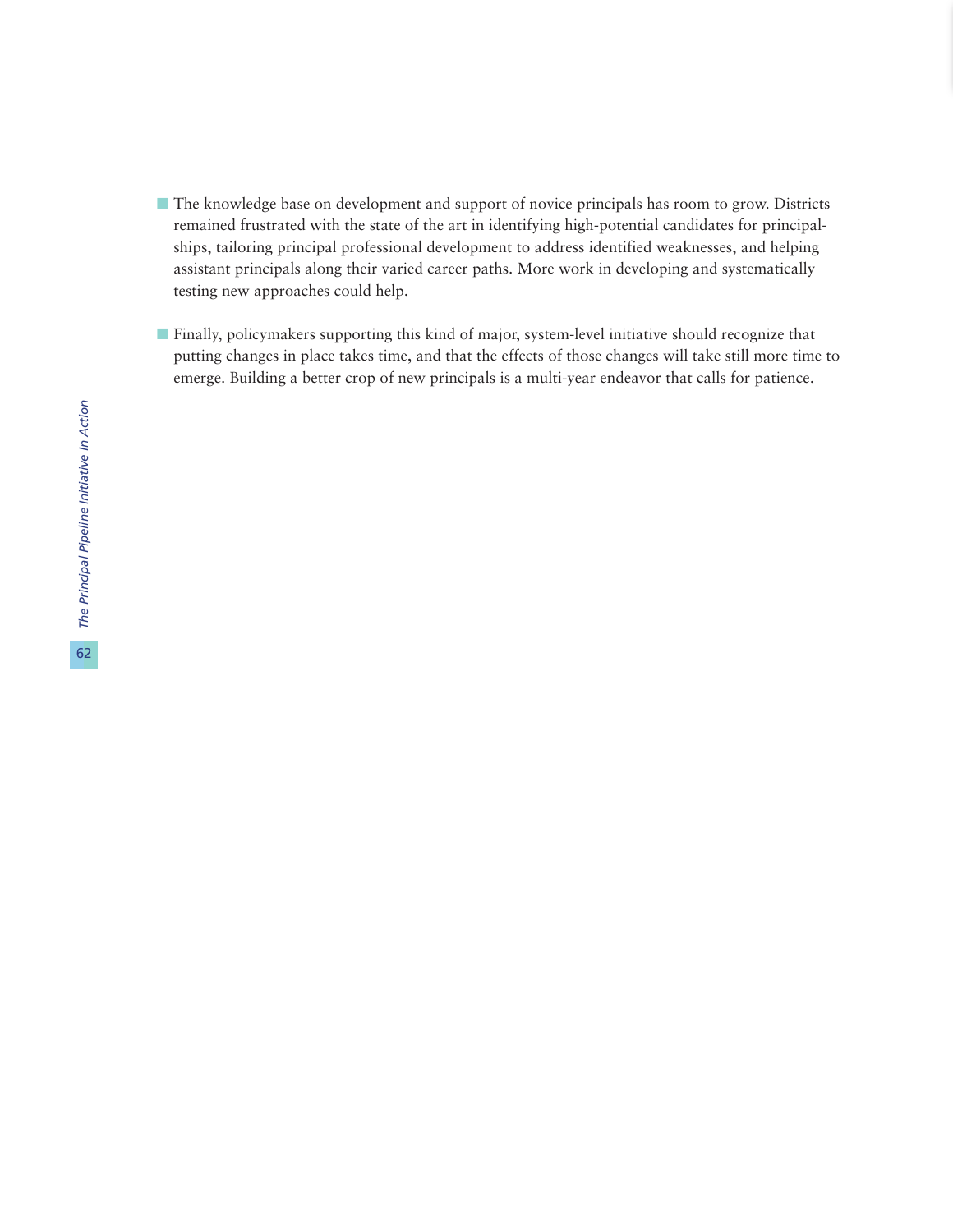# **References**

Anderson, L.M., & Turnbull, B.J. (2016). *Building a stronger principalship, Vol. 4: Evaluating and supporting principals.* Washington DC: Policy Studies Associates.

Bain & Company (2013). *Building pathways: How to develop the next generation of transformational school leaders.* Boston: Author.

Branch, G. F., Hanushek, E. A., & Rivkin, S. G. (2012). *Estimating the effect of leaders on public sector productivity: The case of school principals.* Cambridge, MA: National Bureau of Economic Research.

Bryk, A.S., Sebring, P.B., Allensworth, E., Luppescu, S., & Easton, J.Q. (2010). *Organizing schools for improvement: Lessons from Chicago.* Chicago: University of Chicago Press.

Clifford, M., & Ross, S. (2012). *Rethinking principal evaluation: A new paradigm informed by research and practice.* Alexandria: National Association of Elementary School Principals and National Association of Secondary School Principals.

Corcoran, A., Casserly, M., Price-Baugh, R., Walston, D., Hall, R., & Simon, C. (2013, October). Rethinking leadership: The changing role of principal supervisors. Washington DC: Council of the Great City Schools.

Darling-Hammond, L., LaPointe, M., Meyerson, D., Orr. M. T., & Cohen, C. (2007). *Preparing school leaders for a changing world: Lessons from exemplary leadership development programs.* Stanford, CA: Stanford University, Stanford Educational Leadership Institute.

Davis, S., Kearney, K., Sanders, N., Thomas, C., & Leon, R. (2011). *The policies and practices of principal evaluation: A review of the literature.* San Francisco, CA: WestEd.

Finn, C.E. Jr., & Kanstoroom, M. (2000). Afterword. In *Can philanthropy fix our schools? Appraising Walter Annenberg's \$500M gift to public education.* Washington DC: Thomas B. Fordham Foundation.

Hess, F.M. (1999). *Spinning wheels: The politics of urban school reform.* Washington DC: Brookings.

Hightower, A.M., Knapp, M.S., Marsh, J.A., & McLaughlin, M.W., Eds. (2002). *School districts and instructional renewal.* New York: Teachers College Press.

Honig, M.I. (2006). *New directions in education policy implementation: Confronting complexity.* Albany NY: State University of New York Press.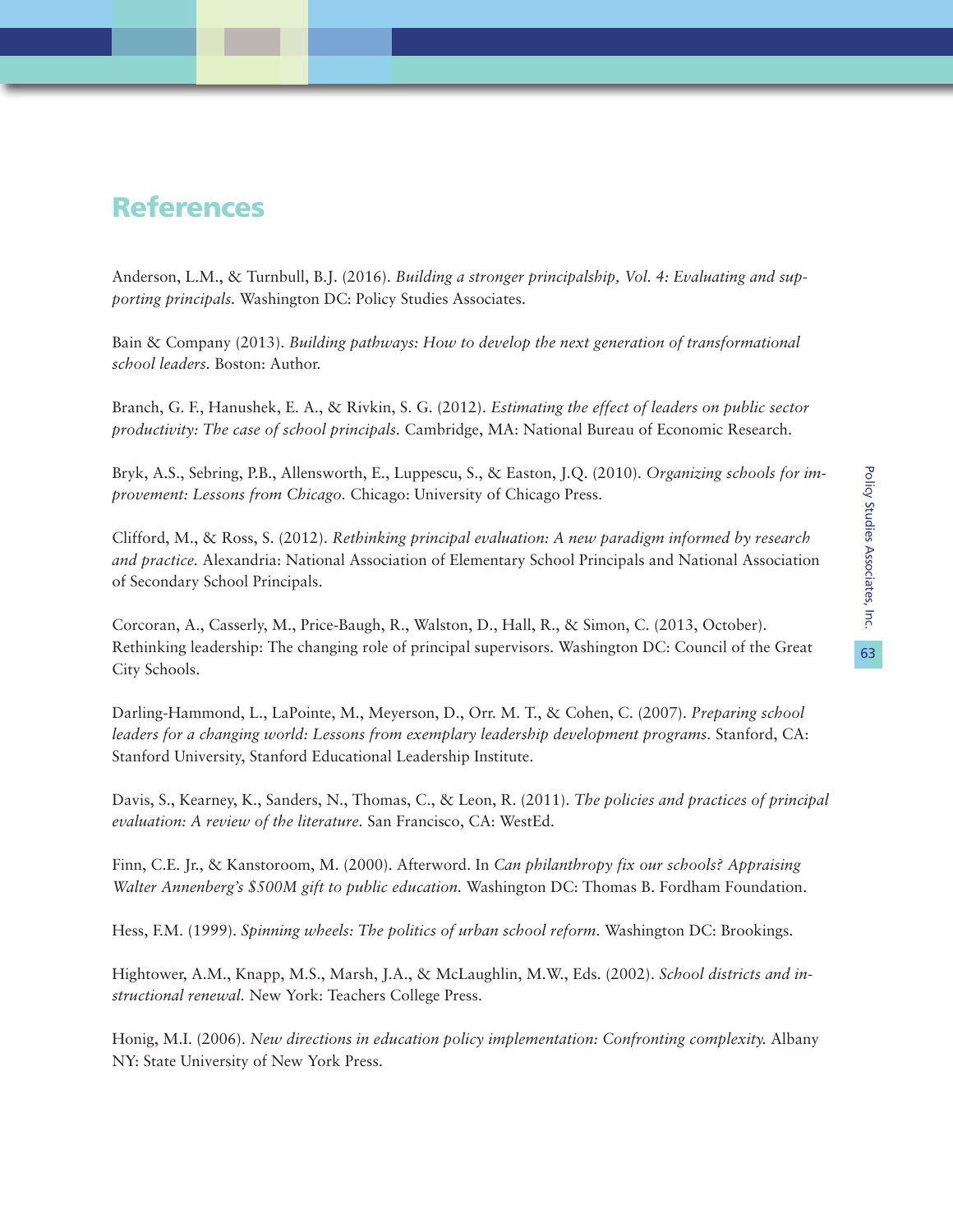Kristof-Brown, A. L., Zimmerman, R., & Johnson, E.(2005). Consequences of individuals' fit at work: A meta-analysis of person-job, person-organization, person-group, and person-supervisor fit. *Personnel Psychology*, 58(2), 2814342.

Manna, P. (2015). *Developing excellent school principals to advance teaching and learning: Considerations for state policy.* New York: The Wallace Foundation.

National Policy Board for Educational Administration (2015). *Professional standards for educational leaders 2015.* Reston VA: Author.

Orr, M. T., King, C., & La Pointe, M. M. (2010). *Districts developing leaders: Eight districts' lessons on strategy, program approach and organization to improve the quality of leaders for local schools. Report prepared for The Wallace Foundation.* Newton, MA: EDC.

Portin, B.S., Feldman, S., & Knapp, M. S. (2006). *Purposes, Uses, and Practices of Leadership Assessment in Education.* Seattle, WA: Center for the Study of Teaching and Policy, University of Washington.

Seashore Louis, K., Leithwood, K., Wahlstrom, K.L. & Anderson, S. E. (2010). *Learning from leadership: Investigating the links to improved student learning.* St. Paul, MN: University of Minnesota, Center for Applied Research and Educational Improvement.

Spillane, J.P. (1998). State policy and the non-monolithic nature of the local school district: Organizational and professional considerations. *American Educational Research Journal, 35* (1), 33-63.

Turnbull, B.J., Riley, D.L., Arcaira, E.R., Anderson, L.M., & MacFarlane, J.R. (2013). *Building a stronger principalship, Vol. 1: Six districts begin the Principal Pipeline Initiative.* Washington DC: Policy Studies Associates.

Turnbull, B.J., Riley, D.L., & MacFarlane, J.R. (2013). *Building a stronger principalship, Vol. 2: Cultivating talent through a principal pipeline.* Washington DC: Policy Studies Associates.

Turnbull, B.J., Riley, D.L., & MacFarlane, J.R. (2015). *Building a stronger principalship, Vol. 3: Districts taking charge of the principal pipeline.* Washington DC: Policy Studies Associates.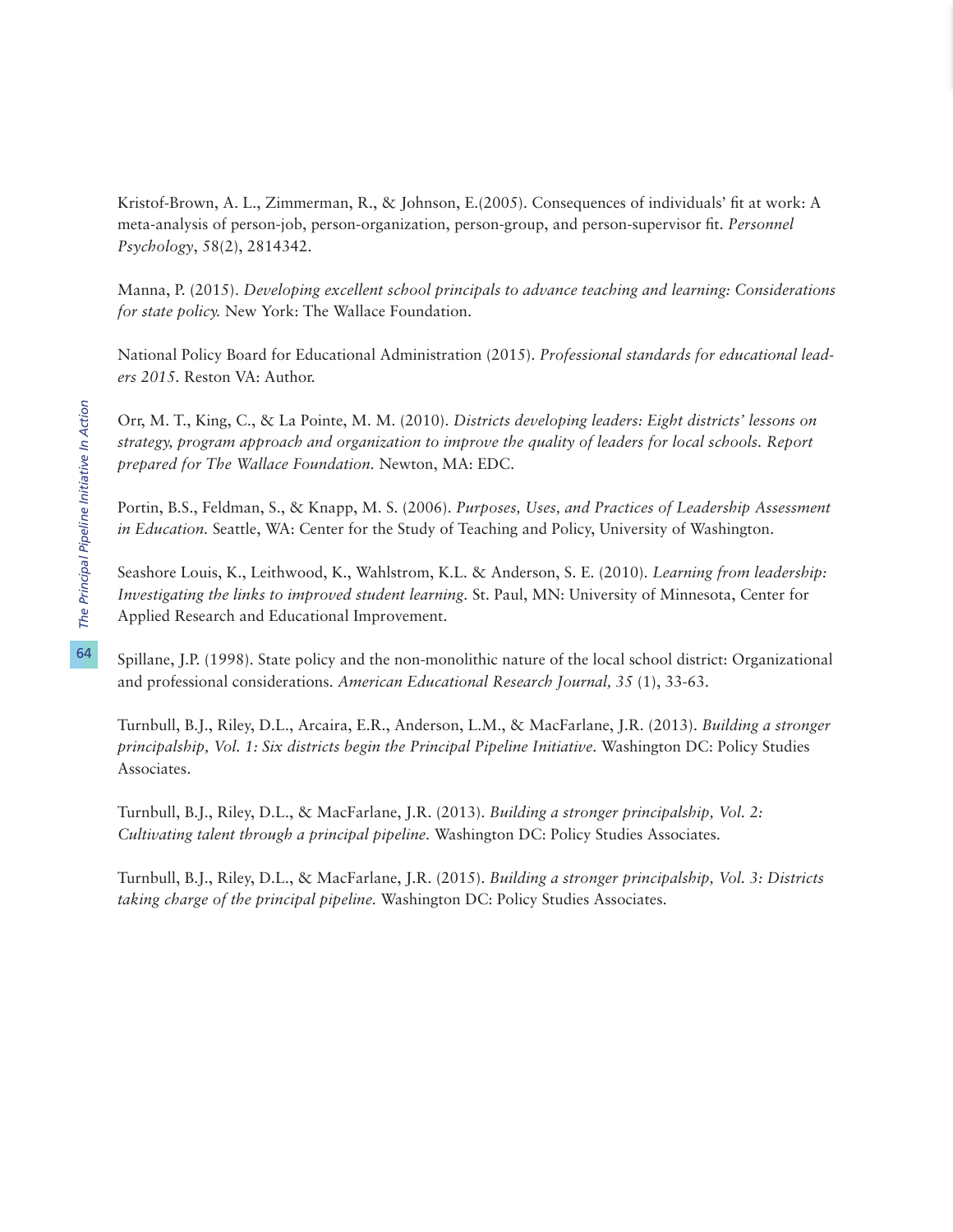# **Appendix A: Survey Administration, Weighting, and Analyses**

## *Survey Administration and Response Rates*

In winter 2013, 2014, and 2015, the study team contacted the Principal Pipeline Initiative project directors in each of the six districts to explain the purpose of the survey and to request the names and email addresses of all first-, second-, and third-year principals and assistant principals. Once we received the principal and assistant principal rosters, we reviewed the lists for accuracy. Web-based surveys were administered in spring 2013, spring 2014, and spring 2015 to all first-, second-, and third-year principals and assistant principals in the six districts. We sent multiple reminder emails to non-responding principals and assistant principals.

Response rates appear in Exhibit A-1.

In the analysis of survey data, due to the relatively low response rate from principals in New York City (50 percent in 2015), we tested for non-response bias to determine whether respondents were representative of all principals in the district. We used New York City's progress reports submitted to The Wallace Foundation to determine whether there were significant differences between the percentages of survey respondents who reported having graduated from particular preparation programs versus the percentages of graduates of those programs reported in the more complete data from the district. This was the only data point in our survey for which frequencies could be obtained from a different and more complete source for comparison. The comparison showed that a few programs were overrepresented among survey respondents (e.g., three programs were overrepresented in 2015). Therefore, additional analyses tested a sample of survey items for differences in responses from graduates of each of those programs versus graduates of all other programs. We found only a few significant differences among group means, and these few significant differences did not follow a clear pattern or cluster within a particular set of items. We therefore determined that within-district survey weights were not necessary for New York City.

# *Survey Weighting by District*

To determine post-stratification survey weights for each district, the inverse of the number of respondents from the district out of the total number of respondents to the survey was divided by six, the total number of districts (Exhibit A-2). For example, in 2015, there were 56 principal respondents in Charlotte-Mecklenburg and 514 total principal respondents from all six districts, resulting in a survey weight of 1.53 (i.e., (514/56)/6). The 2013 and 2014 data from principals and assistant principals were weighted in a similar fashion.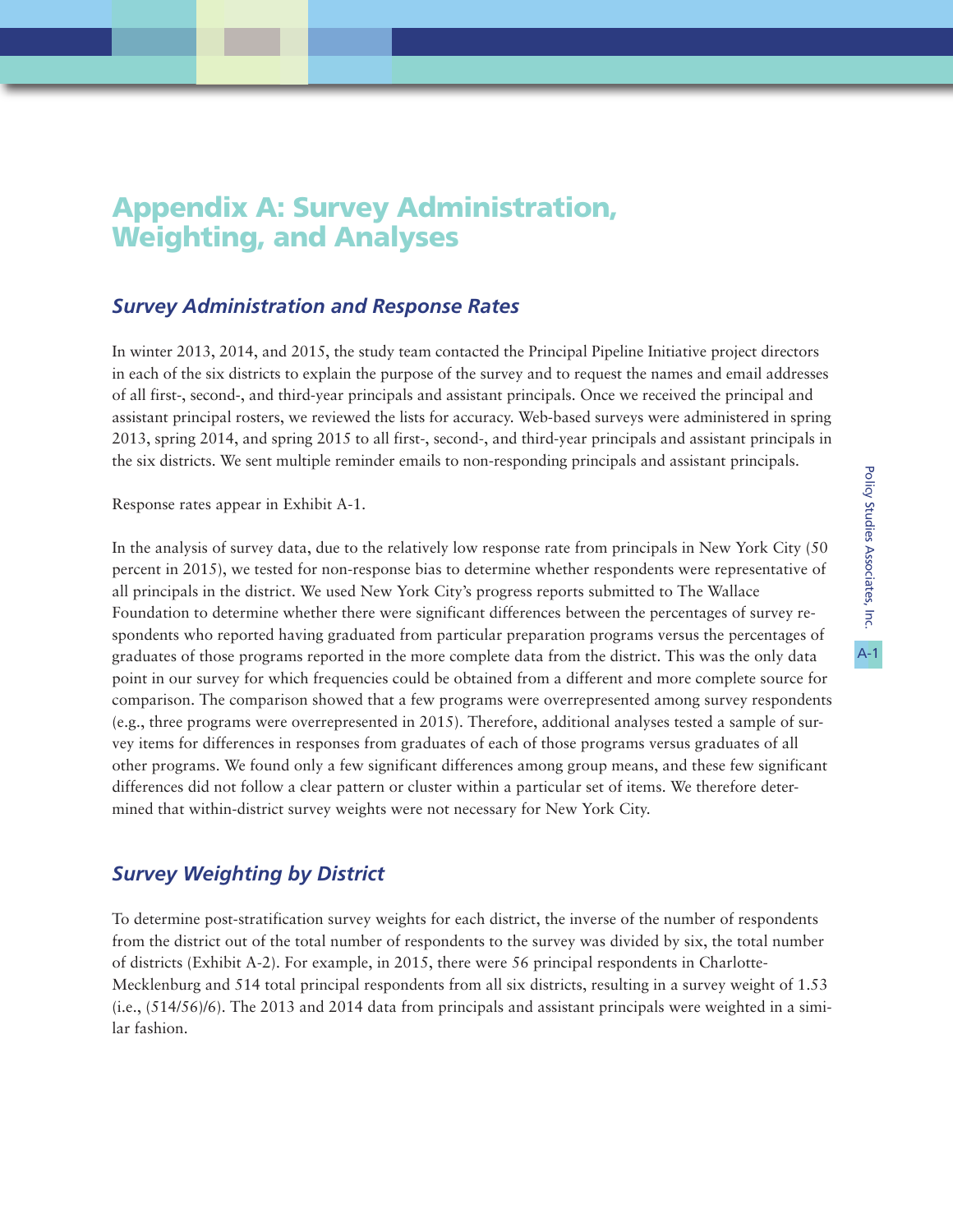| <b>Exhibit A-1: Survey respondents and response rates,</b> |  |
|------------------------------------------------------------|--|
| by district, 2013 through 2015                             |  |

|                               | 2013 principal survey           |                              | 2013 assistant principal survey |                              |
|-------------------------------|---------------------------------|------------------------------|---------------------------------|------------------------------|
| <b>District</b>               | <b>Number of</b><br>respondents | Response rate,<br>in percent | <b>Number of</b><br>respondents | Response rate,<br>in percent |
| Charlotte-Mecklenburg         | 43                              | 96%                          | 62                              | 85%                          |
| <b>Denver</b>                 | 56                              | 78                           | 91                              | 81                           |
| <b>Gwinnett County</b>        | 39                              | 93                           | 112                             | 85                           |
| <b>Hillsborough County</b>    | 55                              | 90                           | 47                              | 75                           |
| New York City                 | 102                             | 31                           | N/A                             | N/A                          |
| <b>Prince George's County</b> | 58                              | 89                           | 36                              | 78                           |
| <b>Total</b>                  | 353                             | 57                           | 348                             | 82                           |

|                               | 2014 principal survey           |                              | 2014 assistant principal survey |                              |
|-------------------------------|---------------------------------|------------------------------|---------------------------------|------------------------------|
| <b>District</b>               | <b>Number of</b><br>respondents | Response rate,<br>in percent | <b>Number of</b><br>respondents | Response rate,<br>in percent |
| Charlotte-Mecklenburg         | 52                              | 96%                          | 89                              | 84%                          |
| <b>Denver</b>                 | 68                              | 83                           | 91                              | 84                           |
| <b>Gwinnett County</b>        | 47                              | 100                          | 146                             | 90                           |
| <b>Hillsborough County</b>    | 42                              | 89                           | 97                              | 82                           |
| New York City                 | 269                             | 51                           | 208                             | 54                           |
| <b>Prince George's County</b> | 63                              | 93                           | 40                              | 87                           |
| <b>Total</b>                  | 541                             | 66                           | 671                             | 73                           |

|                               | 2015 principal survey           |                              | 2015 assistant principal survey |                              |
|-------------------------------|---------------------------------|------------------------------|---------------------------------|------------------------------|
| <b>District</b>               | <b>Number of</b><br>respondents | Response rate,<br>in percent | <b>Number of</b><br>respondents | Response rate,<br>in percent |
| Charlotte-Mecklenburg         | 56                              | 93%                          | 95                              | 81%                          |
| <b>Denver</b>                 | 55                              | 83                           | 87                              | 86                           |
| <b>Gwinnett County</b>        | 41                              | 98                           | 149                             | 87                           |
| <b>Hillsborough County</b>    | 46                              | 81                           | 116                             | 78                           |
| New York City                 | 248                             | 50                           | 185                             | 45                           |
| <b>Prince George's County</b> | 68                              | 96                           | 56                              | 93                           |
| <b>Total</b>                  | 514                             | 65                           | 688                             | 68                           |

Exhibit reads: In 2013, 43 principals completed the survey in Charlotte-Mecklenburg, comprising 96 percent of all first-, second-, and third-year principals surveyed in the district. Note: 2013 NYC assistant principal data were not included in analyses due to a low response rate.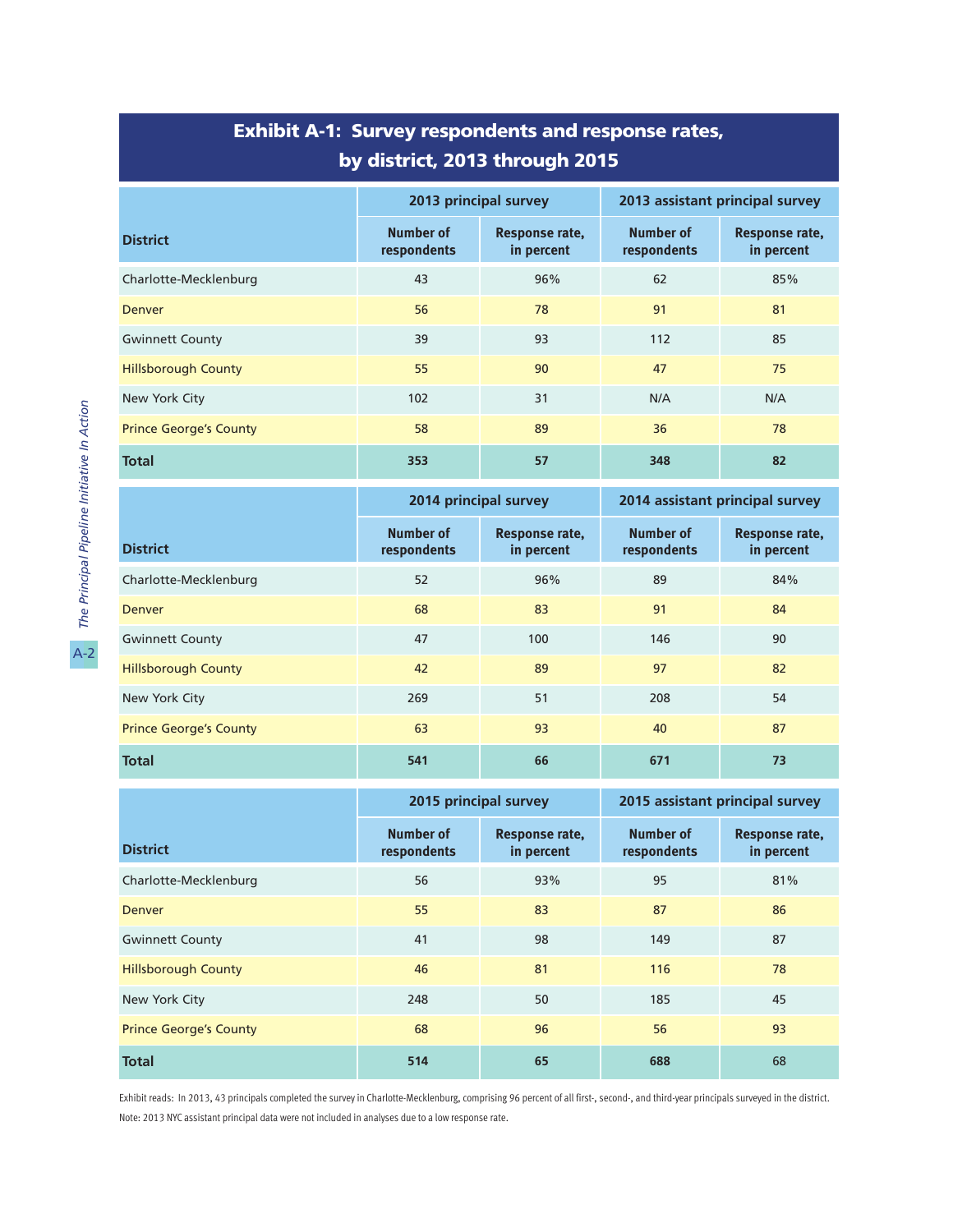| weights by district and year  |                            |                                         |                            |                                         |                     |                                         |  |
|-------------------------------|----------------------------|-----------------------------------------|----------------------------|-----------------------------------------|---------------------|-----------------------------------------|--|
|                               | 2013                       |                                         | 2014                       |                                         | 2015                |                                         |  |
| <b>District</b>               | <b>Principal</b><br>weight | <b>Assistant</b><br>principal<br>weight | <b>Principal</b><br>weight | <b>Assistant</b><br>principal<br>weight | Principal<br>weight | <b>Assistant</b><br>principal<br>weight |  |
| Charlotte-Mecklenburg         | 1.37                       | 1.12                                    | 1.73                       | 1.26                                    | 1.53                | 1.21                                    |  |
| <b>Denver</b>                 | 1.05                       | 0.76                                    | 1.33                       | 1.23                                    | 1.56                | 1.32                                    |  |
| <b>Gwinnett County</b>        | 1.51                       | 0.62                                    | 1.92                       | 0.77                                    | 2.09                | 0.77                                    |  |
| <b>Hillsborough County</b>    | 1.07                       | 1.48                                    | 2.15                       | 1.15                                    | 1.86                | 0.99                                    |  |
| New York City                 | 0.58                       | N/A                                     | 0.34                       | 0.54                                    | 0.35                | 0.62                                    |  |
| <b>Prince George's County</b> | 1.01                       | 1.93                                    | 1.43                       | 2.80                                    | 1.26                | 2.05                                    |  |

# **Exhibit A-2: Principal and assistant principal survey weights by district and year**

Exhibit reads: The survey weight for Charlotte-Mecklenburg principals in 2013 was 1.37; the survey weight for Charlotte-Mecklenburg assistant principals in 2013 was 1.12. Note: Survey weights for 2013 assistant principals were calculated out of five rather than six districts. The response rate in New York City among assistant principals was low, so those assistant principal responses were excluded from analysis in 2013.

# *Survey Analyses*

This report presents some analyses of cross-sectional data from 2013 through 2015. The 2013 data included principals and assistant principals who started in their position from 2010 to 2013, the 2014 data included principals and assistant principals who started their position from 2011 to 2014, and the 2015 data included principals and assistant principals who started in their position from 2012 to 2015.

We also had the opportunity to go beyond analyzing cross-sectional data and designate cohorts of principals who started their position at five different time points. The first three cohorts of principals and assistant principals were surveyed in 2013, and one new cohort of first-year principals and assistant principals was surveyed in each of the two subsequent years for a total of five mutually exclusive cohorts.

The month of March was used as a cut point to assign principals and assistant principals into appropriate cohorts, both because the survey was administered in spring and because a principal appointed near the end of the school year could be best considered to belong to the following year's cohort of new principals. We primarily used principal and assistant principal self-reports of their start date, with district survey administration lists as backup, to assign principals and assistant principals to cohorts. See Exhibit A-3 for a detailed explanation of cohort assignments for principals and assistant principals each survey year.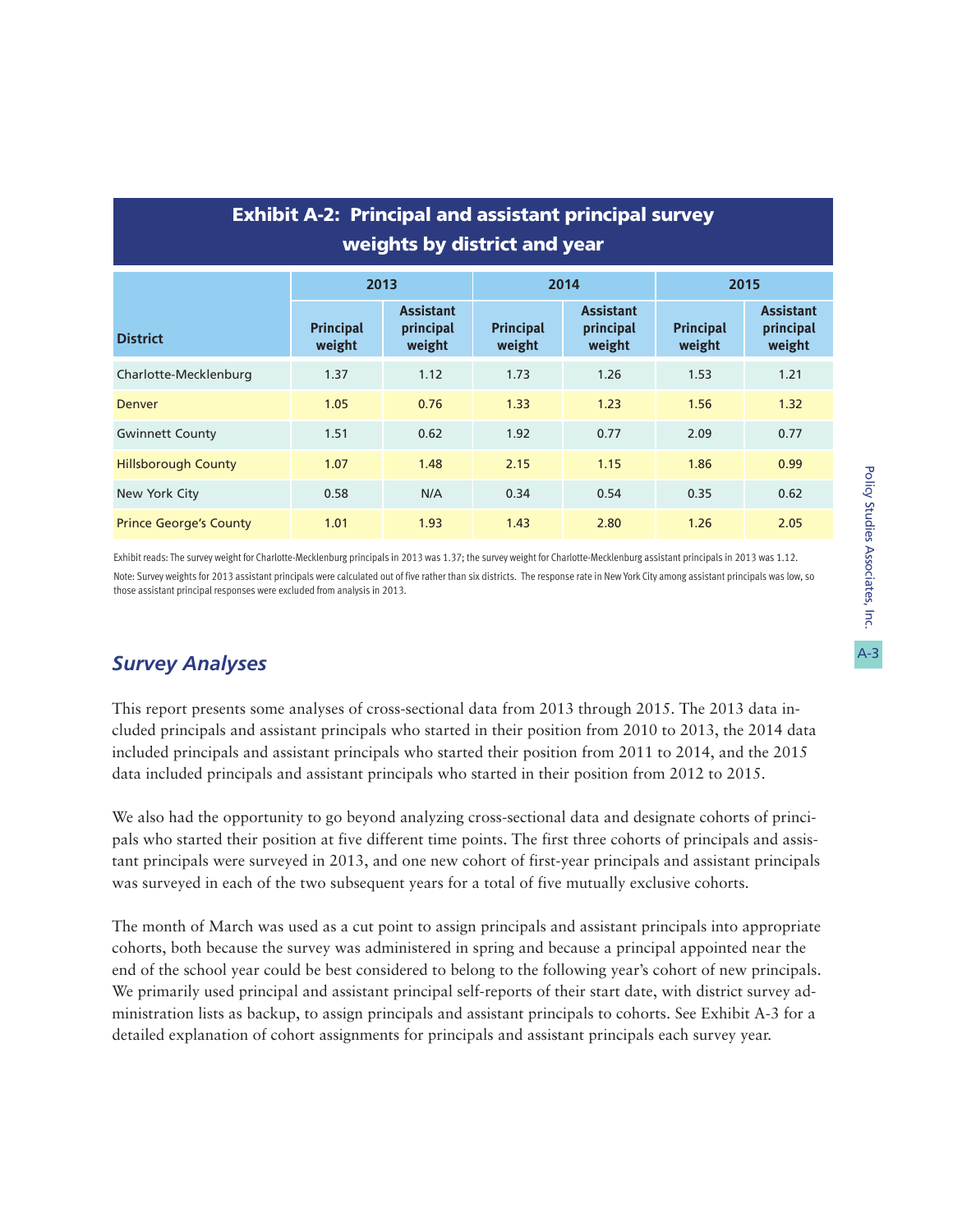#### **Exhibit A-3: Principal and assistant principal cohort assignments by year**

| 2013                                    | 2014                                    | 2015                                    |
|-----------------------------------------|-----------------------------------------|-----------------------------------------|
| Started position from March 2010        | <b>Started position from March 2011</b> | Started position from March 2012        |
| through February 2011                   | through February 2012*                  | through February 2013*                  |
| (third-year in position)                | (third-year in position)                | (third-year in position)                |
| <b>Started position from March 2011</b> | <b>Started position from March 2012</b> | <b>Started position from March 2013</b> |
| through February 2012*                  | through February 2013*                  | through February 2014*                  |
| (second-year in position)               | (second-year in position)               | (second-year in position)               |
| Started position from March 2012        | Started position from March 2013        | Started position from March 2014        |
| through February 2013*                  | through February 2014*                  | through February 2015                   |
| (first-year in position)                | (first-year in position)                | (first-year in position)                |

Exhibit reads: In 2013, principals and assistant principals started their positon from March 2010 through February 2013. For survey analyses, principals and assistant principals who started their position from March 2012 through February 2013 were considered first-year principals or assistant principals in 2013; principals and assistant principals who started their position from March 2011 through February 2012 were considered second-year principals or assistant principals in 2013; and principals and assistant principals who started their position from March 2010 through February 2011 were considered third-year principals or assistant principals in 2013.

Note: The cohorts that include an asterisk were surveyed in multiple years.

These cohorts served two analytical purposes: (1) to define who was considered a first-, second-, or thirdyear principal or assistant principal each survey year, and (2) to compare principals and assistant principals who started the job early in the pipeline initiative to those who started later.

We used the latter method for survey analyses pertaining to respondents' reports of past experiences (for example, features and perceptions of preservice training and hiring) or factual information that would not change over time (such as background information). For these questions, we used the data from the first survey year when each respondent had the opportunity to respond to a question. For questions asked in all three survey years, we were thus able to compare the two cohorts who started on the job in 2010-12 to those who started in 2013-15. In some cases, where survey questions appeared for the first time in the 2014 survey, the comparison was between the single cohort that started in 2011-12 and the two cohorts that started in 2013-15.

Some comparisons in the report are presented along with information about whether the difference between percentages is statistically significant. One method of determining the statistical significance of the difference between two percentages is to compare the confidence intervals of the two percentages. Confidence intervals provide information about the accuracy of estimated percentages. If the confidence intervals for two percentages do not overlap, then the difference is deemed statistically significant.

 $A - 4$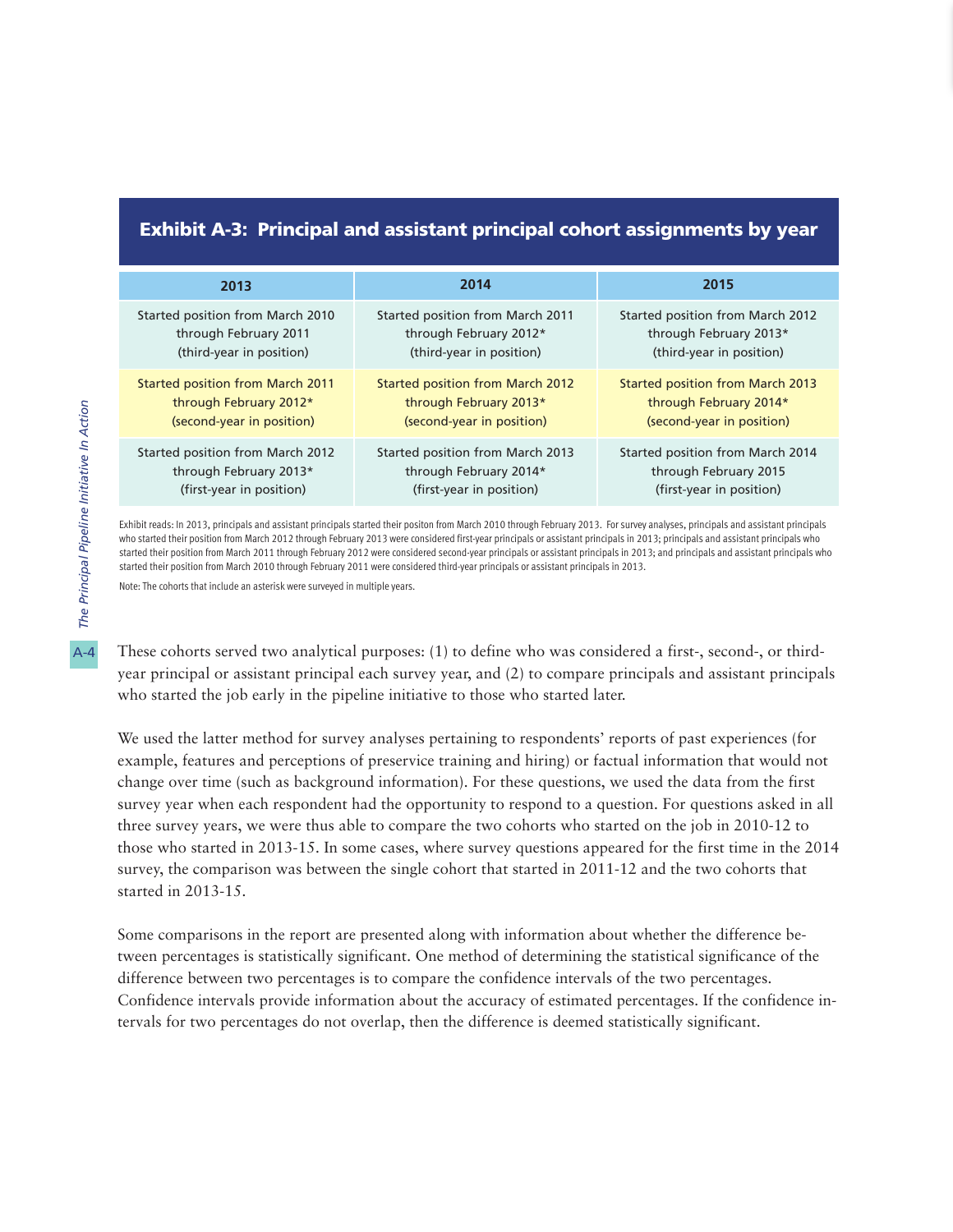# **Appendix B: An Exploratory Comparative Analysis**

ur principal survey affords an opportunity for an exploratory comparison of principals' reports on their preparation with the findings of an important prior study (Darling-Hammond et al., 2007) which helped inform the design of the Principal Pipeline Initiative by identifying features of exemplary preparation programs. The prior study surveyed two groups of respondents: graduates of the programs highlighted as exemplars and a national comparison group of principals. Our survey replicates many items about preparation program experiences from that study, allowing a comparison of the results. This analysis allows us to see how the preparation of novice principals compared with both groups, and whether the comparative findings changed over time.

Caveats are in order for these comparisons. One relates to the time that has elapsed between the prior and current research. A national survey conducted in 2013 through 2015 might well be expected to yield results different from those of respondents surveyed in the previous decade. It is likely that the preparation programs for principals hired recently in the Principal Pipeline Initiative districts reflected current trends in school leadership practice, such as newly intensified expectations for data use. Moreover, they might reflect attention to the research on principal preparation that had not yet been reported a decade ago.

With respect to assessments of program content and instructional approaches, and self-reported perceptions of their preparation for specific aspects of leadership, we found that the reports of novice principals in these districts were fairly similar to those of graduates of the exemplary programs studied by Darling-Hammond and colleagues, and somewhat more favorable than those of that study's national sample. This was true in each year of the survey.

In comparisons where the effect size exceeds .50, we interpret the difference as at least moderate in size and therefore likely to be meaningful. Many of the differences that appear in these exhibits, although statistically significant, show small effect sizes; in these cases we do not interpret the apparent differences as being meaningful. Thus, for example, principals in our 2015 survey reported much greater emphasis on leadership for school improvement in their preservice than did Darling-Hammond's *national sample* (*d*=.80) (Exhibit B-1). On the other hand, we do not view the apparent difference in emphasis on leadership for school improvement between the principals we surveyed and the graduates of Darling-Hammond's *exemplary programs* as meaningful; this is because, although the difference was statistically significant, the effect size was small  $(d=-.24)$ .

With those caveats and suggestions for interpretation, we show in Exhibits B-1 through B-4 the comparisons between our survey results and those of the prior study.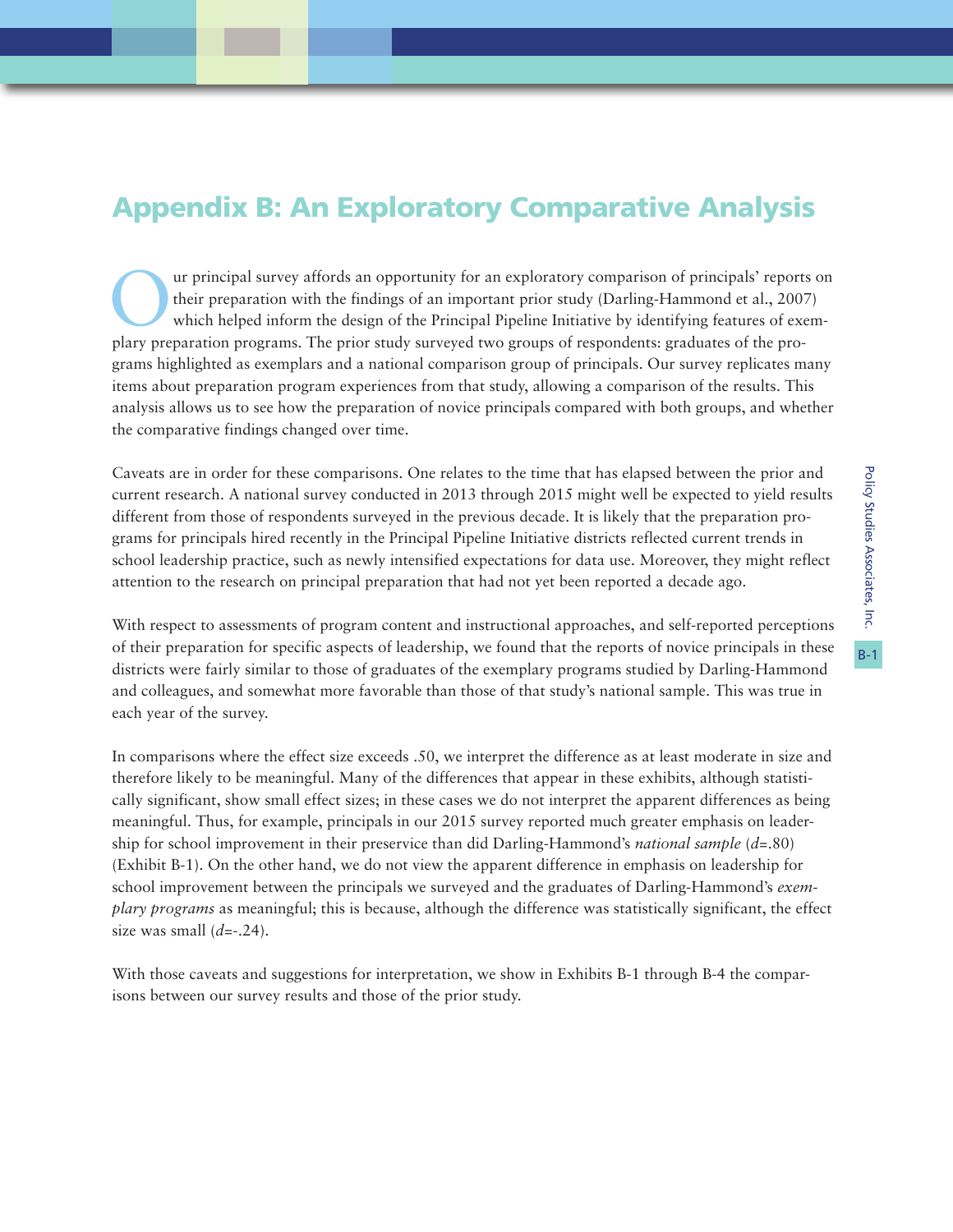### **Exhibit B-1: Principal perceptions of preservice content compared to Darling-Hammond et al. exemplary programs and national comparison, 2013-2015**

| To what extent were the                                                                  | <b>Darling-Hammond</b>                   | <b>PPI Evaluation</b>         | <b>PPI Evaluation</b>         | <b>PPI Evaluation</b>         |
|------------------------------------------------------------------------------------------|------------------------------------------|-------------------------------|-------------------------------|-------------------------------|
|                                                                                          | et al. data                              | <b>Surveys</b>                | <b>Surveys</b>                | <b>Surveys</b>                |
|                                                                                          | reported in 2007                         | in 2013                       | in 2014                       | in 2015                       |
| following qualities/practices<br>true of your formal leadership<br>preparation training? | <b>Exemplary</b><br>Program<br>$(N=242)$ | <b>Principal</b><br>$(n=326)$ | <b>Principal</b><br>$(n=472)$ | <b>Principal</b><br>$(n=448)$ |
| a. Program content emphasized                                                            | 4.58                                     | $4.27**$                      | $4.43**$                      | $4.25**$                      |
| instructional leadership                                                                 |                                          | $(d=-37)$                     | $(d=-.20)$                    | $(d=-39)$                     |
| b. Program content emphasized                                                            | 4.49                                     | $4.27**$                      | $4.38**$                      | $4.29**$                      |
| leadership for school improvement                                                        |                                          | $(d=-.26)$                    | $(d=-.15)$                    | $(d=-.24)$                    |
| c. Program gave me a strong orientation                                                  | 4.39                                     | $4.06**$                      | $4.20**$                      | $4.06**$                      |
| to the principalship as a career                                                         |                                          | $(d=-39)$                     | $(d=-.23)$                    | $(d=-.37)$                    |

| To what extent were the                                                                  | <b>Darling-Hammond</b>                            | <b>PPI Evaluation</b>         | <b>PPI Evaluation</b>         | <b>PPI Evaluation</b>         |
|------------------------------------------------------------------------------------------|---------------------------------------------------|-------------------------------|-------------------------------|-------------------------------|
|                                                                                          | et al. data                                       | <b>Surveys</b>                | <b>Surveys</b>                | <b>Surveys</b>                |
|                                                                                          | reported in 2007                                  | in 2013                       | in 2014                       | in 2015                       |
| following qualities/practices<br>true of your formal leadership<br>preparation training? | <b>National</b><br><b>Comparison</b><br>$(N=629)$ | <b>Principal</b><br>$(n=326)$ | <b>Principal</b><br>$(n=472)$ | <b>Principal</b><br>$(n=448)$ |
| a. Program content emphasized                                                            | 4.13                                              | $4.27*$                       | $4.43**$                      | $4.25**$                      |
| instructional leadership                                                                 |                                                   | $(d=17)$                      | $(d=39)$                      | $(d=1.14)$                    |
| b. Program content emphasized                                                            | 3.63                                              | $4.27**$                      | $4.38**$                      | $4.29**$                      |
| leadership for school improvement                                                        |                                                   | $(d=.77)$                     | $(d=.99)$                     | $(d=.80)$                     |
| c. Program gave me a strong orientation                                                  | 3.73                                              | $4.06**$                      | $4.20**$                      | $4.06**$                      |
| to the principalship as a career                                                         |                                                   | $(d=39)$                      | $(d=.57)$                     | $(d=37)$                      |

Exhibit reads: Darling-Hammond et al. exemplary programs responses averaged 4.58 and the national comparison responses averaged 4.13 on the extent to which program content emphasized instructional leadership. PPI principal responses averaged 4.27 in 2013, 4.43 in 2014 and 4.25 in 2015. Response means in this table are on a five-point scale in which 1 equals "not at all" and 5 equals "to a great extent."

Note: T-tests were conducted to determine statistical significance; \*p<05 and \*\*p<01. Effect sizes were calculated using Cohen's *d.* We suggest interpreting effect sizes using  $d=+/-$ .50 as a minimum threshold for interpreting results as having at least a moderate effect.

Source: Principal Surveyfor "Evaluation of the Principal Pipeline Initiative," 2013, 2014, and 2015; Principal surveys reported in Darling-Hammond,L.,LaPointe, M., Meyerson, D., Orr. M. T., & Cohen, C. (2007). Preparing school leaders for a changing world: Lessons from exemplary leadership development programs. Stanford, CA: Stanford University, Stanford Educational Leadership Institute.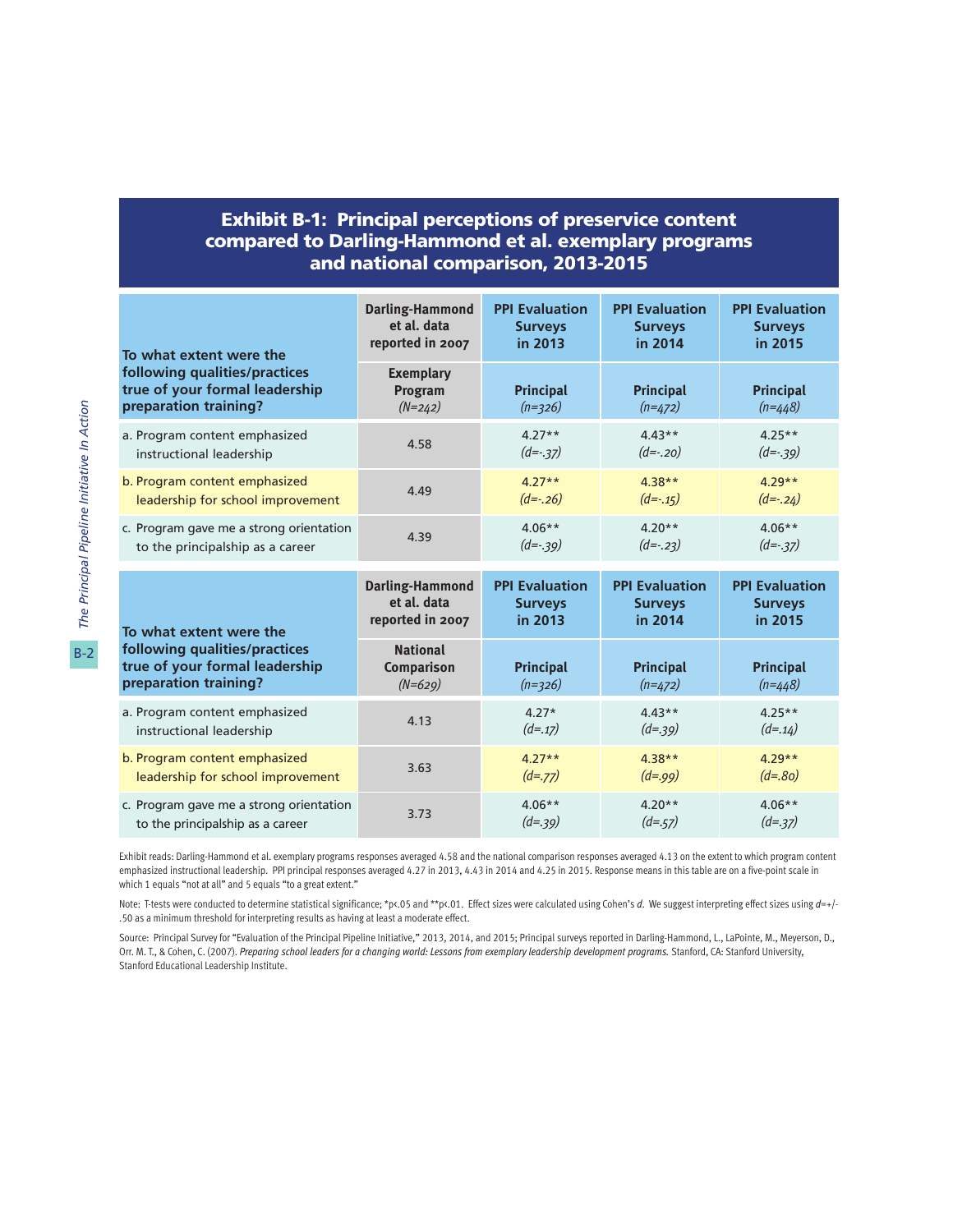### **Exhibit B-2: Principal perceptions of preservice coursework compared to Darling-Hammond et al. exemplary programs and national comparison, 2013-2015**

| To what extent were the                                                                    | Darling-Hammond                          | <b>PPI Evaluation</b>         | <b>PPI Evaluation</b>         | <b>PPI Evaluation</b>         |
|--------------------------------------------------------------------------------------------|------------------------------------------|-------------------------------|-------------------------------|-------------------------------|
|                                                                                            | et al. data                              | <b>Surveys</b>                | <b>Surveys</b>                | <b>Surveys</b>                |
|                                                                                            | reported in 2007                         | in 2013                       | in 2014                       | in 2015                       |
| following qualities/practices<br>true of your formal leadership<br>preparation training?   | <b>Exemplary</b><br>Program<br>$(N=242)$ | <b>Principal</b><br>$(n=326)$ | <b>Principal</b><br>$(n=472)$ | <b>Principal</b><br>$(n=448)$ |
| a. Analysis and discussion of                                                              | 4.39                                     | $3.96**$                      | $4.15***$                     | $3.86***$                     |
| case studies                                                                               |                                          | $(d=-38)$                     | $(d=-.25)$                    | $(d=-.43)$                    |
| b. A portfolio demonstrating your                                                          | 4.36                                     | $3.88**$                      | $3.98**$                      | $3.60**$                      |
| learning and accomplishments                                                               |                                          | $(d=-38)$                     | $(d=-31)$                     | $(d=-.54)$                    |
| c. Analysis and discussion of field-based<br>problems/problem-based learning<br>approaches | 4.29                                     | $3.94**$<br>$(d=-30)$         | $4.12**$<br>$(d=-.18)$        | $3.88**$<br>$(d=-34)$         |
| d. Field-based projects in which you                                                       | 4.22                                     | $3.84**$                      | $3.97**$                      | $3.81***$                     |
| applied ideas in the field                                                                 |                                          | $(d=-31)$                     | $(d=-.23)$                    | $(d=-33)$                     |
| e. Action research or inquiry projects                                                     | 4.00                                     | $3.66**$<br>$(d=-.28)$        | $3.86**$<br>$(d=-.12)$        | $3.61**$<br>$(d=-30)$         |

| To what extent were the<br>following qualities/practices<br>true of your formal leadership<br>preparation training? | <b>Darling-Hammond</b><br>et al. data<br>reported in 2007 | <b>PPI Evaluation</b><br><b>Surveys</b><br>in 2013 | <b>PPI Evaluation</b><br><b>Surveys</b><br>in 2014 | <b>PPI Evaluation</b><br><b>Surveys</b><br>in 2015 |
|---------------------------------------------------------------------------------------------------------------------|-----------------------------------------------------------|----------------------------------------------------|----------------------------------------------------|----------------------------------------------------|
|                                                                                                                     | <b>National</b><br><b>Comparison</b><br>$(N=629)$         | <b>Principal</b><br>$(n=326)$                      | <b>Principal</b><br>$(n=472)$                      | <b>Principal</b><br>$(n=448)$                      |
| a. Analysis and discussion of<br>case studies                                                                       | 3.74                                                      | $3.96**$<br>$(d=19)$                               | $4.15***$<br>$(d=42)$                              | $3.86*$<br>$(d=10)$                                |
| b. A portfolio demonstrating your<br>learning and accomplishments                                                   | 2.81                                                      | $3.88**$<br>$(d=.84)$                              | $3.98**$<br>$(d=95)$                               | $3.60**$<br>$(d=57)$                               |
| c. Analysis and discussion of field-based<br>problems/problem-based learning<br>approaches                          | 3.47                                                      | $3.94**$<br>$(d=41)$                               | $4.12**$<br>$(d=.67)$                              | $3.88**$<br>$(d=33)$                               |
| d. Field-based projects in which you<br>applied ideas in the field                                                  | 3.37                                                      | $3.84**$<br>$(d=39)$                               | $3.97**$<br>$(d=55)$                               | $3.81**$<br>$(d=35)$                               |
| e. Action research or inquiry projects                                                                              | 3.34                                                      | $3.66**$<br>$(d=.26)$                              | $3.86**$<br>$(d=46)$                               | $3.61**$<br>$(d=0.21)$                             |

Exhibit reads: Darling-Hammond et al. exemplary programs responses averaged 4.39 and the national comparison responses averaged 3.74 on the extent analysis and discussion ofcase studies was a part of theircoursework. PPI principal responses averaged 3.96 in 2013, 4.15 in 2014 and 3.86 in 2015. Response means in this table are on a five-point scale in which 1 equals "not at all" and 5 equals "to a great extent."

Note: T-tests were conducted to determine statistical significance; \*p<.05 and \*\*p<.01. Effect sizes were calculated using Cohen's *d*. We suggest interpreting effect sizes using  $d=+/-$ .50 as a minimum threshold for interpreting results as having at least a moderate effect.

Source: Principal Survey for "Evaluation of the Principal Pipeline Initiative," 2013, 2014, and 2015; Principal surveys reported in Darling-Hammond, L., LaPointe, M., Meyerson, D., Orr. M. T., & Cohen, C. (2007). Preparing school leaders for a changing world: Lessons from exemplary leadership development programs. Stanford, CA: Stanford University, Stanford Educational Leadership Institute.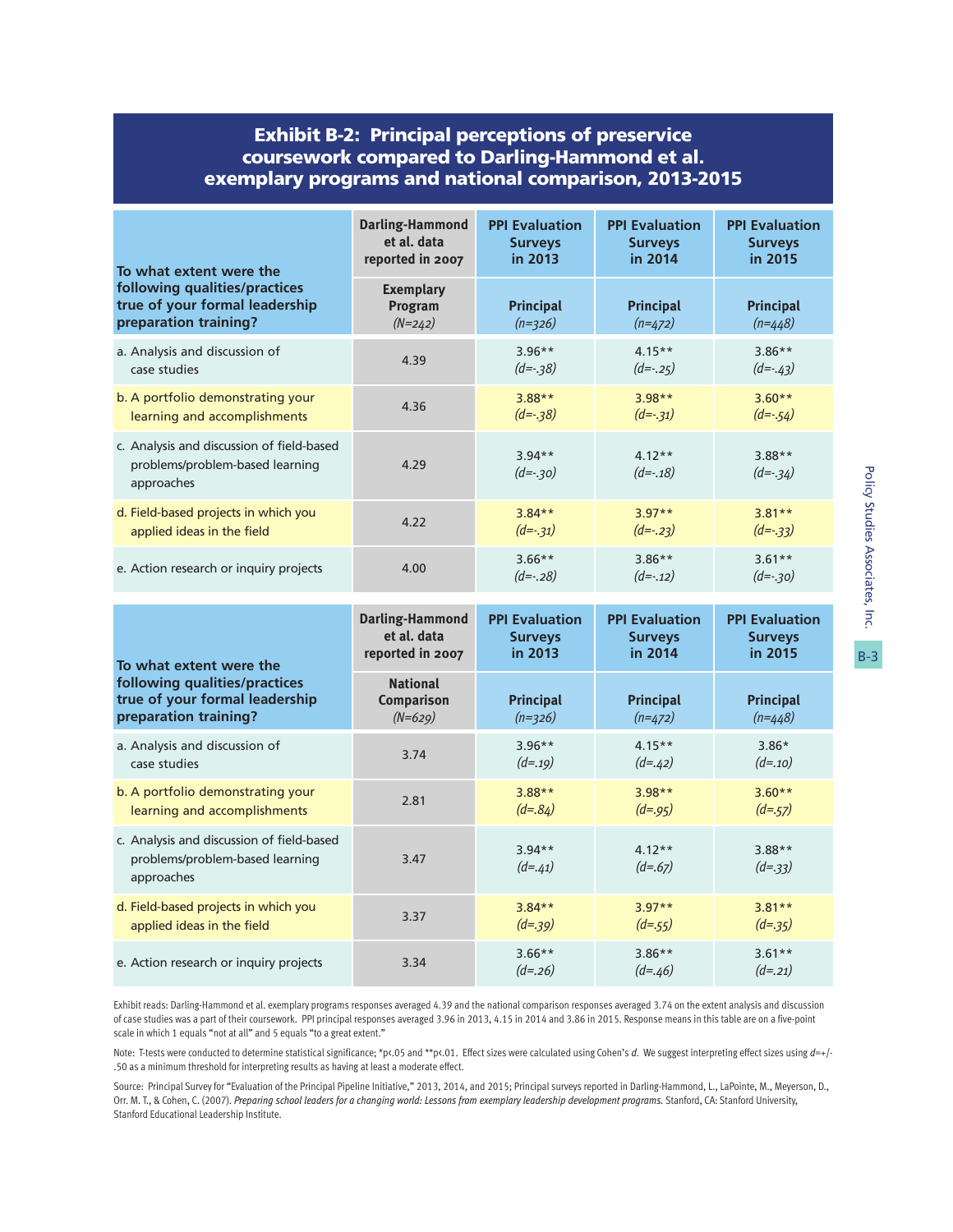### **Exhibit B-3: Principal perceptions of their preparedness compared to Darling-Hammond et al. exemplary programs, 2013-2015**

| To what extent were the<br>following qualities/practices<br>true of your formal leadership<br>preparation training? | <b>Darling-Hammond</b><br>et al. data<br>reported in 2007 | <b>PPI Evaluation</b><br><b>Surveys</b><br>in 2013 | <b>PPI Evaluation</b><br><b>Surveys</b><br>in 2014 | <b>PPI Evaluation</b><br><b>Surveys</b><br>in 2015 |
|---------------------------------------------------------------------------------------------------------------------|-----------------------------------------------------------|----------------------------------------------------|----------------------------------------------------|----------------------------------------------------|
|                                                                                                                     | <b>Exemplary</b><br>Program<br>$(N=242)$                  | <b>Principal</b><br>$(n=326)$                      | <b>Principal</b><br>$(n=476)$                      | <b>Principal</b><br>$(n=444)$                      |
| a. Engage in self-improvement and                                                                                   | 3.58                                                      | $3.38**$                                           | $3.36**$                                           | $3.35**$                                           |
| continuous learning                                                                                                 |                                                           | $(d = -.28)$                                       | $(d = -31)$                                        | $(d = -32)$                                        |
| b. Evaluate teachers and provide<br>instructional feedback to support<br>their improvement                          | 3.36                                                      | $3.10**$<br>$(d=-31)$                              | $3.24**$<br>$(d = -.16)$                           | $3.09**$<br>$(d=-31)$                              |
| c. Create a collaborative learning                                                                                  | 3.34                                                      | $3.17**$                                           | $3.24**$                                           | $3.19**$                                           |
| organization                                                                                                        |                                                           | $(d=-.22)$                                         | $(d=-.12)$                                         | $(d = -.19)$                                       |
| d. Use data to monitor school progress,                                                                             | 3.31                                                      | $3.18**$                                           | $3.16***$                                          | $3.08**$                                           |
| identify problems and propose solutions                                                                             |                                                           | $(d = -.15)$                                       | $(d = -.18)$                                       | $(d=-.26)$                                         |
| e. Design professional development that                                                                             | 3.25                                                      | $2.87**$                                           | $2.96**$                                           | $2.86**$                                           |
| builds teachers' knowledge and skills                                                                               |                                                           | $(d = -.44)$                                       | $(d=-.32)$                                         | $(d = -.44)$                                       |
| f. Engage staff in a decision making<br>process about school curriculum and<br>policies                             | 3.22                                                      | $3.13*$<br>$(d=-.11)$                              | $3.11**$<br>$(d = -.14)$                           | $3.04**$<br>$(d=-.23)$                             |
| g. Lead a well-informed, planned                                                                                    | 3.22                                                      | $3.10**$                                           | 3.16                                               | $3.05**$                                           |
| change process for a school                                                                                         |                                                           | $(d = -.15)$                                       | $(d = -0.08)$                                      | $(d = -0.21)$                                      |
| h. Engage in comprehensive planning                                                                                 | 3.22                                                      | $3.09**$                                           | $3.14*$                                            | $3.06***$                                          |
| for school improvement                                                                                              |                                                           | $(d = -.15)$                                       | $(d=-.09)$                                         | $(d=-.18)$                                         |
| i. Create a coherent educational                                                                                    | 3.22                                                      | $2.96**$                                           | $3.05**$                                           | $2.95**$                                           |
| program across the school                                                                                           |                                                           | $(d=-.32)$                                         | $(d = -0.21)$                                      | $(d = -33)$                                        |
| j. Redesign school organizations to<br>enhance productive teaching and<br>learning                                  | 3.06                                                      | $2.92**$<br>$(d=-.16)$                             | $2.93**$<br>$(d = -.15)$                           | $2.88**$<br>$(d=-.21)$                             |
| k. Understand how different students<br>learn and how to teach them<br>successfully                                 | 3.03                                                      | $2.70**$<br>$(d = -38)$                            | $2.75**$<br>$(d=-.32)$                             | $2.69**$<br>$(d=-.36)$                             |
| I. Evaluate curriculum materials for their                                                                          | 2.92                                                      | $2.56**$                                           | $2.67**$                                           | $2.51**$                                           |
| usefulness in supporting learning                                                                                   |                                                           | $(d = -39)$                                        | $(d=-.28)$                                         | $(d = -.44)$                                       |

Exhibit reads: Darling-Hammond et al. exemplary programs responses averaged 3.58 on how prepared they were to engage in self-improvement and continuous learning. PPI principal responses averaged 3.38 in 2013, 3.36 in 2014 and 3.35 in 2015. Responses on this table are on a four-point scale in which 1 equals "not at all" and 4 equals "very well."

Note: Response means from the Darling-Hammond et al. survey were converted from a five-point scale to a four-point scale to allow forcomparisons.

Note: T-tests were conducted to determine statistical significance; \*p<.05 and \*\*p<.01. Effect sizes were calculated using Cohen's *d*. We suggest interpreting effect sizes using  $d=+/-$ .50 as a minimum threshold for interpreting results as having at least a moderate effect.

Source: Principal Survey for "Evaluation of the Principal Pipeline Initiative," 2013, 2014, and 2015; Principal surveys reported in Darling-Hammond, L., LaPointe, M., Meyerson, D., Orr. M. T., & Cohen, C. (2007). Preparing school leaders for a changing world: Lessons from exemplary leadership development programs. Stanford, CA: Stanford University, Stanford Educational Leadership Institute.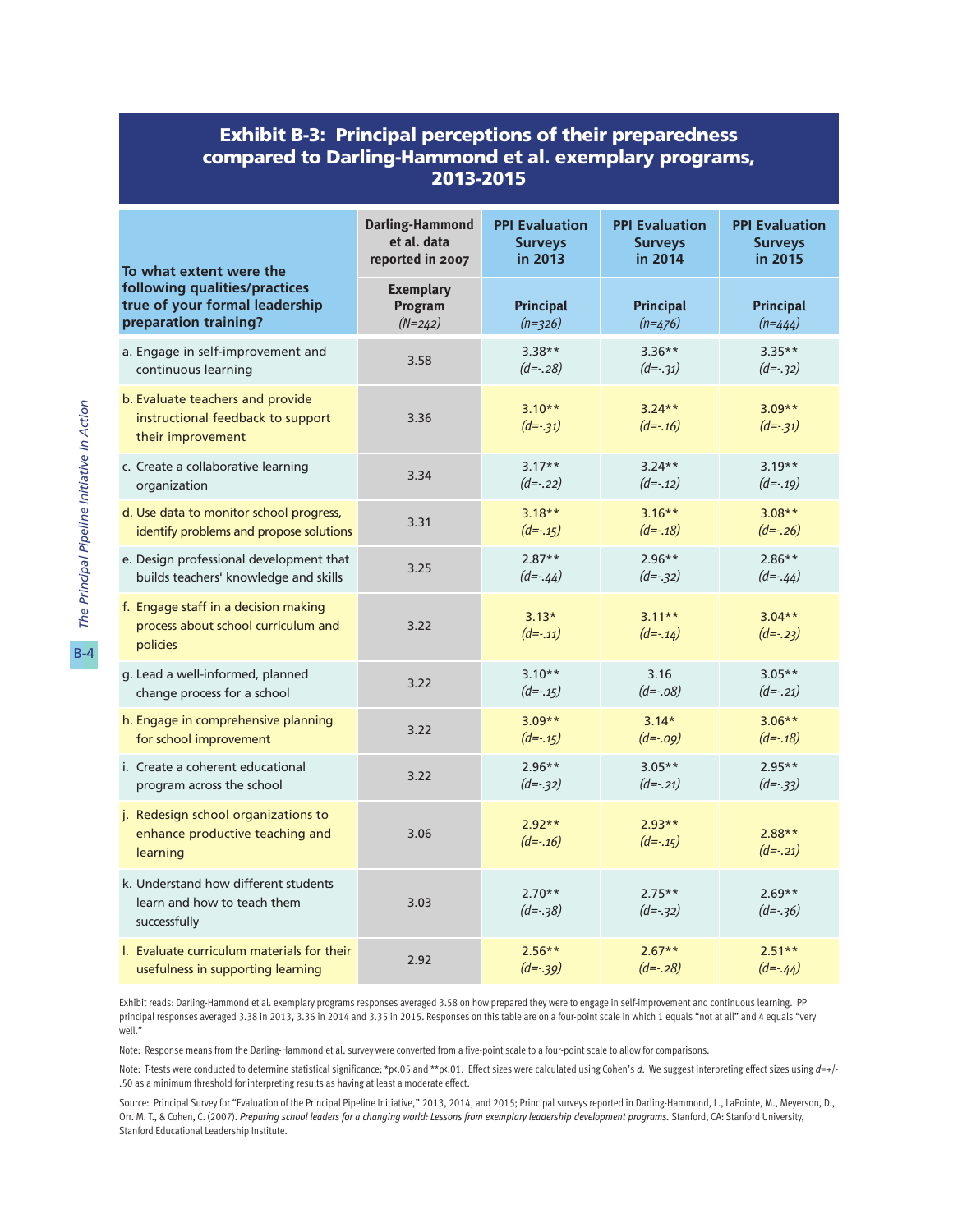### **Exhibit B-4: Principal perceptions of their preparedness compared to Darling-Hammond et al. national comparison, 2013-2015**

| To what extent were the<br>following qualities/practices<br>true of your formal leadership<br>preparation training? | <b>Darling-Hammond</b><br>et al. data<br>reported in 2007 | <b>PPI Evaluation</b><br><b>Surveys</b><br>in 2013 | <b>PPI Evaluation</b><br><b>Surveys</b><br>in 2014 | <b>PPI Evaluation</b><br><b>Surveys</b><br>in 2015 |
|---------------------------------------------------------------------------------------------------------------------|-----------------------------------------------------------|----------------------------------------------------|----------------------------------------------------|----------------------------------------------------|
|                                                                                                                     | <b>National</b><br>Comparison<br>$(N=629)$                | <b>Principal</b><br>$(n=326)$                      | <b>Principal</b><br>$(n=476)$                      | <b>Principal</b><br>$(n=444)$                      |
| a. Engage in self-improvement and                                                                                   | 2.91                                                      | $3.38**$                                           | $3.36**$                                           | $3.35**$                                           |
| continuous learning                                                                                                 |                                                           | $(d=64)$                                           | $(d=62)$                                           | $(d=60)$                                           |
| b. Evaluate teachers and provide<br>instructional feedback to support<br>their improvement                          | 2.82                                                      | $3.10**$<br>$(d=33)$                               | $3.24**$<br>$(d=54)$                               | $3.09**$<br>$(d=30)$                               |
| c. Create a collaborative learning                                                                                  | 2.69                                                      | $3.17**$                                           | $3.24**$                                           | $3.19**$                                           |
| organization                                                                                                        |                                                           | $(d=63)$                                           | $(d=.71)$                                          | $(d=66)$                                           |
| d. Use data to monitor school progress,                                                                             | 2.47                                                      | $3.18**$                                           | $3.16***$                                          | $3.08**$                                           |
| identify problems and propose solutions                                                                             |                                                           | $(d=.82)$                                          | $(d=.83)$                                          | $(d=.70)$                                          |
| e. Design professional development that                                                                             | 2.50                                                      | $2.87**$                                           | $2.96**$                                           | $2.86**$                                           |
| builds teachers' knowledge and skills                                                                               |                                                           | $(d=42)$                                           | $(d=51)$                                           | $(d=41)$                                           |
| f. Engage staff in a decision making<br>process about school curriculum and<br>policies                             | 2.70                                                      | $3.13***$<br>$(d=.52)$                             | $3.11**$<br>$(d=52)$                               | $3.04**$<br>$(d=41)$                               |
| g. Lead a well-informed, planned                                                                                    | 2.59                                                      | $3.10**$                                           | $3.16**$                                           | $3.05**$                                           |
| change process for a school                                                                                         |                                                           | $(d=63)$                                           | $(d=73)$                                           | $(d=56)$                                           |
| h. Engage in comprehensive planning                                                                                 | 2.58                                                      | $3.09**$                                           | $3.14**$                                           | $3.06**$                                           |
| for school improvement                                                                                              |                                                           | $(d=63)$                                           | $(d=.68)$                                          | $(d=58)$                                           |
| i. Create a coherent educational                                                                                    | 2.63                                                      | $2.96**$                                           | $3.05**$                                           | $2.95**$                                           |
| program across the school                                                                                           |                                                           | $(d=41)$                                           | $(d=53)$                                           | $(d=40)$                                           |
| j. Redesign school organizations to<br>enhance productive teaching and<br>learning                                  | 2.46                                                      | $2.92**$<br>$(d=55)$                               | $2.93**$<br>$(d=58)$                               | $2.88**$<br>$(d=51)$                               |
| k. Understand how different students<br>learn and how to teach them<br>successfully                                 | 2.56                                                      | $2.70**$<br>$(d=.16)$                              | $2.75**$<br>$(d=0.22)$                             | $2.69**$<br>$(d=1.14)$                             |
| I. Evaluate curriculum materials for their                                                                          | 2.49                                                      | 2.56                                               | $2.67**$                                           | 2.51                                               |
| usefulness in supporting learning                                                                                   |                                                           | $(d=.08)$                                          | $(d=20)$                                           | $(d=.03)$                                          |

Exhibit reads: Darling-Hammond et al. nationalcomparison responses averaged 2.91 on how prepared they were to engage in self-improvement and continuous learning. PPI principal responses averaged 3.38 in 2013, 3.36 in 2014 and 3.35 in 2015. Responses on this table are on a four-point scale in which 1 equals "not at all" and 4 equals "very well."

Note: Response means from the Darling-Hammond et al. survey were converted from a five-point scale to a four-point scale to allow forcomparisons.

Note: T-tests were conducted to determine statistical significance; \*p<.05 and \*\*p<.01. Effect sizes were calculated using Cohen's *d.* We suggest interpreting effect sizes using  $d=+/-$ .50 as a minimum threshold for interpreting results as having at least a moderate effect.

Source: Principal Survey for "Evaluation of the Principal Pipeline Initiative," 2013, 2014, and 2015; Principal surveys reported in Darling-Hammond, L., LaPointe, M., Meyerson, D., Orr. M. T., & Cohen, C. (2007). Preparing school leaders for a changing world: Lessons from exemplary leadership development programs. Stanford, CA: Stanford University, Stanford Educational Leadership Institute.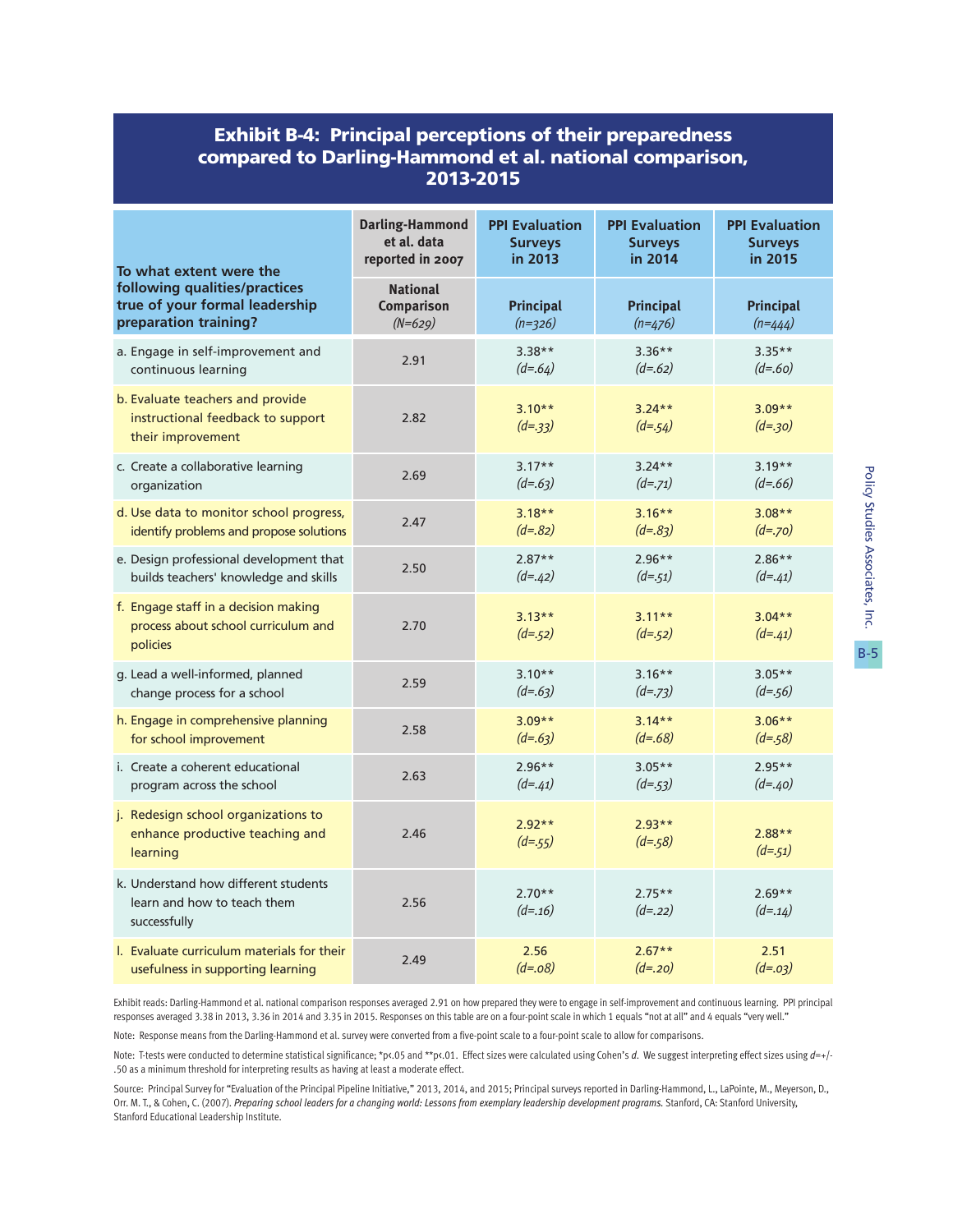The Principal Pipeline Initiative In Action *The Principal Pipeline Initiative In Action* B-6